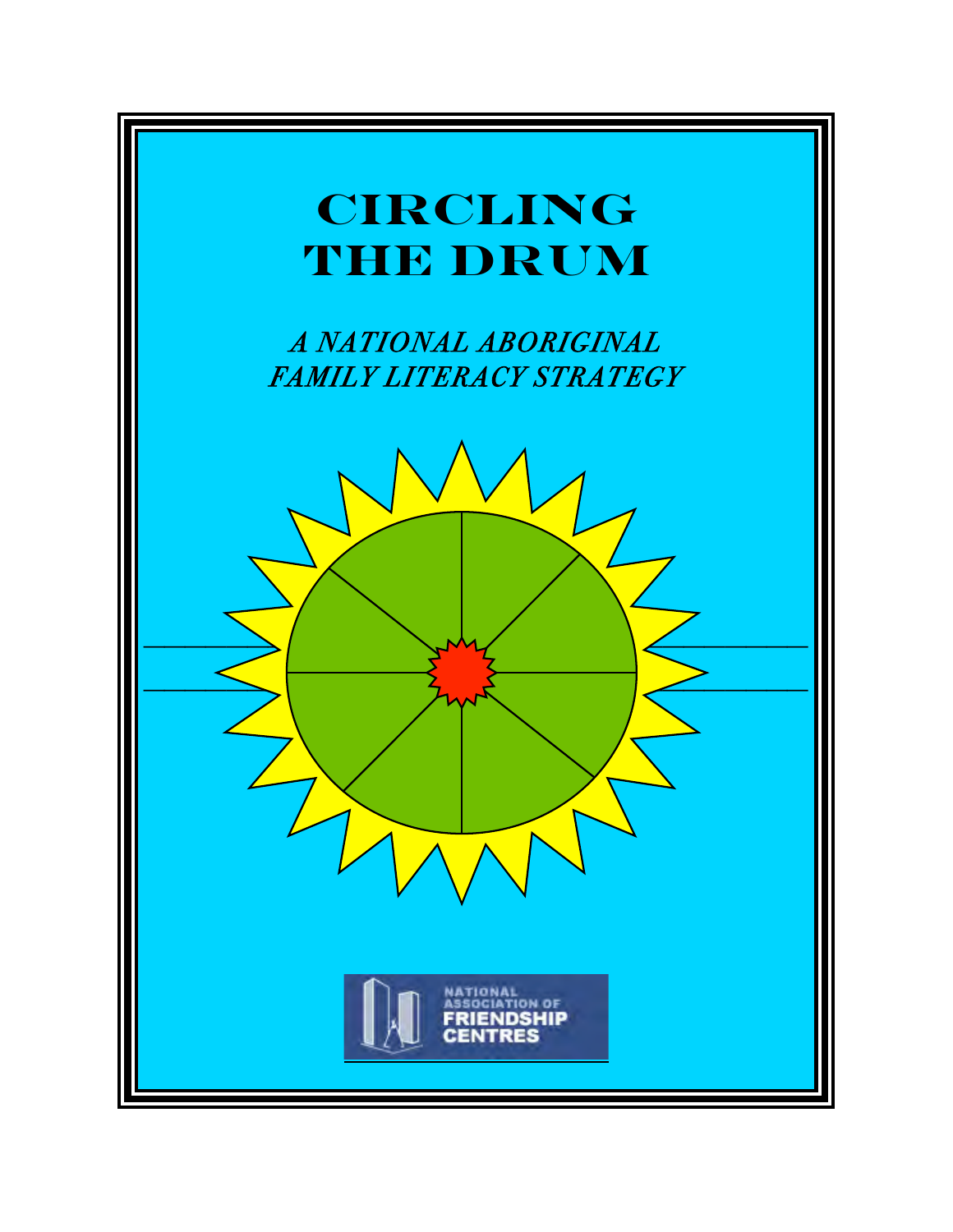*It is not important to preserve our traditions, it is important to allow our traditions to preserve us.* 

> ~ Gael High Pine, "The Great Spirit in the Modern World," Akwesasne Notes, 1973

*Inscribed within the circular nature of the oral tradition, the discrete bits of knowledge held regarding Aboriginal territories and forming part of the traditional heritage merge into an inseparable and interrelated corpus,*  linking the people who carry such knowledge in them with the territory *where it took root. A simple enumeration of these types of knowledge would be a sterile process that could only isolate them from their context.*

~ La Transmission intergénérationnelle des saviors dans la communauté Innue de Mashteuiatsh, Natalie Boucher, 2005 (Translation from p. 33, Quebec Regional Report).

Learning and wisdom have often been divided; perhaps the clearest *result of modern literacy has been to maintain and enlarge the gulf…. As for reading and writing, I shall only say that the association of these with 'productive mechanics' is significant, since these arts are only of paramount importance in a quantitative culture, where one must be able to read both warnings and advertisements if one is to earn money safely and 'raise one's standard of living': that if reading and writing are to*  enable the Indian... to read what the Western proletariat reads, they will *remain better off, from any cultural point of view, with their own more classical literature of which all have oral knowledge…. It is only when*  measured in terms of dignity and not merely in terms of comfort that a *'standard of living' can properly be called 'high.'*

~ Ananda Coomarasway, the Bugbear of Literacy, 1943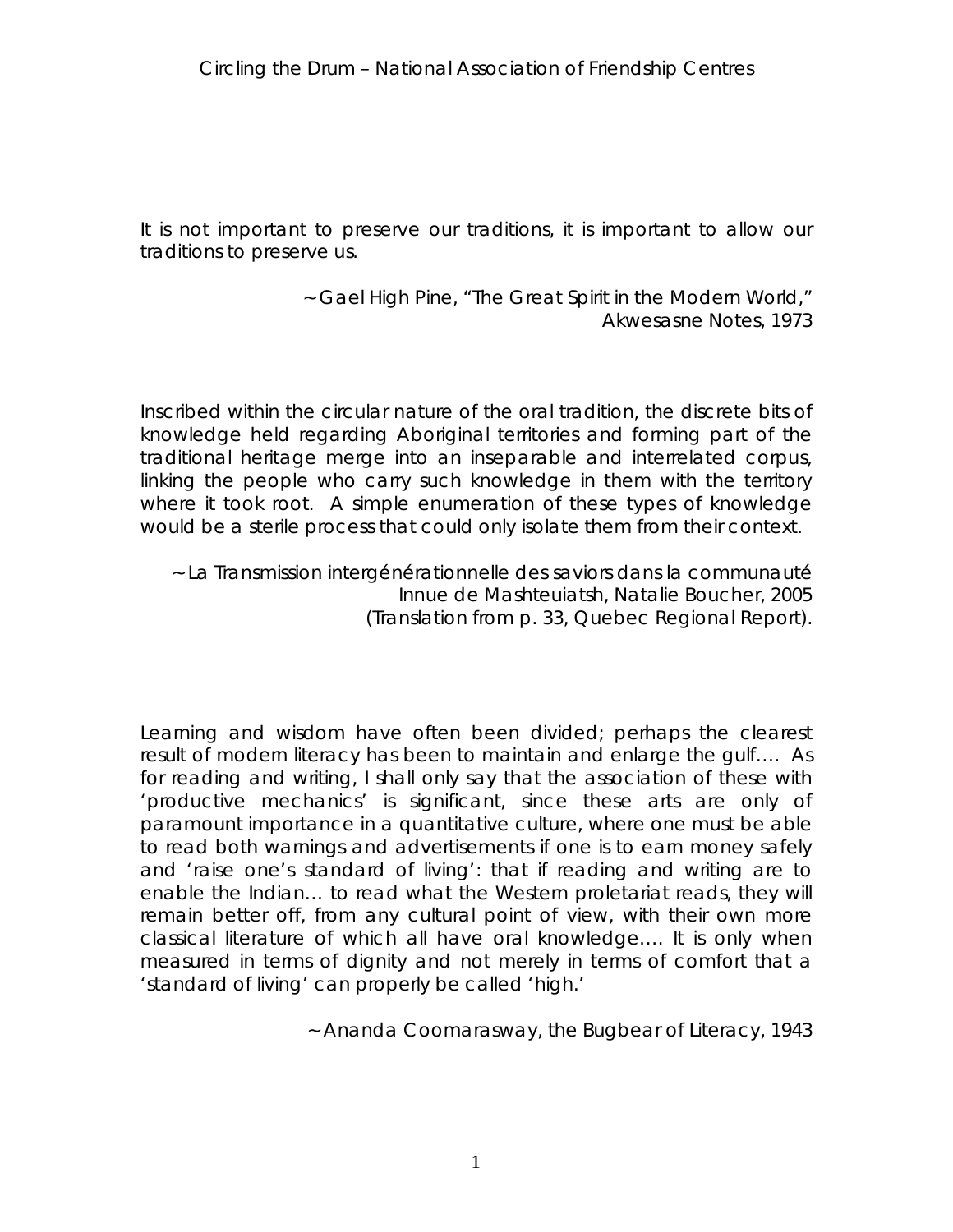**\_\_\_\_\_\_\_\_\_\_\_\_\_\_\_\_\_\_\_\_\_\_\_\_\_\_\_\_\_\_\_\_\_\_\_\_\_\_\_\_\_\_\_\_\_\_\_\_**

# **CONTENTS**

**\_\_\_\_\_\_\_\_\_\_\_\_\_\_\_\_\_\_\_\_\_\_\_\_\_\_\_\_\_\_\_\_\_\_\_\_\_\_\_\_\_\_\_\_\_\_\_\_**



\_\_\_\_\_\_\_\_\_\_\_\_\_\_\_\_\_\_\_\_\_\_\_\_\_\_\_\_\_\_\_\_\_\_\_\_\_\_\_\_\_\_\_\_\_\_\_\_\_\_\_\_\_\_\_\_\_\_\_\_\_\_\_\_\_\_\_\_\_\_\_\_

## **[EXECUTIVE SUMMARY](#page-4-0)**

**[VISION](#page-12-0)**

**[About the NAFC](#page-13-0) [Audience](#page-14-0) [Background](#page-14-0) [Strategic Purpose](#page-15-0) [Aboriginal Family Literacy](#page-17-0)**

## **[UNDERSTANDING](#page-21-0)**

**[Common Trends](#page-22-0) [Activities](#page-22-0) [Resources](#page-30-0) [Priorities & Best Practices](#page-37-0) [Evaluation](#page-69-0) [Gaps & Barriers](#page-61-0) [Unique Regional Trends](#page-73-0)**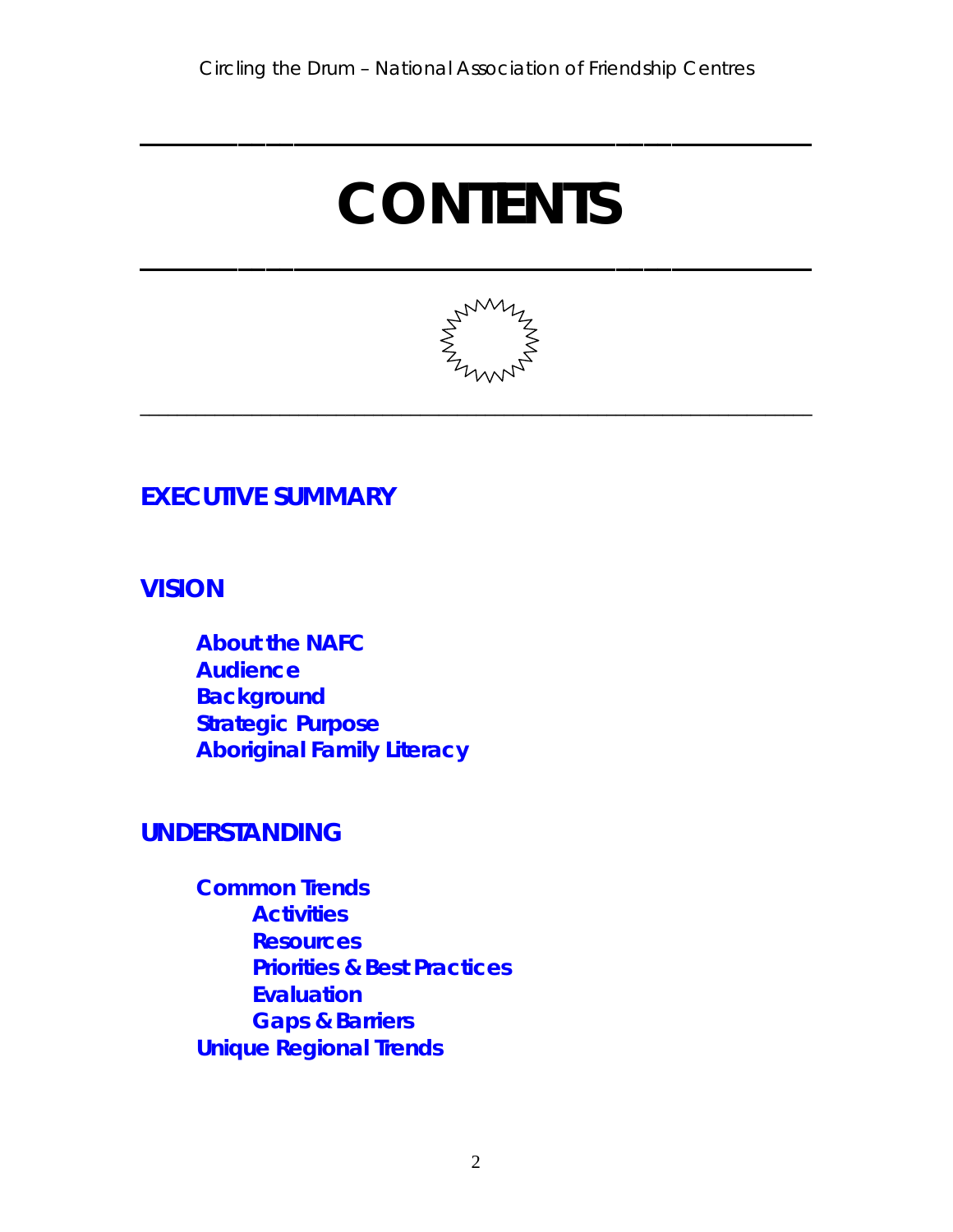## **[REASONING](#page-78-0)**

**[Cultural Framework](#page-79-0) [Broader Implications](#page-88-0) [National Context](#page-94-0)**

### **[MOVEMENT](#page-104-0)**

**[Preparing the Drum](#page-106-0) [Sounding the Drum](#page-108-0) [Gathering the Community](#page-110-0) [Circling the Drum](#page-115-0)**

**[CONCLUSION](#page-125-0)**

**[BIBLIOGRAPHY](#page-133-0)**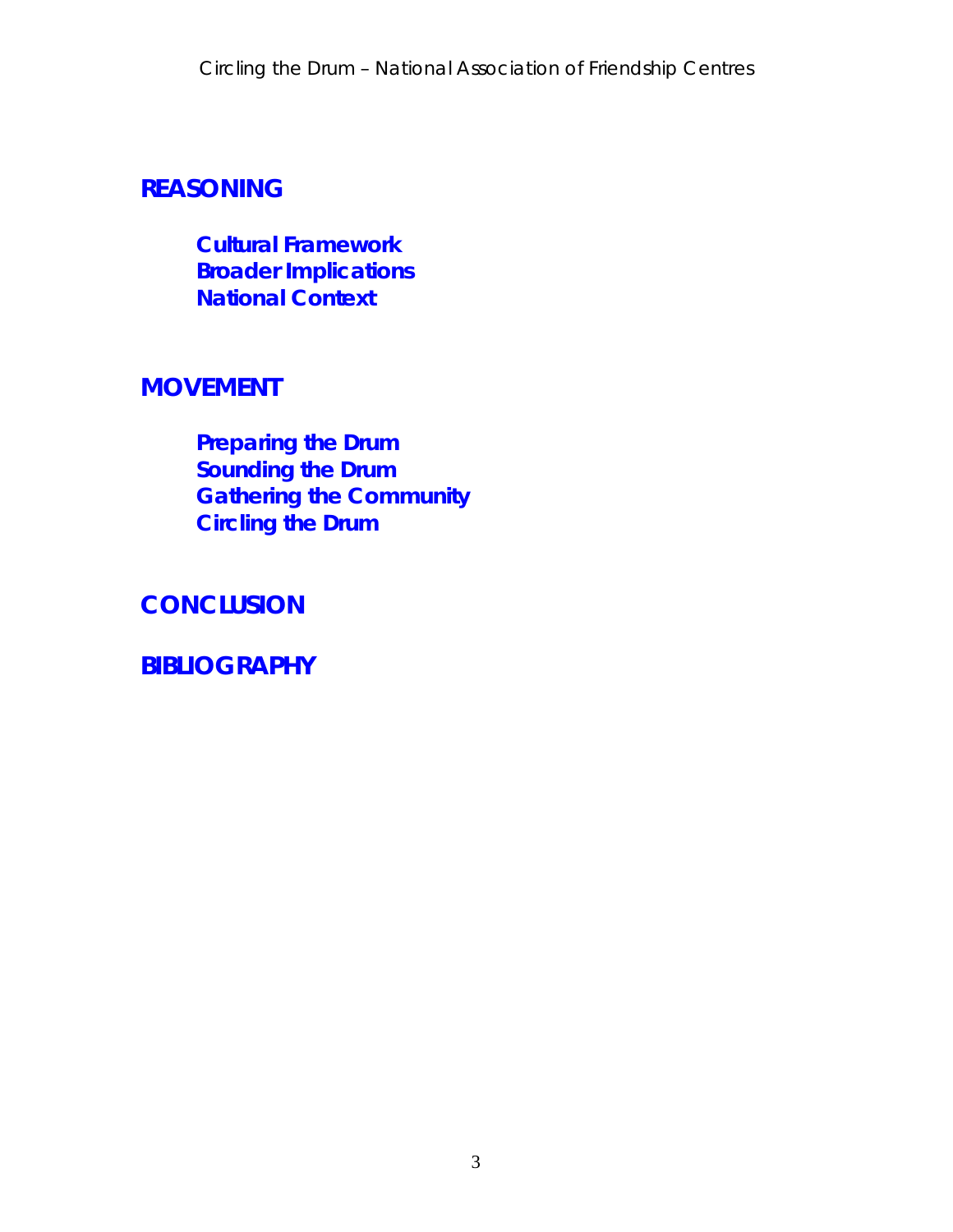<span id="page-4-0"></span>**\_\_\_\_\_\_\_\_\_\_\_\_\_\_\_\_\_\_\_\_\_\_\_\_\_\_\_\_\_\_\_\_\_\_\_\_\_\_\_\_\_\_\_\_\_\_\_\_**

# **EXECUTIVE SUMMARY**



This strategy tries to approach the development of Aboriginal family literacy in Friendship Centres from a holistic Aboriginal cultural perspective, considering cross-cultural contexts and long-term implications for the generations to come. As a result of its broad focus, the document is lengthy, moving around the issues in an effort to understand them from various angles. At the same time, the essence of the strategy can be simply represented through the symbol on the cover page:

The red star in the middle of the circle represents a drum or heart beating, which symbolizes the spiritual source of Aboriginal cultural authority lying at the centre of all family and community activity.

The green circle divided into eight parts represents all the generations of the community circling around the drum on the Earth, and moving through time from Infancy to Old Age.

The yellow rays emanating from the outside of the circle represent the relationship of families and communities with the world around them, as they move around the drum seeking a state of internally directed balance.

The strategy is divided into four key sections:

- **Vision**, which provides background awareness of where the strategy comes from and where it needs to take us.
- **Understanding**, which presents the information provided through various reports leading up to and supporting the development of this strategy.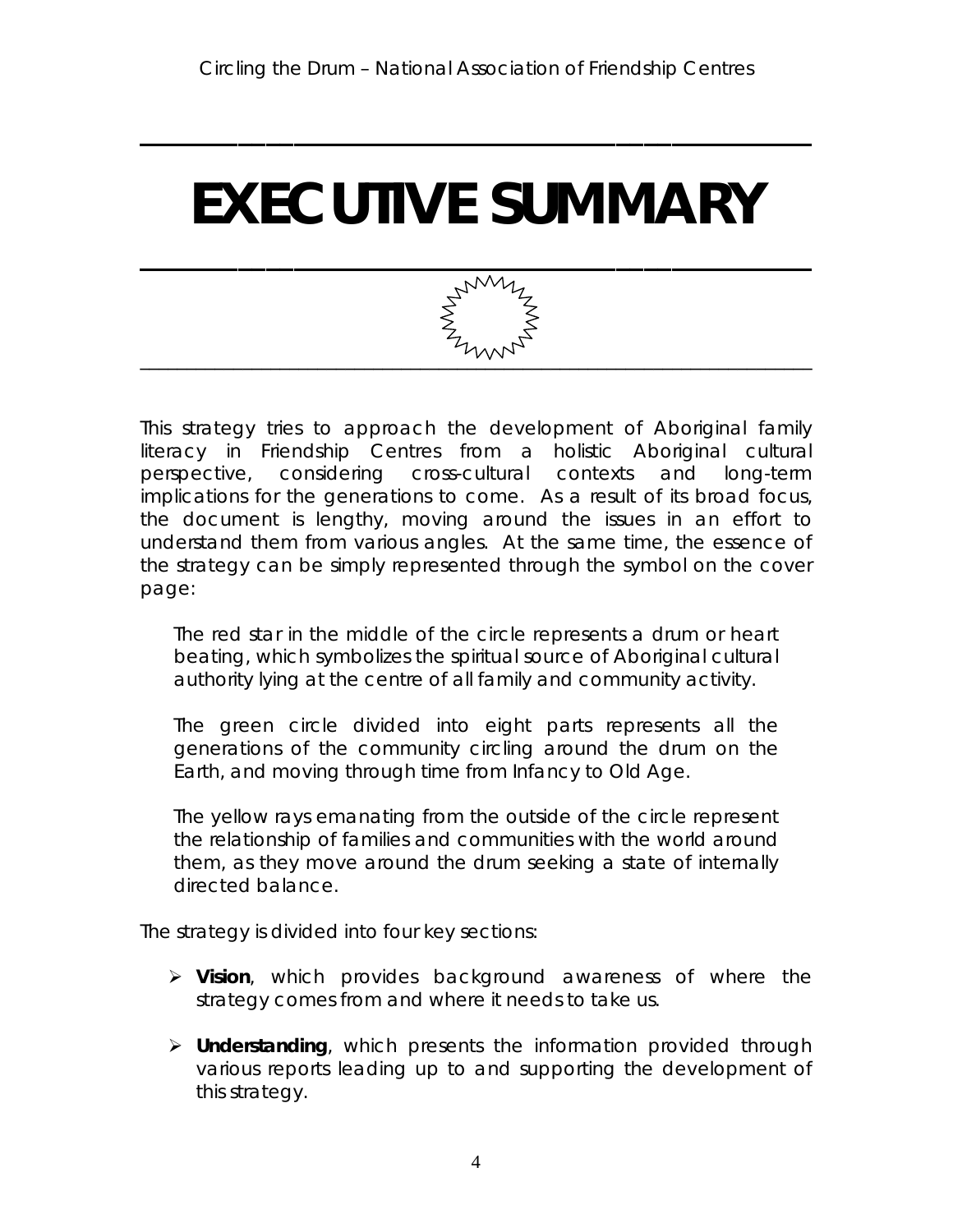- **Reasoning**, which reflects on the information presented in the previous section and analyses it according to key thematic areas.
- **Movement**, which provides recommendations for action in developing Aboriginal family literacy services.

### **VISION**

*Circling the Drum* was commissioned through the National Association of Friendship Centres (NAFC, at www.nafc.ca), a national agency representing 117 Aboriginal Friendship Centres across Canada. The document is intended for a wide variety of stakeholders in the development of Aboriginal families, cultures and learning, and is based on previous activities in the Friendship Centre movement exploring family literacy, including 8 regional reports developed in provinces and territories across the country in 2007. *Circling the Drum* lays the foundation for an Aboriginal family literacy strategy that is national and holistic in scope and based in Aboriginal cultural perspectives, while supporting cross-cultural capacity. The strategy supports a definition of family literacy that reflects Aboriginal values in learning, including:

- $\triangleright$  Internally driven and holistic learner motivation;
- $\triangleright$  Community orientation;
- $\triangleright$  Culturally and Spiritually centred foundations of learning;

These values are often difficult to reconcile with priorities of broader Canadian government and learning institutions, but there is no mistaking their primary place in attempts to define and develop learning processes from Aboriginal cultural perspectives.

### **UNDERSTANDING**

### **Common Trends**

The regional Friendship Centre literacy reports and other supporting documents (listed in the bibliography) all agree on a range of common trends in relation to family literacy in Friendship Centres, including: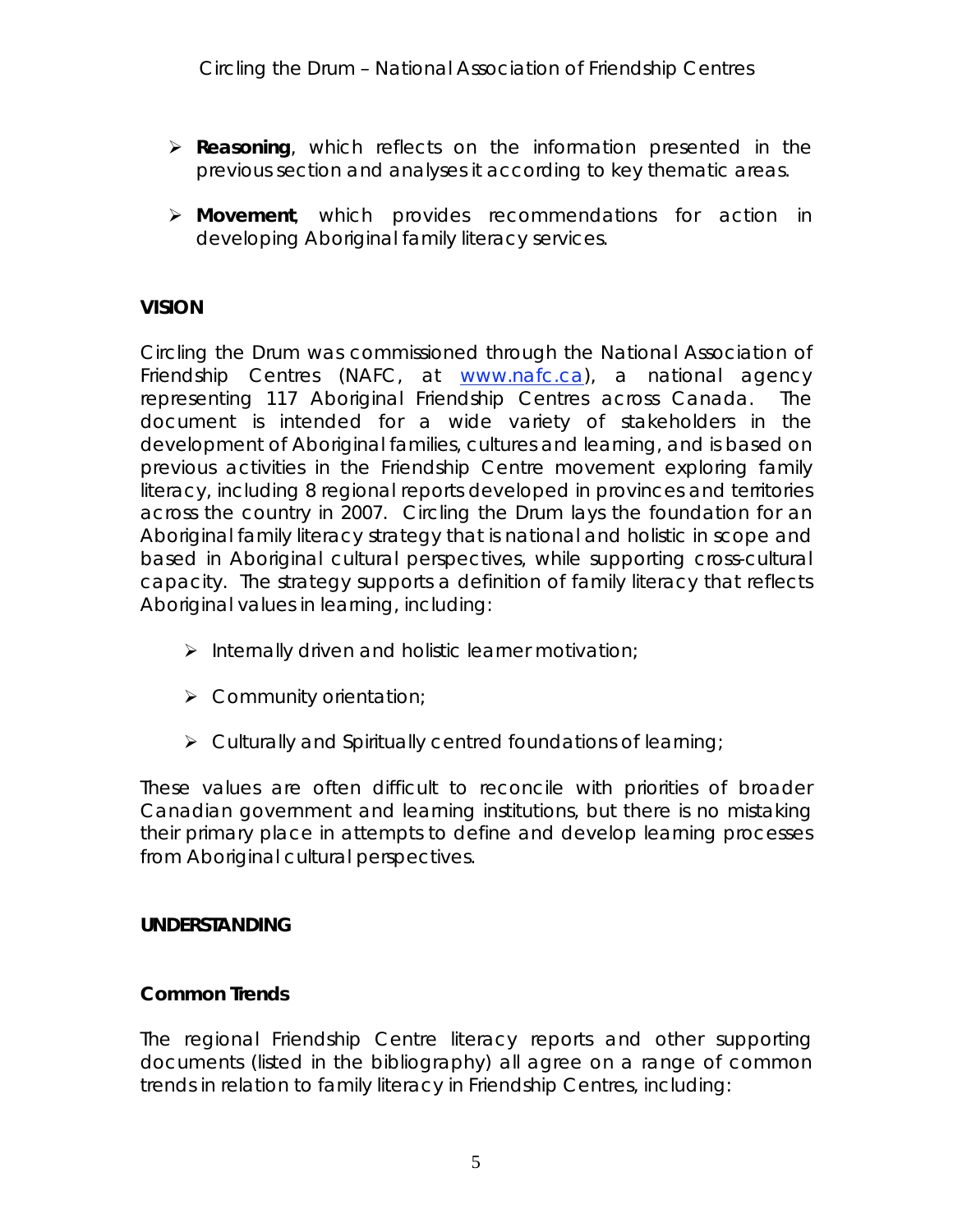- $\triangleright$  A general desire for, and attempts to develop, family literacy programs in Friendship Centres, along with a lack of resources to do so (resulting in a minimal amount of activity specifically devoted to family literacy).
- A good deal of activity related to *families* and *literacy* in the broadest sense of these terms, including programs for infants and toddlers, children, youth, adults, parents, grandparents and Elders, and whole families.
- $\triangleright$  A diverse range of funding supporting various activities related to literacy and families (or at least, all age groups) from all levels of government, including: Health Canada, Canadian Heritage, and Human Resources and Social Development Canada (at the federal level); provincial ministries responsible for families and children, health, education, training, literacy, social assistance, and Aboriginal Affairs; and, some schools and agencies like the United Way at the local level.
- Various partners *external* to Friendship Centres are also involved or potentially involved in programs related to family literacy, including: adult literacy and family literacy agencies, schools and school boards, libraries, daycare and family resource centres, Child and Family Service agencies, First Nations education authorities, local Boys and Girls Clubs, urban Aboriginal planning groups and youth councils, Aboriginal Human Resource Development agencies, justice and housing programs, ESL/ FSL programs, and healing programs.
- Common priorities related to family literacy include: a desire to ground programs in Aboriginal languages, cultures and holistic approaches; a focus on pre-schoolers, school aged children and youth, and their respective relationships with parents, families and elders; programs providing health and healing, employment and training, and housing and justice services; and, a need to address staffing, training, materials and resources development, and outreach and awareness-raising.
- Challenges and gaps in developing Aboriginal family literacy services are: low levels of funding support; lack of recognition for Aboriginal languages; transitory and project-based funding; excessive and constantly changing reporting requirements; narrow program eligibility parameters and bureaucratic (vs. holistic) client definition; lack of flexibility and relevance in curriculum frameworks; narrow definitions of literacy; lack of Aboriginal control over programming; learners' personal barriers; family breakdown; community crisis and disunity; low levels of parental involvement; and, stigma, lack of motivation and low overall awareness related to literacy.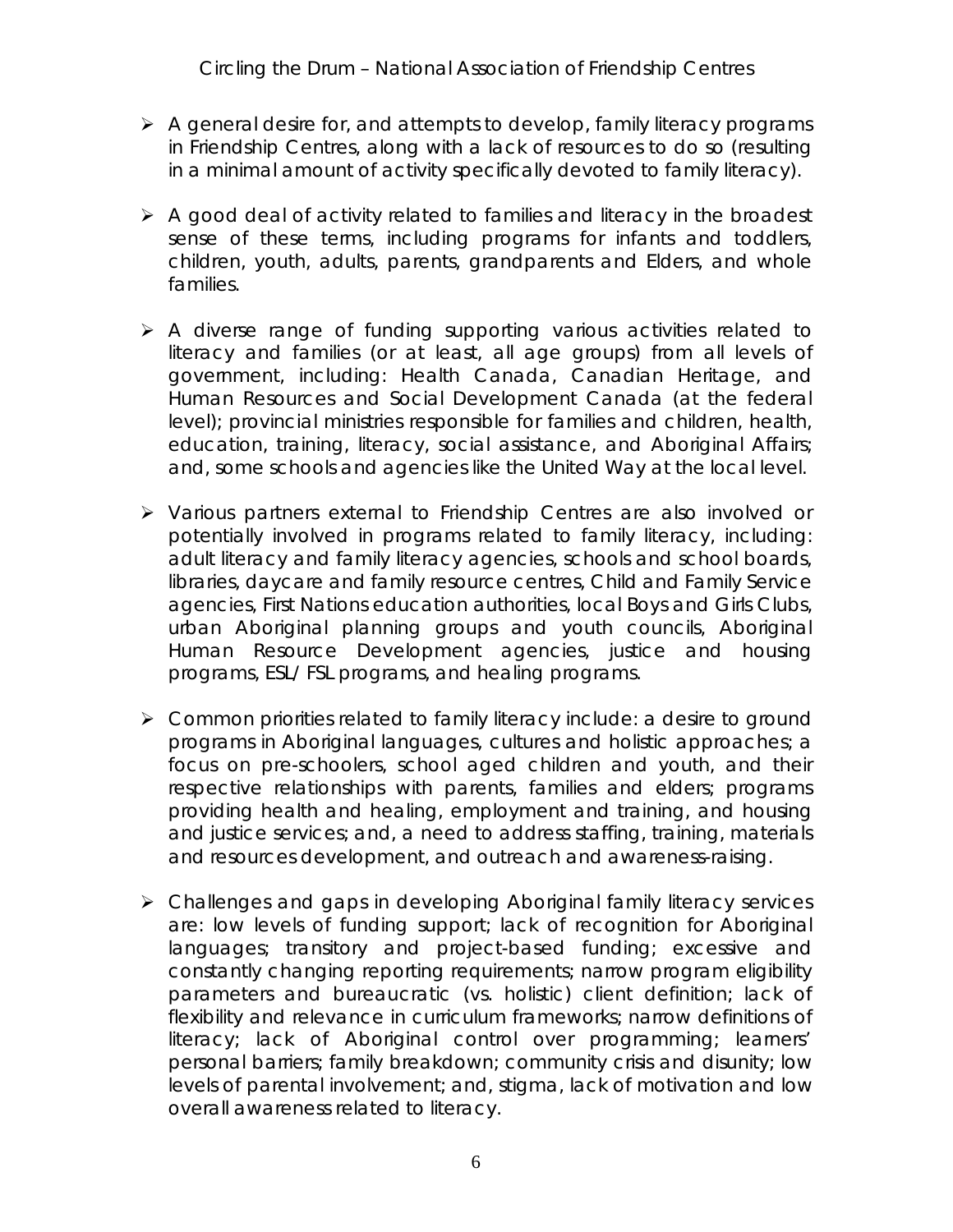A need for evaluation tools that are: based on non-intrusive and ethical Aboriginal cultural protocols; built on or adapted to evaluation frameworks already in use in the communities; and, inclusive of community based testimony emphasizing qualitative success. Overall, evaluation processes need to be kept as simple as possible, given the scarcity of resources for program delivery.

### **Unique Regional Trends**

Some unique regional trends were noted in relation to the development of Aboriginal family literacy:

- British Columbia Friendship Centres are developing a significant province-wide Aboriginal Family Literacy Initiative, with family literacy projects underway across the province. The initiative is being led by the BC Association of Aboriginal Friendship Centres, in partnership with stakeholders from all levels of government.
- $\triangleright$  Significant support for family literacy in general appears to be strong in the province of Alberta, which supports a leading family literacy agency with a national profile, the Centre for Family Literacy, as well as an ongoing family literacy delivery program, with some significant Aboriginal adaptations of family literacy models. Saskatchewan also had a significant number of Aboriginal-specific family literacy projects (15) at the time of this report. However, most of the Aboriginal specific family literacy initiatives in these provinces were not delivered directly through Friendship Centres, and many were delivered through First Nations or Métis territories.
- $\triangleright$  Regions with a higher visible proportion of Aboriginal people, such as the northern territories, Saskatchewan and Manitoba appear to have some unique opportunities to address Aboriginal family literacy as a result of their higher profile relative to the rest of the population (Aboriginal languages are official languages in the Territories, for example). Regions where Aboriginal people are less visible (but which still have large Aboriginal populations), such as Quebec and Ontario, have a larger resource base in general, but may experience greater marginalization of Aboriginal issues. However, this tendency has many exceptions, and every region has its own diverse realities. Ontario and Saskatchewan have their own Aboriginal-specific literacy networks.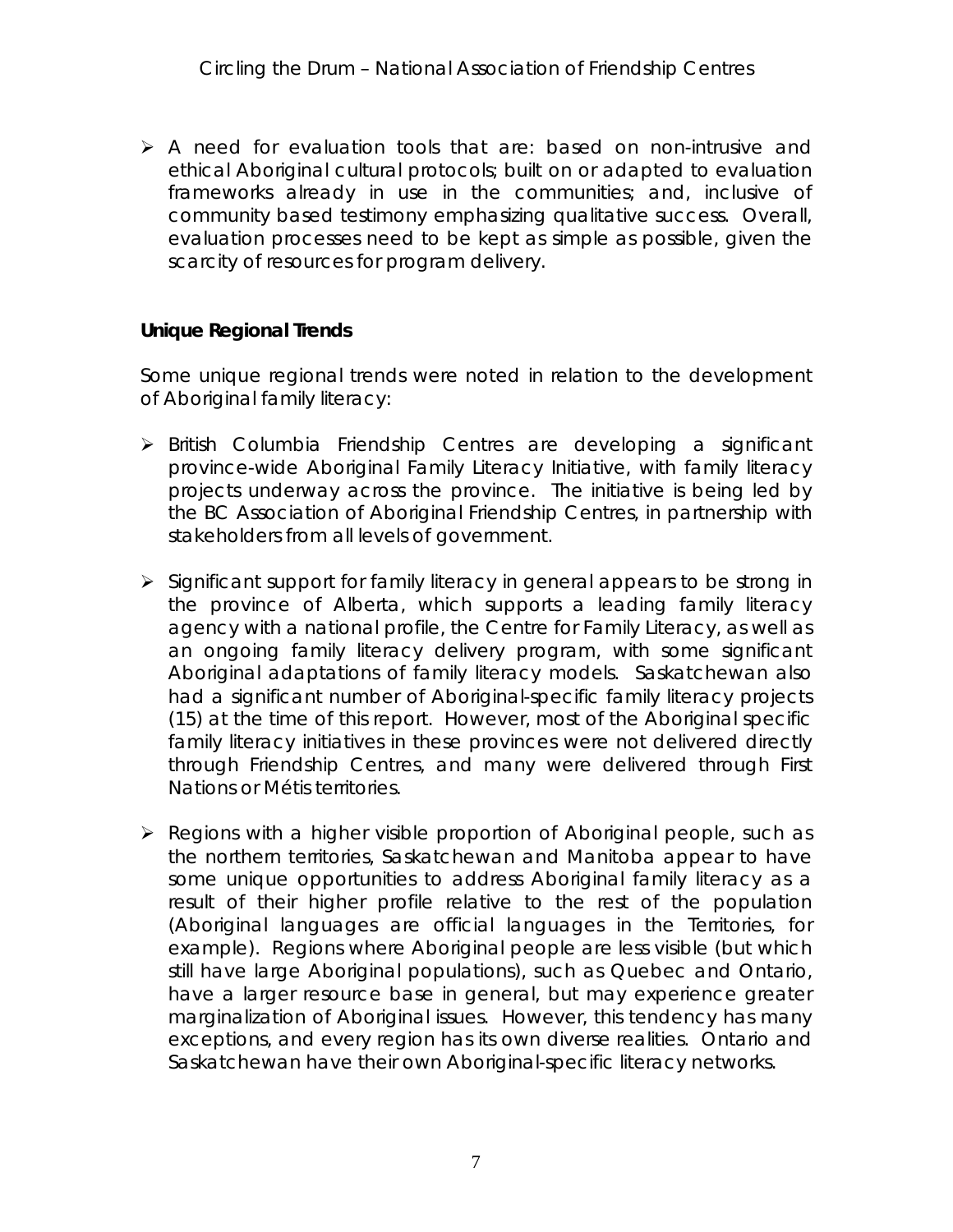### **REASONING**

Based on the information shared through the regional reports and in the research, several themes are explored.

### **The Need for Cultural Foundations**

Aboriginal cultures, languages and traditional knowledge are increasingly seen as the foundation for Aboriginal programs and services. Based on the findings of the regional reports, it is obvious that an Aboriginal family literacy strategy implies much more than an extension or adaptation of mainstream family literacy approaches. The inferior status of whole family approaches in broader Canadian society should not be reflected in Aboriginal programming. Holistic family programs grounded in cultural principles should ideally be seen as a central priority in Aboriginal learning rather than as an element of preparation for school and employment.

This implies a significant "paradigm shift" in the ways in which Aboriginal community development is usually supported by Canadian governments and institutions, which usually consider Aboriginal cultural elements as tangential aspects of development leading to common ends, often emphasizing economic indicators and raised "standards of living." Essentially, Aboriginal culture based learning shifts the locus of authority to a level of spiritual principles and values rather than material ones (although these are still considered), and makes these values the defining quality in the learning process, in a way that unifies and re-integrates Aboriginal families and communities according to locally defined cultural principles. In effect, the whole process moves toward "deinstitutionalization", in the sense of allowing people to approach learning experiences in more holistic and natural ways. This movement allows Aboriginal communities to continue along the path of revitalizing cultural and linguistic models, including all forms of knowledge contained in Creation stories and legends, medicines, calendars, symbols and other forms of knowledge. The presentation of these forms of knowledge in family contexts becomes the basis for greater success in improved economic and systemic educational outcomes. This approach also avoids the trap of defining Aboriginal communities according to crisis and trauma, by placing the emphasis on cultural strengths and natural individual inclinations.

The recovery of cultural foundations can be built into existing learning programs in Friendship Centres by focusing broadly on several key areas of relationship: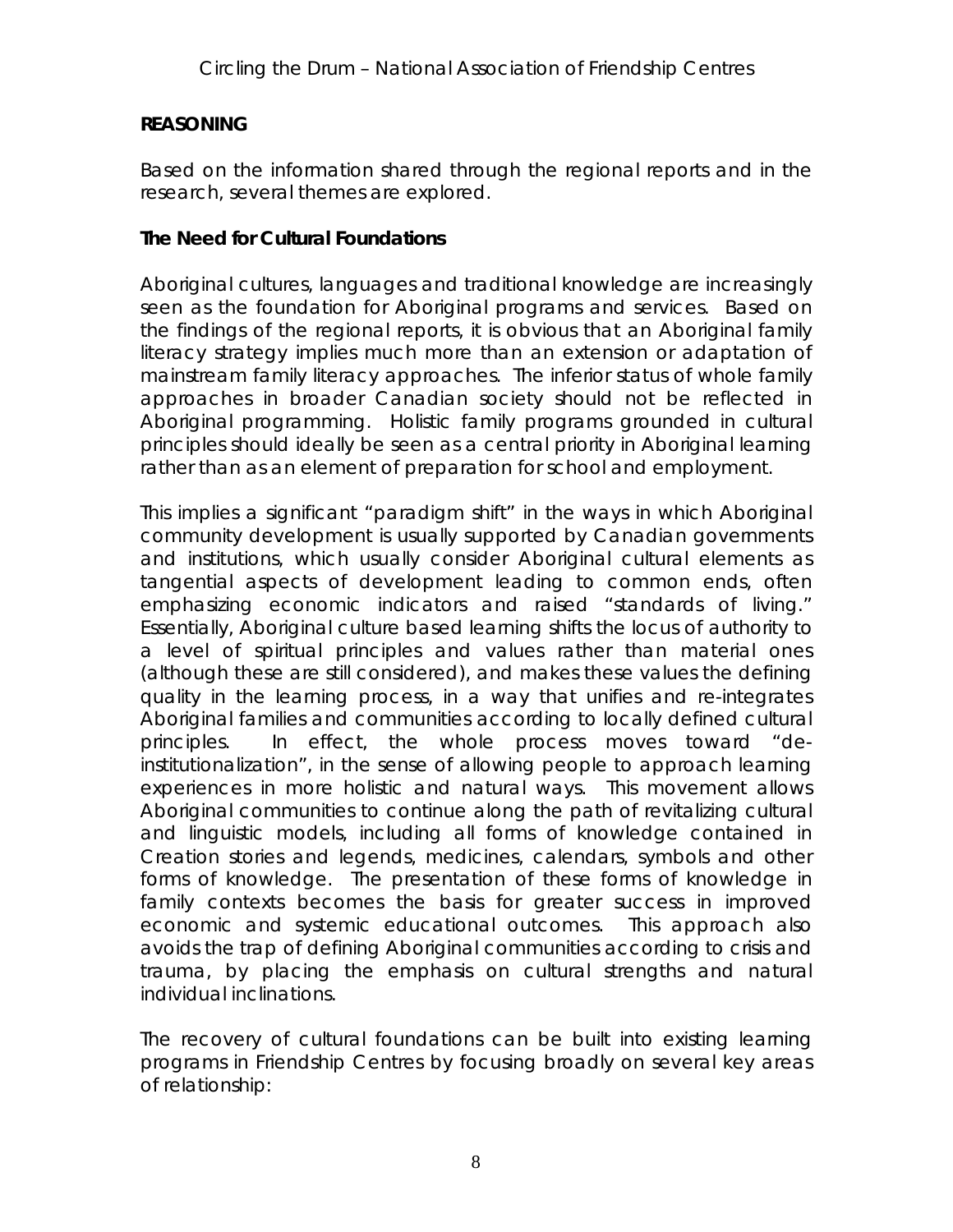### Infants, Pre-schoolers and Parents

Program models for pre-schoolers and parents, as well as pre-natal and neo-natal programs, exploring traditional parenting, learning and literacy skills, and helping children and families prepare for school using Aboriginal cultural approaches and perspectives.

### Youth and Elders

Program models connecting youth with elders in the restoration, maintenance and wider application of Aboriginal knowledge, relating these forms of knowledge to modern contexts and media in culturally appropriate ways.

### Whole Family Activities

Program integration encouraging various intergenerational and whole family approaches to learning and literacy from Aboriginal cultural perspectives.

### **Broader Implications**

The revitalization of Aboriginal families and culturally based learning processes is not just about making Aboriginal communities healthier and more self-sufficient; it can also be a gift to wider communities across Canada and internationally. Models developed from Aboriginal cultural perspectives are uniquely qualified to address issues that the modern age is struggling with. Aboriginal approaches can and should inform not only the broader family literacy movement, but also education systems in general, as well as areas as diverse as governance, economic sustainability, the environment, and just about every facet of modern life.

The idea of Aboriginal roles and responsibilities in relation to the rest of the world is not new; many Aboriginal Elders have been making this point for a very long time, and the concept has actually been built directly into various traditional indigenous belief systems since time immemorial. Practical ways of learning about and implementing important indigenous principles that relate to general modern crises are already being tested in Aboriginal family-based learning programs across the country, and some examples are shared in this report. However, much more needs to be done to support development in this direction.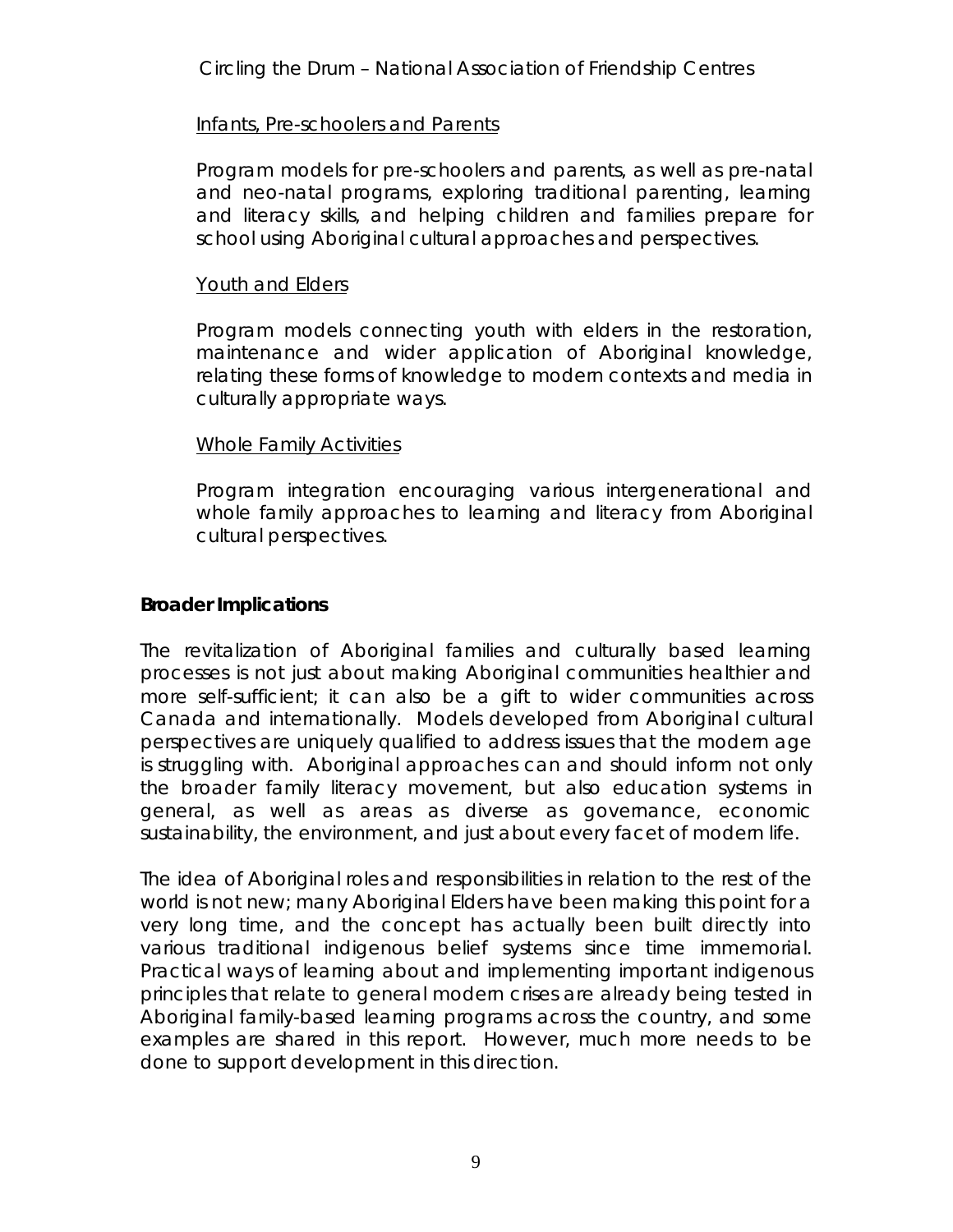**National Context**

The success of an Aboriginal family literacy strategy will need to consider, reach out to and possibly engage with a wide variety of stakeholders across the country, including:

- $\triangleright$  Key national literacy agencies;
- Other regional and local community agencies and grassroots activists with an interest in literacy;
- $\triangleright$  Various national Aboriginal agencies;
- **Federal government initiatives, including the Office of** Literacy and Essential Skills and other key departments;
- $\triangleright$  National public education forums, including agencies such as the Council of Ministers of Education Canada, and possibly Curriculum Services Canada, or Canadian school board and principals' associations.

The NAFC can play a key role, and possibly even lead, in facilitating and focusing research, policy discussion, and national partnerships supporting the strategy.

### **MOVEMENT**

The final section identifies 10 broad areas of recommendation, with the final two recommendations (9 and 10) broken down into more detailed recommendations. The recommendations are presented as follows:

**Preparing the Drum**

- 1. Assemble a Family Literacy Advisory Group
- 2. Discuss and Frame Family Learning Policy in the Friendship Centre Movement

**Sounding the Drum**

- 3. Broaden Aboriginal Discussion on Family Literacy
- 4. Develop an Aboriginal Family Literacy Campaign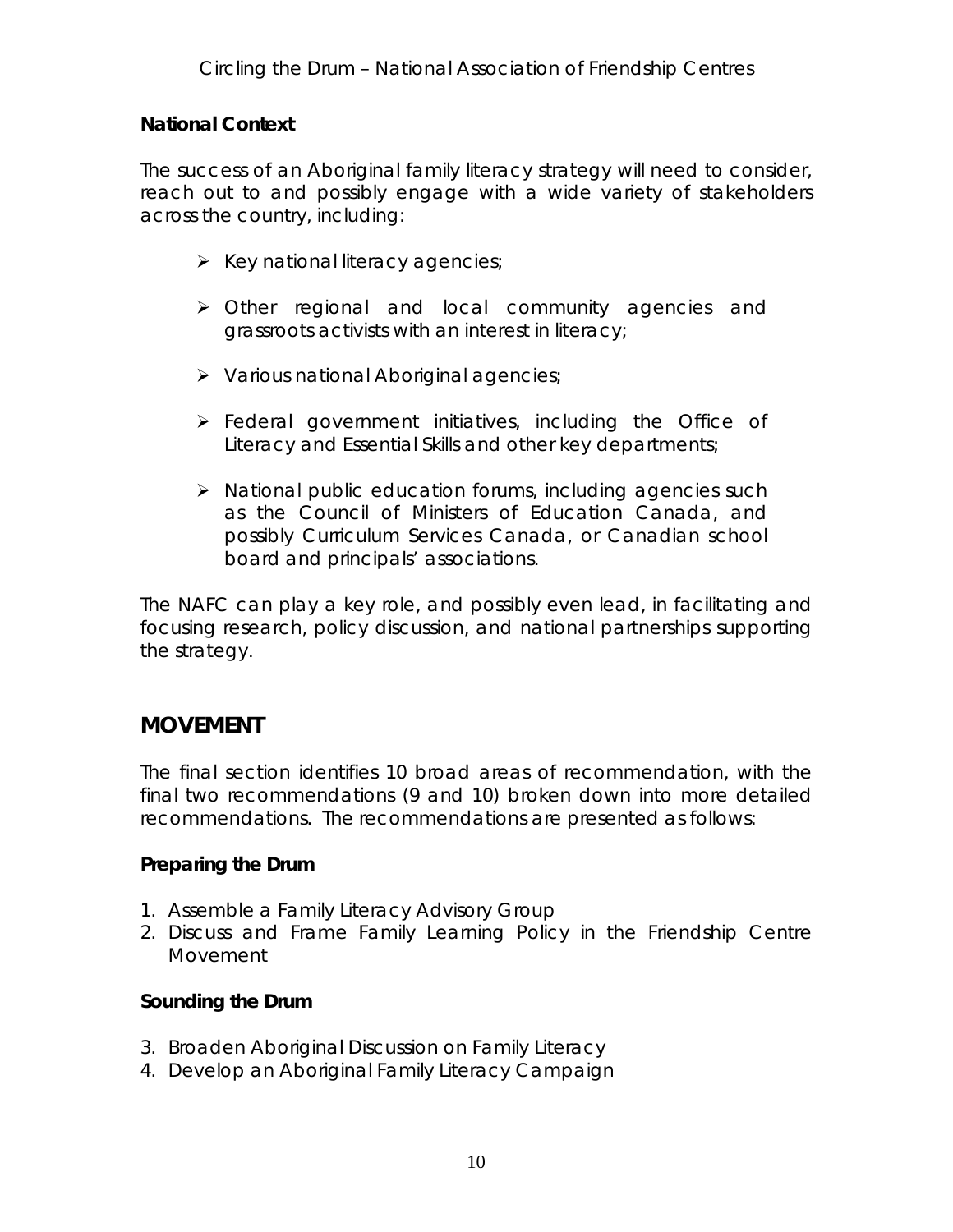**Gathering the Community**

- 5. Affirm Strategic Aboriginal Family Learning Partnerships
- 6. Link and Contribute to Aboriginal Family Literacy Networks
- 7. Develop a National Funding Strategy

**Circling the Drum**

- 8. Develop and Share Aboriginal Family Literacy Program Models
	- 8.1. Develop A Flexible Delivery and Evaluation Framework
	- 8.2. Support Best Practice Demonstration Projects
	- 8.3. Work with Aboriginal Family Literacy Research Partners
- 9. Support Community-based Teaching Capacities
	- 9.1. Enhance the Engagement of Traditional Teachers
	- 9.2. Contribute to Increased Availability of Aboriginal Language **Instruction**
	- 9.3. Hire Aboriginal Family Literacy Coordinators
	- 9.4. Increase Aboriginal-controlled engagement of Teaching Professionals
	- 9.5. Deliver Aboriginal Family Literacy Training for Teachers and Community Workers

10.Develop and Share Learning Materials and Resources

- 10.1. Support the Development of Aboriginal Language Materials
- 10.2. Develop Cultural Learning Materials and Resources for Families
- 10.3. Network the Development of Learning Materials
- 10.4. Support Family Oriented Learning Resource Centres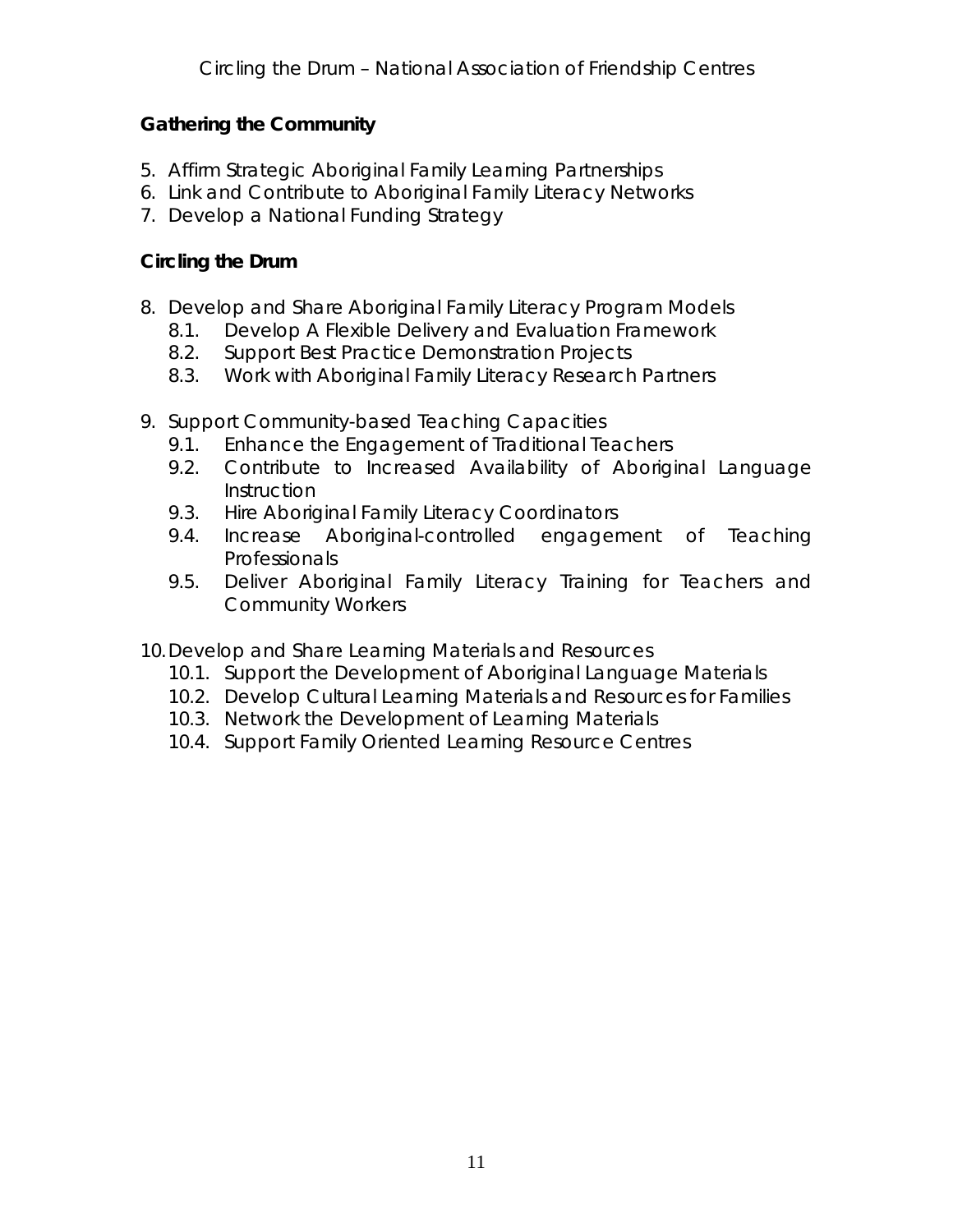

<span id="page-12-0"></span>**\_\_\_\_\_\_\_\_\_\_\_\_\_\_\_\_\_\_\_\_\_\_\_\_\_\_\_\_\_\_\_\_\_\_\_\_\_\_\_\_\_\_\_\_\_\_\_\_**



This section provides awareness on the underlying vision or spirit of *Circling the Drum*: knowing where the strategy is coming from as well as its broad intentions. The Vision section includes the following:

- o Brief background information on the NAFC, the agency responsible for producing the strategy;
- o A definition of the intended audiences for this document;
- o Background on how the strategy came to be developed;
- o A description of the broad purposes of this strategy; and,
- o A basic working definition of Aboriginal Family Literacy.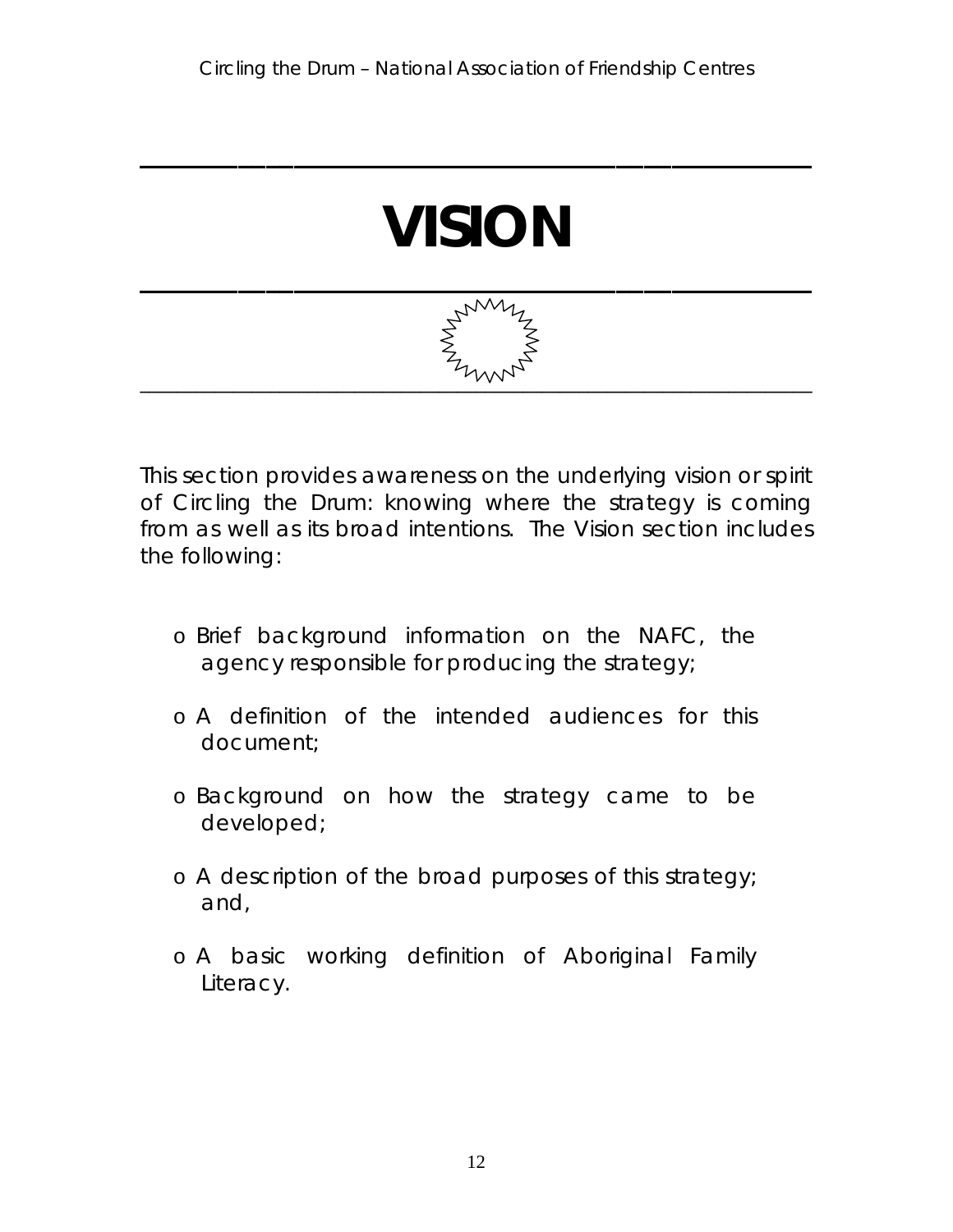## <span id="page-13-0"></span>**About the NAFC**

The National Association of Friendship Centres (NAFC) works to improve the quality of life for Aboriginal peoples in Canadian urban environments. The NAFC supports self-determined activities that encourage equal access to, and participation in, Canadian society, and which respect and strengthen Aboriginal cultural distinctiveness.

Friendship Centres address the needs of the growing Aboriginal population in urban areas across Canada. These agencies offer a wide range of services, including information, referrals, counselling and programming related to employment, housing, education, health and more.

The NAFC was established in 1972 to represent the growing number of Friendship Centres at the national level. Today NAFC membership includes 117 Friendship Centres and 7 Provincial Territorial Associations. The primary objectives of the NAFC are:

- $\triangleright$  To act as a central unifying body for the Friendship Centre Movement;
- $\triangleright$  To promote and advocate the concerns of Aboriginal Peoples: and,
- $\triangleright$  To represent the needs of local Friendship Centres across the country to the federal government and to the public in general.

For more information on Friendship Centres and the NAFC, see the NAFC web site (www.nafc.ca).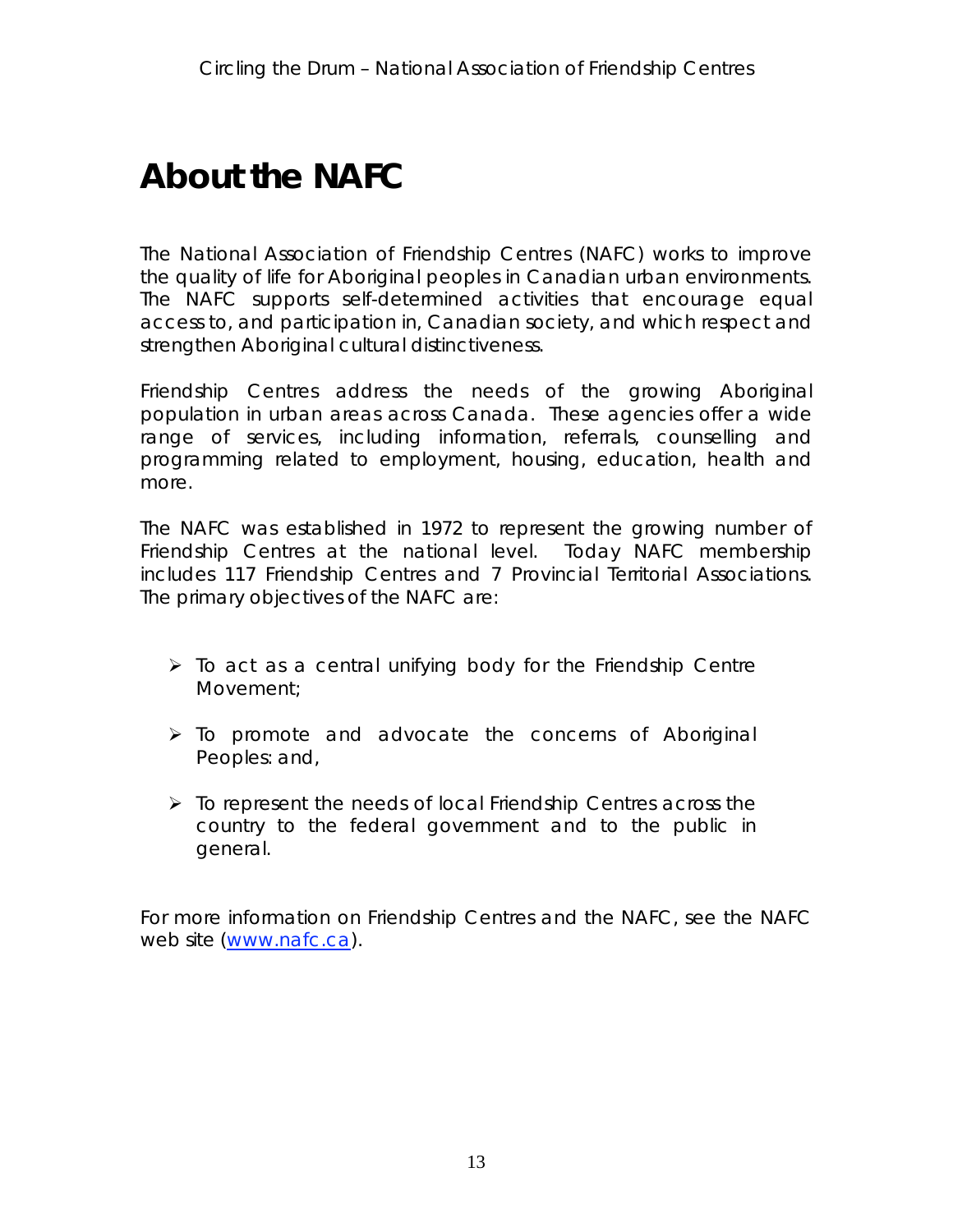## <span id="page-14-0"></span>**Audience**

*Circling the Drum* has been written for diverse audiences, including:

- o Leaders in the Friendship Centre movement (NAFC Board of Directors and Youth Council, Management and Directors of Provincial and Territorial Friendship Centre Associations, other decision makers in the development of Friendship Centre policies and strategy);
- o Front line workers in Friendship Centres and other Aboriginal agencies with an interest in Family Literacy;
- o Agencies providing support or potentially providing support for Aboriginal family literacy, including National, Provincial and local government agencies and foundations, especially individuals acting within these agencies who have understanding of and sympathy for Aboriginal culture based initiatives.
- o Other Aboriginal and non-Aboriginal partners and potential partners in developing Aboriginal family literacy services, including education systems, national and international academic bodies, NGO's and government agencies.

# **Background**

Friendship Centres deliver various programs and services related to families and literacy, and have often expressed an interest in more comprehensive family literacy development. The NAFC and many Friendship Centres have taken an active interest in family literacy models and approaches as they might be applied in Friendship Centre environments. In 2006, the NAFC published an exploratory paper<sup>1</sup> and held a national gathering focused on family literacy in Aboriginal Friendship Centre communities. These activities triggered significant

<sup>&</sup>lt;sup>1</sup> Nurturing the Good Mind - A Discussion Paper on Aboriginal Family Literacy and the Friendship Centre Movement, National Association of Friendship Centres, March 2006.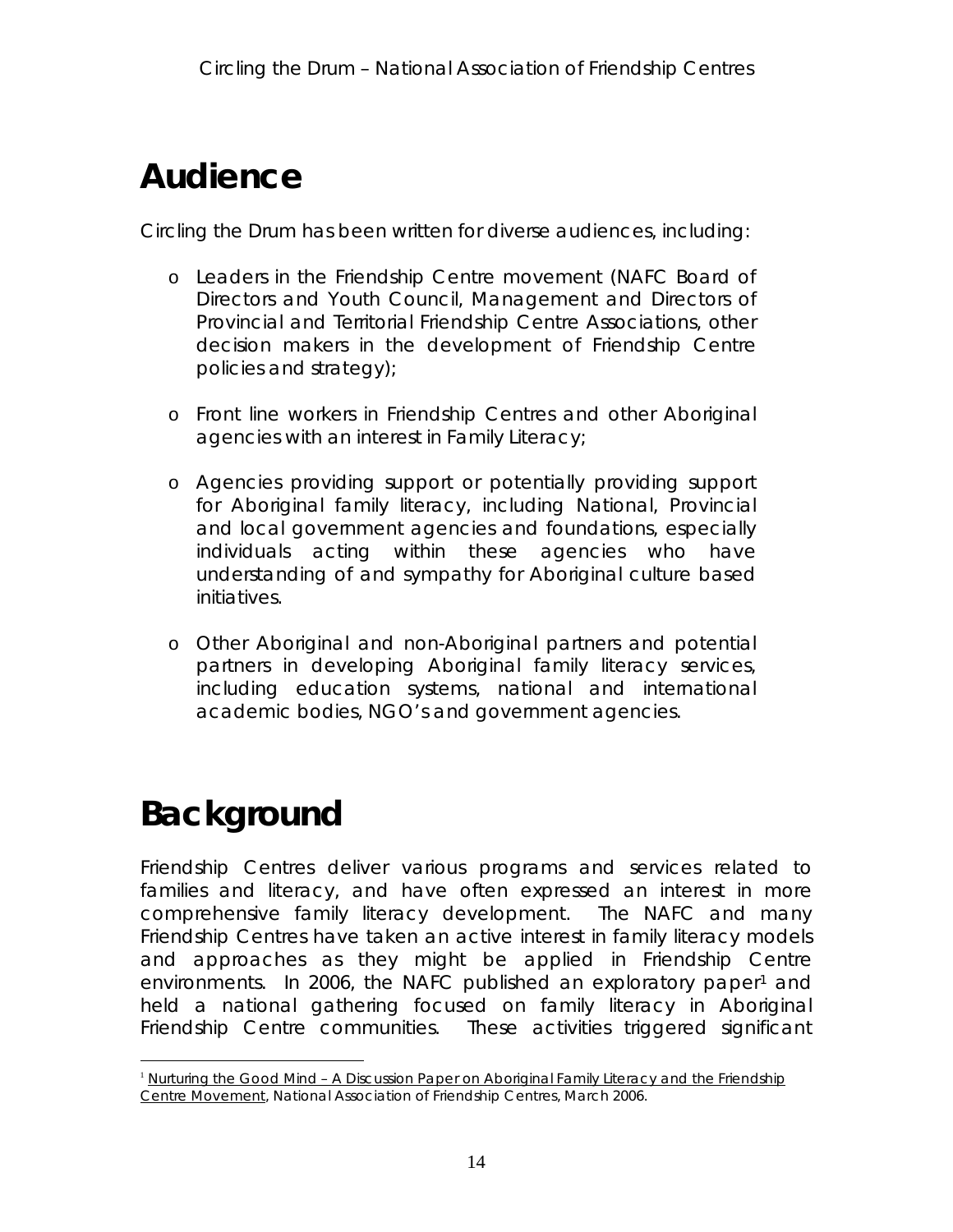<span id="page-15-0"></span>interest in and discussion around family literacy development in the Friendship Centre movement, as well as some significant new activity in parts of the country. In 2007, the NAFC commissioned reports on Family Literacy in Friendship Centres from eight regions of Canada:

- $\triangleright$  The Atlantic region (Labrador/ Newfoundland, PEI, Nova Scotia and New Brunswick);
- $\triangleright$  Quebec;
- > Ontario;
- $\triangleright$  Manitoba;
- $\triangleright$  Saskatchewan:
- $\triangleright$  Alberta;
- $\triangleright$  British Columbia; and,
- $\triangleright$  The Northern Territories (Yukon, Northwest Territories, and Nunavut).

The information was gathered for these regional reports through telephone interviews, personal visits with Friendship Centre staff, survey questionnaires and online research. Most regions researched relevant resources and agencies external to the Friendship Centres as well as the Friendship Centres themselves. These regional reports are listed in the bibliography to this document, along with contact information for the regional agencies.

# **Strategic Purpose**

*Circling the Drum* provides a national lens on issues addressed in the eight regional reports, includes an examination of the national context, and considers broader implications of family literacy from a holistic Aboriginal perspective. For this reason, *Circling the Drum* also considers other research and developments in Aboriginal education and community development (sources are listed in the bibliography).

*Circling the Drum* lays the foundation for a comprehensive national Aboriginal Family Literacy Strategy focused through Friendship Centres. The need for such a strategy arises from the desire of Friendship Centres to address the effects of urban life on Aboriginal cultural cohesiveness and family life, which are inseparable, and which are seen as foundations for addressing various community priorities, including issues related to education, health, justice, and economic well-being.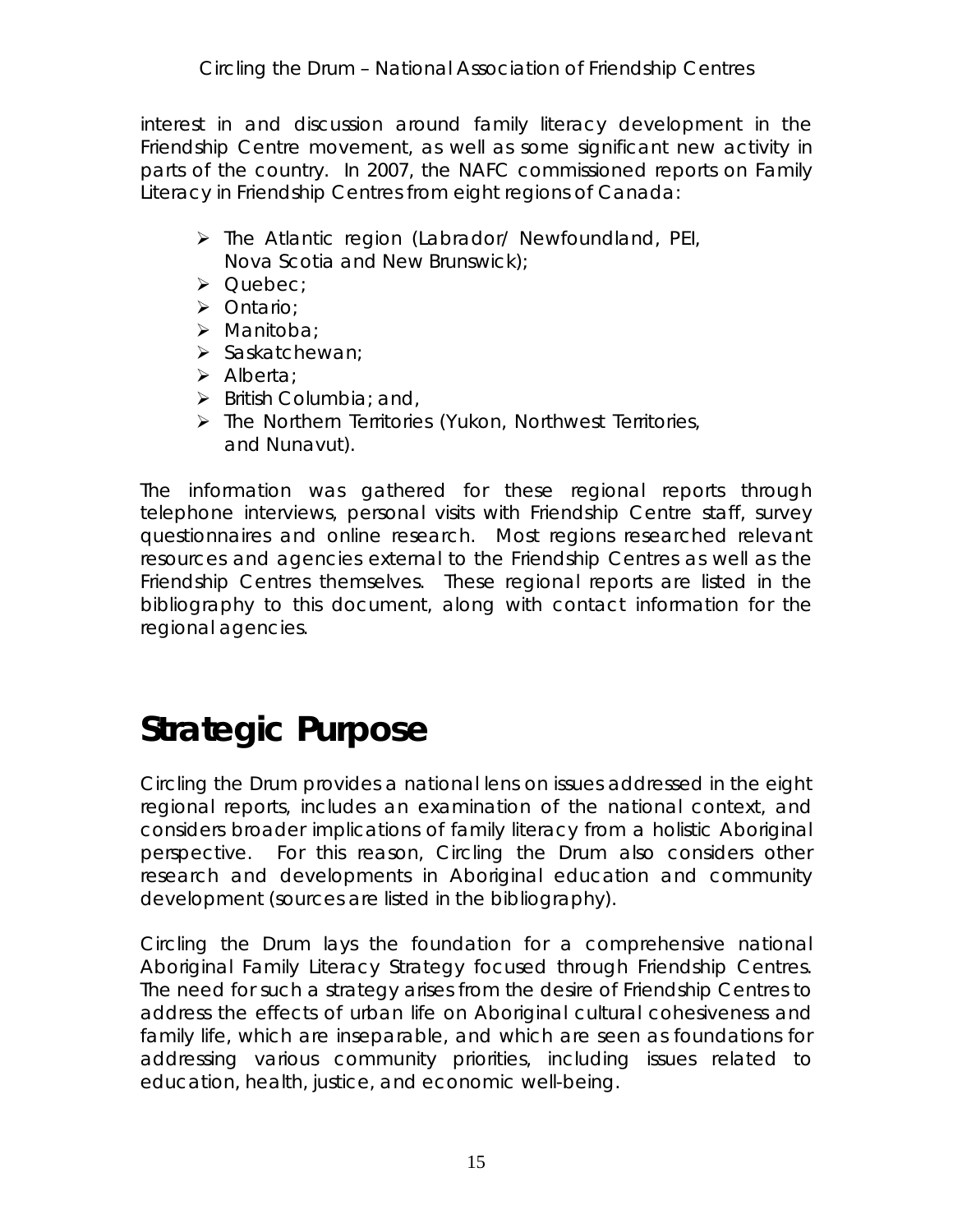### *Circling the Drum* – National Association of Friendship Centres

In keeping with the NAFC philosophy regarding Aboriginal cultural distinctiveness, and with the general drift of the regional reports, *Circling the Drum* indicates an urgent need for movement toward an Aboriginal culturally based approach to family literacy, one that also marks a significant departure from many prevailing institutional presumptions. For example, the emphasis usually placed on employment and economic development by Canadian institutions and government agencies, often in isolation from broader concerns related to the lives of future generations, and the Earth herself, is extremely difficult to accommodate from traditional indigenous cultural perspectives. This in turn profoundly affects the way in which areas like education and family programs are framed. Taking this approach is also in keeping with much indigenous discussion and literature concerning education and community development.

At the same time, *Circling the Drum* is based on the practical need to relate to broader institutional frameworks and realities currently surrounding Aboriginal and other communities, and on the need to provide a strategy that translates well across various governments and communities. While the culture based approach taken here explicitly challenges many assumptions made by Canadian institutions, this strategy also provides practical recommendations for the organization and delivery of Aboriginal community-based family learning programs in ways that are helpful for stakeholders from any cultural framework.

The purposes of this document can be summarized as providing an Aboriginal Family Literacy Strategy that is:

### **National in Scope**

Applicable to the development of activities on a national scale, while being flexible enough to support diverse regional and local priorities.

### **Holistic**

Addressing a wide variety of social, economic and other Aboriginal community priorities through family literacy.

### **Culture Based**

Grounded firmly in key common cultural principles found in Aboriginal communities across the country.

### **Cross-Cultural**

Adaptable to - and considerate of - diverse Aboriginal and non-Aboriginal cultural and social realities.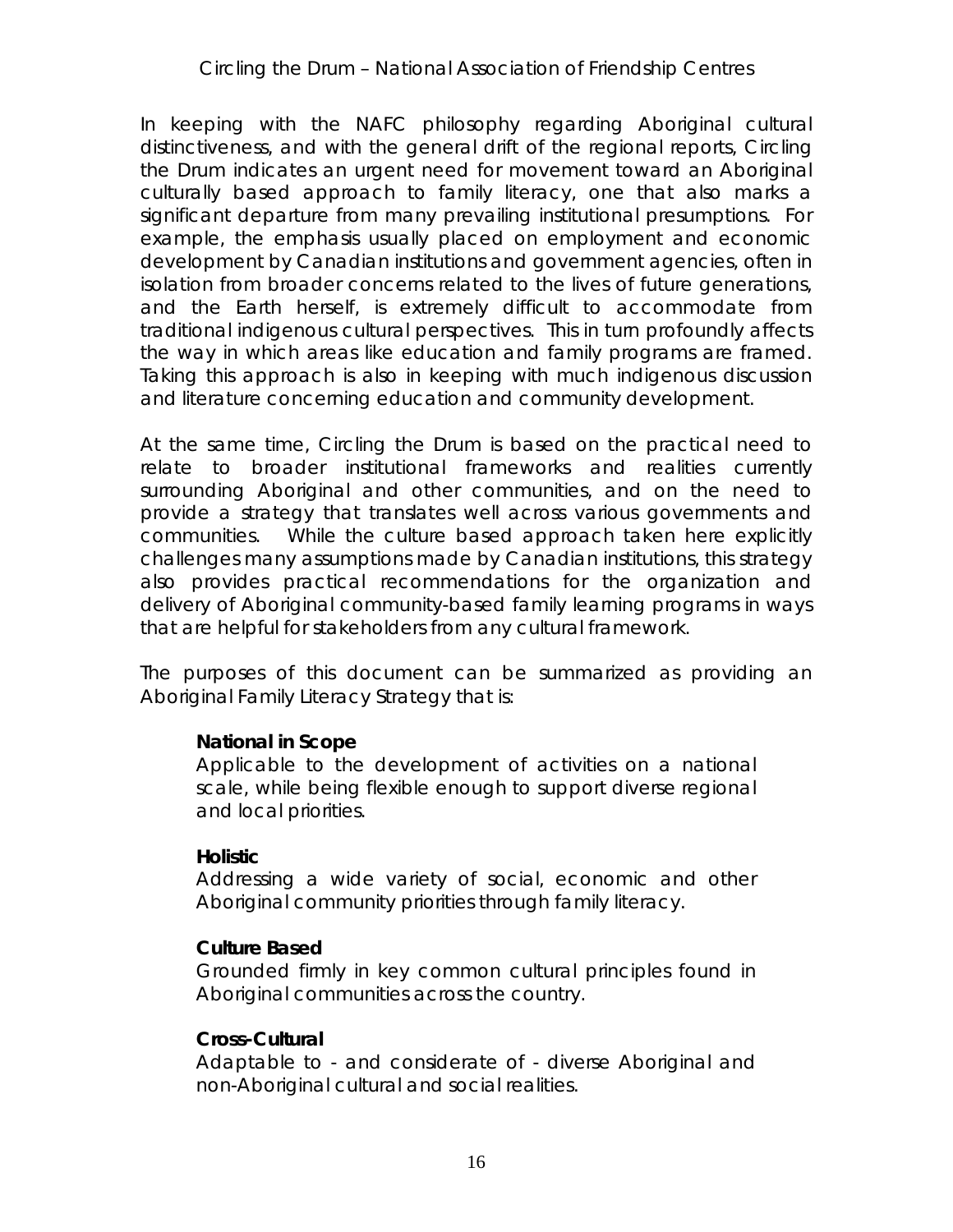# <span id="page-17-0"></span>**Aboriginal Family Literacy**

Many of the regional reports devote significant space to defining what literacy means to them. The Alberta report, for example, explores different ways of looking at literacy, and devotes several pages to its evolving definitions, from both Aboriginal and other perspectives.2 Other regional reports also look at literacy from various angles. This section tries to crystallize the common principles arising from these efforts.

The importance and potential of family literacy services in Friendship Centres have already been broadly described in the NAFC report, *Nurturing the Good Mind*, which was published in March 2006 and is available on the NAFC web site.<sup>3</sup> As a starting point, Nurturing the Good *Mind* shares the definition of "family literacy" that was developed through the Centre for Family Literacy in Alberta:

"*Family Literacy is an approach to literacy development that builds on family strengths and connections within the context of the communities and the culture in which families live and learn. Family Literacy programs provide models for positive interactions in the family and larger community. In doing so, Family Literacy programs provide assistance to whole families in developing skills to participate more fully in their communities*." <sup>4</sup>

This definition is a good place to begin. It corresponds in subtle ways with Aboriginal community concepts of how learning should proceed, where the focus is more on holistically considering *internally* driven realities such as what people *bring* to learning (strengths; relationships and the emotions and complexity that come with them; culturally framed ways of thinking; background traumas, and so on). Such a focus contrasts with the usual emphasis placed by most mainstream educational institutions and government agencies on *external outcomes* that are often built around real or perceived deficiencies (skill sets achieved and checked off, employment, income, grades and other statistical measures). These quantitatively driven measures, usually framed in isolation from a holistic understanding of the learner, often result in alienation from learning processes and environments (for Aboriginal and non-Aboriginal learners).

 $\frac{1}{2}$ <sup>2</sup> An Analysis of Regional Literacy Programming in Alberta's Communities Serviced by Native Friendship Centres, Alberta Native Friendship Centres Association, 2007, pp. 7-9.

http://www.nafc-aboriginal.com/policy.htm

 $4$  Foundation Training in Family Literacy, Centre for Family Literacy, 2002, pg. 1.1.3.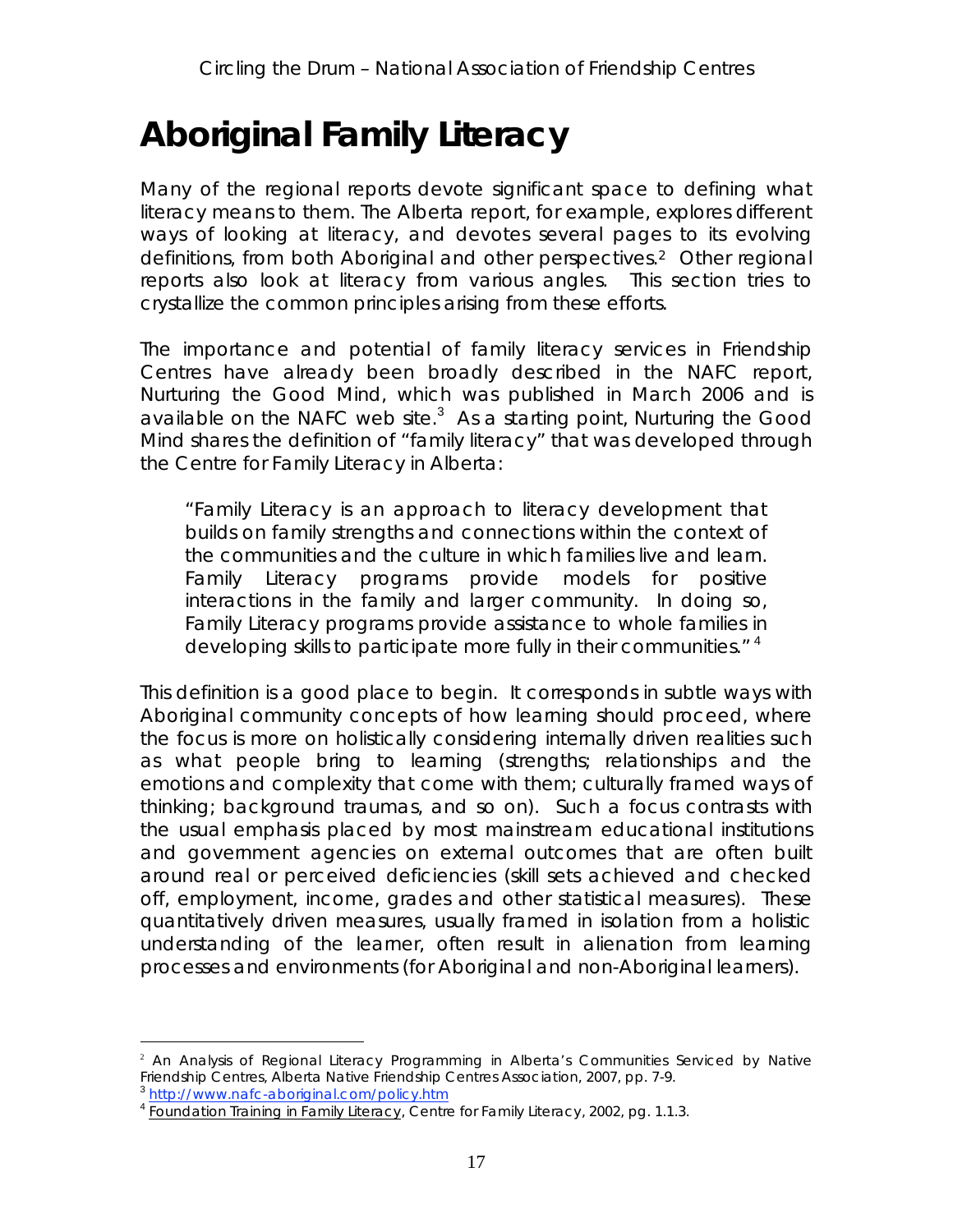Beginning with internally driven realities leads to a much more broadly defined set of outcomes, hinted at in the Centre for Family Literacy definition: *participation in community life* within the context of culture and community relationships. If we take the traditional Aboriginal definition of community as including all visible and invisible life forms in the world (as in the traditional prayer of recognition that acknowledges "All my Relations"), the Aboriginal definition of learning and literacy begins to have profound implications that actually turn the mainstream perspective *upside down*. Ultimately, the inversion is one that places a spiritual centre or *heart* in the midst of material concerns, *rather than being framed by them*. An appropriate symbol of this principle is found in the way a drum is often placed in the centre of a community powwow, with dancers moving around interpreting the world each according to their ability, sometimes in groups defined by age or role or gender, sometimes all together. The centre is sacred; food and other material concerns, including positive and negative, are on the outside, revolving around.

Of course, it is an oversimplification to assign "spirit" to Aboriginal peoples and "materialism" to Canadian society in general; however, at their core, and in relation to defining principles, there is no mistaking the general direction or drift of Aboriginal cultural and community desire versus that of contemporary mainstream Canadian society, at least when it comes to attempts to frame the learning process. In Aboriginal community definitions of literacy, the *primary focus* is often described in terms of the restoration and transmission of internally driven Aboriginal cultures and *values*, which should lead to various outcomes, including, but by no means limited to employment and economic indicators. This is a very significant distinction; while employment and a higher "standard of living" (usually described as escaping from poverty) are important, they are not at the core of meaningful Aboriginal literacy development process, nor are they even seen as the most important outcome of literacy. Rather, outcomes are based on inwardly directed learning and growth, deriving in turn from cultural and spiritual values. This is a remarkable trend for a population so deeply affected by outward poverty and trauma.

Of course, material outcomes are important, and no one is suggesting people can always learn well on an empty stomach; nevertheless, just about every regional report, supported by various studies and research reports across the country, indicate that improved economic and employment prospects at all levels (from the individual to the nation) rely in many ways on taking care of first things first: grounding ourselves in a holistic consideration of underlying principles and inner realities that can not be quantified – sometimes defined with labels such as "self-esteem"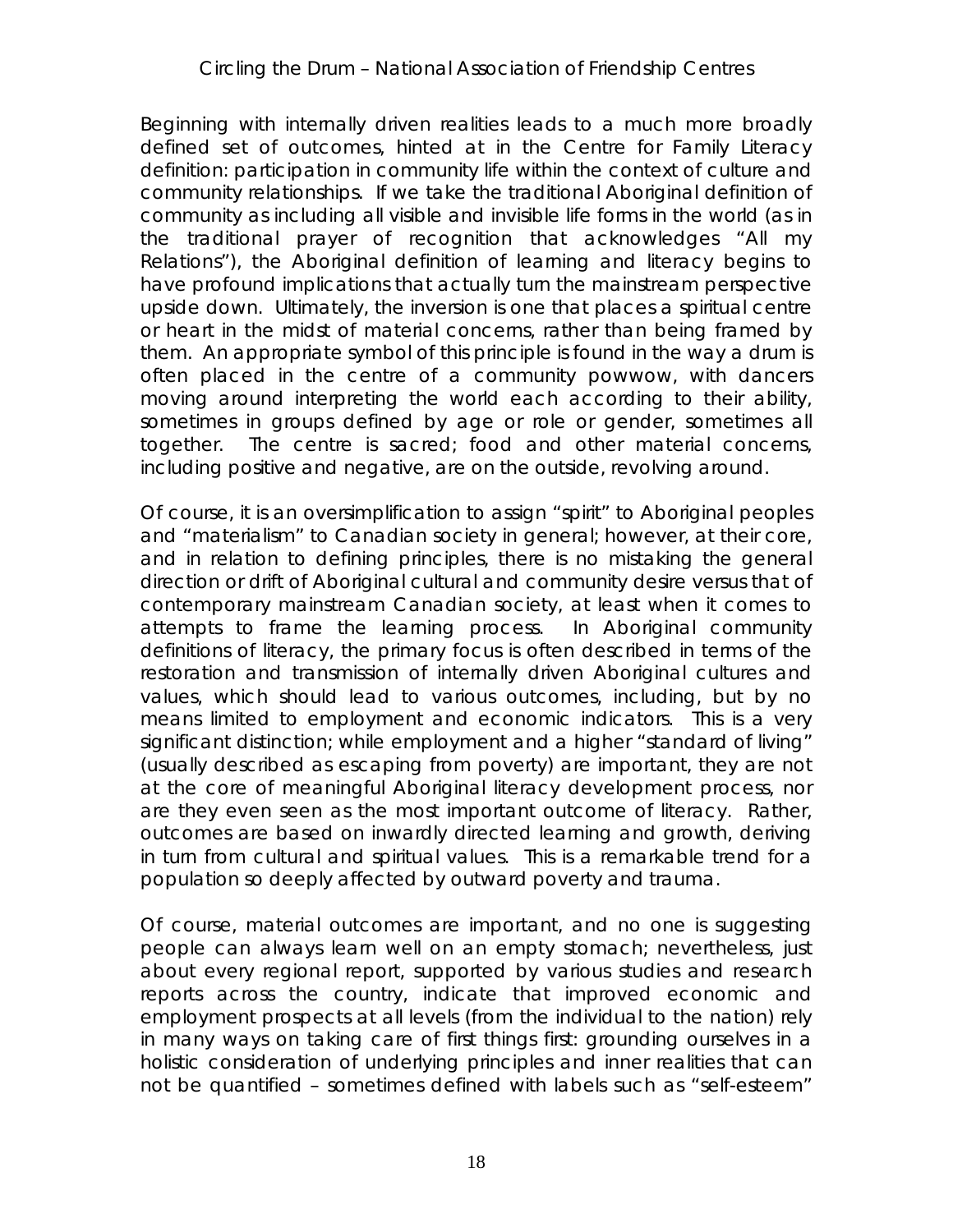and "self-determination<sup>5</sup> (although these terms are not always adequate, and are really only the tip of the iceberg).

Aboriginal definitions of literacy in the regional reports and elsewhere consistently emphasize holistic, culturally grounded learning processes as an essential factor in all Aboriginal educational programming. In general, the eight regional reports were in agreement on the need for a broad and holistic definition of literacy and family literacy that is grounded in Aboriginal cultures, as a way of moving toward a variety of external outcomes. For example, the Atlantic regional report defines literacy as including "…an understanding of traditional and contemporary Native issues" and "an understanding of… Native language… along with an opportunity to take part in traditional activities and events."6 The Manitoba regional report describes literacy as "a complex set of abilities needed to understand and effectively use the dominant symbol systems of a culture – alphabets, numbers, visual icons – for personal and community development."7 Many Aboriginal definitions (and applications) of literacy refer to the basic need to understand "visual icons" or symbols inherent in dress, dance, crafts, specific traditional teachings, and ultimately all of nature. Understanding these things means understanding their meaning as much as how they are used; otherwise we live in a world without meaning.

After devoting several pages to exploring definitions of literacy, the Alberta report leaves us with a startling example of how unique Aboriginal perspectives on literacy are, sharing responses given "When members of the urban Aboriginal community were asked what literacy was…."

- Literacy preserves our "mother language";
- Literacy helps us share our stories, preserve our oral traditions;
- Literacy celebrates our language;
- Literacy preserves our culture;
- Literacy brings families/ generations together;
- Literacy opens doors for my children and myself;
- Literacy provides opportunities to *give to the community*;8
- Literacy provides confidence and self-esteem in our youth;
- Literacy helps define a person's purpose;

 <sup>5</sup>  $5$  A statistical example of this argument is cited in "Focus on Literacy – A Review and Discussion o Literacy in Aboriginal Manitoba", Manitoba Association of Friendship Centres, pp. 13-15.

<sup>&</sup>lt;sup>6</sup> A Report on Native Youth Literacy Programming in the Atlantic Regional Friendship Centres, Mi'kmaq Native Friendship Centre, 2007.

<sup>7</sup> Focus on Literacy – A Review and Discussion on Literacy in Aboriginal Manitoba, Manitoba Association of Friendship Centres, 2007, (p. 5).

<sup>8</sup> Emphasis added; note the contrast with the typical Canadian government emphasis on what kinds of benefits can accrue *to* the individual learner and his or her immediate family.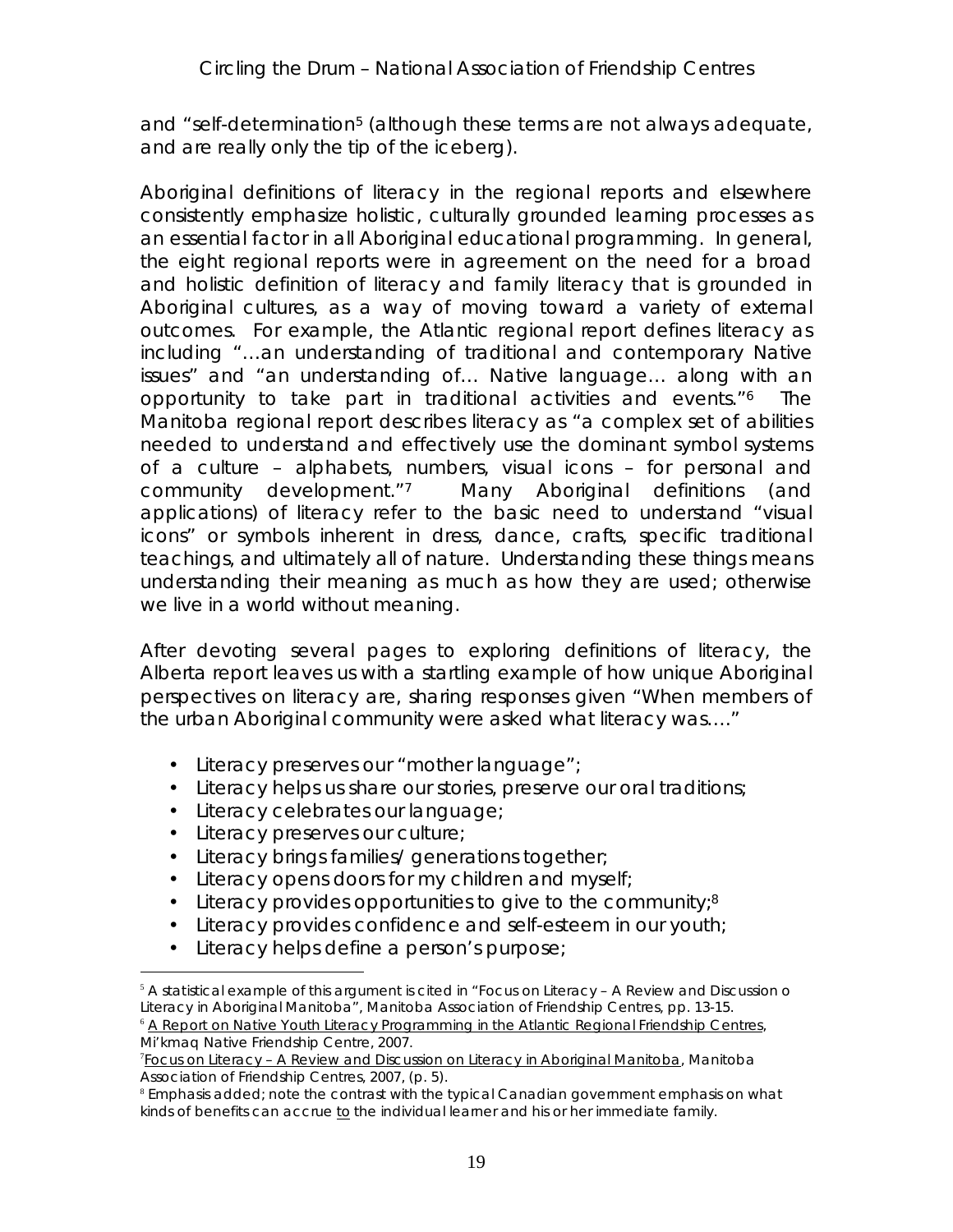*Circling the Drum* – National Association of Friendship Centres

- Literacy protects our Aboriginal and treaty rights;
- Literacy helps me protect the health of my family;
- Literacy helps me communicate my family needs to those who can assist;
- Literacy strengthens our community's ability to be successful in the "western culture" of economics;
- Literacy provides us the skills to be competitive in today's economy; and,
- Literacy is respect.

Clearly, Aboriginal definitions of literacy consistently return to the necessity of cultivating a "Good Mind" or living a "Good Life" in the broadest and most holistic sense of these terms.<sup>9</sup> It is also clear that the force granting and strengthening our Good Mind or Good Life is not emphasized through the material world, but rather through the centre, or heart, or spirit, or *drum*, which animates us all, and around which we all revolve regardless of age or station in life.

The regional reports demonstrate the implications of this worldview by consistently urging a movement away from learning processes that are defined institutionally and statistically, according to purely materialistic economic principles - learning processes that separate families and communities and disconnect us from our larger responsibilities and meaning on the Earth. Without exception, the regional reports and other sources are directing us toward qualitative models that increase overall levels of respect, responsibility, social cohesiveness and self-definition in a holistic relationship with our surroundings. The need for this movement could not be more urgent.

"Findings further indicate that the extensive impacts of historic external and then contemporary internal change has allowed the Oji-Cree people to lose touch with their children and to discontinue the daily teaching experiences that would connect their children to the land. The children, in desperation, have unconsciously found that the aftermath of suicide creates the link to traditional activities that they have otherwise been denied."10

 $\frac{1}{9}$ <sup>9</sup> A brief explanation of references to these Haudenosaunee and Anishinabe concepts is provided in Nurturing the Good Mind - A Discussion Paper on Aboriginal Family Literacy and the Friendship Centre Movement, National Association of Friendship Centres, March 2006.

<sup>&</sup>lt;sup>10</sup> Raven Saw: Tradition, Transition, and Transformation in a Northern Aboriginal Community, Wesley-Esquimaux, 2004.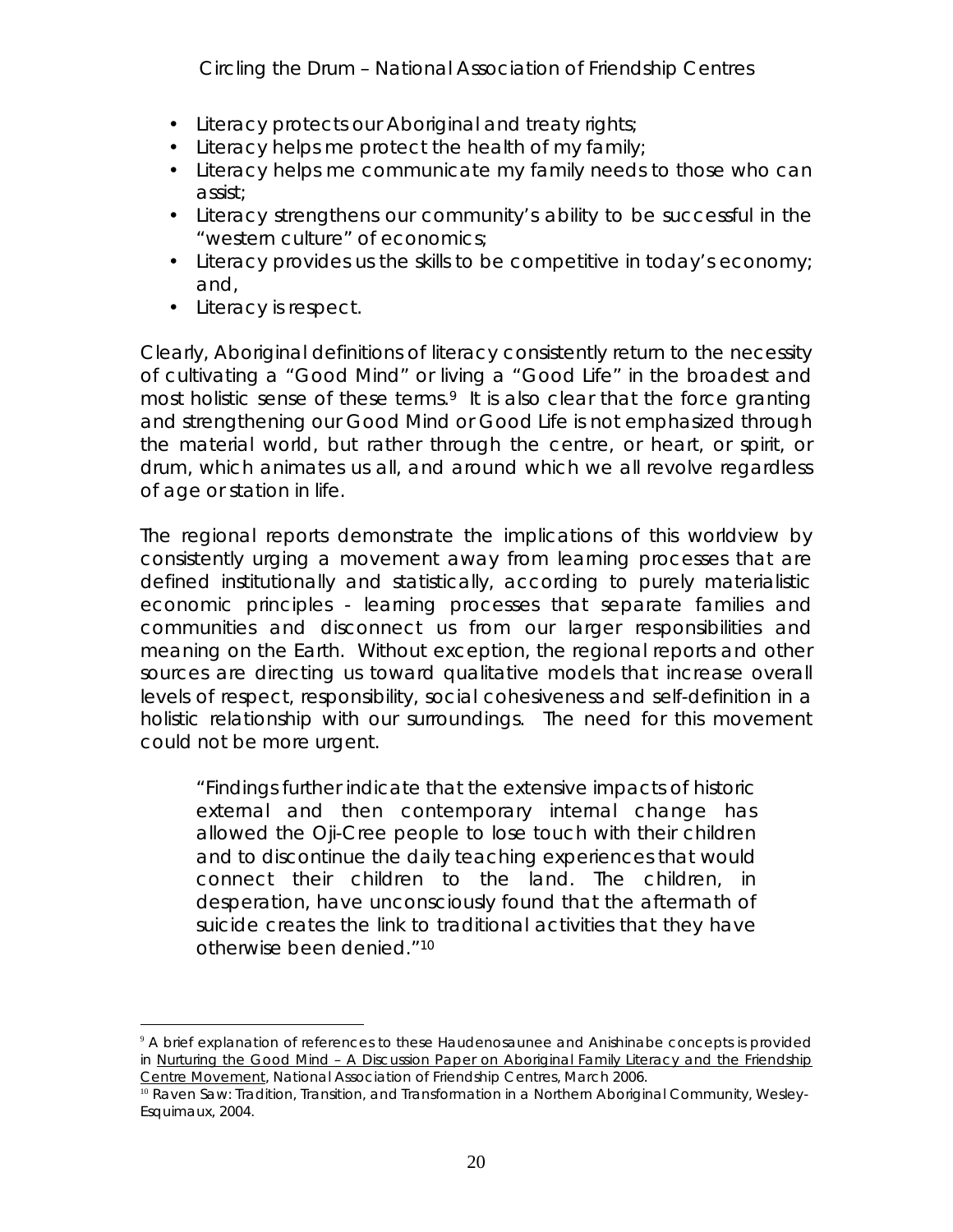<span id="page-21-0"></span>**\_\_\_\_\_\_\_\_\_\_\_\_\_\_\_\_\_\_\_\_\_\_\_\_\_\_\_\_\_\_\_\_\_\_\_\_\_\_\_\_\_\_\_\_\_\_\_\_**

# **UNDERSTANDING**



This section reviews what has been shared about Aboriginal family literacy across Canada, based on the eight regional family literacy reports, as well as interviews with national agencies. The regional reports were done through regional Friendship Centre associations to determine what activities are currently taking place, what best practices may exist, and recommendations for moving forward.

In general, the regional reports covered most if not all of the Friendship Centres in their region, and involved interviews and surveys with a variety of people, including Executive Directors, program managers and front line community workers in various programs. Programs surveyed varied depending on regional priorities, but all the reports focused on programs for youth, children and/ or families, and some included a comprehensive review of all programs delivered in their province or region.

Many of the themes that arose in these reports were shared across the eight regions, while some themes and trends were unique to a given area. This summary of the regional reports begins by looking at common trends shared across the regions, and then moves on to explore some unique regional trends.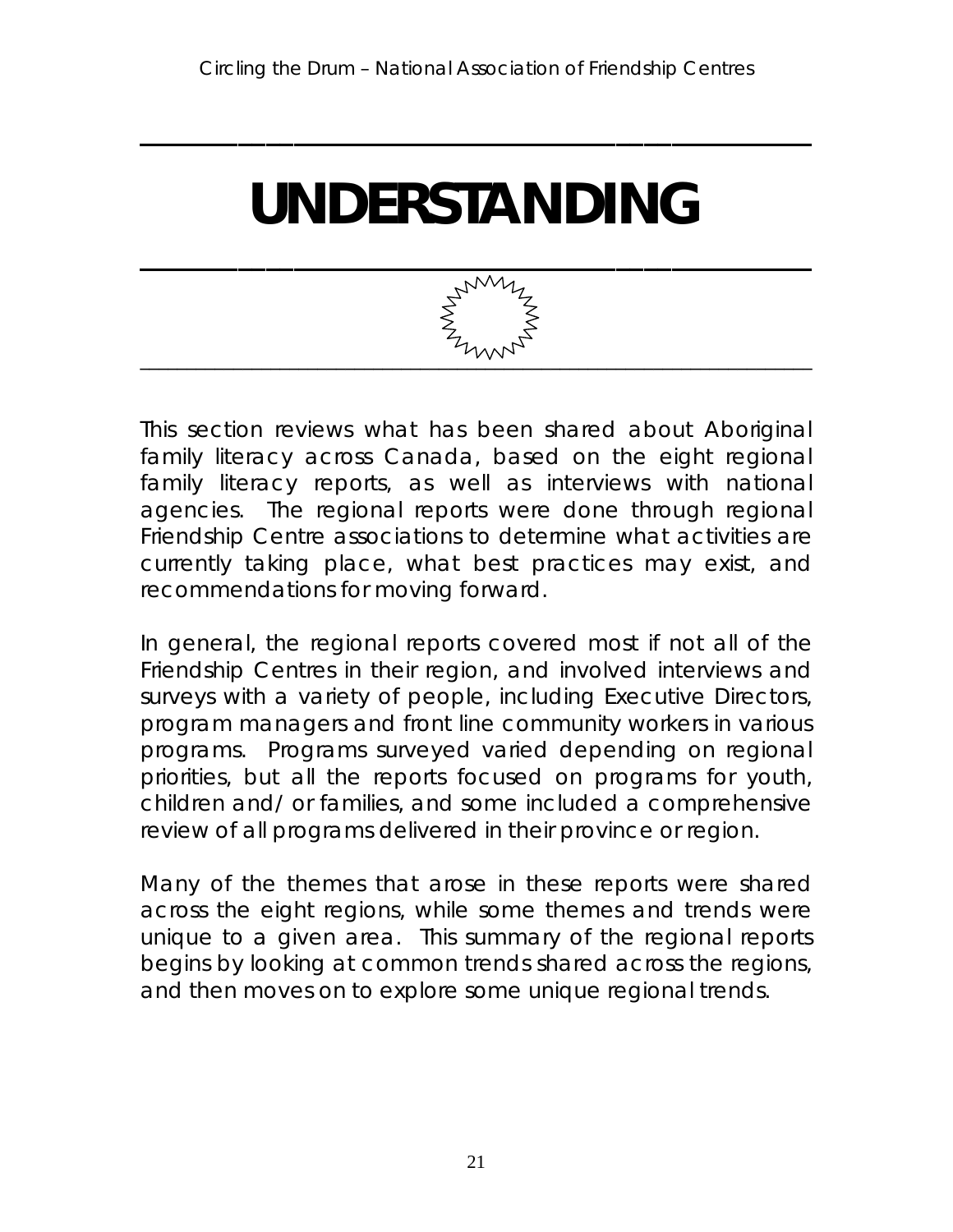## <span id="page-22-0"></span>**Common Trends**

The common trends listed here do not necessarily all apply to every Friendship Centre or even every region; however, they were all evident in many Friendship Centres and most regions. These trends are organized below into the following broad categories:

- o Activities
- o Resources
- o Priorities & Best Practices
- o Challenges and Barriers
- o Success and Evaluation

It is not possible to include all the information shared through the regional reports here. However, various factors in the reports were considered and organized according to the above themes. Some areas, especially "Priorities and Best Practices", should be useful in future development activities, and are referenced in the recommendations found in the final "Movement" section of this report.

Various cultural activities and perspectives were almost always built into all initiatives regardless of region, to the extent possible.

### **Activities**

### **Specific Family Literacy Initiatives**

The regional reports generally describe programs related to *families* and *literacy*, but *organized and ongoing activities* specifically devoted to family literacy in Friendship Centres were limited. There were about a dozen or so small family literacy projects or programs in each of several regions, and most of these appeared to be in agencies other than Friendship Centres. The only province with a significant Aboriginal family literacy strategy underway in Friendship Centres was British Columbia, where project-based development was underway that seemed to hold promise for regular family literacy programming in the future.11 However, for the most part, the family literacy activity that was reported tended to be very small in both scope and funding. Much of this appeared to be provided through Friendship Centre staff whose many other duties only permit them to focus occasionally on family literacy, or through non-

 $<sup>11</sup>$  See "Unique Regional Trends" later in this section of the document regarding the activities in BC.</sup>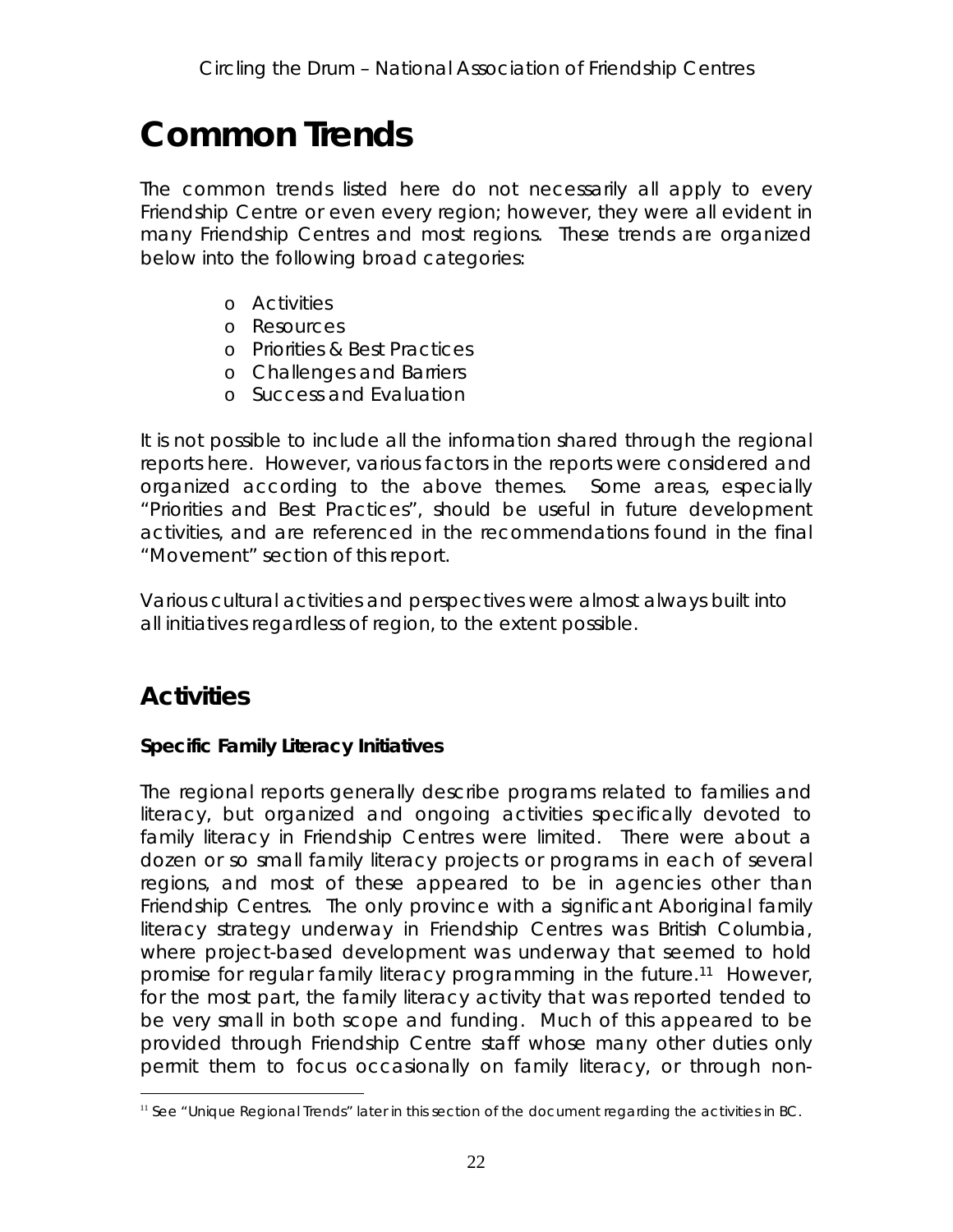Aboriginal agencies that rely to a large extent on voluntarism. Funding for family literacy was usually either non-existent, or where it did exist, it tended to be in the form of small, short-term grants from very limited funding pools (again, with the possible exception of BC). Most specific family literacy initiatives were described as sporadic, *although the activities themselves are a very high priority*, since they often relate to helping parents with small children. As noted on page 41-42 in the Alberta regional report, "It appears that where family literacy approaches are implemented, they are popular and likely to be used."

Common examples of family literacy activities held in Friendship Centres across the country include:

- $\triangleright$  Occasional reading circles for parents and children;
- $\triangleright$  Parenting classes related to either pre-literacy or preparing children for school, as well as cultural approaches to encourage learning in children;
- $\triangleright$  Accessing family literacy training and resources (e.g., books, tutors) from regional family literacy agencies (often through local libraries or other non-Aboriginal community based organizations);
- Various one-time family literacy events, often in relation to family literacy day (book sales and other awareness raising events);
- Making links between literacy/ upgrading and Aboriginal family support programs (e.g., literacy staff speaking with parents' groups);
- $\triangleright$  Integration of Aboriginal cultural elements into all of the activities above.

**Activities Related to Family Literacy**

While most regions had very little family literacy activity in and of itself, most also had much activity that *relates closely to literacy and family learning*, such as parenting programs, alternative schools, head start programs, homework clubs, adult upgrading and employment training, Aboriginal language courses, and so on.

Furthermore, several regions pointed out that these various programs are closely connected, and generally work together in as holistic a manner as possible. "For example, health workers will often give teachings about diabetes in other programs, and various programs serving children and families often have clients in Aboriginal housing....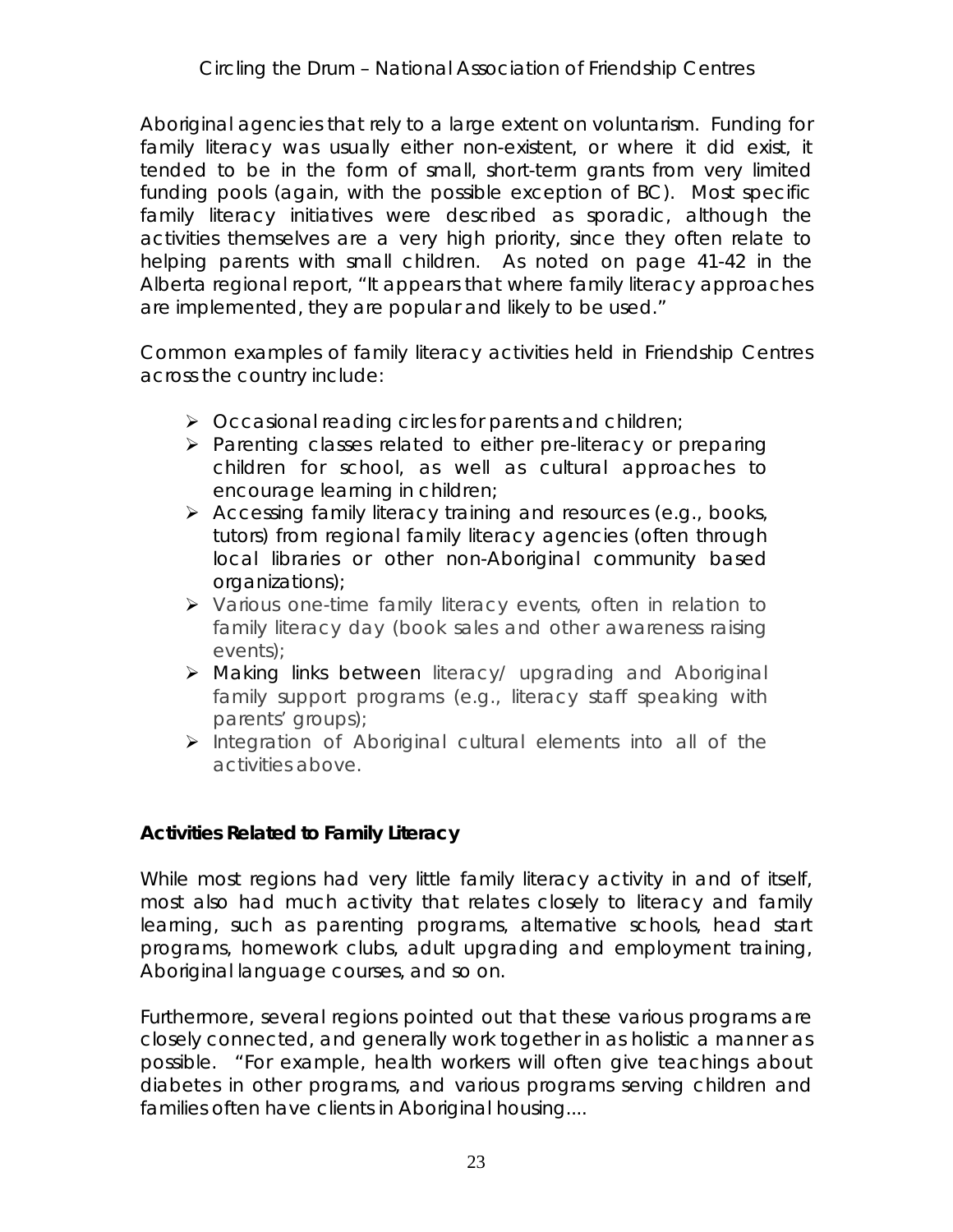"In general the resource people brought in for one program are made available to other Friendship Centre programs. This means that all programs could have some relation to any quality family literacy initiative."12

The various common areas of programming shared across the country are explored below. Activities are broadly defined according to client age, and may not be shared in every Friendship Centre or region (not all regional reports reported on every age group). It is also important to keep in mind that programs not only vary across the regions, but also between Friendship Centres in each region, depending on local needs and priorities. The breakdown of literacy-related activities according to age is based roughly on the following diagram:13



 $<sup>12</sup>$  Family Literacy in Ontario Friendship Centres, Ontario Federation of Indian Friendship Centres,</sup> 2007.

<sup>&</sup>lt;sup>13</sup> Borrowed from the Ontario Aboriginal Healing and Wellness Strategy Life Cycle Teachings on line (http://www.ahwsontario.ca/programs/ahbhc/LifeStyleTeachings.html) and from "Seven Fires Teachings", © 2004, ONLC, both based in turn on an interpretation of traditional Anishnabe Teachings.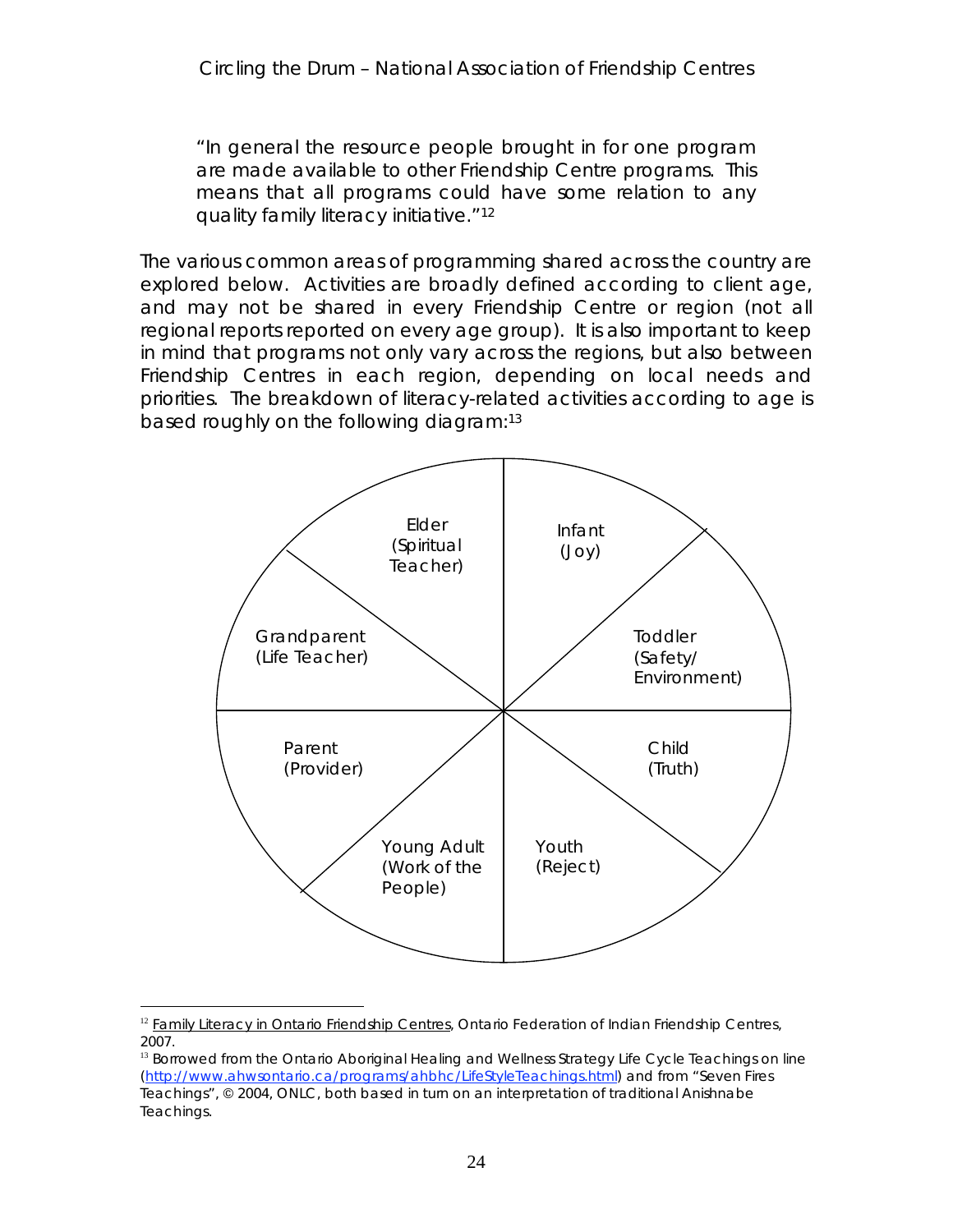### INFANTS AND TODDLERS

Friendship Centre programs for pre-school aged children relate to family literacy in many ways, and from the descriptions shared in the regional reports, they are often the areas where activities that fall under the usual definition of "family literacy" are most likely to be found.

Many Friendship Centres have programs for children from the pre-natal stage up to when they start elementary school (up to around 4 or 6 years old, depending on the program). While some of these activities focus mostly on the children (as with daycare activities), many are family oriented, at least to some degree, usually by engaging with parents. Prenatal, neo-natal and pre-school programs are a good place to reach new parents and inspire a commitment to literacy learning from the earliest stages of their baby's life. Programs for infants and young children include a holistic spectrum of activities, including (in no particular order):

- Day Care programs;
- Early preparation for school readiness (e.g., early infant stimulation strategies, toddler socialization, number and letter recognition, etc.);
- Parental skills training (especially for youth) for example, learning about child development and care, including activities that focus on how babies and children bond and learn, as well as physical concerns such as pre-natal/ neonatal nutrition;
- Literacy activities such as reading circles, tutoring and book sharing;
- Various cultural programs, including Aboriginal language training, traditional parenting teachings, and Aboriginal storytelling, as well as Aboriginal adaptations of non-Aboriginal family literacy models and other curricula for pre-schoolers;
- Parental support through links with healing and preventative services;
- Links with Children's Aid and Child and Family Services agencies;
- Links with Corrections and Justice programs (often for parents seeking custody of their children).

The mix of these activities varies between Friendship Centres, but most appear to be attempting out of necessity to provide a wide range of services rather than a simple day care service. For example, one preschool program in Val-D'Or, Quebec involves parents with their children in a variety of activities, including social and sports activities, Aboriginal language teaching and various support services for the parents.<sup>14</sup>

<sup>&</sup>lt;sup>14</sup> Portrait of Literacy within the Quebec Native Friendship Centres Movement, p. 18-19.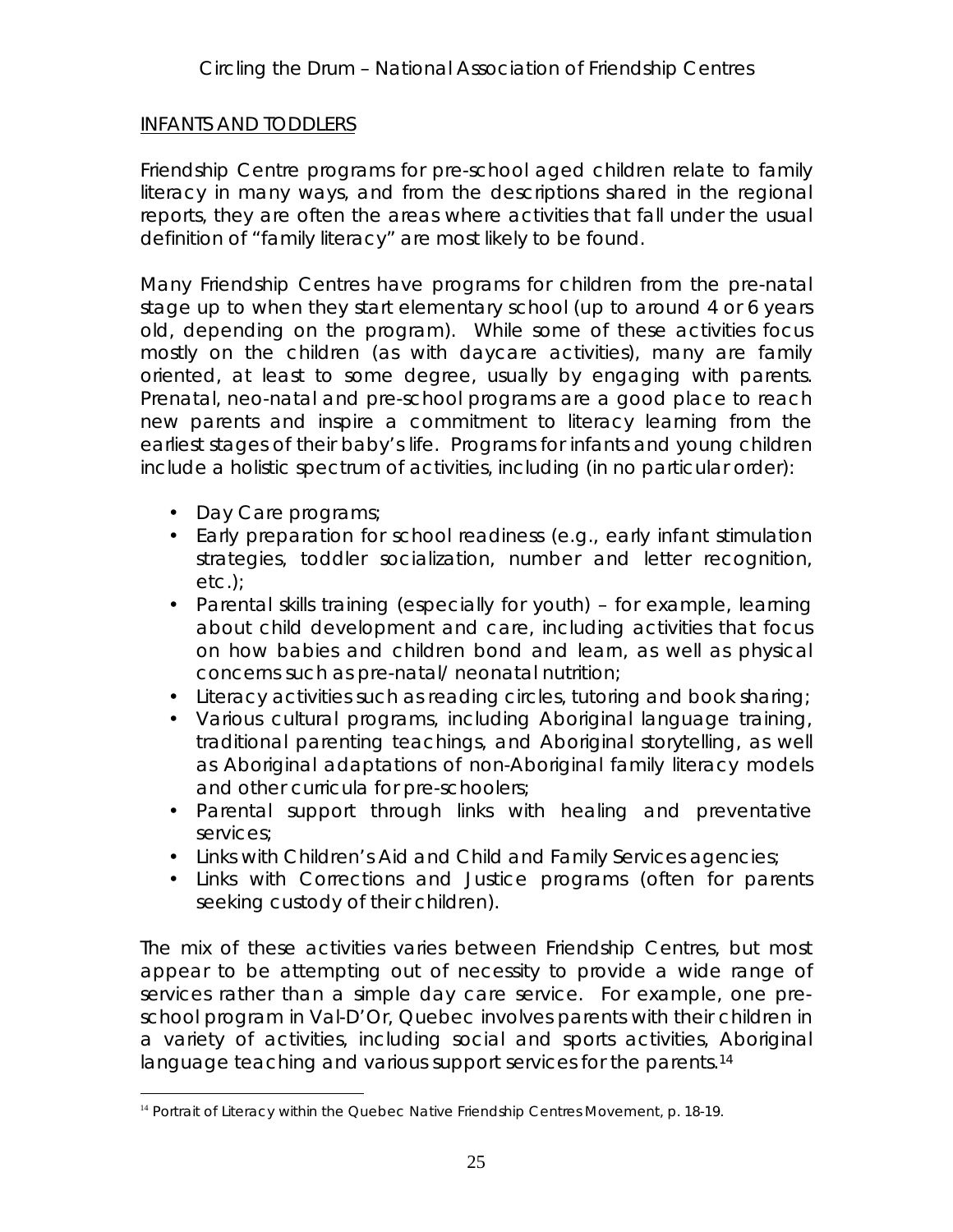### **CHILDREN**

Children's programs also have strong links and potential links with family literacy. Many Friendship Centres were described in the regional reports as hosting literacy-related children's programs, generally providing services to children between the ages of 5 or 7 up to 12 or 13, depending on the program. As with services designed for infants and toddlers, the children's programs often involve parents, but are not always successful at doing this. Literacy-related services to children tend to serve two broad categories of need:

- o Social/ recreational programs
- o Programs supporting educational achievement

These areas of need are closely linked, and usually involve Aboriginal cultural perspectives and ways of doing things. The Mahiganech (Little Wolves) Club in one Quebec Friendship Centre, for example, includes Aboriginal language and cultural teachings as well as reading, writing and math skills. The Akwe:go program in Ontario, which has 25 Friendship Centre sites, also combines cultural teachings and awareness with literacy tutoring and holistic approaches to children's wellbeing.

One very strong concern shared across the regions is the need for support for urban Aboriginal children in coping with public school systems. For this reason, numerous Friendship Centres have some form of after-school homework assistance or tutoring programs. Much of the homework assistance programming is designed to appeal to children who may be having significant difficulties in their school, which in turn may often be reflecting difficulties in family life.

For some regions, Friendship Centre educational services to this age group can be a gap. This may be related to a presumption by provincial governments that off-reserve Aboriginal children are served through provincial school systems.

Several Friendship Centres cited the discomfort Aboriginal parents often feel in relating to school systems, especially when they had low literacy skills and their own history of difficulty in school. The importance of addressing parents' literacy and learning experiences in relation to that of their children was also noted in the reports.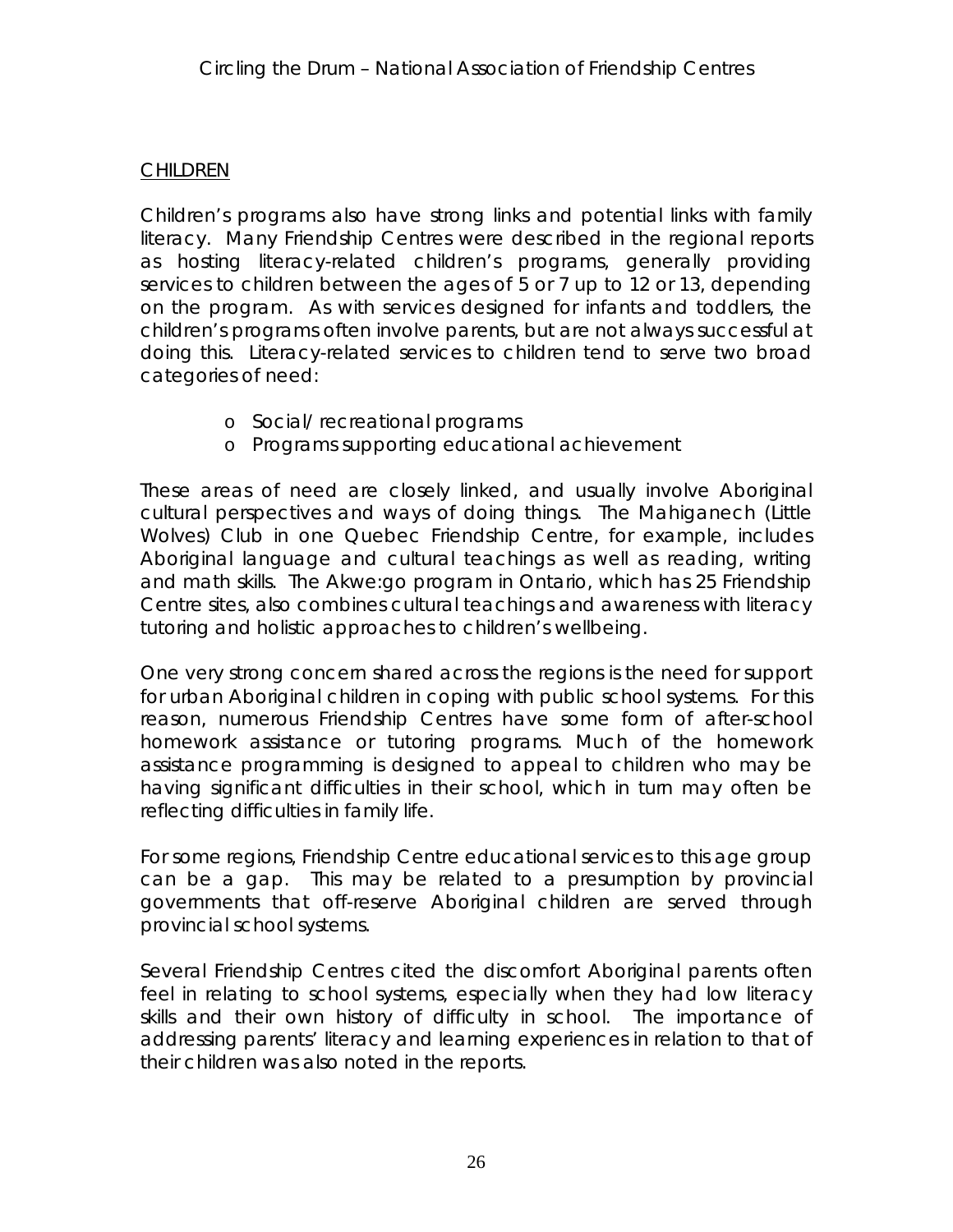### YOUTH

Youth programming is a key feature of the Friendship Centre movement, and just about every centre has some kind of youth program. The emphasis on youth is reflected at the national level as well; the NAFC has its own Youth Council, and supports a strong youth focus at the grassroots level through the Urban Multi-purpose Aboriginal Youth Centre (UMAYC) program.

Friendship Centre programs working with youth are diverse, and include the following broad areas, all of which can, and often do, relate to literacy:

**Social and recreational activities**

Aside from giving youth a safe place to just hang out and engage in positive activities, this area also provides learningrelated opportunities – for example, through "on-the-land" learning trips, or cultural programs and projects linking youth with Elders and traditional teachers.

**Youth Employment projects and training initiatives**

Either through summer job programs for youth still in school or through longer-term initiatives in partnership with Aboriginal Human Resource Development agencies (through placements, training and other employment programs).

**Upgrading initiatives**

Either through alternative high schools for school aged youth, or through upgrading and tutoring services for youth who are in their late teens and twenties, and are going back after dropping out.

All of these areas can also be related to *intergenerational* literacy activities, and sometimes are. For example, it is not uncommon for youth in upgrading programs to bring their small children to the learning centres, and youth engagement with Elders is a frequent practice used in Youth programs across the country.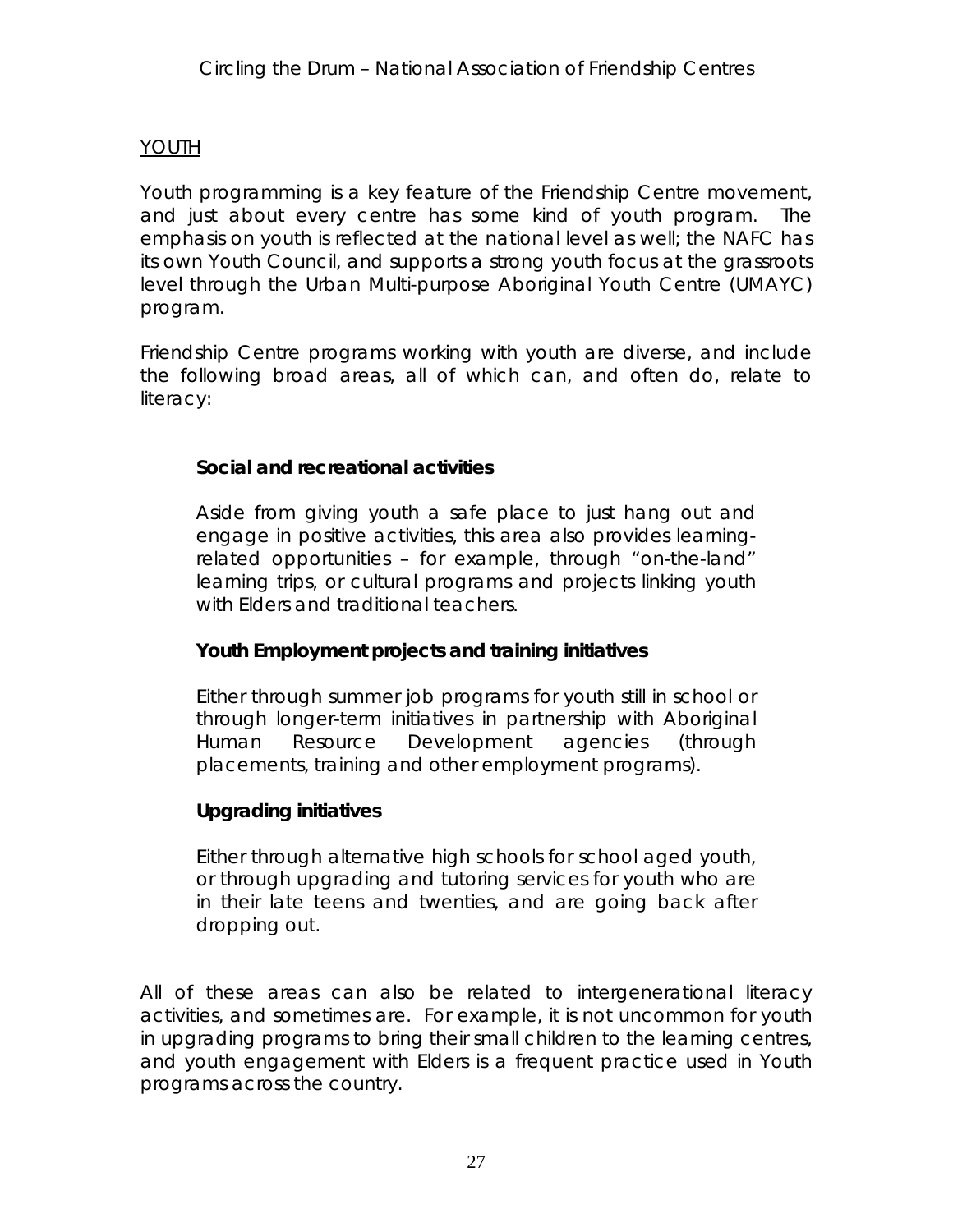### ADULTS AND PARENTS

All regions of the country mentioned various kinds of literacy-related services for adults, although not all Friendship Centres were hosting such programs, and indeed many saw this area as a gap, with the exception of employment programs, which are relatively well funded through Aboriginal Human Resource Development Agreements (AHRDAs).15 Literacy-related services for adults generally fell into the following categories:

- Adult literacy and upgrading programs often restricted to adults over a certain age and out of the school system, with literacy services usually aimed at those with a literacy level falling below roughly a grade 9 level;
- Employment Programs Friendship Centres often have Employment counseling services, or may arrange or host work placements through a training agreement, as well as providing other employment-related services. These are often programs where literacy issues related to employment arise, especially as literacy requirements rise in many workplaces.
- Life Skills This broad area covers a range of literacy related activities commonly found in Friendship Centres, many of which can be very family oriented, including: cooking and budgeting classes, parenting skills, cultural awareness, addictions and various other aspects of personal development and counselling.
- Justice Programs Many Friendship Centres also facilitate programs related to justice, often through Court Workers placed in the Friendship Centre.
- Health and health literacy adults may need help with medication, understanding medical conditions and preventative health care and nutrition, especially as these relate to common health issues found in Aboriginal communities.

<sup>&</sup>lt;sup>15</sup> AHRDAs are not generally delivered through Friendship Centres, although some regions have negotiated agreements for Friendship Centre delivery of employment training. The NAFC has made strong arguments for more consistent management and delivery of employment training through Friendship Centres (See NAFC Employment and Training Policy Forum Report, 2005, available on the NAFC web site.)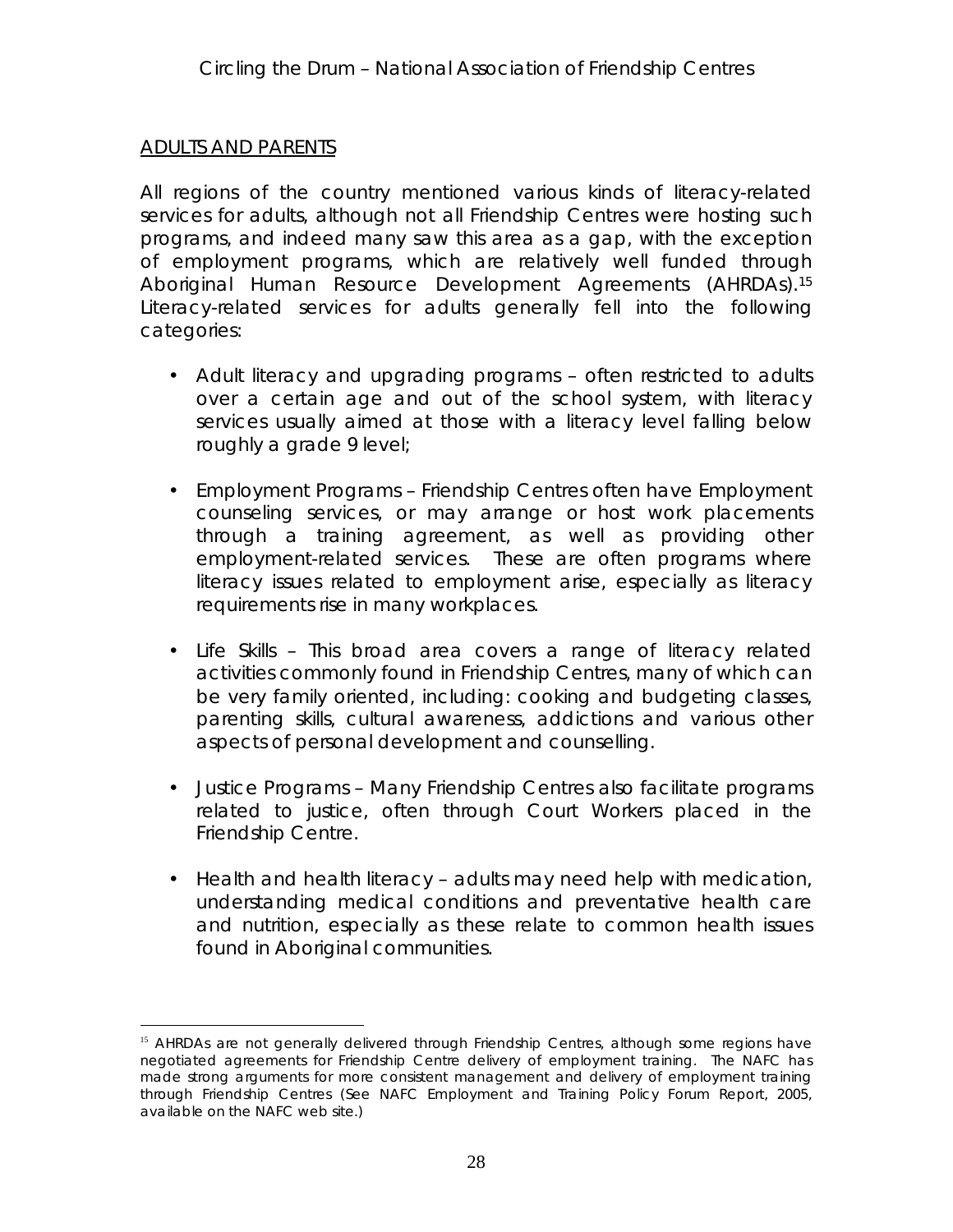### GRANDPARENTS AND ELDERS

There are two broad trends in Elders and Seniors' programs that relate very clearly to literacy and learning:

- Programs for Elders and Seniors to share their knowledge; and,
- Programs to help Elders and Seniors learn necessary skills related to their lives.

Elders and Seniors as a group may (or may not) include people with traditional cultural knowledge and teachings, or with the ability to speak and share their Aboriginal language with younger generations. Many elderly Aboriginal peoples have limited formal education, and may also be in need of literacy help with issues like understanding health care issues, medication instructions, various other kinds of forms, instruction in English (or French) as a Second Language, or learning how to use a computer.

### WHOLE FAMILY ACTIVITIES

Friendship Centres generally provide various activities that bring whole extended families and communities together, including:

- Conferences on specific themes (Cultural teachings open to the whole community, or health education on topics like diabetes or AIDS awareness, for example);
- Social events, such as Christmas parties, powwows, feasts, and so on;
- Various outings which are often educational, such as summer camps and opportunities for land-based learning excursions and ceremonies;
- Numerous other ways in which diverse local programs work together.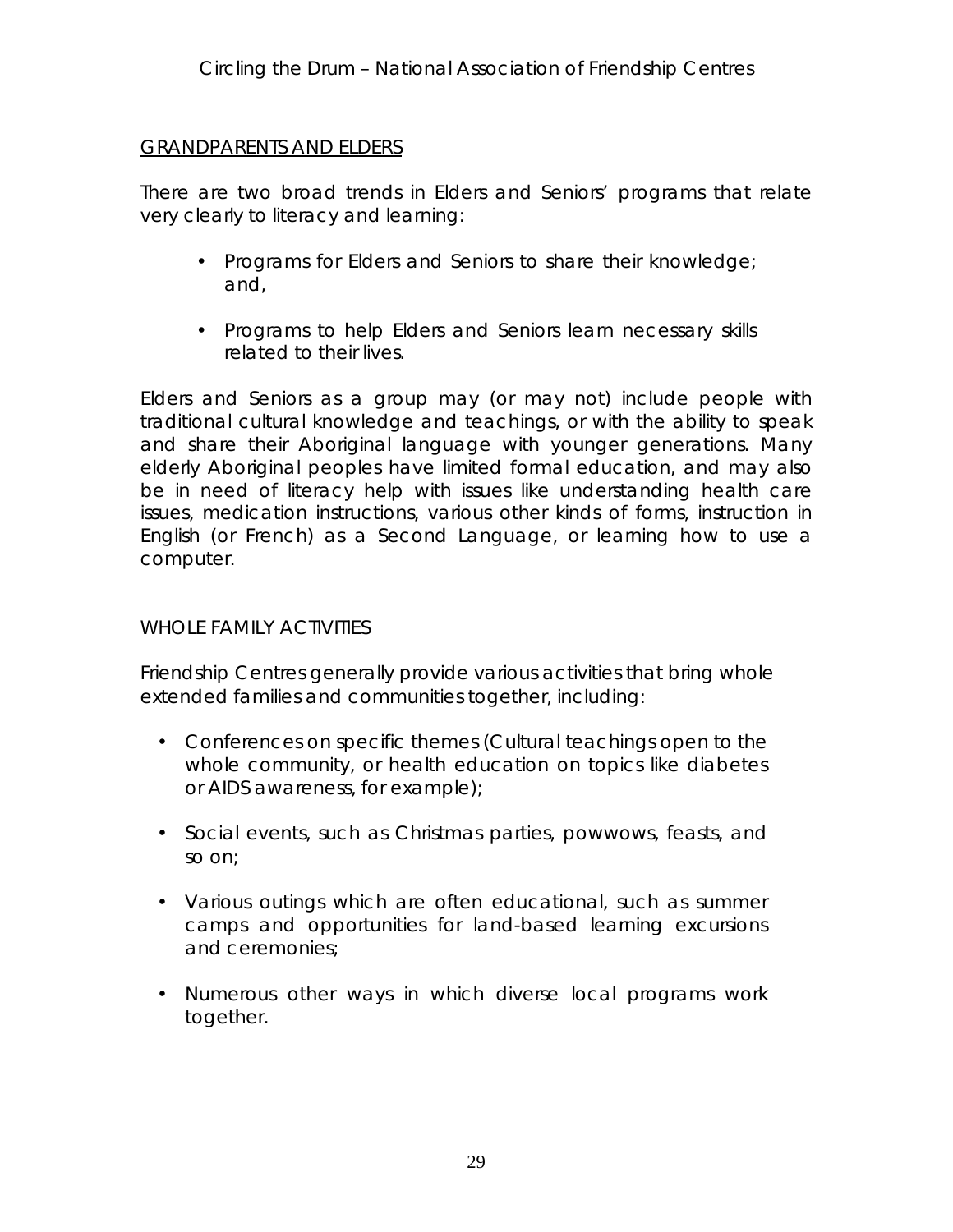### <span id="page-30-0"></span>**Resources**

This section provides a birds-eye view of common existing and potential sources of support for Aboriginal family literacy development and delivery, broken into two categories: *Funding Sources* and *Community Partners*. Tables outlining these two categories are organized roughly according to the age groups identified in the previous "Activities" section. Some resources fall into more than one of the age categories. Because so few resources have been designated specifically for family literacy, the lists include a range of key *literacy and family-related* resources used by Friendship Centres, as expressed through the regional reports.

A complete breakdown of all the diverse existing and potential supports for Aboriginal family literacy would be too long to include here. Furthermore, such a listing of programs would be of limited value locally, since all levels of government are prone to constant restructuring and renaming of programs, often at a pace that communities are unable to keep track of. Some of the regional reports, for example, referred to government and community programs or agencies that had recently come to be known under another name, had been restructured beyond recognition, or had even been cancelled. These references in the regional reports were based on relatively recent information (documents from within the previous several years). Even a look at the education section of the federal government's Aboriginal Canada Portal<sup>16</sup> reveals significant omissions and out-of-date information.

To complicate matters more, the same federal program may be described under different names at the local level, while different programs from different provinces may sometimes have similar names.

For these reasons, the tables below are intended to be useful mainly for framing high-level strategic approaches to coordinating supports for Aboriginal family literacy, rather than as a reliable guide for accessing resources at the local level. As the Friendship Centre movement pursues family literacy as a priority, the resources broadly identified here should be included in a framework for networking and strategizing across various levels of government and jurisdiction.

 <sup>16</sup> www.aboriginalcanada.gc.ca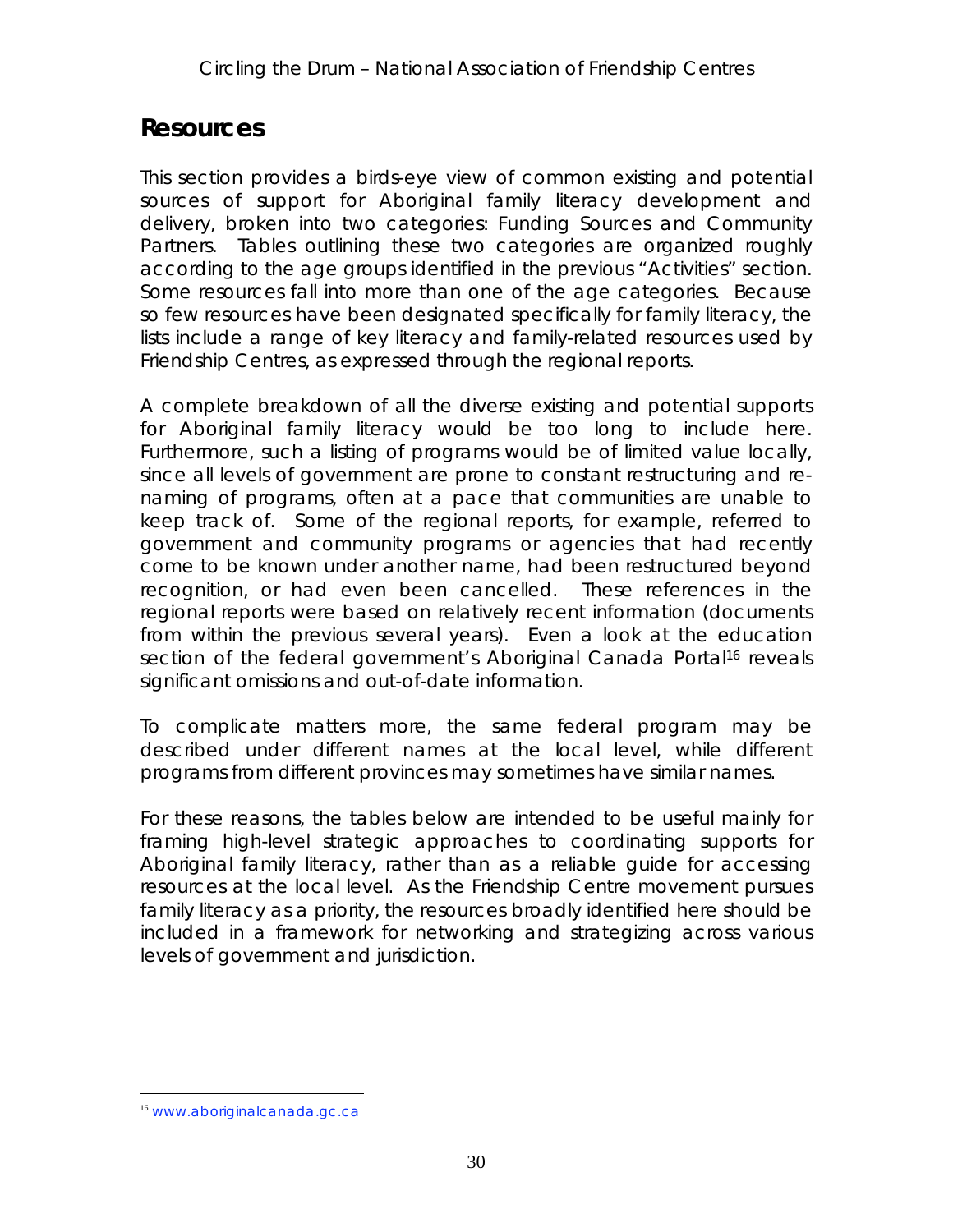### **FUNDING SOURCES**

The Funding Sources in the table below are arranged according to federal, provincial and local levels of access. Federal ministries are specific, since they are shared in common, while the provincial/ territorial column refers more broadly to *types* of ministries. The list only outlines some of the more commonly referenced agencies in the regional reports; there are other sources that are not mentioned here which could also be related to family literacy. Brief descriptions of the programs are provided in the endnotes to the table.

|                             | Federal                                                                          | Provincial/ Territorial                                     | Local/ Municipal                                                                                                               |
|-----------------------------|----------------------------------------------------------------------------------|-------------------------------------------------------------|--------------------------------------------------------------------------------------------------------------------------------|
| Infants/<br><b>Toddlers</b> | <b>Health Canada</b><br>(especially Aboriginal<br><b>Head Start and</b><br>CAPC) | Ministries for Families/<br>Children/ Community<br>Health   |                                                                                                                                |
| Children                    |                                                                                  | Ministries for Families/<br>Children/ Community<br>Health   | Recreation<br>Departments                                                                                                      |
| Youth                       | Canadian Heritage<br>(especially UMAYC<br>and Young Canada<br>Works)             |                                                             | <b>Recreation Grants</b>                                                                                                       |
|                             |                                                                                  | Ministries of<br>Education                                  | <b>School Boards</b>                                                                                                           |
| <b>Adults</b>               | <b>Human Resources</b><br>and Social<br>Development<br>Canada (HRDSC)            | Ministries funding<br>adult literacy and<br>basic education | Local Aboriginal<br>Training agencies<br>(AHRDA holders)                                                                       |
|                             |                                                                                  | Ministries providing<br><b>Social Assistance</b>            |                                                                                                                                |
| Elders                      | <b>HRSDC</b>                                                                     |                                                             |                                                                                                                                |
| Whole<br>Family             | Canadian Heritage -<br>Friendship Centre<br>Program                              | <b>Aboriginal Affairs</b><br>Ministries/<br>Secretariats    | <b>United Way</b>                                                                                                              |
|                             |                                                                                  | Ministries responsible<br>for health and<br>healing.        | Various grants<br>programs related to<br>recreation and the<br>arts (mainly in larger<br>urban centres with<br>bigger budgets) |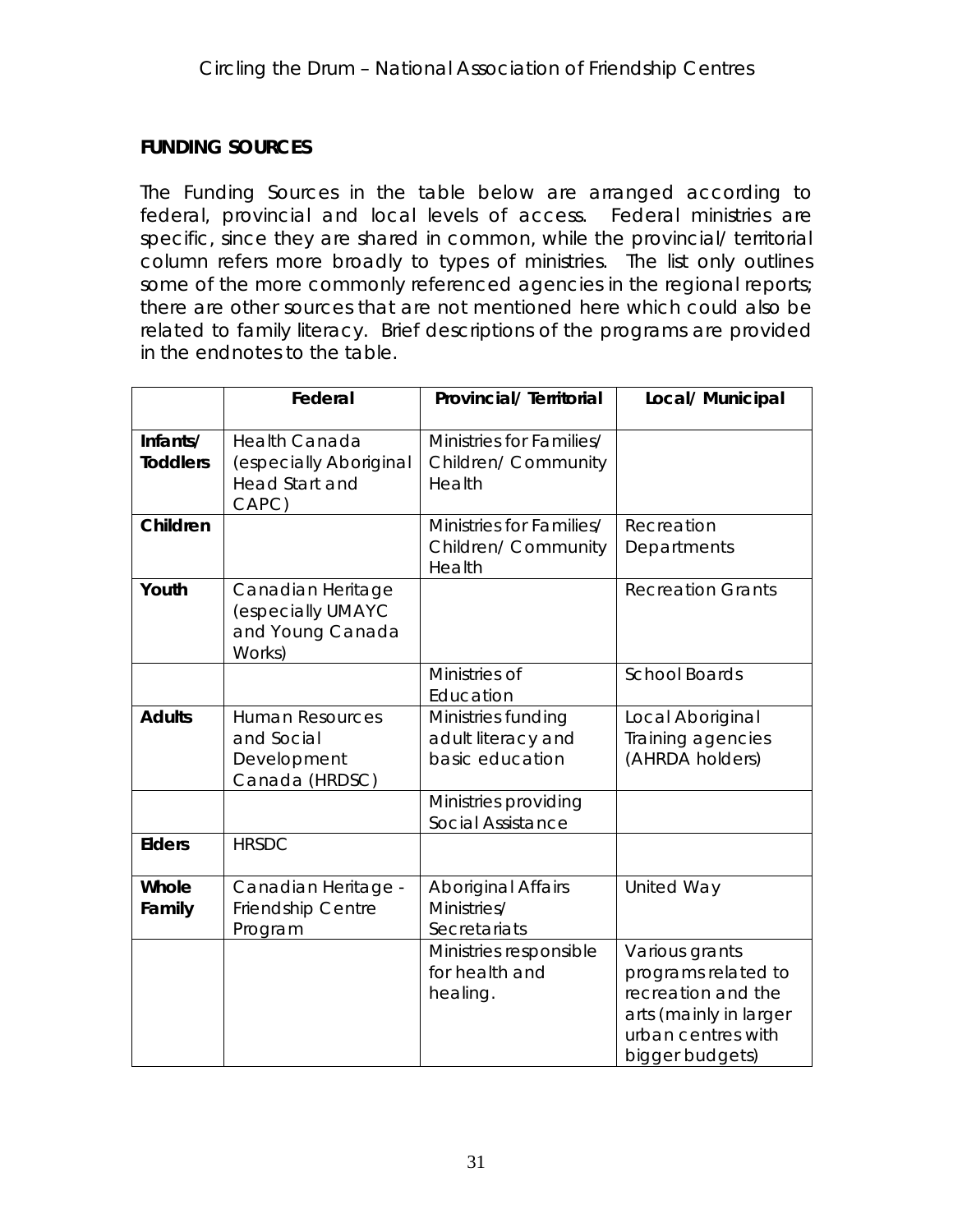### Health Canada

Health Canada supports two very significant programs related to family literacy and pre-schoolers: Aboriginal Head Start and the CAPC program.

- Aboriginal Head Start (AHS) has a funding program dedicated to offreserve (urban and northern) communities. The program focuses on early childhood development through locally controlled and designed early intervention strategies, with the goals of providing Aboriginal children with a positive sense of themselves, a desire for learning, and opportunities to develop fully as successful young people. AHS provides programming in six core areas: education and school readiness; Aboriginal culture and language; parental involvement, health promotion; nutrition; and social support.
- CAPC (Community Action Program for Children) provides long term funding to deliver programs addressing the health and development of children (0-6 years) living in conditions of risk. CAPC recognizes that communities have the ability to identify and respond to the needs of children and places a strong emphasis on partnerships and community capacity building.

There are other significant programs commonly found in Friendship Centres and funded through Health Canada that could be related to family literacy as well, such as NNADAP (National Native Alcohol and Drug Abuse Program), but the two mentioned here are more commonly associated in direct ways with family literacy activities.

### Canadian Heritage

Canadian Heritage is the most significant source of funding for Friendship Centre activity, through the Aboriginal Friendship Centre Program, UMAYC and Young Canada Works (YCW), which are all managed through the NAFC. All programs often engage youth with elders and other community members, and involve/ partner with various kinds of learning activities.

• The Aboriginal Friendship Centre Program program is broadly applied to support staffing and operations "to improve the quality of life for Aboriginal Peoples in an urban environment by supporting selfdetermined activities which encourage equal access to, and participation in Canadian society; and which respect and strengthen the increasing emphasis on Aboriginal cultural distinctiveness."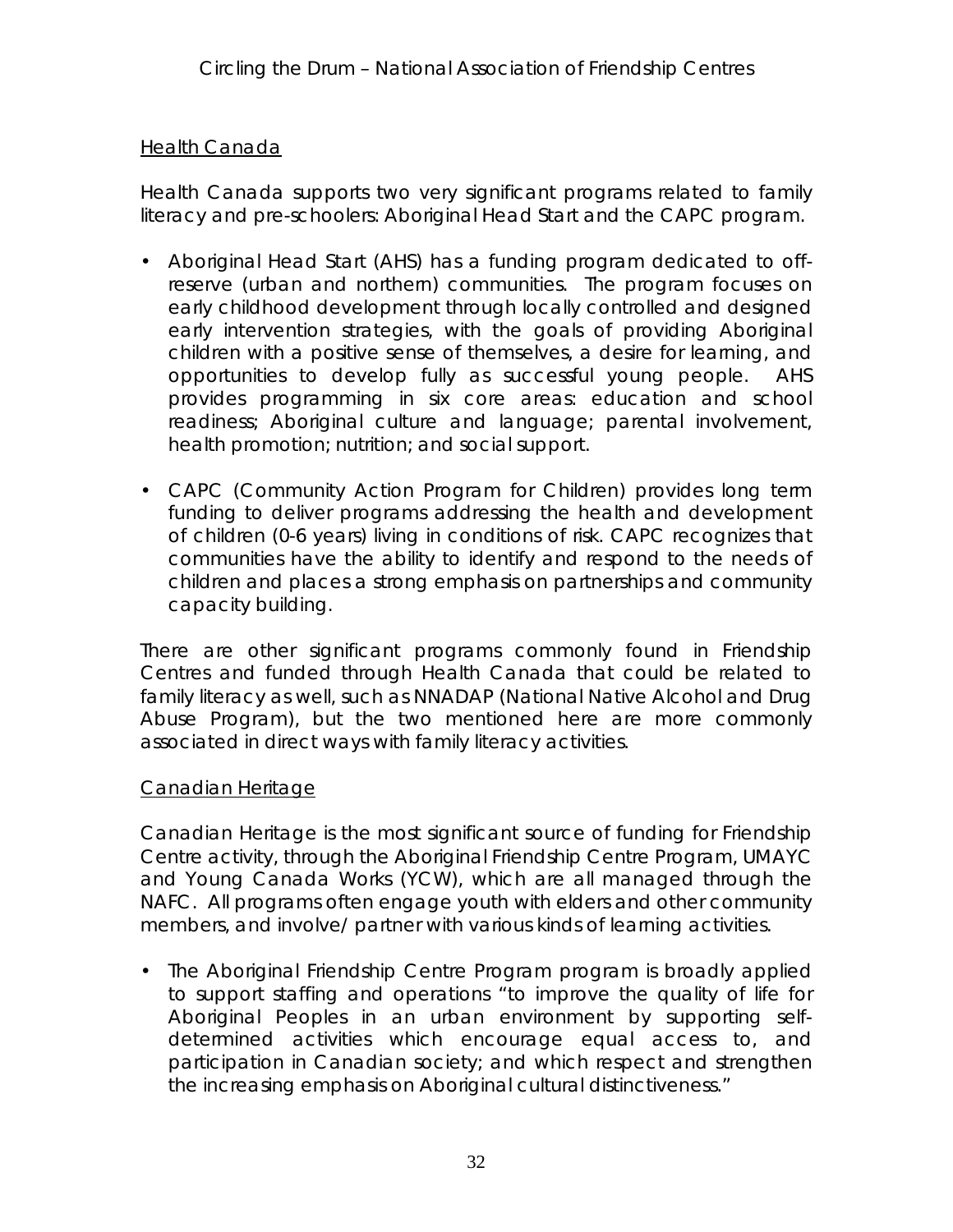- The primary goal of the UMAYC (Urban Multi-Purpose Aboriginal Youth Centre) program is to create a network of urban Aboriginal youth centres to support and assist urban Aboriginal youth in enhancing their economic, social and personal prospects.
- Young Canada Works offers students and recent graduates summer jobs and internships.

### Ministries responsible for families, children and community Health

These kinds of ministries have mandates (and names) that vary from region to region, but there is a general tendency for the provinces to become involved in children and families in social and health areas, sometimes including all ages. For example, Quebec has a Ministry of families, seniors and women, which supports some daycare activity in Friendship Centres; Manitoba and Ontario both support Aboriginal Healthy Baby Programs and Parent/ Child Centres. Some Friendship Centres were noted in the regional reports as having daycare services with provincially licensed curricula through ministries responsible for children.

### Ministries of Health

Provincial supports for Aboriginal health, healing and wellness can be sources of support for various Friendship Centre activities that relate to family literacy, including programs focused on health education related to various common physical health issues found in Aboriginal communities (such as diabetes) as well as emotional healing (family violence networks, for example, can be funded through some provincial ministries of health, and these definitely have a strong community educational element).

### Ministries of Education/ School Boards

Provincial education ministries all have some kind of relationship with Aboriginal communities through local school boards. Unfortunately, much energy remains within the ministries (via the boards) at the policy level rather than going to Aboriginal-controlled program delivery. Significant exceptions include accredited Aboriginal Alternative Schools in some provinces, especially Alberta and Ontario.

### Ministries funding Adult Literacy and Basic Education

Various provincial ministries fund literacy programming, usually with a focus on adults, sometimes through Friendship Centres, as well as First Nations and non-Aboriginal agencies. Examples of this kind of ministry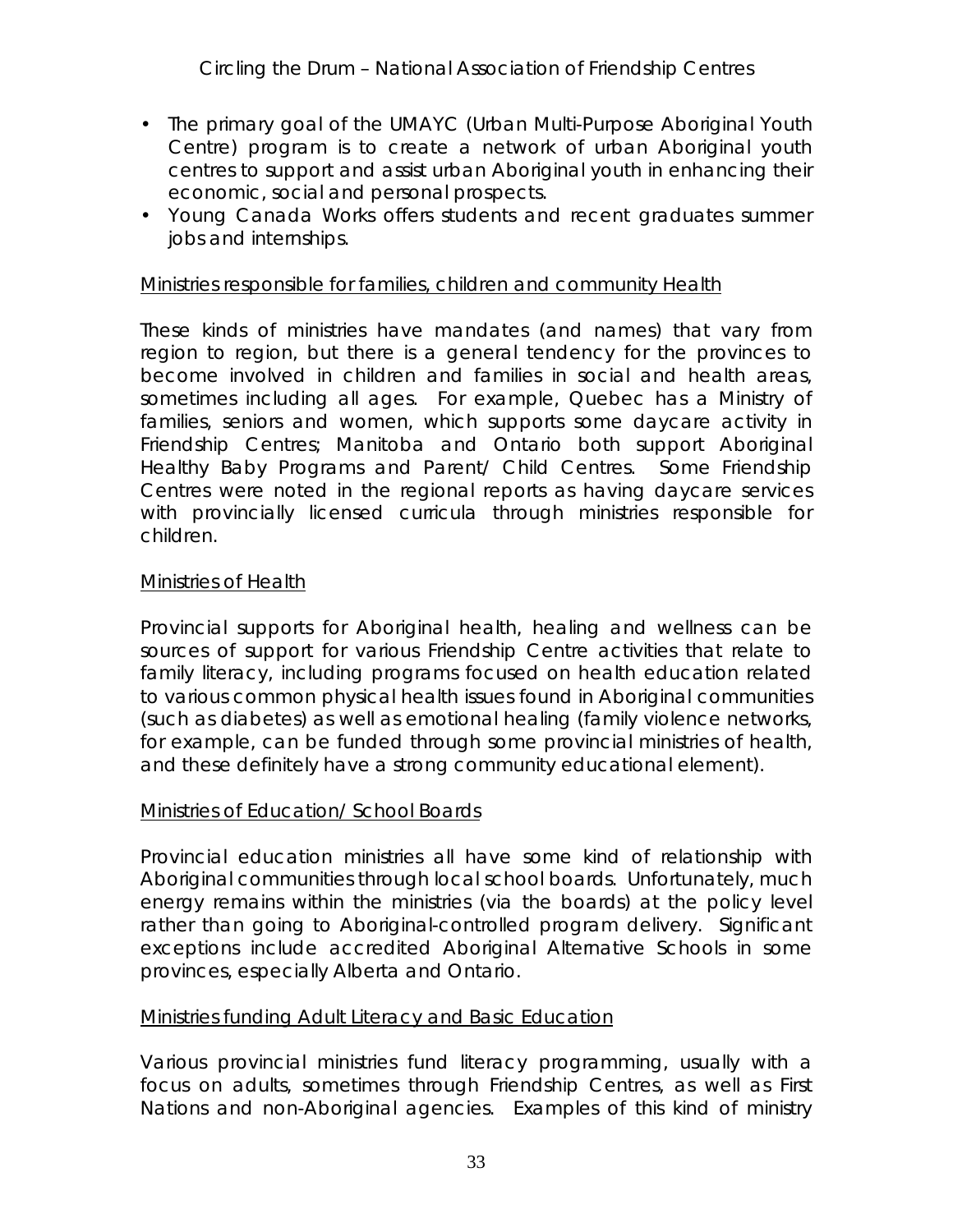include the Ministry of Advanced Education and Literacy in Manitoba, the Alberta Advanced Education and Technology Ministry, and the Ministry of Training, Colleges and Universities in Ontario. Literacy is generally an obscure and relatively small part of these ministries.

### Ministries providing Social Assistance

Some provinces have programs for people on social assistance (welfare) to help them in areas related to literacy.

### Provincial Aboriginal Affairs Ministries/ Secretariats

Many of the regions have entire Ministries devoted to Aboriginal Affairs, and all have government offices that deal directly with Aboriginal Affairs. Some provinces have Aboriginal affairs folded into broader portfolio areas. These agencies are more focused on policy and the framing of program activity than the provision of direct funding; however, they are significant for this very reason, since new resources for community based literacy and whole family approaches to learning can be implemented through the influence of Aboriginal Affairs offices on other ministries that may not be receptive to alternative Aboriginal approaches.

### United Way

The United Way seems to be one of the few non-governmental funding agencies that consistently supports family literacy-related activities in the Friendship Centres. This is probably a result of the sheer scope and high profile of the United Way, along with its commitment to supporting various communities and client groups that are in some degree of crisis or distress. These funds are accessed through local United Way proposals.

### **HRSDC**

Human Resources and Skills Development Canada is another significant source of grants and programs addressing or touching on Aboriginal family literacy. For example, "New Horizons for Seniors" grants encourage the active engagement of Elders in meaningful learning and cultural activities, and Housing and Homelessness outreach initiatives are also funded through this ministry.

### **Other**

Various other agencies not included here also have a potential role to play in Aboriginal family literacy (or may already be doing so), such as provincial ministries of culture, the federal Urban Aboriginal Strategy, regional foundations, and others.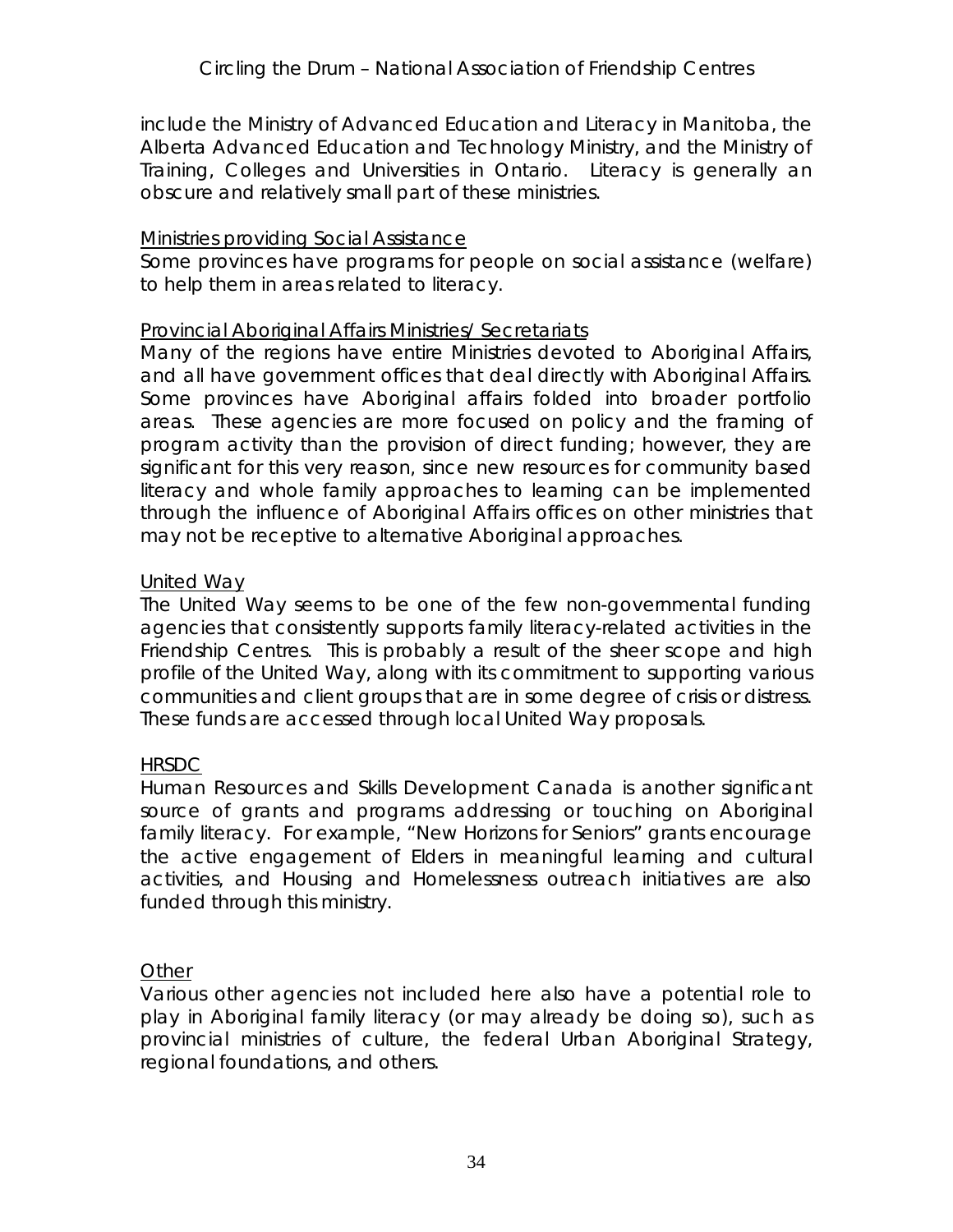### **PARTNERS**

"Partners" are defined here as agencies *external* to Friendship Centres who support (or demonstrate potential to support) or relate to family literacy in the Centres, but who are not likely to be making a direct funding contribution. It was noted in several of the regional reports that while external partners are highly valued, they are often unable to provide the cultural sensitivity (in the case of non-Aboriginal partners) and/ or overall level of support desired by the community. In other words, many of the partners listed below are generally regarded as sympathetic and generous allies with limitations of their own, rather than reliable sources of ongoing programming that meets community need. In other cases, the groups mentioned below are not so much partners as agencies using the expertise of various Friendship Centre staff to augment their own services (primary examples would be public schools and Children's Aid Societies). However, this latter group is included because Aboriginal communities would not be well served by a family literacy strategy that was not moving toward more equitable partnerships with mainstream institutions focused on children.

As with the Funding Sources list, the Partners list is not comprehensive or prescriptive; however, the list does provide a snapshot of what can be the basis for networks supporting Aboriginal family literacy development in Friendship Centres.

Some of the other relationships that can be loosely defined as partnerships focus on interagency referrals, program collaboration, and other areas of mutual support (shared meeting space, community-wide gatherings, etc.).

|                                   | Partners                                                                                                                                                                                                                                                                                         |  |  |
|-----------------------------------|--------------------------------------------------------------------------------------------------------------------------------------------------------------------------------------------------------------------------------------------------------------------------------------------------|--|--|
| Infants<br>and<br><b>Toddlers</b> | Local Family literacy agencies and regional family literacy networks.<br>Activities delivered through these types of agencies, while limited in<br>scope, are significant, and appear to be generally more culturally<br>sensitive than other non-Aboriginal literacy and education initiatives. |  |  |
|                                   | Local Schools and School Boards                                                                                                                                                                                                                                                                  |  |  |
|                                   | Local Libraries                                                                                                                                                                                                                                                                                  |  |  |
|                                   | Local daycare services, and pre-natal parenting classes (Aborginal<br>and non-Aboriginal, includng Métis and First Nations family resource<br>centres and Head Start programs, where these are not hosted in the<br>Friendship Centre).                                                          |  |  |
|                                   | CAS and Native Child and Family Service agencies.<br>Various<br>children's program staff members work with (mainly non-Aboriginal)<br>Children's Aid groups, or network with CAS, meeting<br>with                                                                                                |  |  |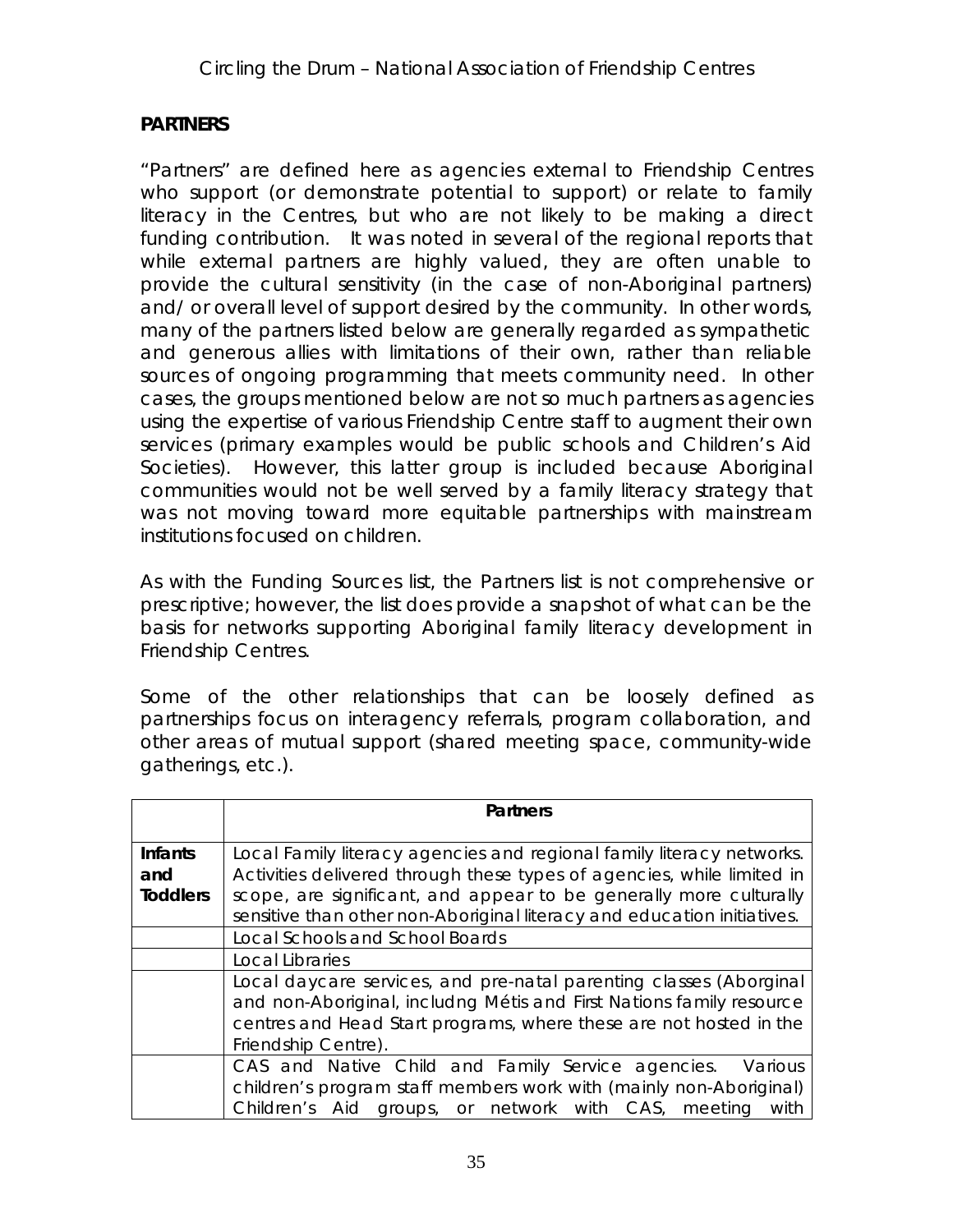|          | caseworkers and foster families to ensure understanding of cultural                                              |
|----------|------------------------------------------------------------------------------------------------------------------|
|          | values and beliefs.                                                                                              |
| Children | Local school systems - Some Friendship Centres work with local                                                   |
|          | schools, to assist with various initiatives addressing the needs of                                              |
|          | Aboriginal students, including Aboriginal language and cultural                                                  |
|          | programs, competencies in various subjects (aboriginal music,                                                    |
|          | history, art, etc.), and ways to work with kids having difficulty in the                                         |
|          | school system. Some agencies network with schools to address Child                                               |
|          | and Youth Mental Health, school suspension support, and assisting                                                |
|          | with literacy. Depending on the region, principals and teachers may                                              |
|          | be open to working closely with Friendship Centres on the                                                        |
|          | development of Aboriginal cultural curriculum components.                                                        |
|          | Regional First Nations Education authorities                                                                     |
|          | CAS and Native Child and Family Service agencies                                                                 |
| Youth    | Local Boys and Girls Clubs<br>Local Schools and school boards                                                    |
|          |                                                                                                                  |
|          | Urban Aboriginal planning groups and Youth councils                                                              |
|          | First Nations Education and Training agencies<br>Justice programs, Aboriginal housing developments and shelters, |
|          | which all have high numbers of clients in need of literacy services                                              |
|          | (and who are experiencing high rates of family breakdown).                                                       |
| Adults   | Various external local literacy programs and networks (Aboriginal                                                |
|          | and non- Aboriginal). While not all Friendship Centres had their own                                             |
|          | Literacy program, many are near other adult literacy programs,                                                   |
|          | some of them Aboriginal. There were consistent concerns expressed                                                |
|          | about the limited cultural relevance of some of the non-Aboriginal                                               |
|          | services - usually offered through community organizations, school                                               |
|          | boards, and sometimes through colleges.                                                                          |
|          | Local ESL/FSL programs                                                                                           |
|          | AHRDAs - for example, training initiatives with literacy components                                              |
|          | related to specific work place requirements.                                                                     |
|          | Networking Agencies<br>Regional<br>Literacy<br>(which<br>support                                                 |
|          | development, not ongoing delivery). Various regional agencies exist                                              |
|          | to support the development of literacy and family literacy initiatives                                           |
|          | across the country, and Saskatchewan and Ontario have Aboriginal                                                 |
|          | specific Literacy Networks (Saskatchewan Aboriginal Literacy                                                     |
|          | Network and Ontario Native Literacy Coalition). These agencies link                                              |
|          | programs and support Aboriginal literacy field development by                                                    |
|          | providing information and training, and improving community                                                      |
|          | capacity to address literacy issues.                                                                             |
|          | Justice programs, Aboriginal housing developments and shelters.                                                  |
| Elders   | Local literacy programs                                                                                          |
| Whole    | Local ESL/FSL programs                                                                                           |
| Family   | Housing programs<br>Healing Lodges (e.g, accessing community learning opportunities on                           |
|          | children's mental health, parenting skills, family healing, etc.)                                                |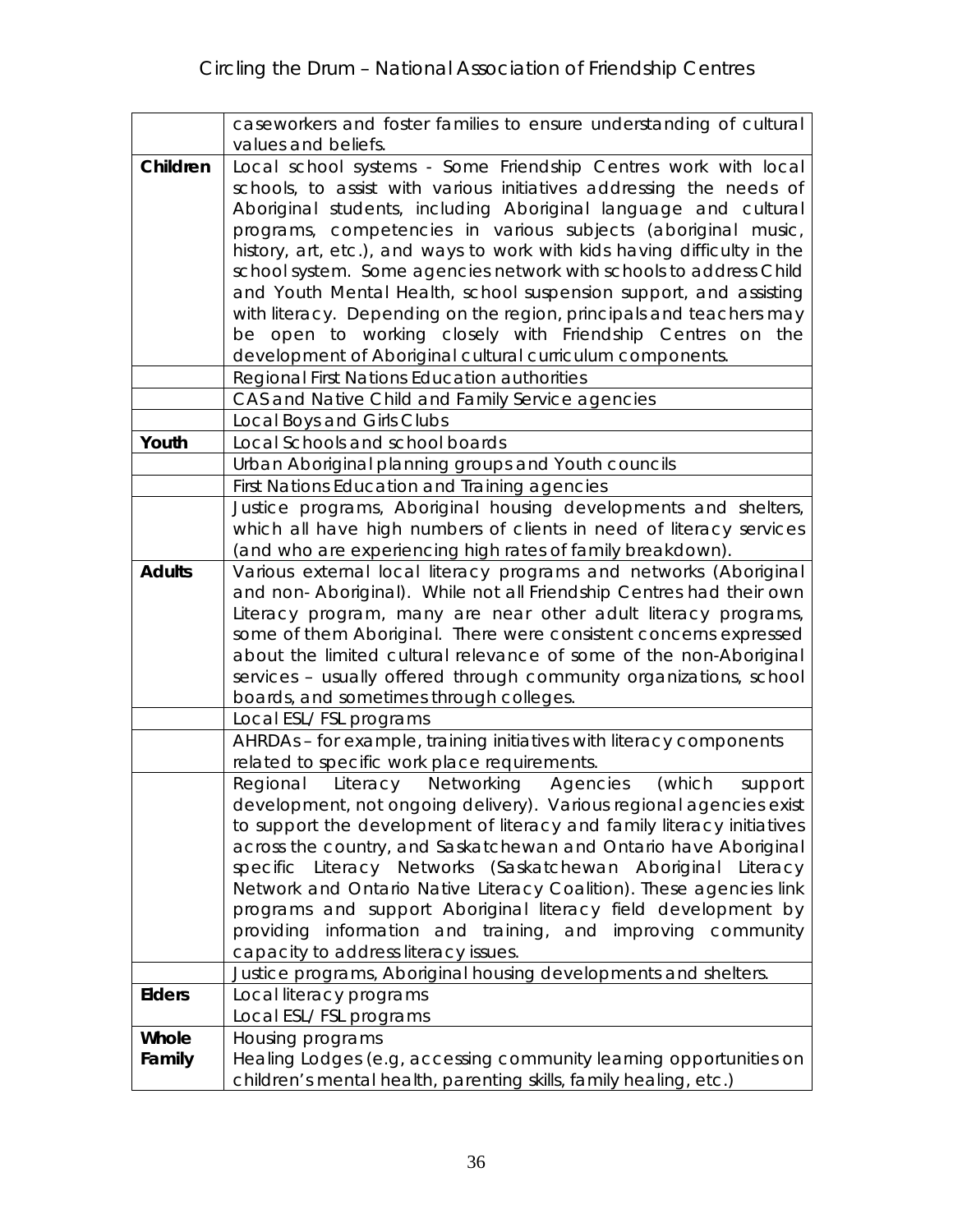# **Priorities and Best Practices**

A number of common priorities emerged through the regional reports. These priorities relate to a wide variety of best practices, which were sometimes explicitly expressed in the reports, sometimes only implied. Because of the overall lack of funding for whole family literacy, many of the priorities and best practices relate to learning for various age groups and community sectors, without referring specifically to whole family literacy approaches. However, as it was pointed out in the reports, these priorities and best practices form the basis of an overarching Aboriginal approach to whole family literacy. The common priorities are organized below, not by order of importance (they are *all* important) but by an attempt to respect how they *relate* to each other. The priorities are divided into four categories, which relate to gifts common to all human beings: Vision, Time, Reason, and Movement.17



<sup>&</sup>lt;sup>17</sup> Adapted from "First Nations School of Toronto - A Culture Based Perspective on the Development of a Curriculum Framework, Douglas, Thrasher, Rickett, 1995.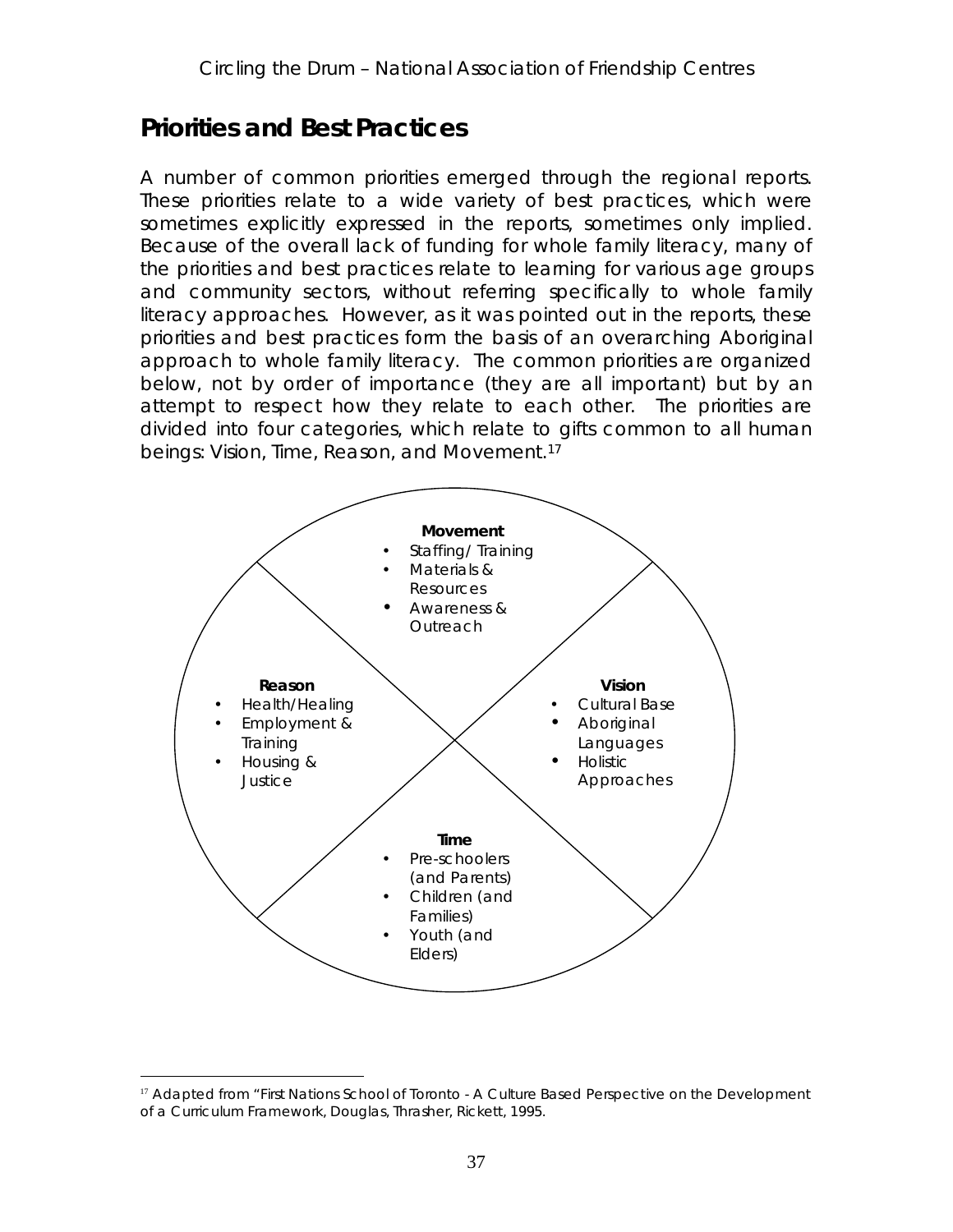In this model, *Movement* is related to the ability to act in selected ways, and is balanced by *Time*, which allows us to explore the environment and develop relationships through the line of our life, from infancy to old age. *Vision* represents our ability to see (internally and externally), and is balanced by *Reason*, which is taken here to mean how we interpret/ break down the world around us.

The priorities are arranged according to these four areas and described in relation to family literacy, along with some of the best practices that were suggested in relation to each priority. Realizing all of these areas may not be realistic in every community, for various reasons (mainly lack of resources). However, the priorities and best practices are offered here in their own right, without considering financial or other limitations (which are considered under "Gaps and Barriers" further on).

## **VISION**

The priorities relating to "vision" include: building from a cultural base; revitalizing Aboriginal languages; and, weaving holistic approaches. These broad priorities all relate to *seeing* both our internal and external existence from an Aboriginal perspective.

## **BUILDING A CULTURAL BASE**

As it is put in the introduction to the Quebec report, "The promotion and transmission of culture… is a key issue for Aboriginal people who live in urban centres, either permanently or for shorter periods." All regions consistently emphasize the need to ground all learning processes for all ages in Aboriginal cultures, which were cited over and over as crucial to every priority area. The benefits of addressing this priority are numerous, and include:

- A holistic curriculum source for any subject, from cooking and parenting to history and metaphysics;
- An improved sense of pride, purpose, meaning, self-esteem and self-confidence for learners; and,
- The provision of powerful (and even "remedial", in the sense of healing) alternatives to dominant worldviews that have led to such disastrous results for Aboriginal (and non-Aboriginal) families and their environments.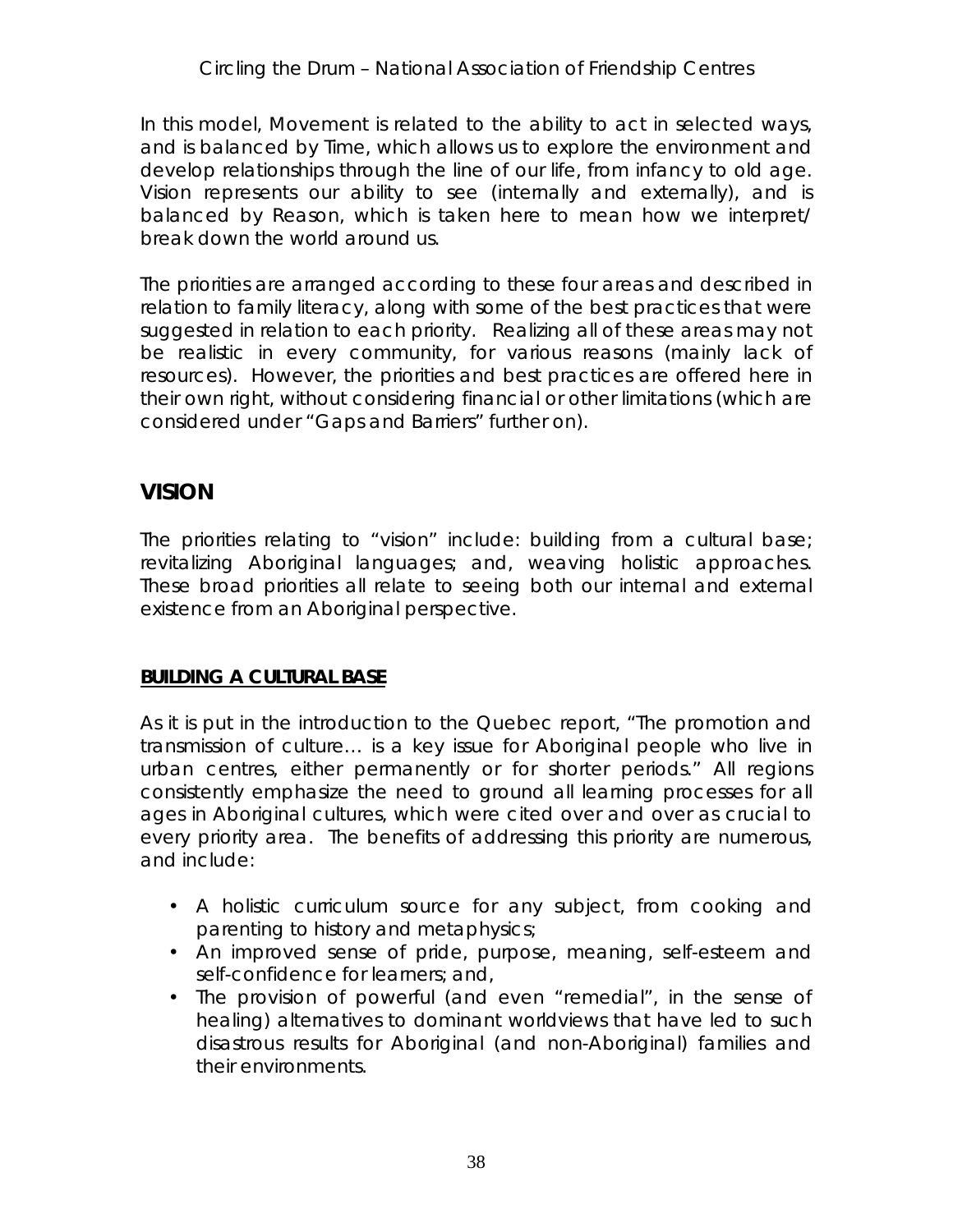Recovering and building on Aboriginal cultural foundations is a difficult but rewarding process, and does not necessarily conflict with the need to adapt to dominant cultural realities, although it may challenge them critically. In fact, comments in the regional reports agree with previous reports (most notably the Royal Commission on Aboriginal Peoples) that Aboriginal cultural foundations are important for survival (if not success) in relating to the dominant cultural framework.

Some of the Best Practices associated with the priority of building a strong cultural base that were shared in the reports:

## **Establish Aboriginal Venue**

Learning environments defined (and ideally controlled) by Aboriginal communities, including accredited alternatives to mainstream education systems, are a much needed and proven practice. Where Aboriginal control and ownership is not possible, Aboriginal definition of the venue is recommended (for example, having Elders, traditional teachings, medicines, ceremonies and various traditional activities available as options were all frequently mentioned as important aspects of Aboriginal venues). This approach raises success rates, and improves the cultural relevance of the learning experience, including a feeling of safety and openness to Aboriginal concepts of family and community. In some parts of the country, it may also serve the sorry purpose of evading negative attitudes toward Aboriginal peoples in broader society and institutions. It also gives community members a sense of responsibility and engagement that does not exist for many Aboriginal people in mainstream educational agencies. As one Friendship Centre worker was quoted in referring to a community-centred alternative school: "the kids, they own the school."

**Respect Aboriginal Learning and Communication Styles**

Aboriginal families need learning processes that reflect the ways they learn and relate. How things are taught should consider learning styles more common in Aboriginal cultures. Characteristic Aboriginal learning styles are beginning to be well documented, such as experiential learning, visual-spatial learning, and so on (these are both raised in the regional reports). It was also mentioned in the reports that the learning process should be grounded in awareness of Aboriginal communication styles, including tendencies related to body language, eye contact, laughter, etc. (without assuming that all Aboriginal peoples have the same tendencies). One of the reports mentions how much laughter there is in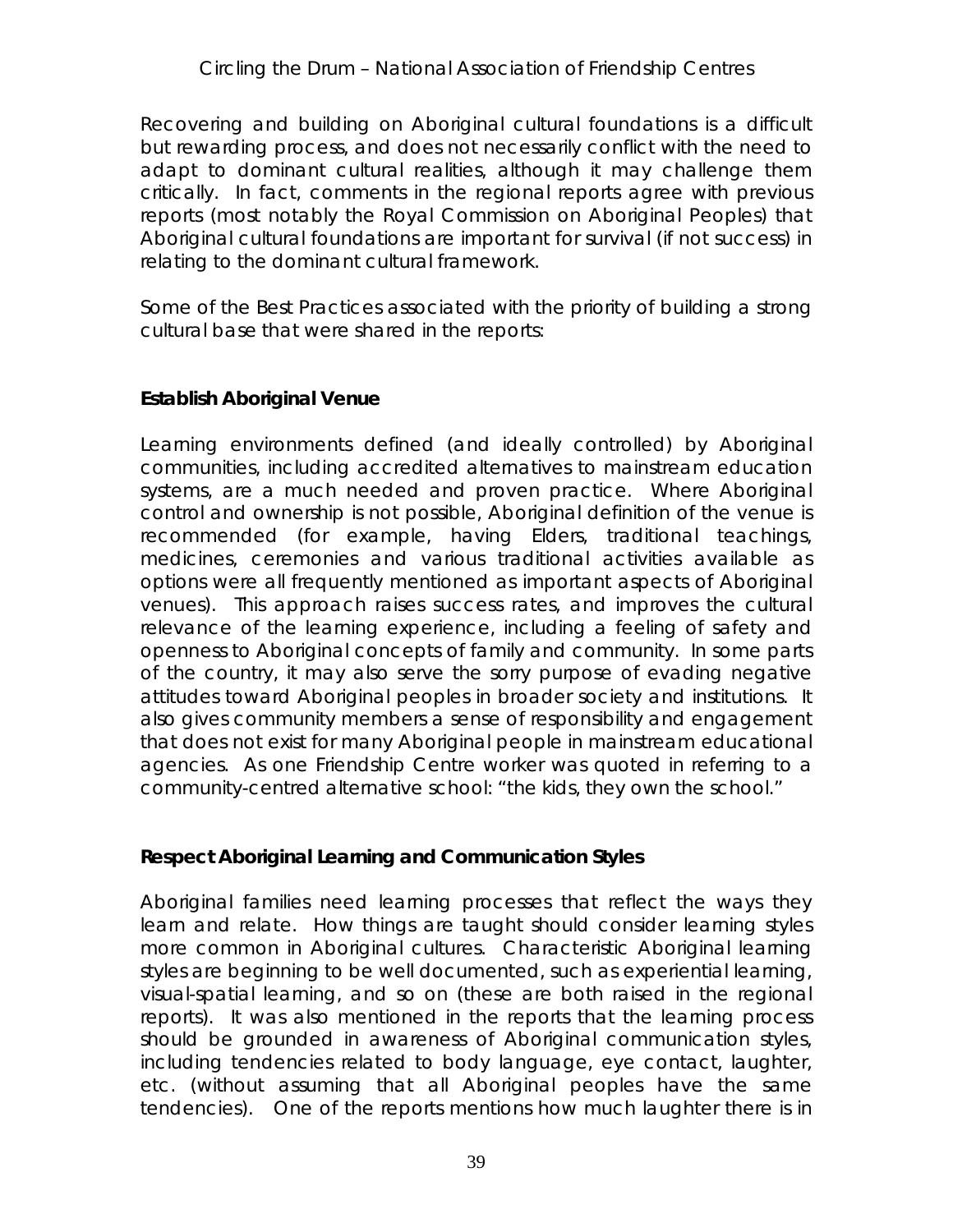Aboriginal settings, "whereas in the urban school system, if people laugh at you, it's like an insult." Learning *about* Aboriginal learning and communication styles in a cross-cultural context is also an important best practice that bridges between Aboriginal and non-Aboriginal societies.

## **Explore Aboriginal thought processes**

Distinct Aboriginal cultural ways of thinking about the world need to be respected, understood, explored and applied in learning contexts. Based on the many activities described in the regional reports, it is imperative that ways be found for community members of all ages to gain exposure to these thought processes. The most frequent reference in the reports is to the Medicine Wheel as a model for holistically framing our vision and understanding of any topic, but this tool is only one of many (and is not indigenous to every Aboriginal culture); other Aboriginal ways of framing intellectual perspective include Creation (and other) Stories, songs and various other stores of knowledge that draw on many interconnected layers of meaning, both symbolic and practical – and which exercise the mind in challenging ways. In Aboriginal cultural intellect, everything has symbolic value, and the ability to "read" includes highly symbolic thinking processes, which was referenced in various ways in the regions - for example, by referring to different kinds of literacy, including "intuitive literacy." It is important to understand that in traditional Aboriginal cultures, such ways of reading and understanding the world are not "piein-the-sky", but are very real and tangible, and can be learned by (or enhanced in) young people who are inclined through exposure to older ones who are able. It was also acknowledged in various ways in the reports that these intellectual resources need to be kept alive in *people*, not just on paper. It is *through families* and *across generations* that this is most effectively achieved.

## **Provide Experiential Learning**

The regional reports frequently point out the importance of including approaches that involve experiential, hands-on learning, by going out on the land, for example. Such experiences were described in several reports as being in some way *fascinating* for learners at a level that is rarely achieved in modern educational institutions. Deep observation with one's whole being (to the extent possible) and nonverbal communication were mentioned as being important aspects of experiential learning. As it was pointed out in one report, "Imitation of others' behaviour is considered one of the primary processes in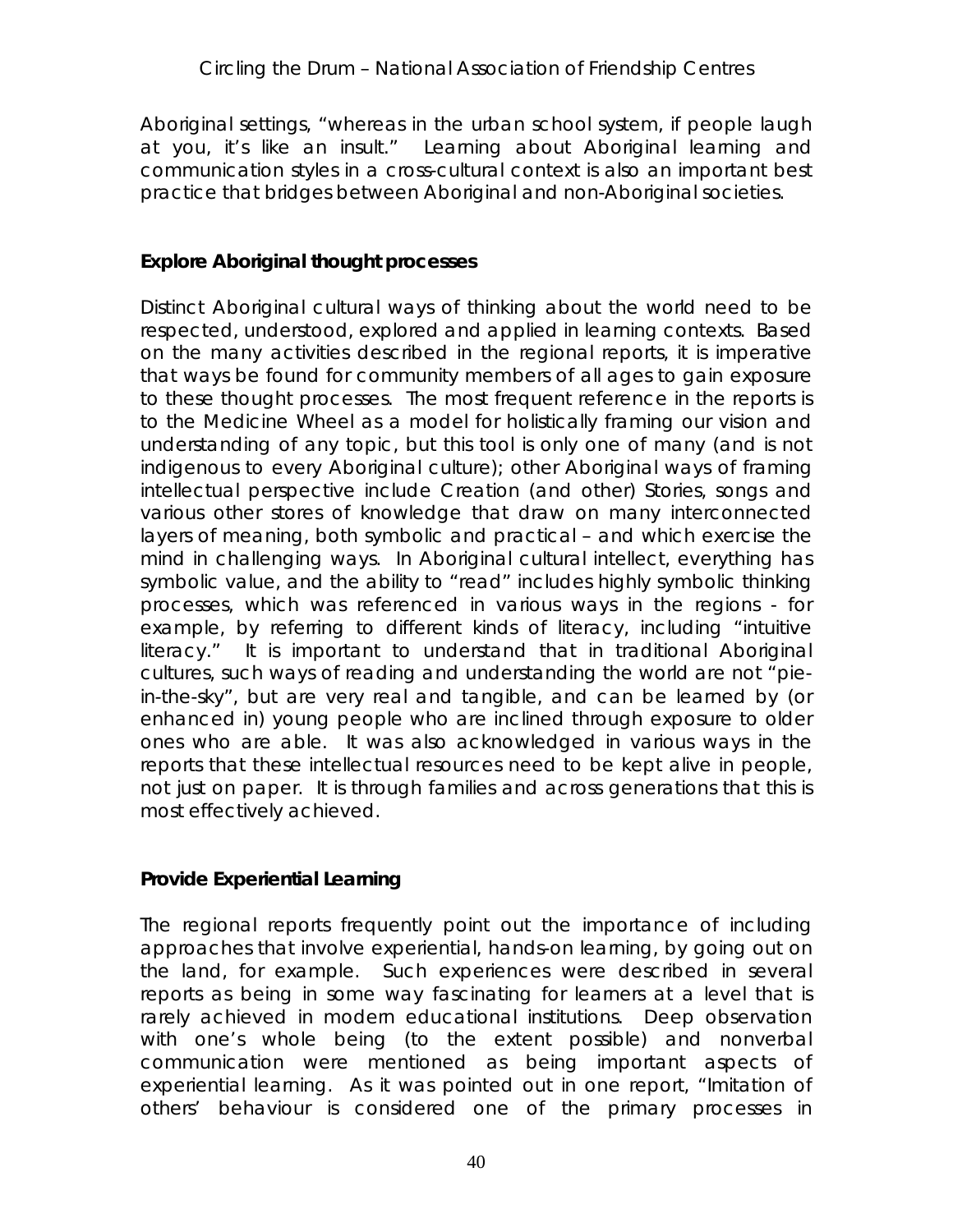communication and is essential for people whose origins stem from the oral tradition."18 Experiential learning can be helped through various activities involving the whole being. Examples that were raised included drumming circles for youth ("where Aboriginal language can be used, taught and sung"),<sup>19</sup> or through the creation of arts and crafts. Such activities reach learners on many levels; while they can include written materials, they are also challenging in a way that triggers deeper learning processes and engages people at many levels, rather than merely presenting information. These processes are intimately linked with the symbolic thinking referred to above; when learners understand the *meaning* of the fire, or the drum, or a carved piece of wood, at more than one level, or on many levels, each according to their inclination, their minds, memories and emotions are being stimulated in ways that will allow for a much broader integration of knowledge in different contexts.

## **Provide Cultural Content**

Many references are made to the need for content in Aboriginal learning environments that respectfully presents Aboriginal perspectives and values on land, history, treaty agreements and rights, and many other topics. Such content is often described as empowering for learners.

## **Use Traditional Cultural Teachers**

It is important to consistently bring in traditional teachers and elders for a variety of purposes, including: teachings on medicines, beliefs and values, everyday living (parenting is one important theme), regional land-based knowledge, drumming, arts and crafts, etc.

## **Apply Cultural Perspectives to Modern Contexts**

The application of Aboriginal cultural views to modern and urban contexts was also mentioned as a best practice, since many urban Aboriginal clients have been disconnected from their original territories, cultural contexts and extended families. Friendship Centres by definition provide activities that "encourage equal access to, and participation in, Canadian Society, and which respect and strengthen Aboriginal cultural distinctiveness." This role does not mean "watering down" essential traditional principles or using "token Indian" content, but rather *grounding* learning and effective strategies for modern life in the deepest possible understanding of Aboriginal cultural ways and forms of knowledge, in

<sup>&</sup>lt;sup>18</sup> Pp. 31-33, Quebec Regional Report

 $19$  Ibid.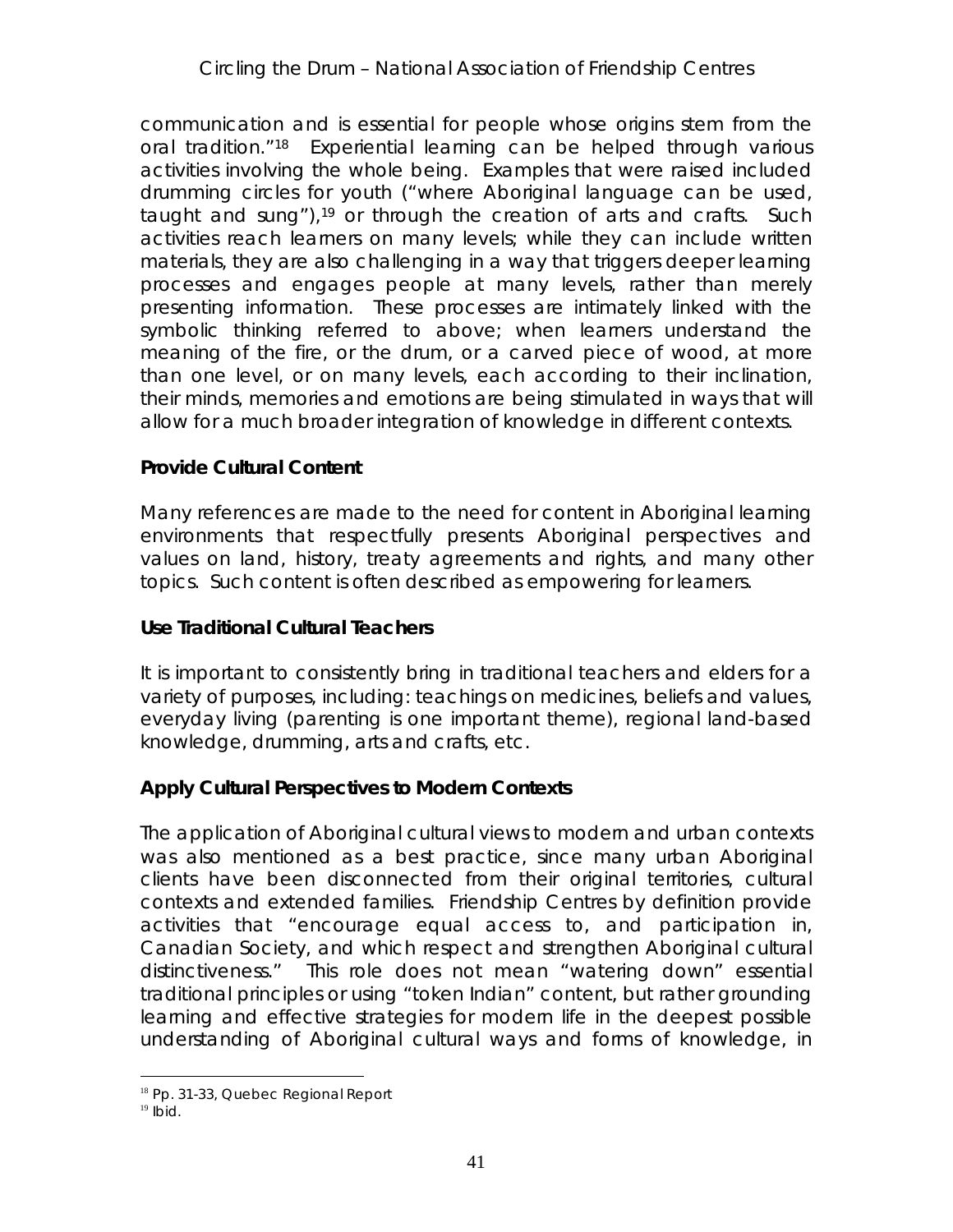respectful consultation with locally recognized elders and traditional teachers. Relating traditions to modern issues helps learners connect with the content more meaningfully. For example, it is useful to place the learning of "survival skills" related to educational institutions and employment within a curriculum that respects and explores how these institutions relate to Aboriginal cultural ways. Rather than forcing a decision between "two solitudes", an understanding of where we stand in relation to both Aboriginal and non-Aboriginal views helps learners identify strategies for integrating both in their own lives. The alternative has too often been to live with anger and helplessness in relation to dominant institutions, combined with low self-esteem and trauma related to the loss of core cultural identity and inner sources of strength.

## **REVITALIZING ABORIGINAL LANGUAGES**

Every region mentioned the importance of Aboriginal languages in relation to family literacy, and Aboriginal languages are commonly mentioned as integral to how Aboriginal people see and interpret the world. Hearing, speaking, reading and writing in Aboriginal languages was being built into all program areas as much as possible, in spite of the almost complete neglect from all levels of Canadian government of the original languages of the country. Concern for the losses incurred to Aboriginal languages is a strong emotional issue, and one of the highest recurring priorities in Aboriginal communities when it comes to education. Whole family approaches are crucial to Aboriginal language revitalization, since it is only in family homes and communities where the languages can be kept alive. Aboriginal language programs, whether through immersive or bilingual approaches, help improve the overall academic success of Aboriginal students at all levels.<sup>20</sup> Potential best practices linking Family Literacy and Aboriginal language revitalization suggested in the reports included:

**Bringing Language out of the classroom**

Friendship Centres can and do support language survival through the incorporation of language instruction and use into various areas of programming, especially those activities that promote the use of the languages in everyday contexts, such as community cooking classes or storytelling with children. Other best practices using Aboriginal languages

<sup>&</sup>lt;sup>20</sup> National Friendship Centre Aboriginal Language Survey, March 2007; Aboriginal Language Literacy Strategy, Ontario Ministry Training, Colleges and Universities, March 2007.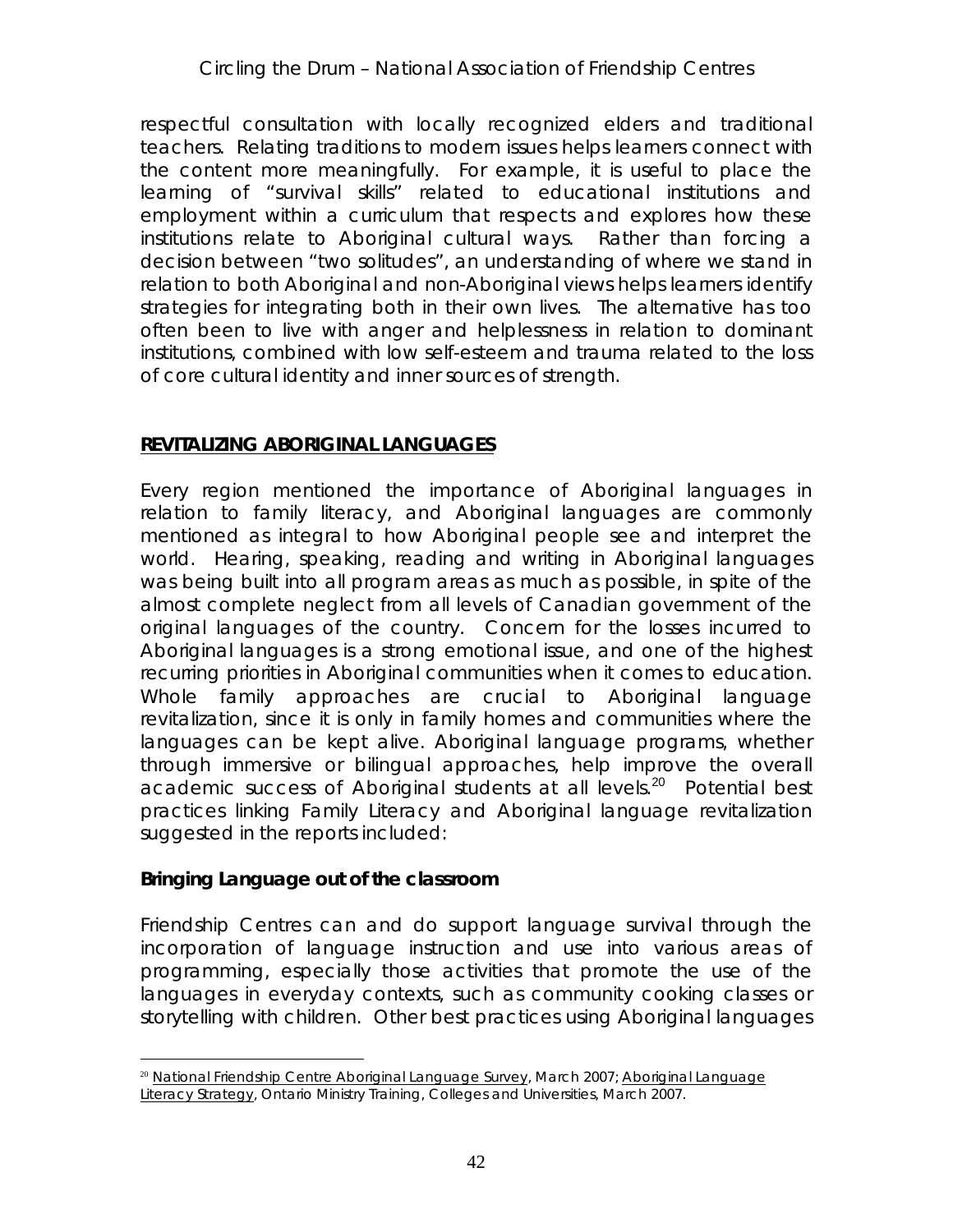in family life included using elders and speakers to teach various skills, arts and crafts while incorporating the languages into the learning process. In BC, some projects built Aboriginal language learning into traditional economies (language was being integrated into activities related to fisheries and canning, for example).

**Using Languages for Inherent Knowledge**

Language classes (for any language) too often feel institutionalized, expecting students to pick up languages by rote learning of parts of speech and various objects ("dog", "hat", etc.). While such terms are necessary, it is also vital to use the languages to impart *concepts specific to the culture* as much as possible. Such concepts are an essential part of what makes us distinct as Aboriginal people, and inform *how* we think and process the world. As one Aboriginal mother has said of the mainstream school system, "…all instruction occurs not only in the English language but is structured in such a way as to reflect English cognitive strategies to the exclusion of all others."21

It is a best practice to engage all levels of the community in the retention and survival of Aboriginal "cognitive strategies" by explicitly working to help learners understand *how* Aboriginal languages process the world around us, and *the value this has*. This may happen quite naturally in environments where people speak the languages to some degree. For example, one Friendship Centre shared the importance of sometimes using Cree "to explain more abstract concepts to the students…". In other cases, it may be useful to build explicit linguistic teaching strategies into various theme areas, such as justice: "Aboriginal peoples have been here for thousands of years and their beliefs and knowledge are held in the languages. For example there is no Cree word for guilt or guilty. It is a western word that is based on shame and retribution."<sup>22</sup> Exploring the meaning and implications of linguistic tendencies in relation to family relationships and roles, ideas about responsibility, and so on, while using Aboriginal language to describe specific areas in richer ways, can be a strong method of engaging learners on many levels.

**Language Immersion/ Exposure**

Immersion usually involves the exclusive or near-exclusive use of a language for the length of a particular program. Immersion in Aboriginal

<sup>&</sup>lt;sup>21</sup> From Appendix A, "Aboriginal Literacy and Academic Achievement," Suzy Kies, Native Mothers' Initiative for Academic Success.

 $22$  Colleen Crozier, Centre for Family Literacy, Edmonton, at the 2006 NAFC Literacy Gathering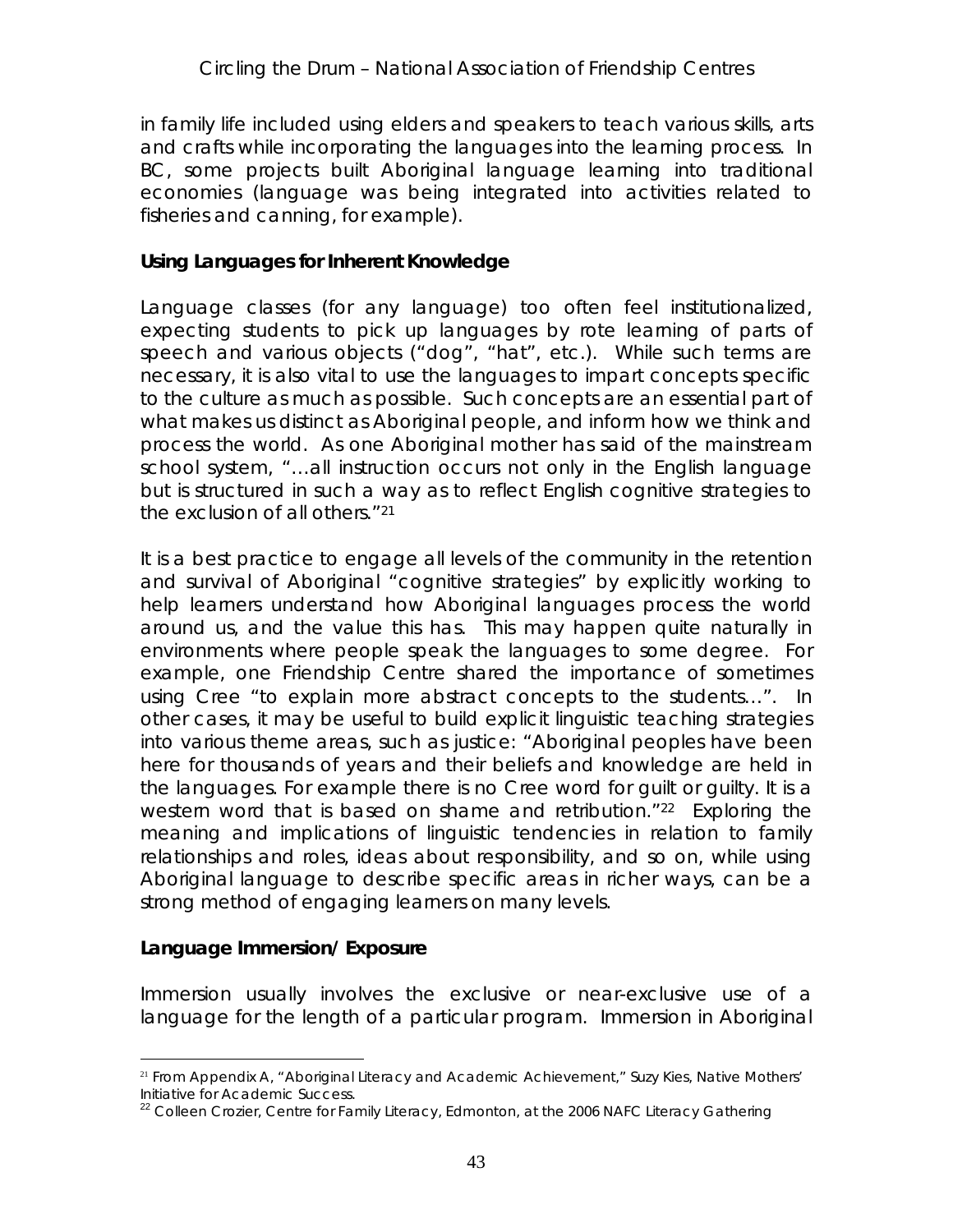languages is an obvious best practice for revitalizing languages, but it has also been raised as a way of improving children's performance in school, $^{23}$  and could be effective in the engagement of whole families. While Aboriginal languages are almost completely neglected by Canadian governments, some popular existing Friendship Centre practices can be (and are) creatively used to at least partially create immersive experiences for families. Summer camps and on-the-land excursions, common practices usually involving youth and children, can be extended to involve whole families and at least a partial focus on immersion, even with relatively limited enhancements to existing resources. In more than one region it was mentioned that parents want to create a Saturday family school with the objective of transmitting Aboriginal knowledge, language and culture. Where immersion is not possible, the above examples, along with other regular programs, can be used to create bi-lingual environments to the extent possible.

## **HOLISTIC APPROACHES**

The regional Friendship Centre literacy reports consistently reiterate the need to take a holistic approach in any learning process, since we need to see ourselves and our environments as fully as possible in order to make the most of our learning experiences, and our lives. This generally means helping people address the needs of their whole being – spirit, emotions, body and mind - within the constantly shifting contexts of their families and communities. It also means working to integrate programs as much as possible, and de-emphasizing institutional approaches driven by bureaucracies (which often *divide* families into categories based on age, role, activity, etc). Defining Aboriginal "holistic" approaches in practice is not easy in relation to bureaucratic policy and programming concepts, since a holistic approach requires adaptability to the infinite possibilities in any person or moment or situation, based on deep observation rather than tidy categories and pre-ordained curriculum frameworks. Aboriginal holistic thinking and practice is by definition always changing and ultimately unquantifiable (or where it is quantified, the statistics have little value). Rather than leading to an evasion of accountability, a holistic approach to programming is seen by many Aboriginal community workers and members as the best way of *being accountable*. In fact, government accountability frameworks are often seen at the community

<sup>&</sup>lt;sup>23</sup> National Friendship Centre Aboriginal Language Survey, March 2007; Aboriginal Language Literacy Strategy, Ministry Training, Colleges and Universities, March 2007; The work being done through Native Mothers' Initiative for Academic Success (see the "National Context" section of this strategy) also strongly supports the assertion of the importance of Aboriginal language learning to overall academic success for Aboriginal children.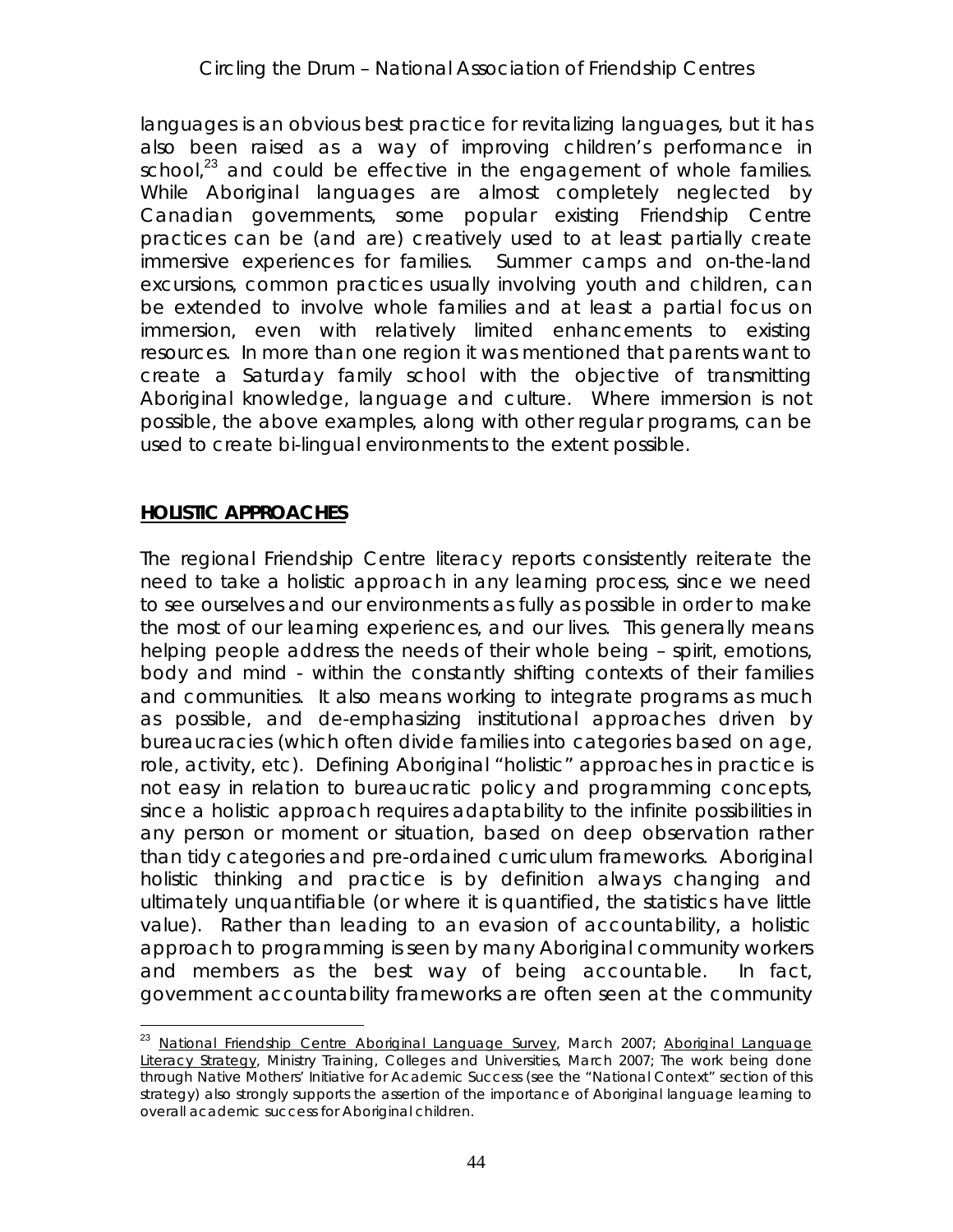level as *reducing accountability* to communities by inhibiting the ability to respond flexibly to individual and community realities.

Aboriginal definitions of whole family include extended family members (aunts, uncles, grandparents, etc.), and move outward from there to reach the wider community, nation, all nations, all of the natural world around us, and ultimately all of Creation. Many of these families at the human level, and increasingly in nature, are severely and increasingly disrupted and *unbalanced* - but this is exactly why holistic thinking and approaches are seen as such a high priority.

There are too many holistic best practices to include here, but some helpful examples that arose in the regional reports are listed below, according to very broad principles of holistic best practice.

## **Intergenerational Learning**

Various activities indicating best practices for working with whole families, including extended family members and close family friends, are already applied in Friendship Centres across the country, and these can be built on, rather than re-inventing the wheel. These include:

- $\triangleright$  Involving Elders with various age groups and programs on areas as diverse as story telling, parenting, language instruction and arts and crafts;
- $\triangleright$  Special events like feasts and socials that involve all community members, and where cultural activities, teachings and language are emphasized;
- $\triangleright$  Increased overall emphasis on whole family literacy learning through locally driven awareness campaigns.

#### **Program Integration**

Intergenerational approaches naturally give rise to a tendency to want to integrate, or at least coordinate, the work of different programs in the Friendship Centre. This may also mean breaking down barriers related to program "eligibility" (age limitations or other eligibility requirements in specific programs). Many Friendship Centres are already working creatively to integrate various programs with different aims. For example:

Ongoing outreach and awareness raising *across programs*;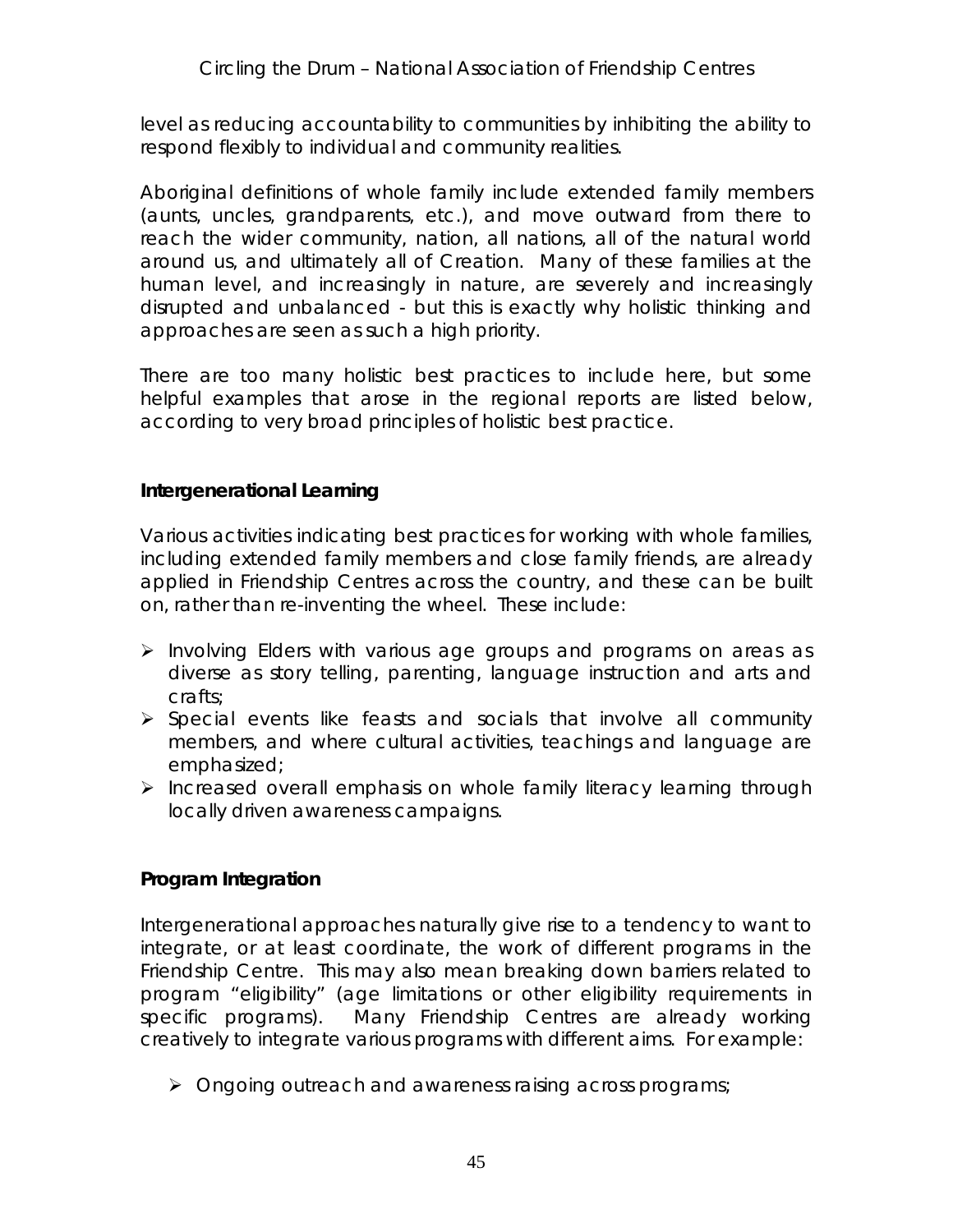- $\triangleright$  Sharing activities across various programs. The possibilities are endless and are already being practiced (for example, participants in life skills, cultural awareness, youth, upgrading, health and other programs may all be invited to hear the same teaching on a certain topic; seniors' and youth or children's programs may share a nutrition program that integrates language learning; literacy and upgrading programs can involve children of learners directly in the classroom; excursions on the land may be shared, and so on);
- > Sharing resources across various programs and age groups (computers, libraries, craft supplies, breakfast clubs and other food programs, and so on).

**Building on everyday activities**

One recurring best practice that can involve various age groups in learning is the involvement of learners in activities that are used in their lives on a daily basis. Some of the examples that were mentioned include:

- $\triangleright$  Various activities related to food (a top priority, very frequently mentioned), from shopping (or hunting) to preparation, sharing and clean up (often linked with various Aboriginal cultural activities, language learning, literacy and numeracy acquisition, nutrition and health awareness, and other areas);
- $\triangleright$  Playing games using linguistic, math or other literacy skills;
- $\triangleright$  Sports and recreational/ kinetic activities as part of holistic learning environments, important for any balanced learning process, and essential for people with learning disabilities like ADHD or FASD/E. These activities are usually very informal, but can also be linked with very specific strategies for addressing learning capacity through exercises related to balance, right/ left brain stimulation, and so  $On.<sup>24</sup>$

**Holistic Assessment and Referral**

Holistic, in-depth assessment and referral processes are a best practice which is strived for in Friendship Centres, and which lends itself well to family literacy. Holistic assessment includes means establishing trust and considering the learner as a whole person when helping them set learning goals, including things like their home and family environment as well as

<sup>&</sup>lt;sup>24</sup> Sharing Methodologies and Resources, Ontario Native Literacy Coalition, 2001.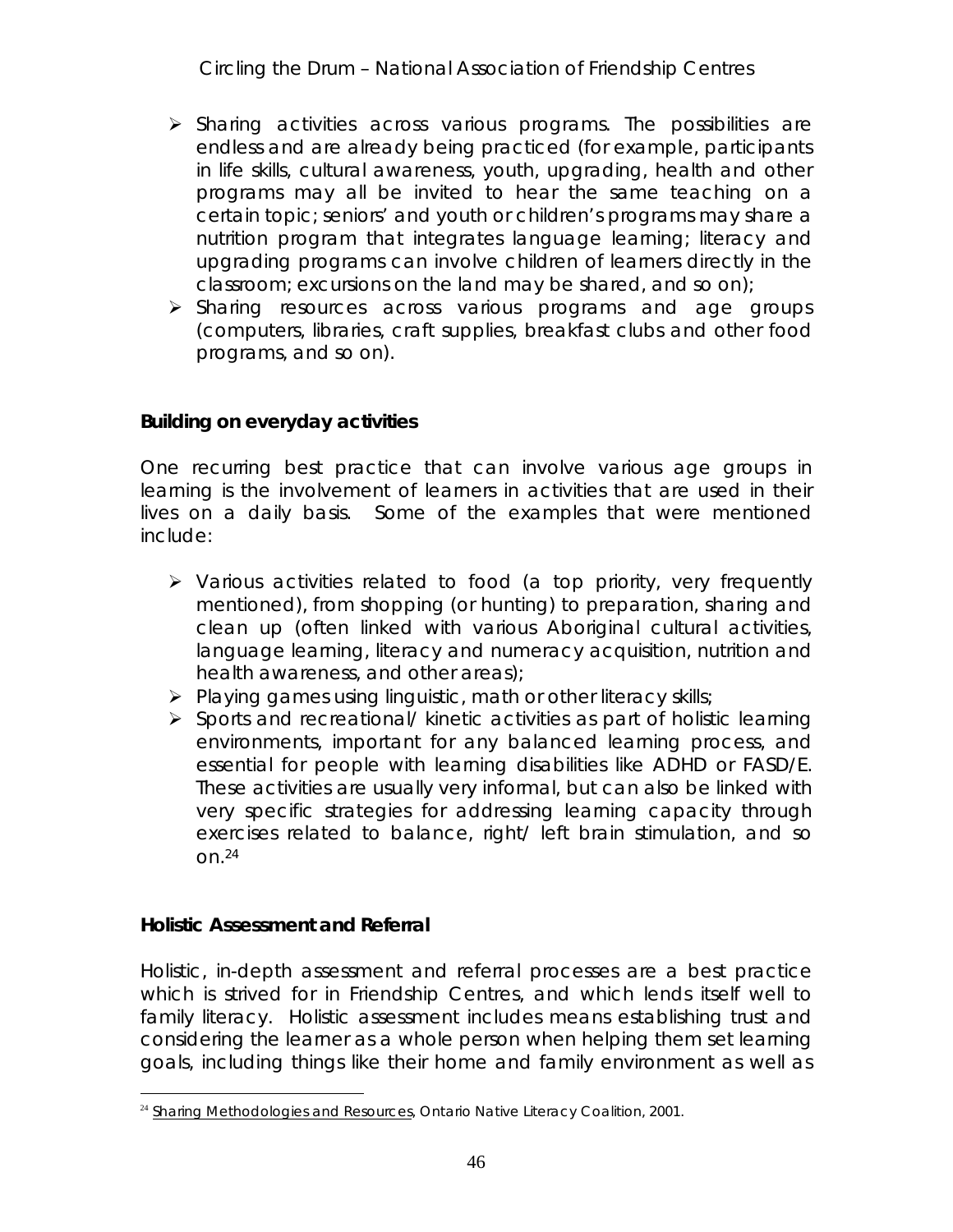## *Circling the Drum* – National Association of Friendship Centres

job skills. Awareness of linguistic/ cultural background, issues like violence or addictive behaviours in the home, and so on, all have an intimate relationship to learning. Holistic assessment takes time and needs to occur naturally within a community context, in a non-threatening manner. This is especially valuable considering the stigma that is often associated with literacy issues.

Friendship Centres are often ideal places to holistically identify the needs of community members and their families, since many Centres already address diverse priorities. If certain programs aren't found in the Friendship Centre, there are usually ties with those services through trusted workers in the Centre. For example, some Friendship Centres have close ties with local Aboriginal housing initiatives, in ways that mainstream social agencies do not. Friendship Centre staff members also often develop long-term relationships and trust within the community, and awareness of sensitive issues may arise more naturally.

One report describes holistic assessment and referral as a "socializing" approach, which includes "identification of literacy issues based on dayto-day activities that arise in programs for families, rather than through formal testing: 'A lot of clients in various programs have literacy needs related to things like grocery shopping, signing contracts and health. People don't like to just come out and admit they have a literacy problem. A good way to approach it is through other services like CAPC.'" This way, potential learners see literacy as a personal priority (by meeting their family responsibilities, for example) rather than as an institutional priority.

Referrals also need to consider the person from many directions, including wider family and community contexts. The "socializing" approach to referral also works well because the people being referred will feel less institutionalized. The idea of "friendship" is truly important to this approach, since it implies being introduced to literacy and family resources in a sociable and natural way. Ideally, various Friendship Centre staff should be equipped to identify literacy issues in community members and their families as they go about providing their programs, even framing the beginning of a non-threatening literacy assessment process and opening doors to new experiences by relating them to what is going on in the person's life. Many Friendship Centre staff already make a practice of friendly referral; for example, referring workers may accompany clients to new learning environments at first, to make the experience less threatening and ensure the relevance of the program to the client's life.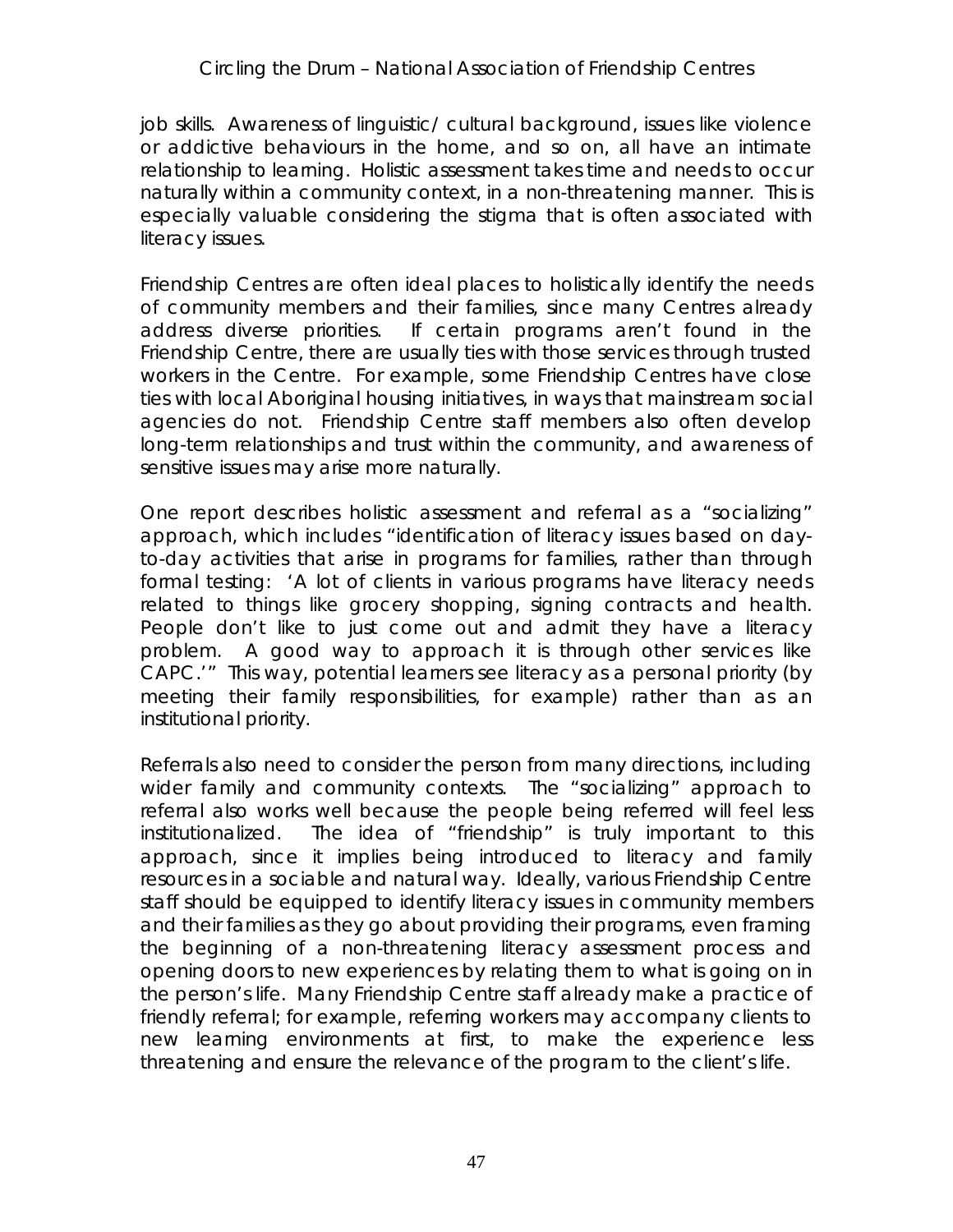# **TIME (AND RELATIONSHIPS)**

The priorities related to passing through Time include: Infants and Toddlers; School Aged Children; and Youth. Having these age groups as family literacy priorities does not mean that *literacy* is not a priority for adults and elders; in fact, adults are a very high priority for workplace literacy and literacy related to healing and the recovery of cultural knowledge, while elders are a priority age group for literacy services related to health, and sometimes ESL. However, in relation to *family literacy priorities,* the earlier age groups predominate. Adults and elders have a strong role to play in their *relationships* to the younger groups – relationships that have been severely disturbed through the relatively recent institutionalization of learning and work. This extensive institutionalization has had an especially harsh impact on Aboriginal people, through residential schools, through the lack of Aboriginal cultural perspectives in mainstream institutions, and through the widespread destruction of traditional territories and economies.

The younger age groups as family literacy priorities all relate to how we move through time and what we need to acquire in the process, especially through the *relationships* we form along the way. While some of the best practices and relationships shared here are related to specific age groups (storytelling in relation to developing bonds between preschoolers and young parents, for example), they are only the area where the practice is more commonly applied; in reality, many of the best practices shared below can be best practices in learning and literacy across various age groups.

## **INFANTS AND TODDLERS**

Infants, toddlers and children not yet in school seem to be the highest priority age group in developing family literacy activities, since the early years are so vital in forming the foundations of learning. While working with children is a way of engaging with all age groups, it is most intimately connected with *parenting relationships* (which may involve biological parents and other relatives or primary caregivers). Children are more likely to have difficulty with literacy issues if their parents have lower literacy skills, and parents who engage in the learning process will help inspire their children to learn.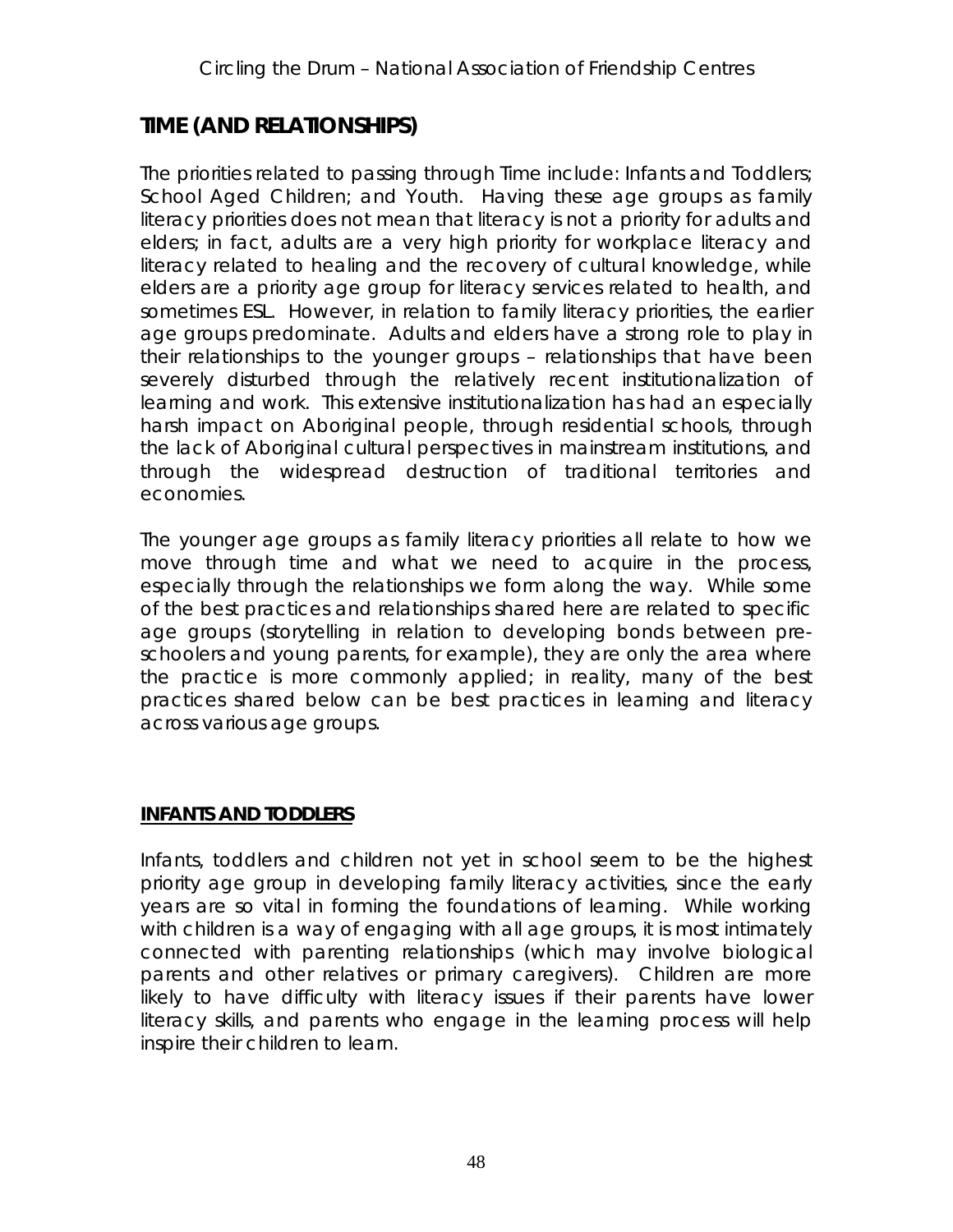One of the biggest tragedies resulting from residential schools and other Canadian systemic forms of racism has been the cross-generational destruction of traditional Aboriginal family structures, and with them parenting skills (and the general lack of culturally appropriate parenting models to replace them). The fallout from this disaster is enormous, and is related to more than just trauma and poverty; for example, traditionally, Aboriginal societies were structured to observe children deeply as they grow, and in this way to identify natural leaders, teachers, healers, and so on, at an early age, and support their development. To a large extent, external institutions have replaced this most essential of community functions. Many Friendship Centres are working with broken families and single parents, often either currently in crisis or suffering some degree of trauma from their past. Aboriginal youth are having children very young compared with broader Canadian society, which results in gaps in their own formal learning paths, and higher levels of literacy and other poverty related issues. One alternative school teacher shared that seven out of the nine female students in their program were pregnant.

Some of the best family literacy practices associated with this priority area:

## **Story Telling**

A common best practice in different parts of the country is the incorporation of story telling involving smaller children and their parents or primary caregivers, using both oral traditions and written materials. While high quality stories using books and materials from any culture are good for all children, it is an Aboriginal-specific best practice to use *Aboriginal* stories to help "ground parents in their history and belief systems so they can pass this on to their children."25 Aboriginal story telling traditions can be enjoyed by people of all ages, since well-rendered traditional stories contain many layers of meaning.

Some Friendship Centres identified the best practice of ensuring respectful renditions of Aboriginal mythology by involving elders and traditional teachers in the story telling process. This is not to encourage the "policing" of how stories are told, but rather to allow the positive *opportunity* for the stories to be heard according to oral traditions, which have purposes that are both complex and ancient ("traditional Aboriginal stories and mythology have informed all levels of social structure and

<sup>&</sup>lt;sup>25</sup> Notes from NAFC Family Literacy Gathering, 2006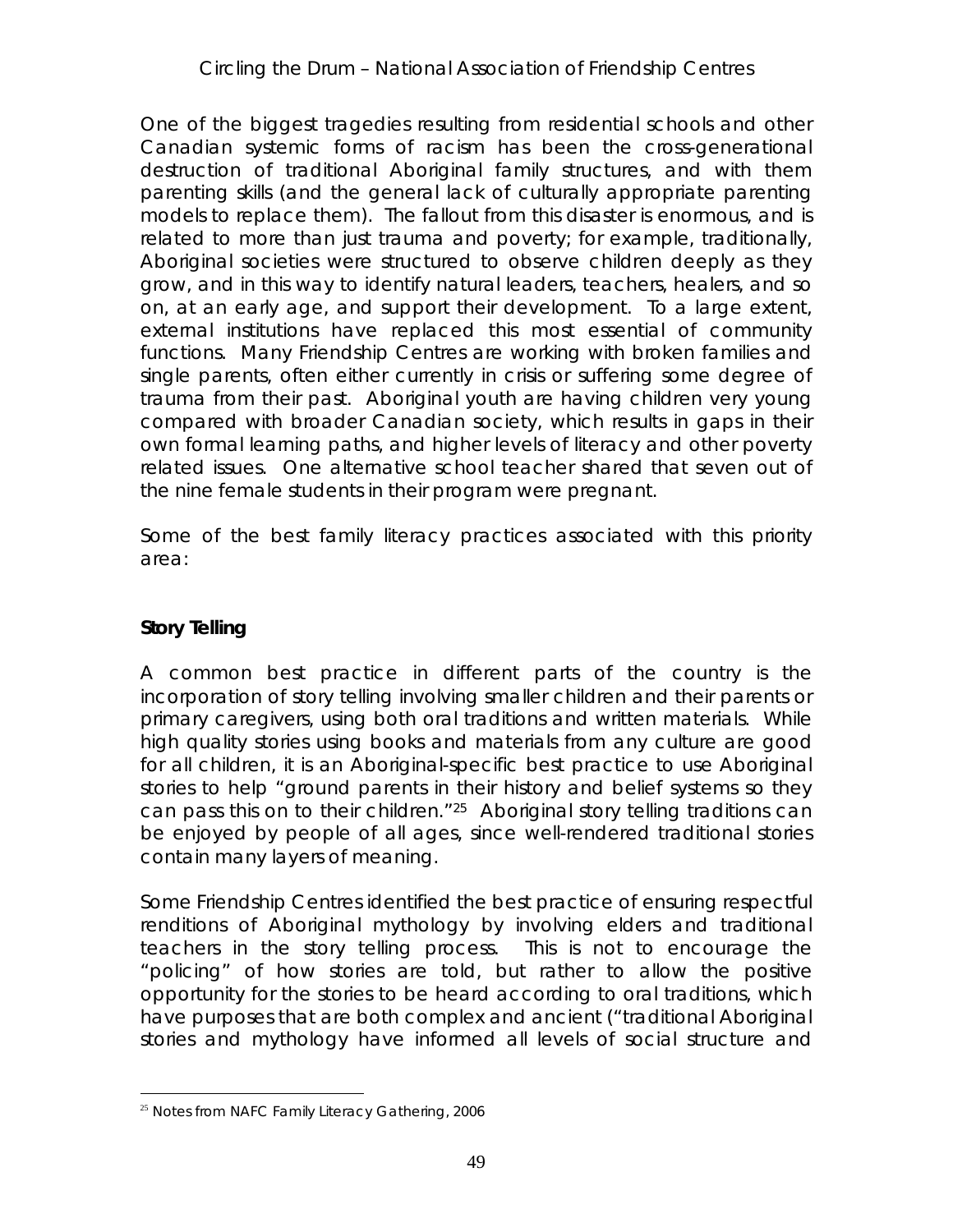thought for thousands of years…").26 Engaging Elders also allows the opportunity for building in Aboriginal language revitalization activities with parents and children together, providing an opportunity to learn elements of the language together and possibly practice it in the family home later in a way that also promotes bonding in a fun way. Involving Elders should also be an important part of the writing and re-telling of traditional stories, since the essence of Aboriginal mythologies can be "watered down" or even missed in the translation and publication process.

When Elders and Faith Keepers who personally hold the stories according to oral tradition are unavailable, an alternative is story telling and reading clubs for kids and parents using culturally sensitive materials. These kinds of activities are mentioned quite frequently in the regional reports, and are reported to be very popular with both small children and their parents.

## **Other forms of artistic expression**

Closely related to the area of storytelling are various other art forms, including songs, drama, and the creation and use of masks and various other crafts. These kinds of artistic activities are essential to the development of Aboriginal specific family literacy development. Strong links have been established between these kinds of stimulation and a child's learning success later on. Ideally, Aboriginal cultural content, languages and worldviews can be reflected in various artistic activities and media, especially those involving interpretations of Aboriginal stories.

## **Games and Play**

Aboriginal and non-Aboriginal games are being successfully brought into some Friendship Centre learning environments, and more could be done to support the exploration and sharing of how these games relate to Aboriginal cultural perspectives. One of the sad results of residential schools is that several generations of parents may not have been played with themselves as children, and making the links between playing and learning can be a revelation that helps open some parents to new learning experiences for themselves as well as their children (play is essential to later language and literacy development). Culturally sensitive one-on-one and group play were both mentioned as important to help prepare small children to become more sociable and work in crosscultural groups.

 $26$  Ibid.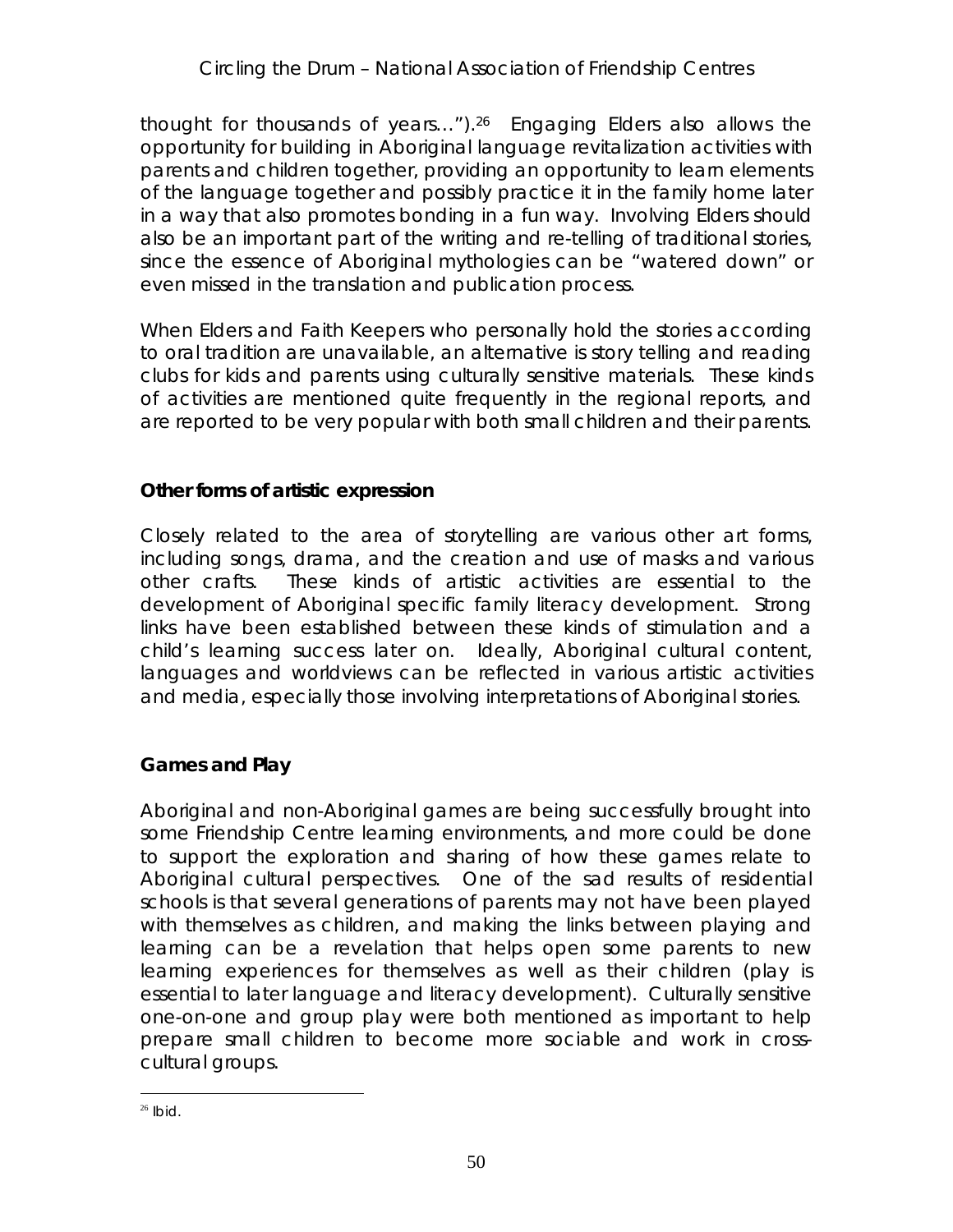## **Sharing Parenting Skills**

Daycares may do much to stimulate children's learning, but the first and most important teachers are a child's parents (or primary caregivers, where the parents are absent). Helping new and younger parents to develop good parenting skills is a best practice, especially when it is linked with awareness and improvement of their own literacy skills through culturally based models. Aboriginal peoples have their own distinct ways of approaching parenting, and these need to be respected locally and integrated into parenting classes wherever possible. In addition to specific traditional Aboriginal parenting teachings, exploring play, arts and story telling with children can support the learning of culturally grounded and bi-lingual language and literacy skills related to parenting.

## **Parental Engagement**

Parents need to be drawn into involvement with their children's learning process in sensitive ways that meet their needs as parents and as people. The process should be holistic, providing various levels of support based on the parent and child's needs, and should be enjoyable. Some needs that typically need to be addressed include: daycare; nutrition awareness; making links with employment; the provision of food and transportation; and of course, learning parenting skills as described above. Safety and a non-judgmental atmosphere are crucial to engaging parents in their child's education, as well as their own. Ways of establishing safety include humor and other forms of emotional engagement. Building in awareness of one's own literacy issues should happen naturally as parents become familiar with the people and environment, rather than through a one-time formal assessment. Family literacy practitioners often note that parents come to a realization of their own literacy needs through working on instilling them in their children. Working on vocabulary should ideally go hand-in-hand with work on selfesteem as a parent, which helps them to look at their own literacy development.

Another appeal for parents is the sense of friendship offered through programs working with other parent and kids; this sense of friendship is vital in helping many parents overcome feelings of isolation, especially in urban environments.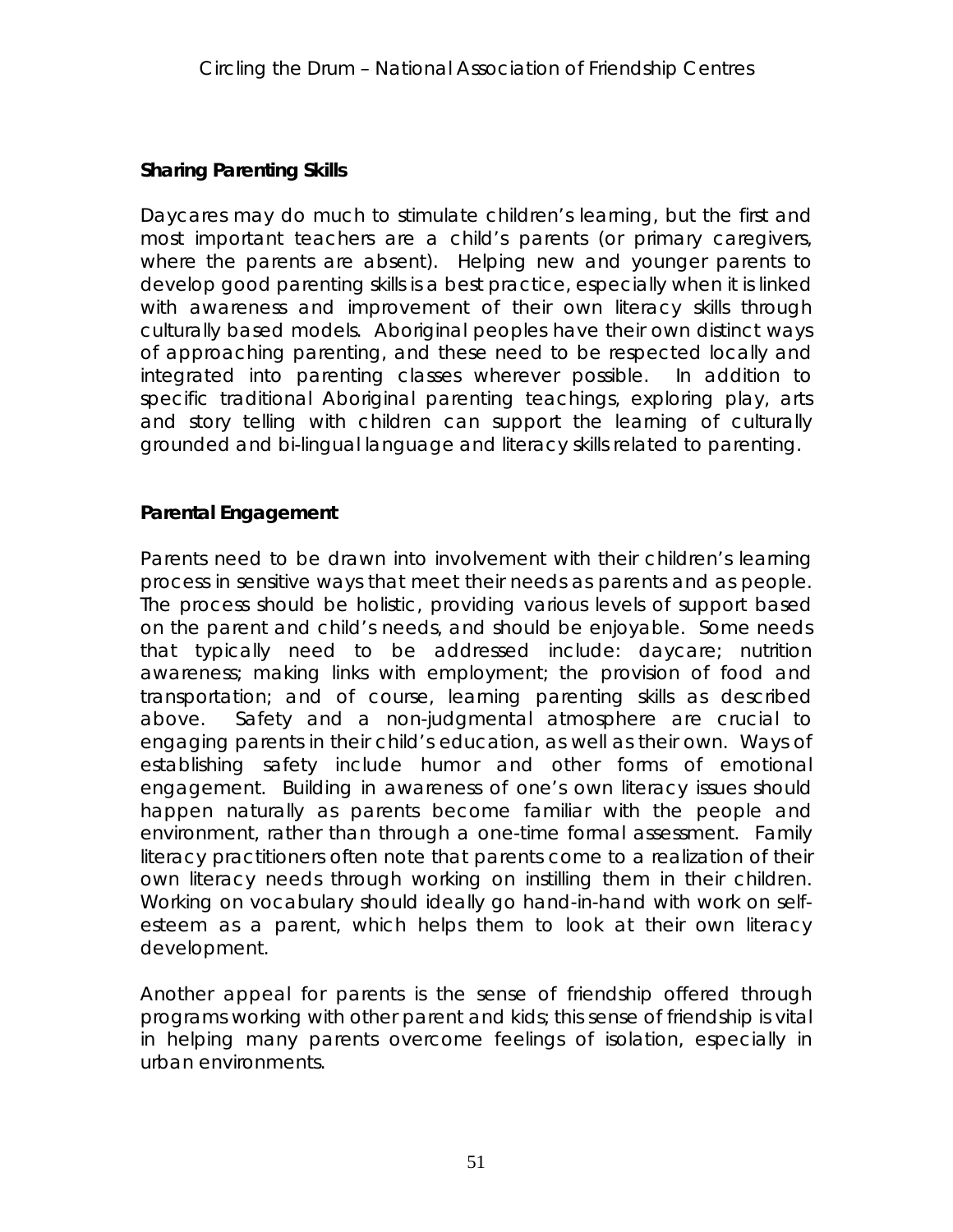## **Adapting existing Family Literacy Models**

A large proportion of existing family literacy delivery models focus on the relationship of new parents to young children, in communities that are considered to be "at risk", whether through poverty or some other form of community distress. While concerns are expressed in different regions about the cultural relevance of non-Aboriginal *adult* literacy programs, this does not seem to be the case so much with non-Aboriginal *family* literacy programs. Family literacy programs seem by their nature to be less institutionally driven and more inclined to holistic approaches than programs with a strict focus on adults. Of course, much more could be done to develop Aboriginal-specific family literacy approaches, but starting from scratch isn't always necessary. Some family literacy programs have reached out in meaningful ways to Aboriginal communities and adapted to Aboriginal cultures and environments, and the models developed may prove for many agencies to be a solid foundation on which to build stronger family literacy approaches in Aboriginal communities.

For example, the Literacy and Parenting Skills (LAPS) program was adapted for Aboriginal community settings in the late 1990's, based on understanding developed with Aboriginal communities. Aboriginal LAPS (ALAPS) focuses on parenting and parents' self-esteem, and uses tools like mother goose (nursery rhymes) and sing-along activities, but has also developed sessions on traditions and values, and tends to involve extended family members more (grandparents, for example). About a dozen Aboriginal ALAPS trainers were in place in Alberta in 2006.

## **SCHOOL-AGED CHILDREN**

The institutionalization of children in school systems has contributed a great deal over the past century to drastic changes in how children relate to their families. The residential school system continues to have a profound effect on how many Aboriginal people relate to education systems across the country. Aboriginal communities generally want much greater control over the education of their children (along with equitable resource bases from which to exercise such control). However, the reality is that most urban Aboriginal children (and youth) are necessarily exposed to public education systems over which Aboriginal communities have little to no control, and with which they often experience great alienation. Even where some degree of control is granted (as is the case with urban Aboriginal alternative schools and First Nations), Aboriginal initiatives are often not funded equitably with provincial school systems, or are still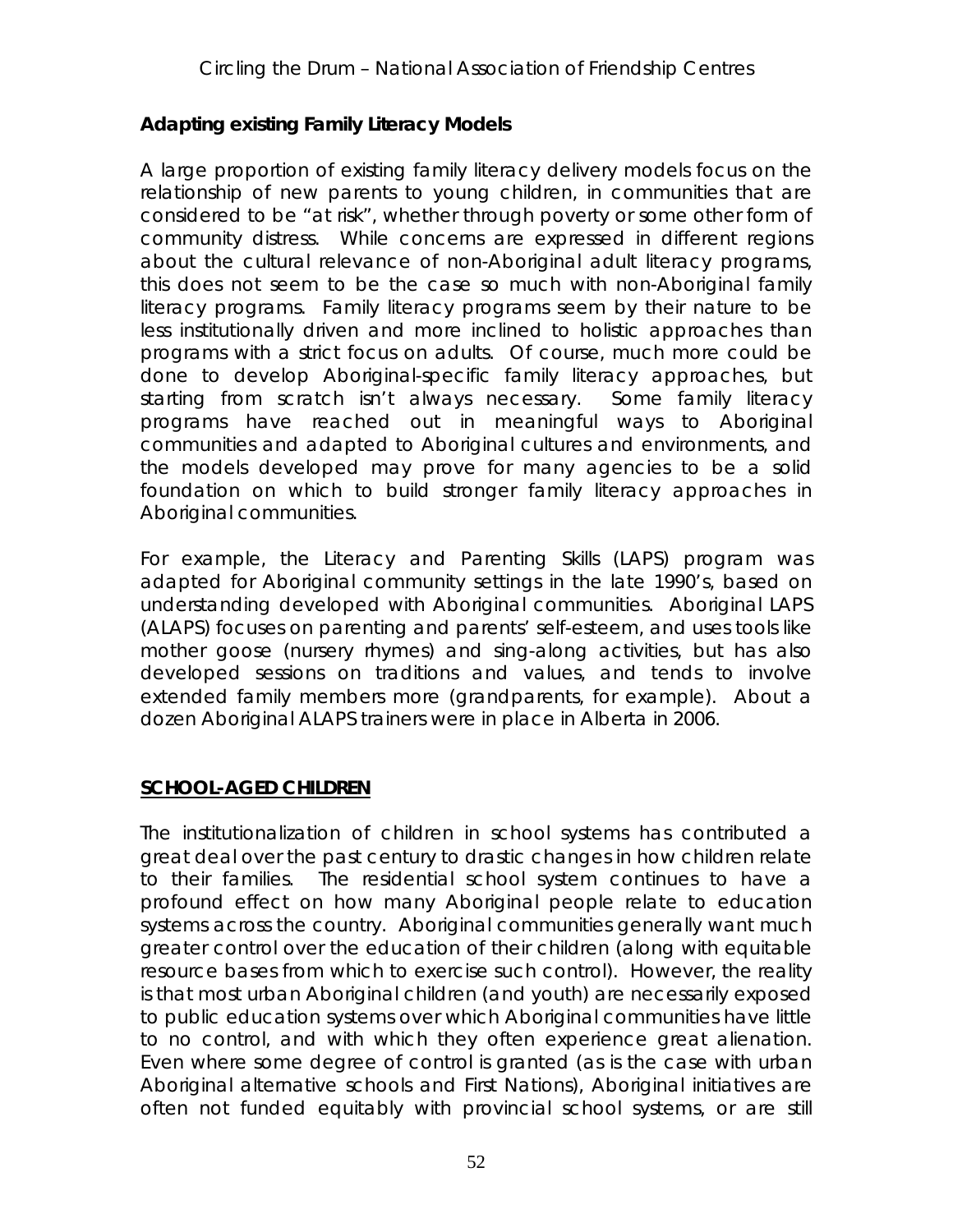subject to frameworks that fall short of meeting Aboriginal community priorities.

Having said this, public school systems in general have been and are taking steps to improve their levels of service to Aboriginal students. Helping Aboriginal children to succeed (and youth to *stay* in and finish school) is a high priority for any community. From an Aboriginal perspective, this priority area is not just about augmenting or supporting public school systems (which many Aboriginal communities feel are failing to meet the learning needs of their children); rather, it is concerned with equipping children with the tools they need, first to *survive*, then to *succeed in* the school system, by bringing more Aboriginal perspective and meaning into their learning process and, in some communities, bringing much greater and more significant Aboriginal influence to bear in local public school systems. Some broad areas of best practice for school-aged children include:

**Supporting Children Academically**

Friendship Centres across the country are striving to help improve the performance of their kids in public school systems, especially to support the kids who are not getting the help they need at home or in the education system. Homework clubs and tutoring for kids after school were mentioned as a common practice in some of the regional reports. These activities also provide children with Aboriginal specific perspectives and supports.

**Building Relationships between Schools and Families**

Friendship Centres appear in some regions to be driven by a desire to improve relationships between schools and families, and some are advocating on a regular basis with teachers and principals, and involving parents and guardians in the process. Some communities are using family literacy models (such as the Aboriginal Literacy and Parenting program) to explore how to deal with the school, including models for addressing conflict resolution related to schools. It is crucial to help whole families prepare together for engagement with school systems, ideally through *cross-cultural* strategies addressing various systemic and curricular requirements, policies addressing behavioural issues, services for special needs and "at risk" students, and other areas. Learning about the institutions is the first step to reducing feelings of intimidation many Aboriginal people feel about them, and can also be a step towards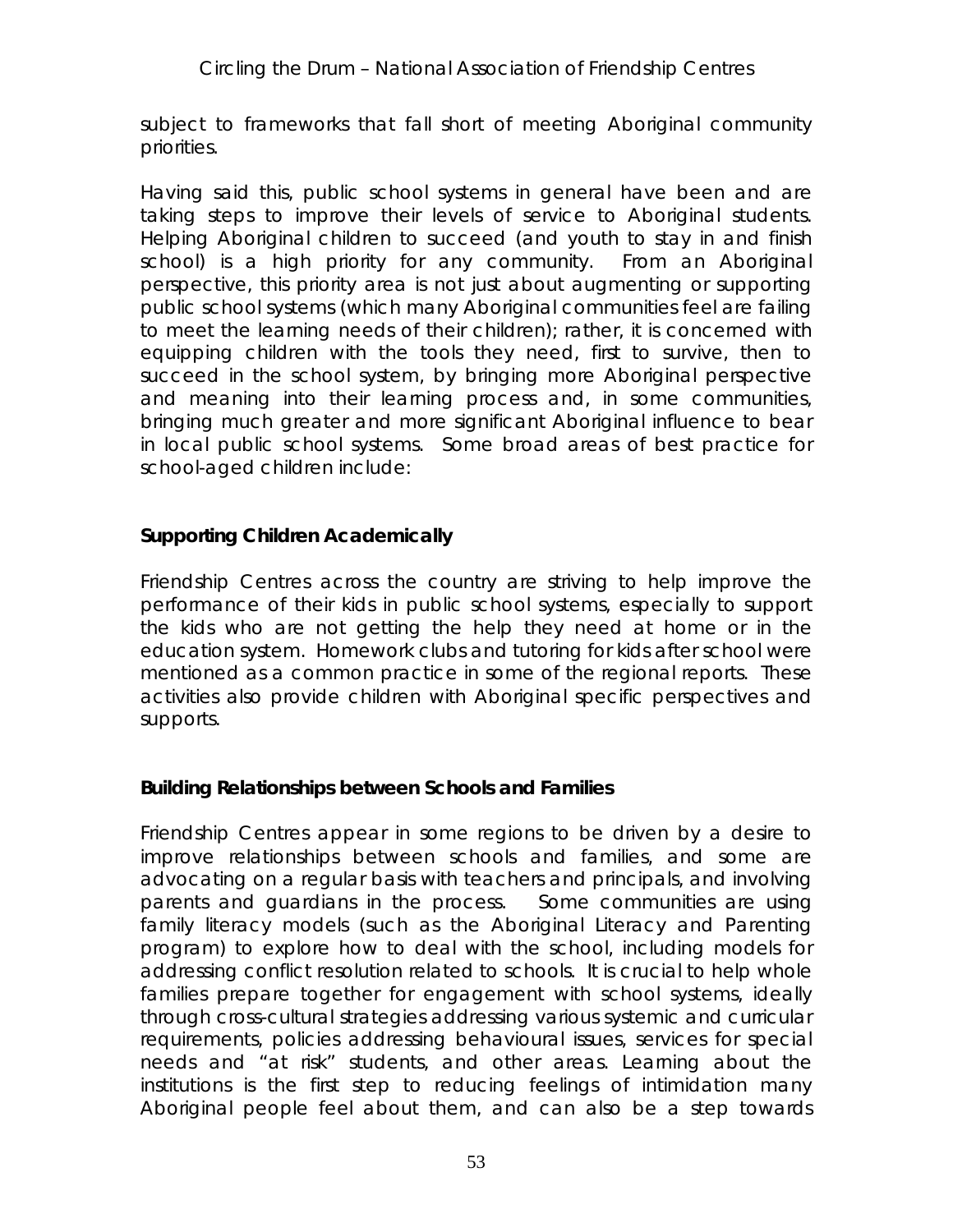improving one's own literacy level. Advocacy by community workers for children and families in relation to schools is best when parents or guardians can be educated about advocating for themselves in the process.

#### **Extra Curricular Programs and resources**

Most Friendship Centres express a desire to hold a wide variety of after school activities, including: camps, weekend programs, Aboriginal language and cultural activities, sports and recreation, access to computers and on line resources that may not exist in the home, and so on.

#### **Addressing Child and Family Healing**

Various best practices related to healing are important, many of them related to "at risk" children (mostly experiencing various forms of family crisis and breakdown, and possibly in a relationship with Children's Aid Societies). Activities related to this area are highly sensitive, and need to be coordinated with professional and culturally sensitive Aboriginal healing services that engage whole families wherever possible.

#### **YOUTH LEARNING PRIORITIES**

Young people (usually referring to teens and young adults up to 24 or 29, depending the program) are clearly a priority in every regional literacy report. Aboriginal youth drop out and suicide rates are a major concern for Friendship Centres and their communities across the country, as well as the general need to improve overall exposure of urban Aboriginal youth to positive social, recreational and health services. High teen pregnancy rates were mentioned in relation to low literacy levels, since young parents were missing out on their education and having difficulty providing for their families (which can result in an increased likeliness of low literacy levels in the next generation). Involving youth in wider family activities, especially in relation to their own parents, can be a challenge, since youth naturally gravitate towards independence and are inclined to *challenge* parental authority. For this reason, Aboriginal communities often emphasize the *relationship between youth and respected Aboriginal Elders* who live in a good way and carry important cultural teachings.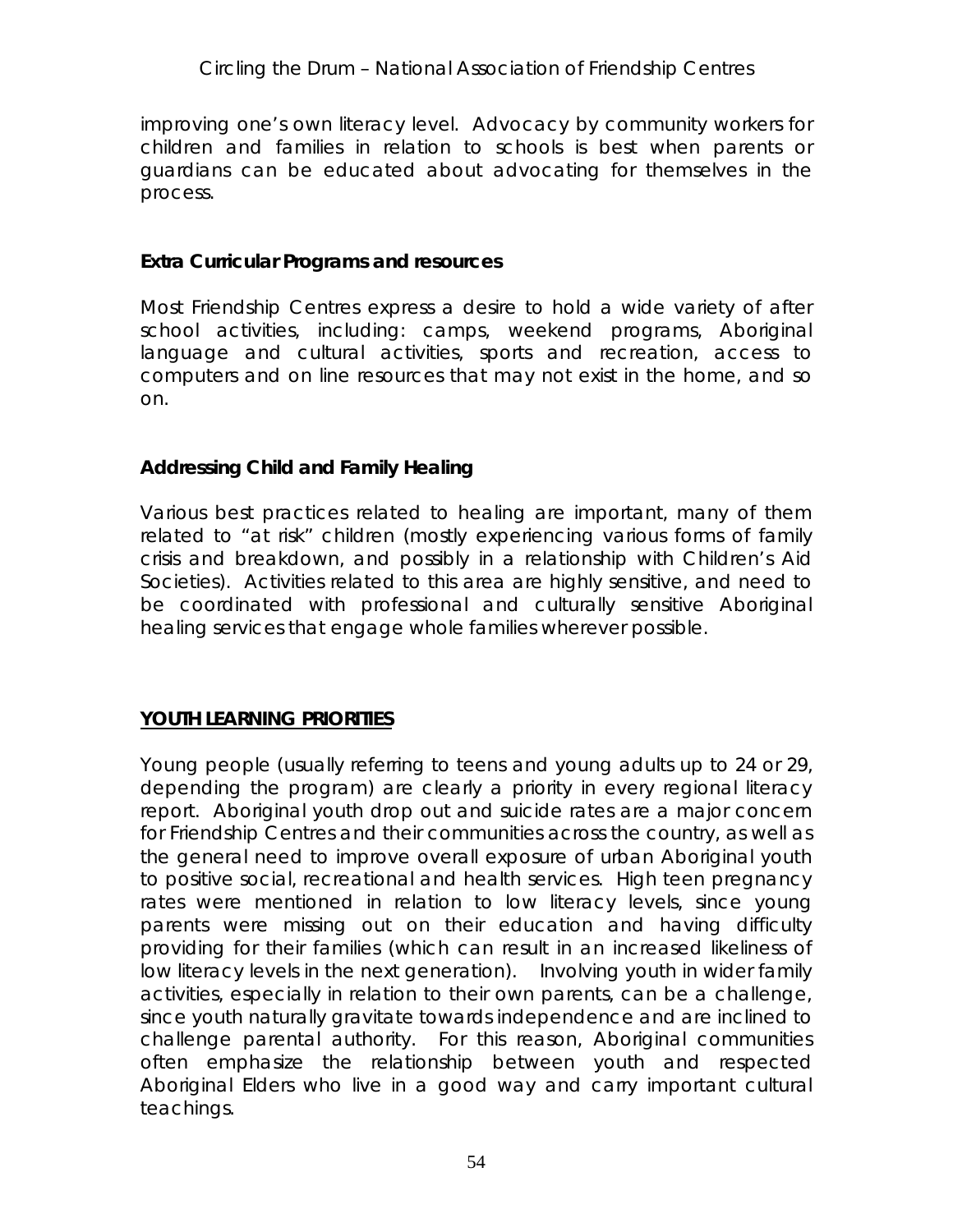Literacy-themed best practices engaging youth included:

## **Providing Traditional Cultural Opportunities**

Friendship Centres seem to be in general agreement on the primary importance of providing youth with cultural and spiritual guidance through various Aboriginal cultural practices, including drumming and dancing, visits and teachings from Elders, on the land excursions, teachings on local history, and opportunities to take part in ceremonies and rites of passage.

## **Aboriginal Alternative Schools**

Some regions have already made a priority of developing Aboriginalcontrolled schools with strong Aboriginal curriculum components. Many Aboriginal youth become extremely alienated from mainstream school systems and drop out, and success rates in Aboriginal alternative schools are proven to improve the rate of credits achieved while addressing social issues and providing cultural activities.

## **Youth Leadership Training**

In keeping with the value of considering future generations, Aboriginal communities see the fostering of leadership skills in youth as an urgent area of need. One common best practice in Friendship Centres is the development Youth Councils across the country, encouraged through the national UMAYC program. These councils provide opportunities for youth to strategize and prioritize community wide priorities, and to discover their natural abilities in supportive environments where they are actively engaged (rather than as receptacles in a classroom).

**Activities using computers and online resources**

Youth are often especially eager to use computer resources, which are increasingly available in Friendship Centre settings. Many families may not have computers at home, and opportunities to access various resources (including educational and cultural materials as well as career and employment-related information) are increasingly available on line, often in interactive formats that are more engaging than print materials.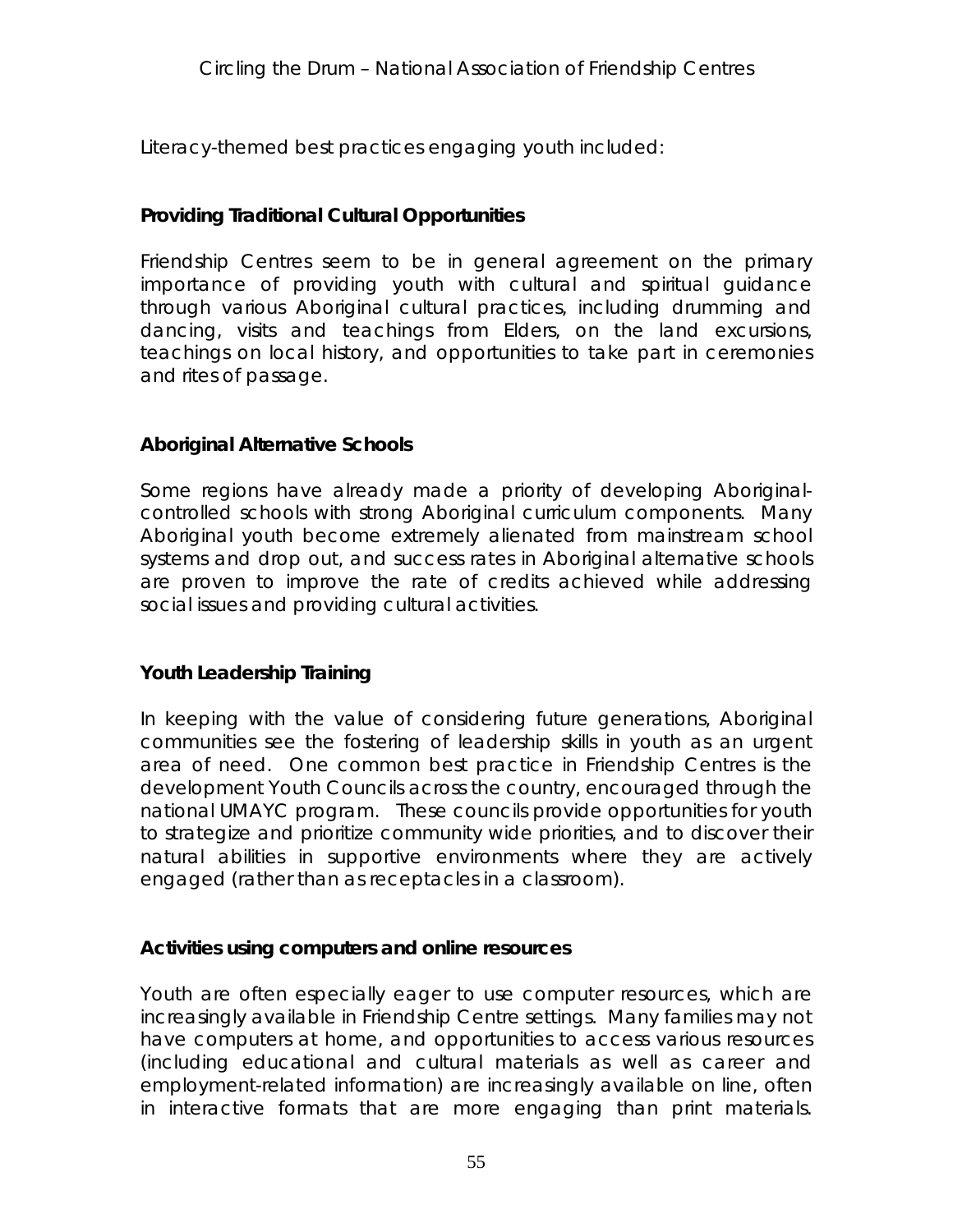Access to computers and the use of online resources and learning are a best practice. Some reports mentioned computer literacy as an area where all ages can learn together, and where youth may provide leadership in the community.

## **Other Media**

Another area of literacy that seems to be a priority for many youth programs is the expression of youth perspectives through various media, including magazines, radio, blogs, vlogs, music and dance (especially hiphop), mini-documentaries, and any of numerous avenues that have been opened up recently through rapid escalations in cross-cultural fertilization and the development and availability of new media technologies. Youth can play an important role in supporting the restoration of indigenous perspectives and applying them to modern contexts, and in communicating essential indigenous messages to the broader community. Of course, the involvement and advice of trusted Aboriginal Elders in such a process is essential. One comment in the Quebec report suggested the potential regarding youth usage of online radio resources in Montreal:

"It is extremely interesting to observe these young people innovate with new technologies to promote cultures and build mutual understanding among different peoples, and at the same time improve their literacy skills." (pp. 32-33, Quebec report)

## **REASON**

Reason is taken here to include the organization and planning of the various priorities of community life according to thematic programming areas. Literacy needs to be addressed in close coordination with other priorities like those listed below. Not all areas could be included here, but some key areas that relate to family literacy are given as examples. The way these programs relate to literacy and families are often similar in other programming areas not mentioned here.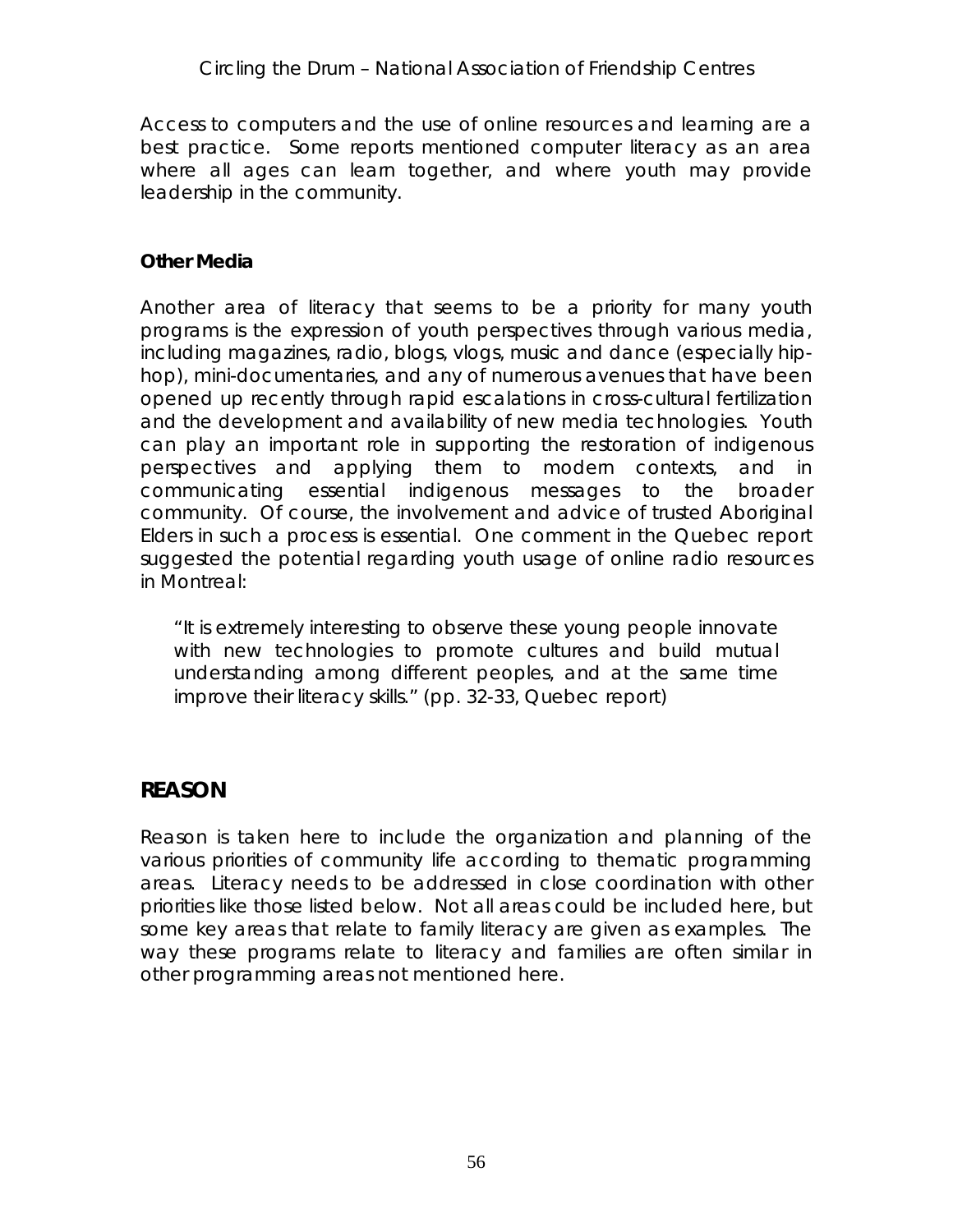#### **HEALTH AND HEALING**

Holistic health, healing and wellness are an important priority for Friendship Centres. Literacy learning can be intimately connected with all areas of health and healing, either through the identification of (and education on) health and personal issues through the learning process, or by the identification of literacy issues and ways of addressing them in health and healing programs. Best practices including the following areas:

- $\triangleright$  Linking literacy with activities related to nutrition and food preparation. This has long been an area of best practice in grassroots literacy programs, and is especially useful in Aboriginal communities, where feasting is such an important element of any community celebration. Literacy activities supporting children in school systems can also be built into nutrition programs involving families. (One report points out that "ADHD, a source of concern for many urban Aboriginal children (and parents) has been linked with processed foods, and… poor families need extra help in getting access to whole foods."
- $\triangleright$  Using health and healing programs in holistic ways that include the use of Aboriginal medicines, languages and other cultural knowledge.
- Building literacy awareness and learning into helping community members and families develop strategies for illness
- $\triangleright$  Awareness of various common health issues from diabetes to HIV;
- I Linking literacy to recovery from trauma and addictions.
- Linking literacy with learning about medications, reading prescriptions, advocacy and access to medical systems, and understanding diagnoses.
- $\triangleright$  Gently identifying literacy issues and plans for addressing them through healing and addictions programs, where high levels of trust need to be built. For example, the process of building self-esteem and the acquisition of Literacy skills are very closely connected. Healing programs also help people to believe in their own possibilities.
- $\triangleright$  Linking literacy with ongoing life skills programs exploring personal strengths, barriers and areas of potential.

## **EMPLOYMENT AND EMPLOYMENT PREPARATION**

Literacy is most often linked with this area, especially literacy for adults, since various levels of government place a high priority on improving employment prospects for Aboriginal people, most notably through Aboriginal Human Resource Development Agreements (AHRDAS). Friendship Centres may or may not be the focal point for Aboriginal Human Resource Development in their communities, but many will have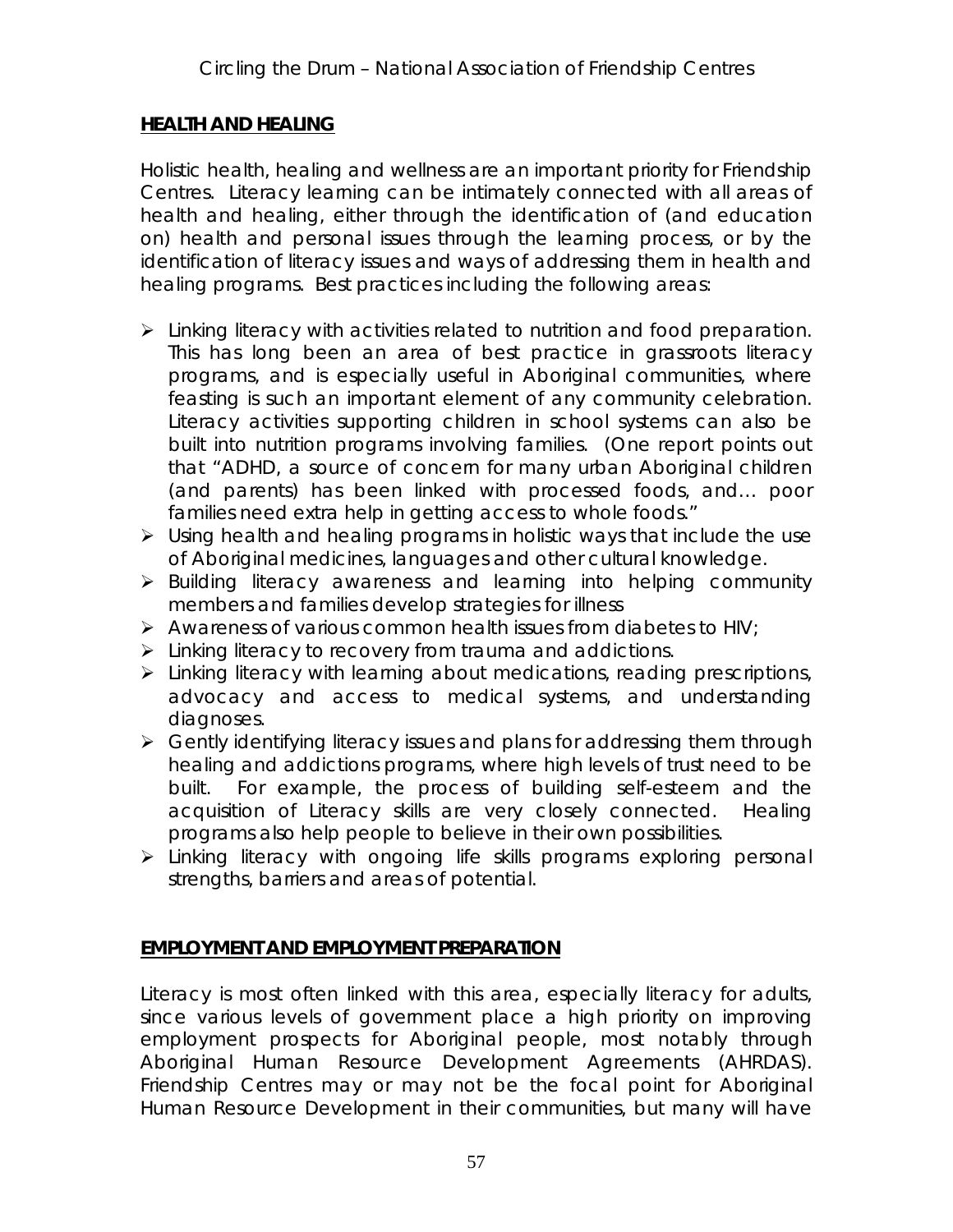various opportunities related to employment training and literacy. Some best practices associated with this priority:

- $\triangleright$  Training and placement opportunities for community members in Friendship Centres at all levels, and the coordination of these activities with holistic development opportunities available in or through the Friendship Centre, including literacy training, daycare and other areas.
- Cultural teachings and Aboriginal language and literacy training for Friendship Centre staff, along with staff from other Aboriginal agencies in the community, to help Aboriginal community workers better serve their communities;
- $\triangleright$  Integration of literacy awareness, assessment and referral into employment counseling practices available through Friendship Centres, along with holistic counseling and referral to various family support programs.

## **HOUSING**

As it was noted in one report, there is "a lot of moving around in urban areas." Aboriginal housing is a major priority for urban Aboriginal communities, and many Friendship Centres have close ties and referral relationships with various housing programs. Friendship Centres are also known as the first agency many Aboriginal newcomers to a city or town will visit, even before they may have established permanent housing. Best family literacy practices related to this priority include:

- Consistent outreach to and shared programming with Aboriginal housing programs;
- $\triangleright$  Home visits through book sharing and parent outreach programs;
- $\triangleright$  Shared literacy activities and events involving whole families in Aboriginal housing projects, such as family literacy day.

## **JUSTICE**

Literacy and Justice issues are inseparable; as the Alberta regional report notes, "Over 1/3 of offenders have not completed grade 9, and 65% of people entering prisons or jails for the first time have less than a grade 7 education." (p. 12) Many people in trouble with the law will not understand their rights or be treated fairly in justice systems as a result of low literacy levels, given the complexity of the system, and its reliance on highly specialized and dehumanizing legal terminology. For example,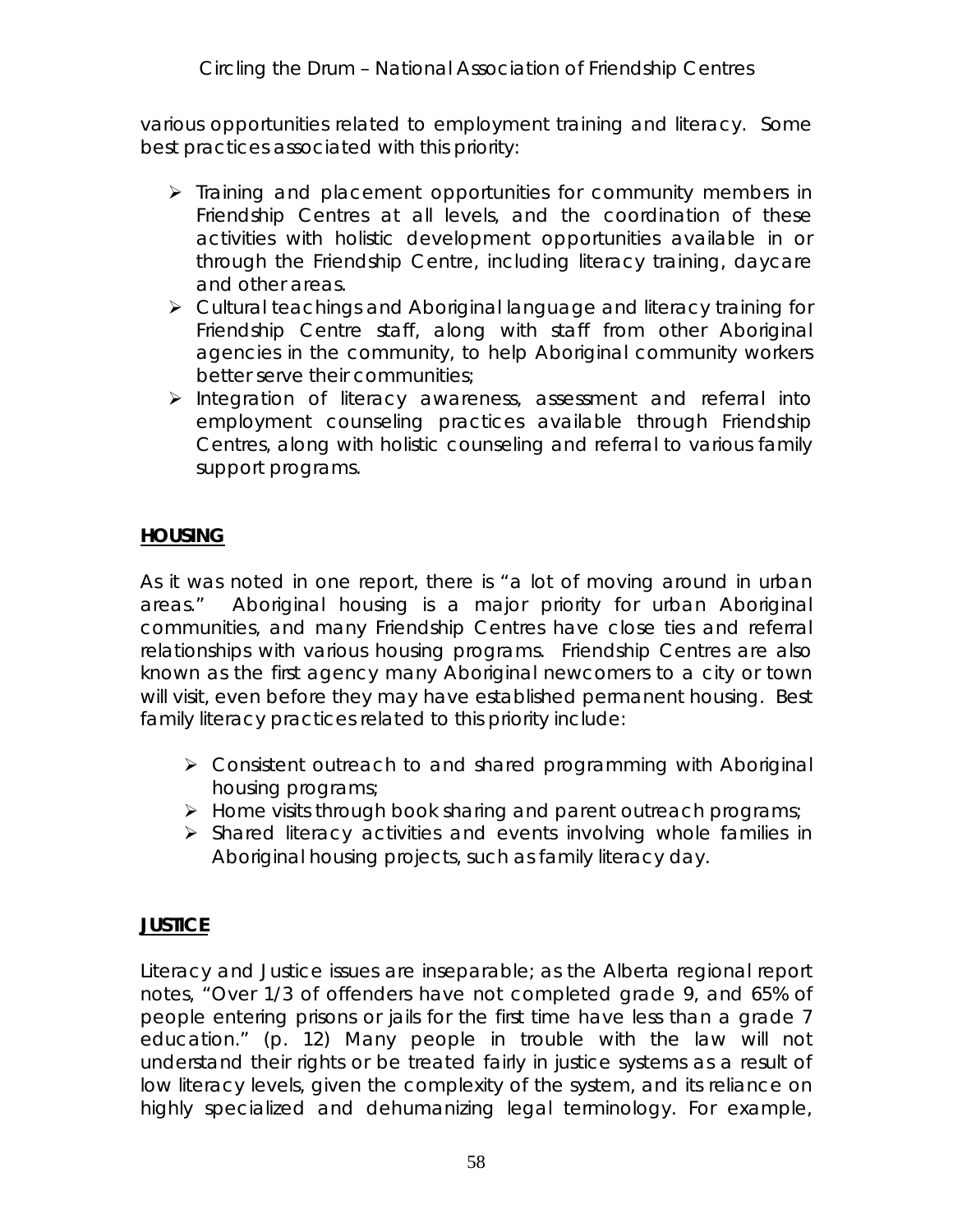Aboriginal people have the highest rates of failure to comply with release conditions, court appearances and so on.

Many Friendship Centres have a history of providing court worker programs and other supports related to justice issues. Some best practices related to literacy and justice issues:

- $\triangleright$  Building awareness of personal legal rights in relation to navigating through the justice system into literacy curriculum, and relating this awareness to the ability of the accused/ offender to assume or resume healthy family and community relationships (there can be no higher motivation);
- Linking with family literacy as a way of helping parents with legal issues affecting their custodial rights to re-build and develop healthy relationships with their children, where this is an issue;
- Broadening educational frameworks focused on justice issues to include all community members, rather than just focusing on "offenders"; for example, an understanding of the justice system needs to include assistance with information and awareness on Treaty and Aboriginal rights and relationships with police forces. Parents knowing about these themes should feel better about helping round out their children's learning experiences in public school systems (since such topics are not well-covered from Aboriginal perspectives).

## **MOVEMENT**

Movement refers to addressing the *realization* of priorities through time, in this case the priorities and practices that are most commonly raised in relation to the actual *building* Aboriginal family literacy programs in Friendship Centres.

#### **STAFFING AND TRAINING**

The regional reports raise the need for staffing and training to support family literacy in Friendship Centres as a top priority. While developing materials is important, nothing is more essential than building community capacity to deliver learning experiences through appropriate *methodologies and processes* that respect the many priorities already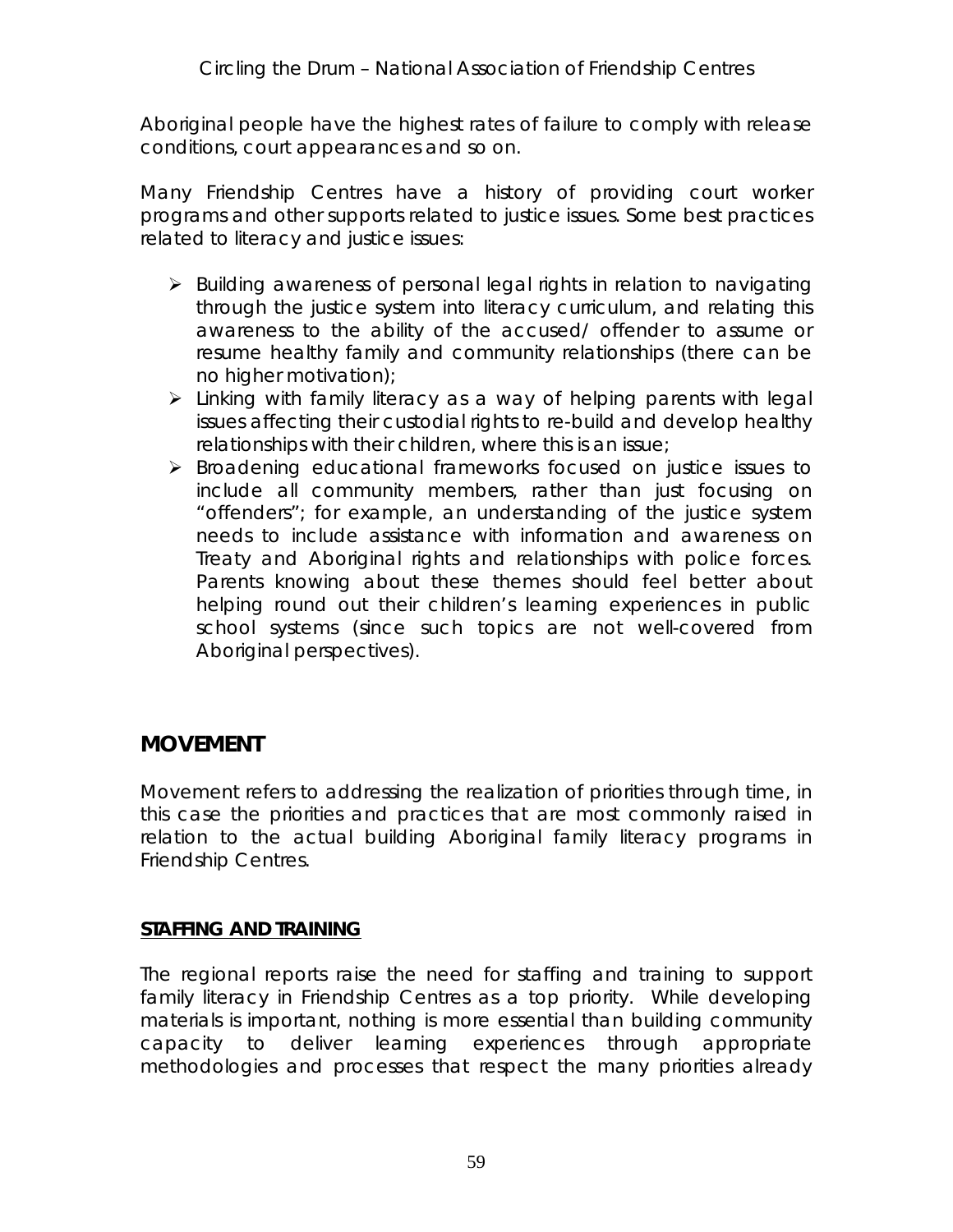detailed above. Important practices related to staffing and training include:

- Ongoing research and development projects related to building Aboriginal approaches to family literacy, to support and train relevant staff in Friendship Centres, linking with centrally available and readily accessible centres;
- > Hiring and training specific Aboriginal family literacy coordinators;
- $\triangleright$  Making family literacy training available for existing staff in relevant programs where it is desired (this will vary depending on the centre, and might include staff members in head start, parenting, upgrading, employment, housing, justice or healing programs, to cite some examples).

## **LEARNING MATERIALS AND CONTENT**

The reports also prioritize various resources with appropriate content for Aboriginal family literacy activities. Best practices in this area mentioned in the reports include:

- Development of more books, on line resources and other media with appropriate content and themes concerning Aboriginal communities;
- Developing and publishing grassroots materials through programs themselves which engage learners and challenge them to present their own perspectives (these might be shared across Friendship Centres through an online resource);
- $\triangleright$  Provision of supplies supporting various arts, crafts, tools and community based skills, especially for those areas which are important elements in some Aboriginal economies or areas of traditional teaching (supplies related to fisheries or other traditional land-based economies, quillwork, drum making, and so forth);
- $\triangleright$  Provision of more computers and software supporting learning;
- $\triangleright$  Providing resource centres within Friendship Centres that are a hub for accessing all of the above, or enhancing such resource centres where they already exist.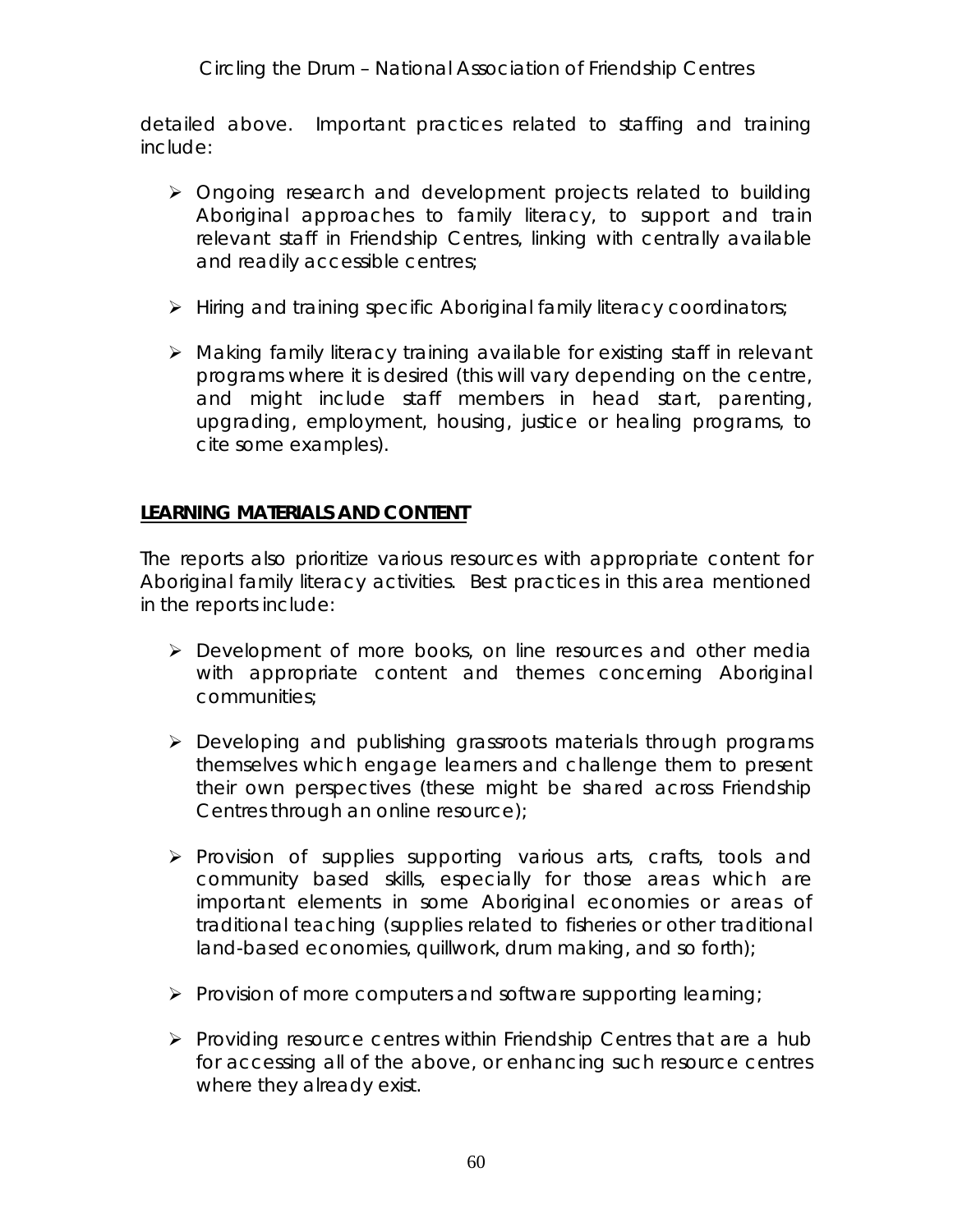#### **RAISING AWARENESS**

Many of the regions mention the need for greater public awareness among families and communities about literacy. Best practices listed in the reports include:

- Community events (career fairs, powwows, etc.) with friendly messages inviting people into specific program areas based on themes of broad interest, and without labeling anyone;
- > Positive messages reducing the stigma of "illiteracy." "To this end, consulting and circulating in the community at a grassroots level was seen as important (versus making grand speeches or announcements about the plague of illiteracy, for example)."
- Broader community engagement Active engagement of other key agencies in or near the community to improve awareness and cooperation, such as other urban agencies, or Tribal Councils in the region.
- $\triangleright$  Reiterating the possibilities related to improving one's literacy level in all messaging, emphasizing strengths and possibilities inherent in people, families and communities, rather than just problems. Constant encouragement is necessary.

# **Challenges and Gaps**

The challenges and gaps identified here indicate broad neglect on the part of Canadian government systems with regard to Aboriginal community-based programming, especially in urban areas. However, it should be noted that on a smaller scale, there are many exceptions to these broad tendencies, and that various federal, provincial and local partners have worked with communities to support innovative models that give hope for significant further development.

**Low levels of funding support**

As stated in one report, existing support for literacy activities is "neither stable nor recurring." All regions consistently mentioned the lack of adequate funding in general, for both family literacy as well as Aboriginal culturally driven activities, which often require the engagement of a variety of partners. One typical comment from a Friendship Centre noted the hurdles related to attaining support for a top community priority, the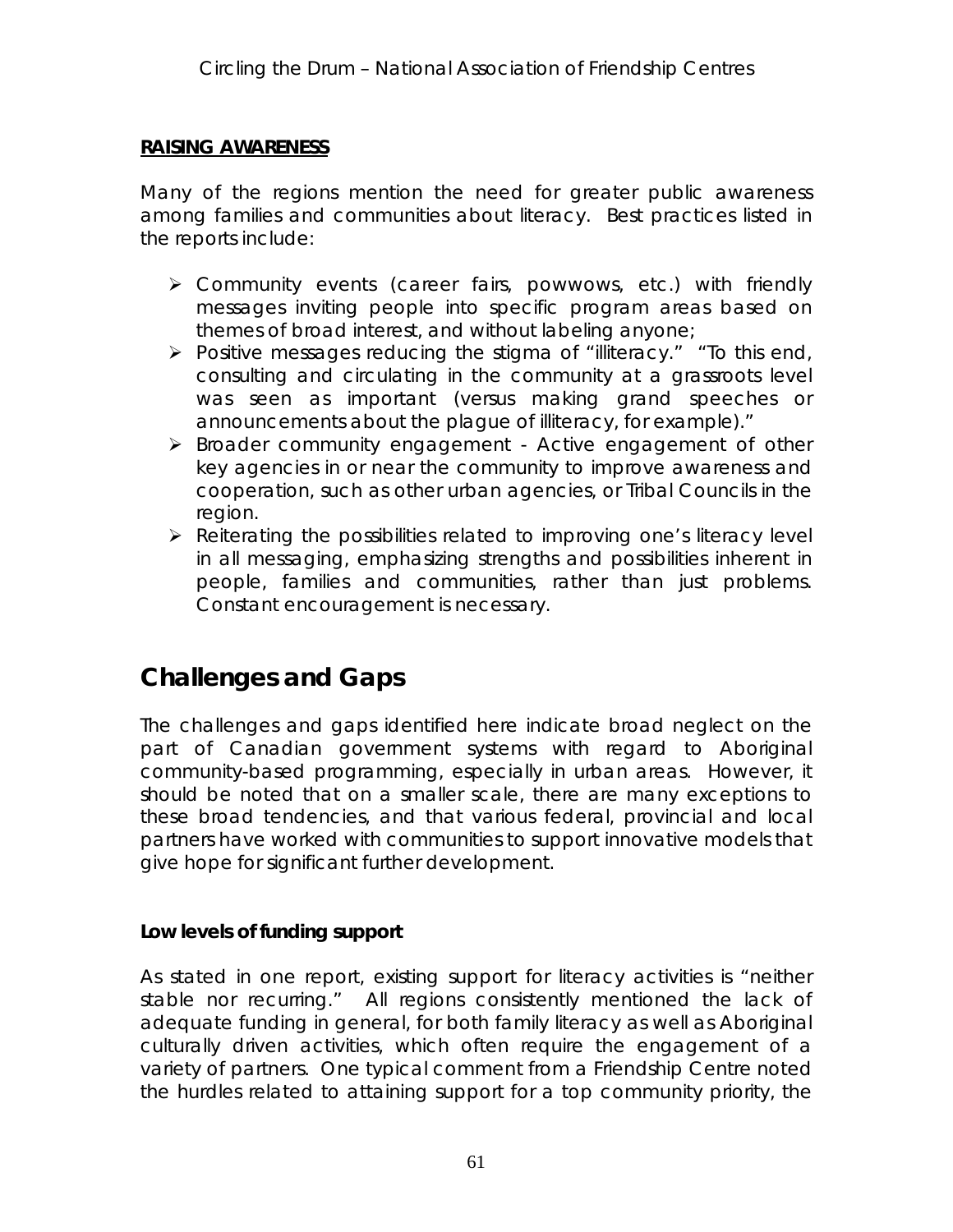intergenerational transmission of Cree culture and knowledge: "funding opportunities are limited at present and several partnerships will have to be developed to meet this objective." (p. 23, Quebec report) The necessity of various "partnerships" often implies a process of begging for relatively small, short-term grant amounts and in-kind contributions from other agencies that are often also struggling for survival.

Another typical comment regarding funding levels: "Friendship Centres' funding and resources are already stretched thin, to the point that many of their community reference or resource materials are out-dated. Centres' computers are not reflective of today's needs, and programs have been either shortened or abandoned outright." (p. 35, Manitoba report)

Many gaps were mentioned relating to the lack of sufficient funding and resources for family literacy, including shortages in the following areas:

- $\triangleright$  Cultural educational materials suitable for families, including books and various other suitable media reflecting Aboriginal social and cultural perspectives.
- Teachers (preferably Aboriginal) trained in literacy and family literacy and grounded in Aboriginal languages and cultures.
- > Other resource people and support workers who can help address family literacy, including family literacy specialists working across various programs.
- $\triangleright$  Training for existing program staff that can and should be an essential part of community-wide family events learning and cultural recovery efforts.
- $\triangleright$  Computer and internet facilities and training, and resources to monitor them.
- $\triangleright$  Transportation costs related to travel within urban areas, as well as opportunities to travel to traditional territories for land-based cultural experiences - often an issue for all sorts of programs, but magnified in family literacy approaches, since the costs of transportation (where they are covered) are often based on programs defined according to age. As a result, many clients, especially those with large families, cannot afford transportation costs for family literacy programs even where they do exist.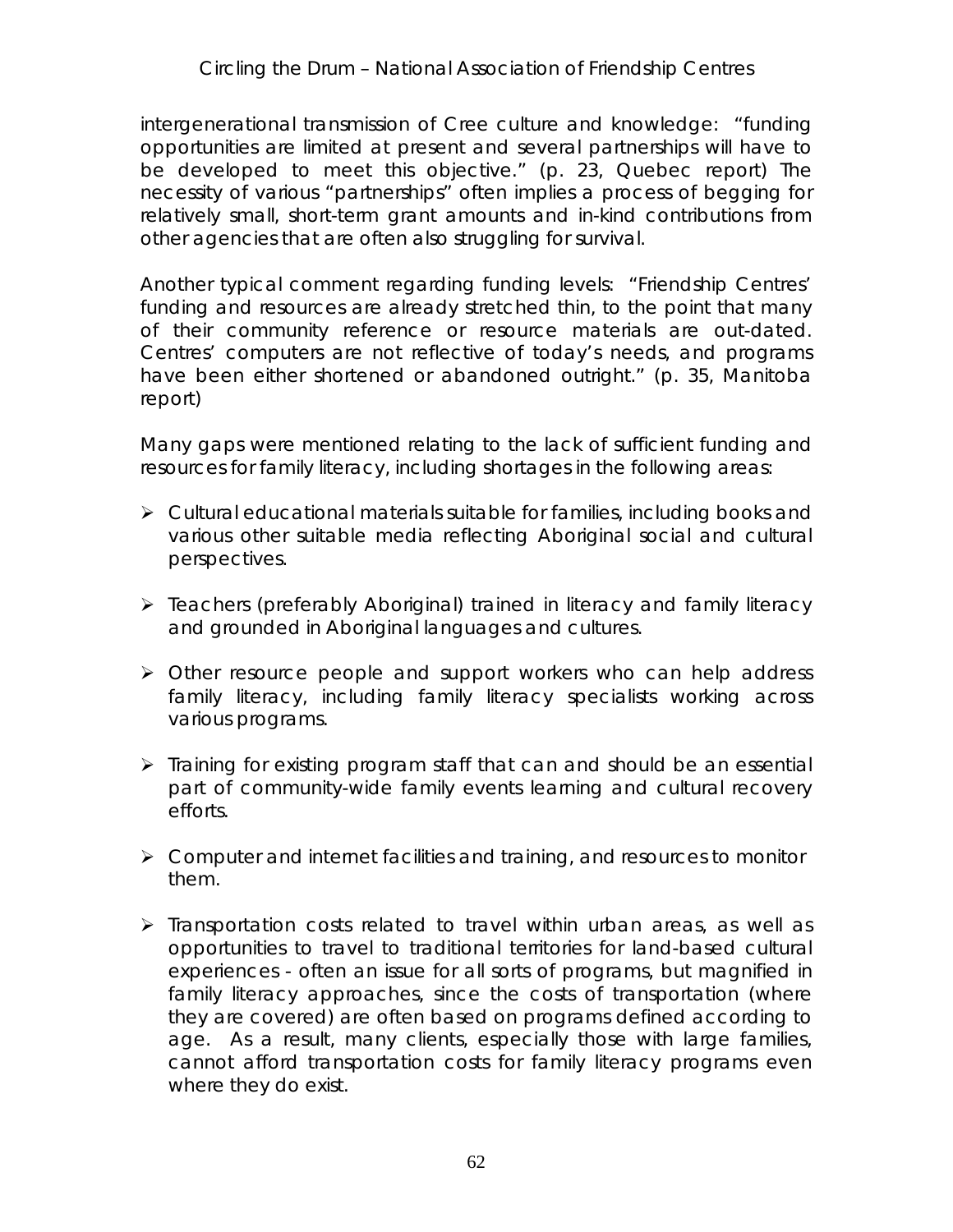Access to Cultural Resources - Scarcity of elders and Aboriginal language speakers, and/ or lack of adequate funding for using their services (travel, accommodation, honoraria), often related to a widespread lack of recognition of Aboriginal cultural knowledge at institutional levels.

**Lack of Recognition for Aboriginal Languages**

Aboriginal languages are identified as an essential element in Aboriginal family literacy programs and services. Significant data exists supporting immersion and bilingual approaches with Aboriginal languages as a best practice for Aboriginal academic success.<sup>27</sup> Unfortunately, Aboriginal and non-Aboriginal governments alike are hamstrung by the lack of official status for Aboriginal languages. The 2007 National Friendship Centre Aboriginal Language Survey published by the NAFC documents this national tragedy from the unique perspective of the Friendship Centre movement, pointing out that most Aboriginal language activities in Friendship Centres and urban environments are doing nothing to stem the loss of languages containing vast stores of knowledge unique to Canadian lands and ways of living on them respectfully. All levels of Canadian government continue to neglect these precious national resources, leaving much Aboriginal language activity to be supported by community bingos and volunteer activity. This situation can only be described as a national disgrace.

**Transitory and Project based funding**

Exasperation regarding the transitory nature of Aboriginal and familybased initiatives is often expressed across the country. Time and again, excellent grassroots family literacy activities are delivered with short-term funding, and are then cancelled. One-time project grants often raise false hopes of further service development. Some typical comments that would probably apply to Aboriginal literacy initiatives in many Friendship Centres across the country:

 $\triangleright$  "The MNFC (Mi'kmag Native Friendhship Centre) has seen programs come and go…." (pp. 6-7, Atlantic Regional report)

<sup>&</sup>lt;sup>27</sup> National Friendship Centre Aboriginal Language Survey, March 2007; The work being done from various directions in the education field supports the importance of Aboriginal language learning to overall academic success for Aboriginal children.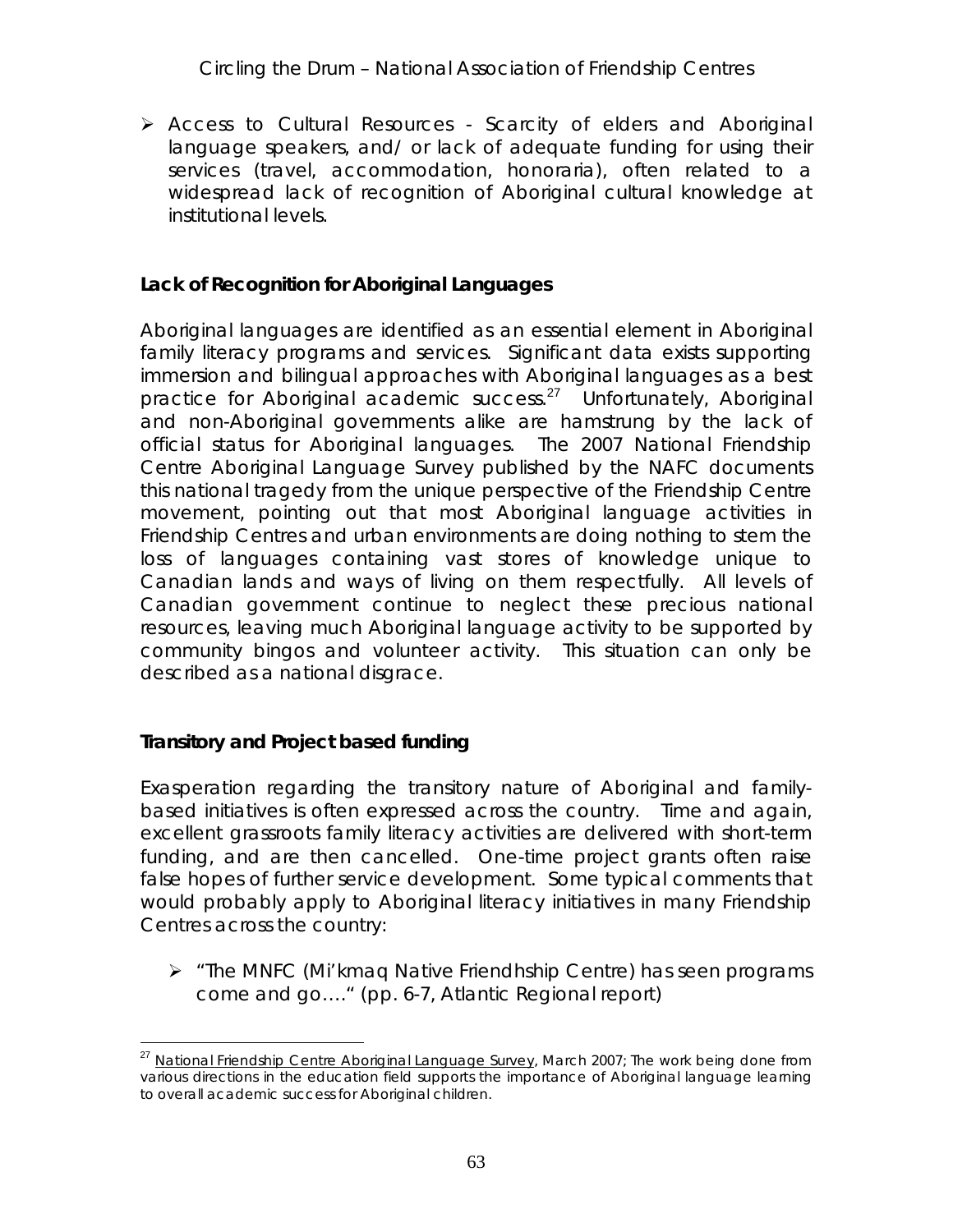$\triangleright$  "This seems to be a trend: you get funding, then funding drops and the gap still exists." (Northern Regional report).

**Excessive and constantly changing reporting requirements**

Many Aboriginal program staff at the community level experience considerable frustration with excessive reporting requirements for relatively small amounts of funding that are often patched together through diverse sources. As one Friendship Centre in the Atlantic report said (p. 7): "It is almost a requirement that those responsible for research and development in this area continually educate themselves around the primary funding streams available to support continued development and innovation…. What clearly isn't working… is often related to funding policies. With larger government departments fractured into siloed divisions and agencies, each with their own policies, standards and expected outcomes, it can be very challenging to bring to bear a holistic approach to something that is as broadly defined by those very departments as literacy." An example follows in the Atlantic regional report of two mutually uncoordinated High School equivalencies offered through the same Department of Education. To make matters worse, the various funding sources periodically re-arrange their own reporting frameworks based on political or systemic departmental priorities of the day rather than on any clear sense of community accountability, so that the sands of essential community activities are constantly shifting.

Friendship Centres are not alone in dealing with overwhelming government accountability measures all out of proportion to the funding received; a national Blue Ribbon Panel on Accountability refers to broader non-profit sector criticism and recommendations across the country intended to address this urgent problem.28

**Client eligibility and client definition**

"Institutional thinking" that is far removed from Aboriginal community realities and defined exclusively by mainstream society often leads to program definitions that discourage holistic intergenerational programming where it is most needed. Community members are often excluded from specific learning programs based on age limitations or other eligibility requirements. Examples were shared in several regional

 $^{28}$  Submission to the Legislative Committee on Bill C-2: The Federal Accountability Act, Imagine Canada, May 25, 2006.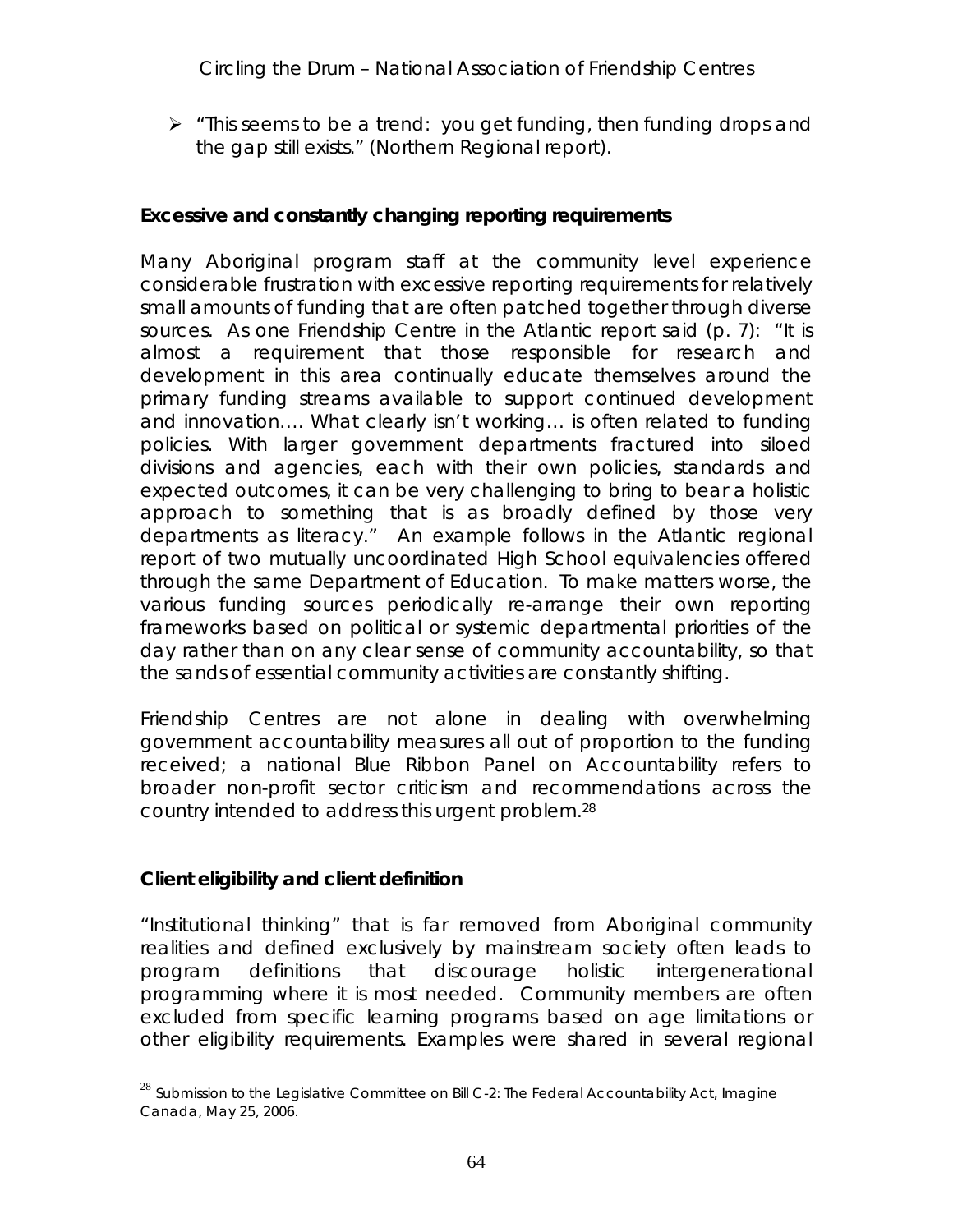reports of adult literacy funding agencies prohibiting family literacy activity, continuing the effective separation, "compartmentalization" and institutionalization of Aboriginal families and communities through external agencies. A typical comment found in regions where literacy systems are in place: "Centres that are funded for adult literacy cannot include families learning together." (p. 35, Manitoba regional report)

In other cases, the whole mainstream definition of *who the client base essentially is* completely contradicts the grassroots realities of Aboriginal contexts, and ensures the exclusion of important segments of the community. For example, in Senneterre, Aboriginal seniors are excluded from literacy programs because they only speak English and Aboriginal languages rather then French. (Of course, support levels for Aboriginal language and cultural learning continue to be insignificant or non-existent when compared to those for English and French).

**Lack of flexibility and relevance in curriculum frameworks**

School boards, provincial and federal ministries, and other large bureaucracies rarely prove to be flexible enough to accommodate Aboriginal learning and community development needs from the basis of Aboriginal cultural perspectives and values, or even of simple practical community realities.

"…one person stated that students in the alternative schools need to catch up on compulsory credits such as English and Math, and that there was not a lot of room to offer a course on parenting. This worker believed English classes could be customized to build in parenting as a theme, but that this would involve a lot of work, and that the teachers "might have to 'hide it' for a while until it's a success and then show it to the school board."

**Narrow Definitions of literacy**

While broad and holistic definitions of literacy exist at a theoretical and academic level, and as defined through national and international literacy agencies, practical definitions of what qualifies as literacy according to government policies are often much more narrow, often preferring to focus on employment and economic initiatives and outcomes. As a result, the general desire for an emphasis on cultural processes and whole family learning is often reduced to a tangential aspect of programs that are driven by material, statistical and economic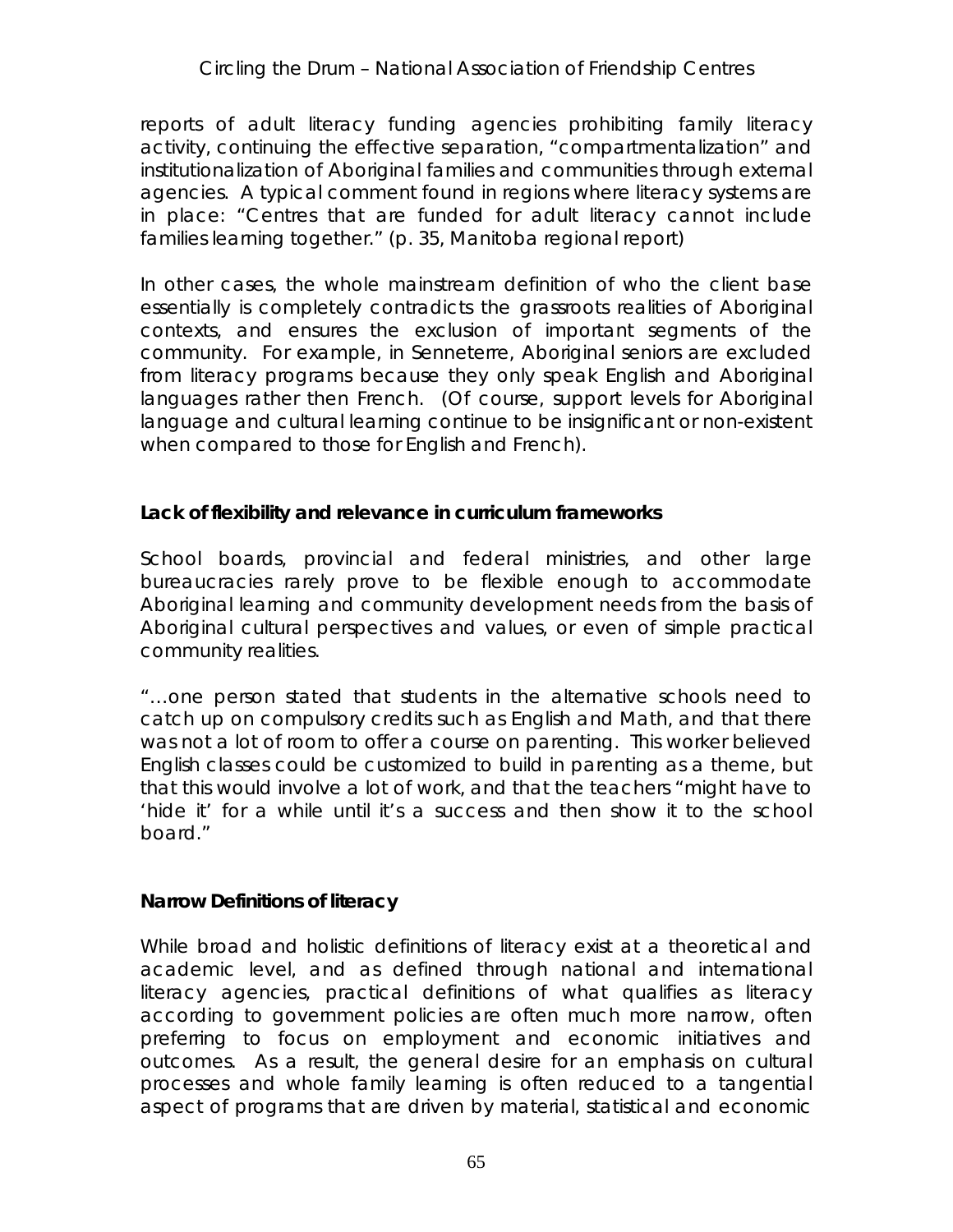priorities. One report suggested the provincial government's literacy agenda seemed to be aimed at getting people off welfare at all costs in short timeframes, without regard for other implications. In Ontario, literacy has been placed in the employment training section of the Ministry of Training, Colleges and Universities, which has resulted in an approach that increasingly ties literacy learning to "Essential Skills" defined though employment programs. This trend makes it far less likely that literacy activities might support parenting or parents working more closely with their children's schools, to cite just one example.

Such narrow definitions of literacy not only inhibit the likelihood of whole family learning as a vital component of adult literacy programs; they may also serve to reduce internally-driven learner motivation for selfimprovement and the acquisition of literacy skills.

## **Lack of Aboriginal Control**

Most of the reports referred to the need to centre family literacy programs in Aboriginal agencies and to ensure the definition of programs at the local level through the communities, who understand the issues that need to be addressed. Education and literacy are areas where Aboriginal control is especially lacking. Aboriginal community based alternative schools and literacy programs were cited repeatedly as a gap across the country. Numerous references are also made to the lack of cultural sensitivity in non-Aboriginal education and literacy systems.

The report from the NAFC family literacy gathering in 2006 also strongly reflects the need for Aboriginal community control over program design and delivery: "Family literacy is working together and the payoff is huge. We are pleased to see it, the community development approach. We are tired of people telling us this is what you need to do. The first thing I tell a community is 'I don't work for the government.' …. All the answers are sitting right here."

**Learners' personal barriers**

Every regional report indicated various common personal barriers for individual learners of all ages, including:

- $\triangleright$  "Previously acquired negative attitudes toward learning" stemming from a variety of historical and personal factors;
- > "Learning disabilities" such as ADHD, FASD, dyslexia, etc.;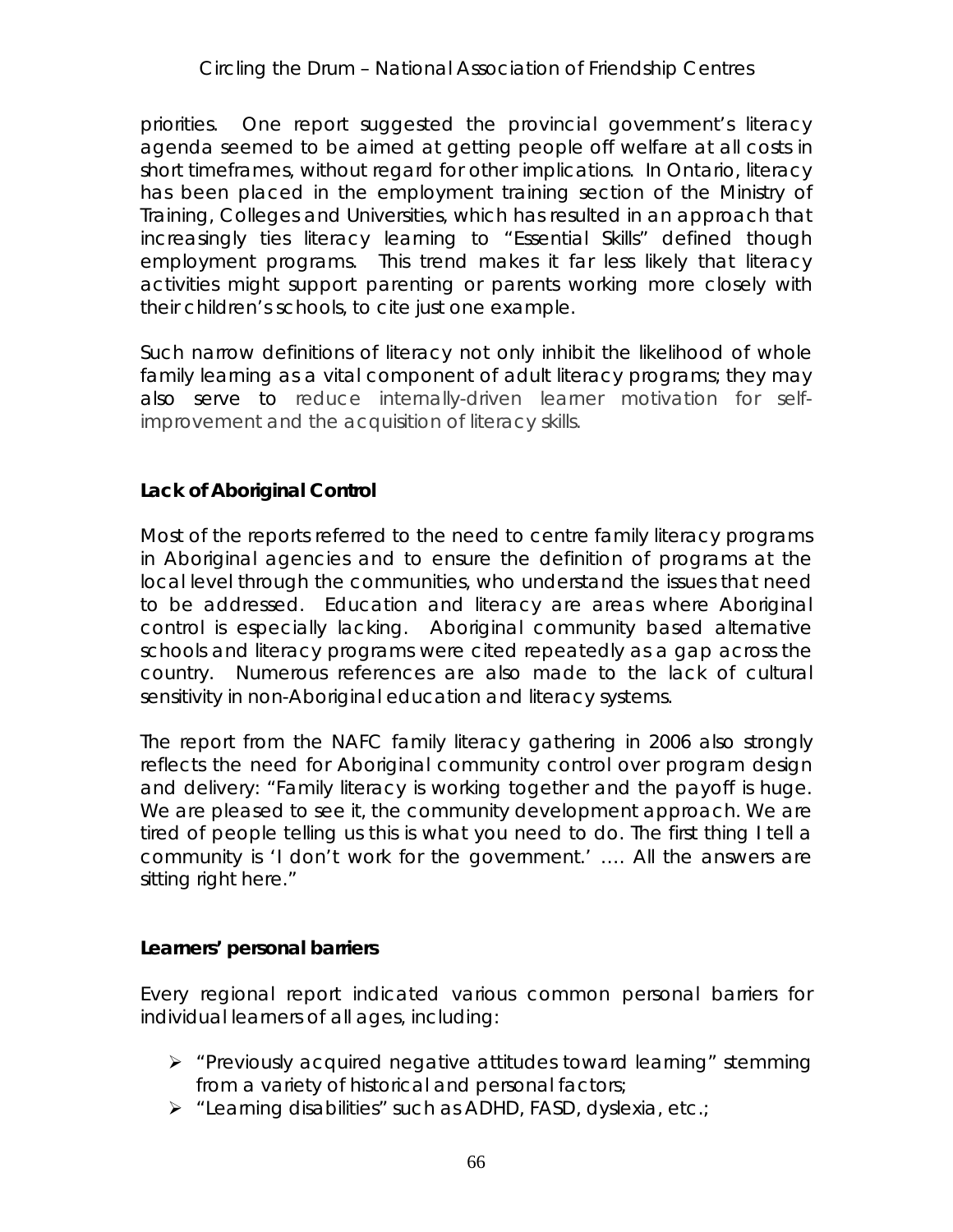*Circling the Drum* – National Association of Friendship Centres

- $\triangleright$  Lack of a positive support group, either through family or friends;
- $\triangleright$  The simple fact of having come from families in which no one has ever attended college or university, or even finished high school;
- > Linguistic barriers for speakers of English as a second language, as well as the children/ grandchildren of these speakers, who have various issues related to a lack of advantages in learning both their Aboriginal language as well as English or French;
- $\triangleright$  Family and community breakdown: by far the most commonly cited personal barriers (which in fact are all related to those listed above) are broadly related to family and community breakdown, which are described in more detail below.

## **Family Breakdown**

"Many Aboriginal families have broken down as a result of generations of assimilative Canadian policies aimed at the destruction of Aboriginal cultures. These policies are well documented, and include residential schools, the criminalization of traditional practices, the breaking of treaties, institutionalized racism, and other factors. This high level of family breakdown means there is a huge gap in the ability to address whole families together and to access cultural resources. For example, CAS often places Aboriginal children with non-Aboriginal families, and the loss of cultural parenting skills over generations can make the reclamation of those skills an uphill battle." (From the Ontario regional report)

**Communities in crisis and disunity**

Widespread poverty and crisis in urban Aboriginal communities give rise to numerous barriers to developing family literacy programs. It was noted in the reports that many clients in poverty may see community programs as "a form of respite (taking care of various members of their family, or themselves, while they cope with matters more urgent than literacy). This means that literacy and learning are the last thing on the minds of people who may need it the most…." Poor health, addictions, housing difficulties and homelessness, ongoing trauma and violence and other issues plaguing urban Aboriginal communities can make literacy a low priority for individuals and families. "All the kids coming to our gym night are in some difficulty, referred from group homes and so on."

Urban environments by their very nature can contribute to a simple *lack of community*. As noted in one report, "Many children (and parents) in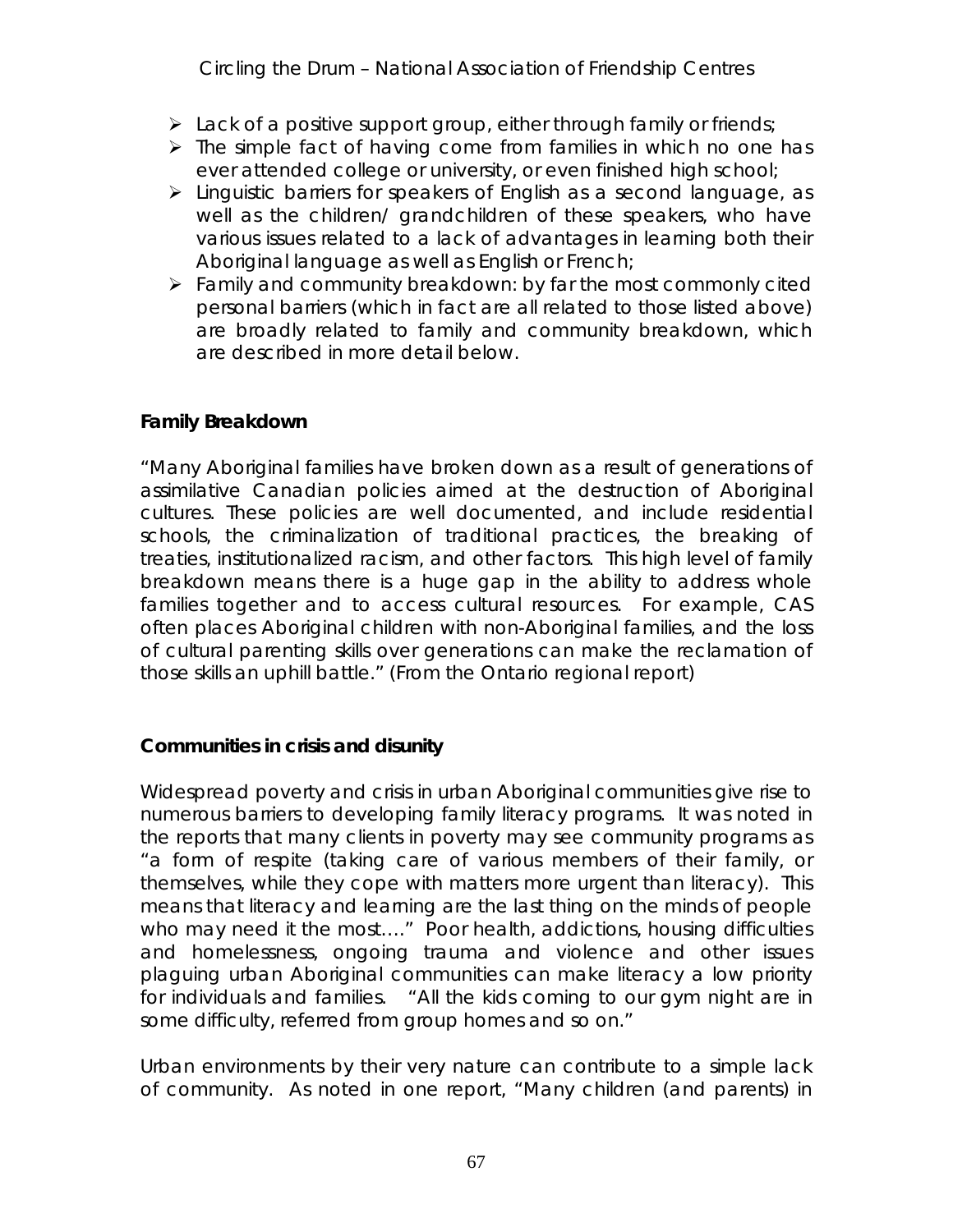urban centres don't openly identify in public school systems or other mainstream institutions as Aboriginal…. Cities are difficult for Aboriginal people in the sense of accessing traditional community and family supports ('We don't have aunties, or extended families…')." (All quotes from the Ontario regional report)

**Low levels of parental involvement**

One of the casualties of family and community breakdown is the relationship between parents and their children. Parents in distressed communities generally aren't very involved in their children's learning process. Encouraging parental involvement in children's programs was listed as difficult by agencies in several provinces. Several reports mentioned challenges related to getting parents more involved in regular activities with children's programs, including:

- $\triangleright$  Single parents struggling with poverty, low self-esteem and poor health;
- $\triangleright$  Having large families with "kids of different ages and interests";
- $\triangleright$  Parents being intimidated by school systems and school officials, and having low literacy levels themselves;
- $\triangleright$  The emotional difficulty experienced by parents in talking about their children's learning and behavioural issues;
- $\triangleright$  Trust issues related to any discussions related to the family, possibly related to fear of apprehension by Children's Aid through reporting requirements for front-line workers.

**Stigma, lack of motivation and low overall awareness**

Community awareness of (and participation in) literacy issues is generally seen as low, even though the level of need in Aboriginal communities is regarded as high. The Manitoba report points out that many of those who are most in need of literacy services are the least likely to access them (p. 33). The low participation level of people regarded as having literacy needs in Canada overall is also often cited in the literacy movement in general. This low level of awareness and involvement relative to perceived need may be partially a result of the various factors listed above. However, several other factors may be at play:

 $\triangleright$  The stigma often associated with having lower literacy skills, which is referred to in the regional reports; many people do not want to admit to literacy problems.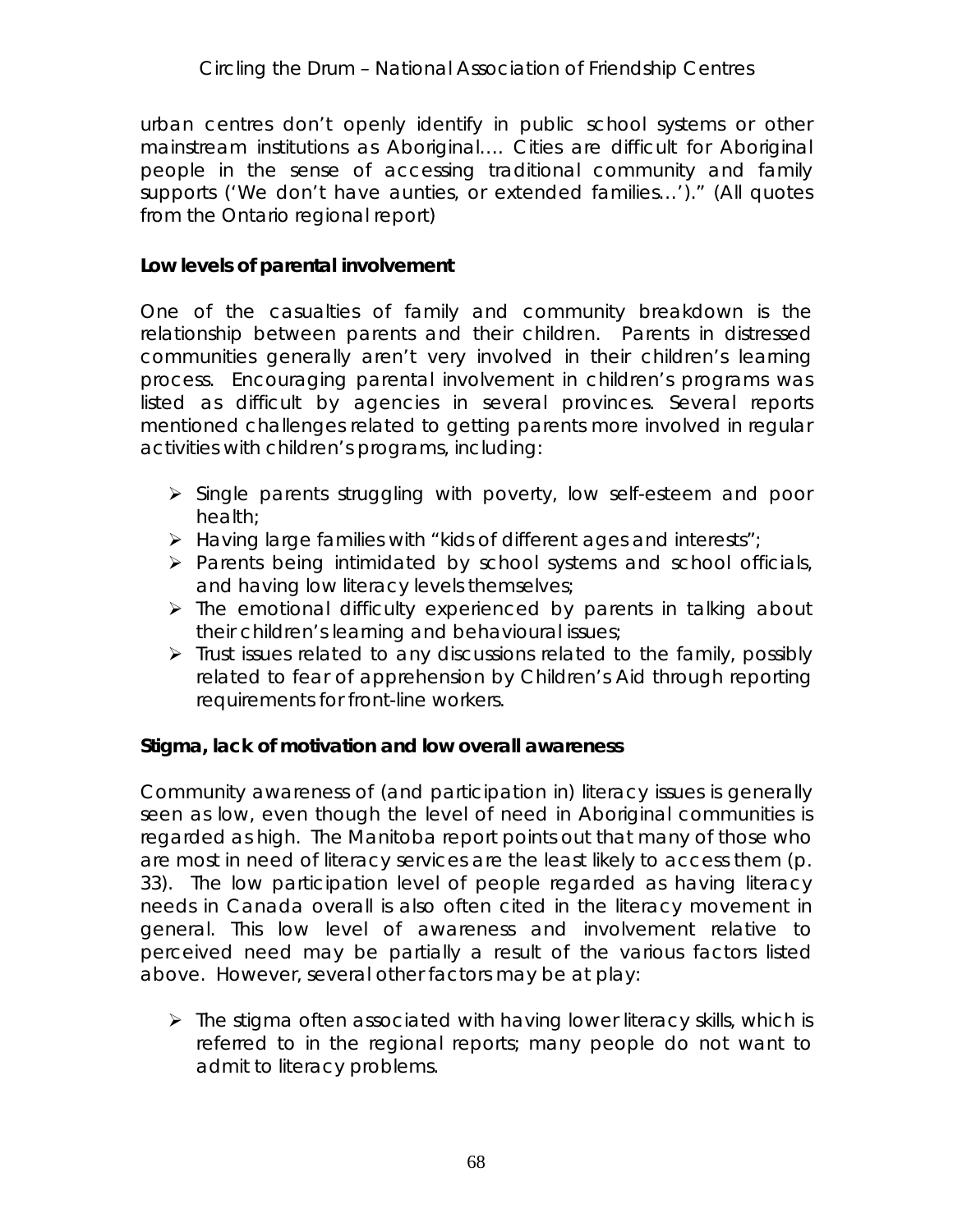$\triangleright$  Many people's lack of motivation to improve their literacy skills may simply be rooted in a resistance to the "need" to be able to process large amounts of often disposable information in a linear format. Of course, literacy is almost always necessary for most employment in the "information age"; however, some of the assumptions of the "information age" itself may be fundamentally flawed - for example: the often unspoken assumption that modern Western "culture" (including everything from political, economic and academic frameworks to entertainment) can include all cultural forms of knowledge, understanding and wisdom, when in fact it may stand in opposition to some of them and even be incapable of understanding them on their own terms. This area will be addressed in more detail in the cultural foundations section of this strategy.

# **Success and Evaluation**

The most important principle in developing evaluation processes is that they should *not add* to the already cumbersome requirements imposed on the not-for-profit sector by government agencies (while still maintaining clear principles of good accounting). The recent recommendations made to the federal government on accountability through a national Blue Ribbon Panel engaging diverse Aboriginal and non-Aboriginal nonprofit stakeholders (including the NAFC) is very clear in this regard: the very existence of many essential not-for-profit agencies is at risk as a result of deeply flawed and highly onerous government accountability frameworks.29 The fact that family literacy activities relate to a wide variety of programs and age groups – which often receive minimal funding to begin with - adds to the importance of this key principle: *Keep it Simple.*

Overall, not much in the way of specific family literacy program evaluation was mentioned across the regions, since family and literacy activities in Friendship Centres are evaluated under a variety of frameworks, depending on diverse funding sources and regional and local definitions of programming. Family literacy activities are currently delivered with minimal funding (often for less than \$5,000 and/or on a volunteer basis), which leaves little room for detailed evaluation processes. However, some indication of possible further directions for evaluating success in Aboriginal family literacy arose in the regional reports, including:

<sup>&</sup>lt;sup>29</sup> Submission to the Legislative Committee on Bill C-2: The Federal Accountability Act, Imagine Canada, May 25, 2006.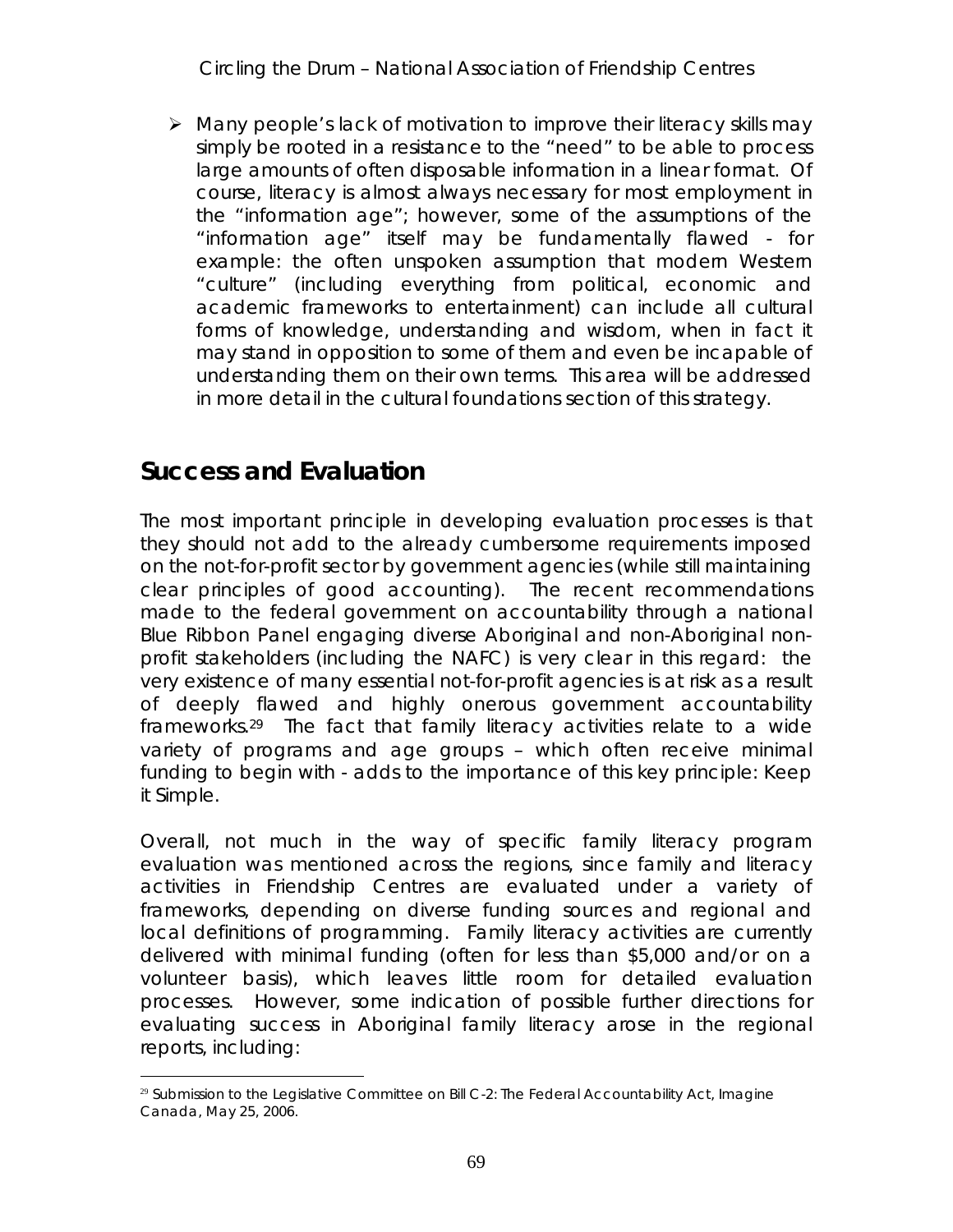- $\triangleright$  Aboriginal cultural forms of evaluation;
- $\triangleright$  Building on existing institutional evaluation frameworks; and,
- $\triangleright$  Tracking qualitative successes through testimony.

**Aboriginal Cultural Forms of Evaluation** 

A lack of culturally sensitive evaluation tools overall was specifically noted in the Quebec regional report (p. 48), and this lack is likely reflected in other regions. There are several factors contributing to the shortage of such tools:

- $\triangleright$  The overall low levels of support for initiatives that are firmly grounded in Aboriginal cultural perspectives and values.
- Developing cross-cultural evaluation frameworks meeting ethical Indigenous principles as well as the requirements of academia can be a doubly laborious process.
- $\triangleright$  The onerous level of reporting requirements in the non-profit sector.

Reporting requirements associated with a few government-supported non-profit initiatives have become more culturally sensitive and community driven in some instances over the years, especially in relation to Aboriginal healing initiatives - although even these are rarely likely to be as fully culturally based and holistic as Aboriginal communities desire at the grassroots level. At the same time, Aboriginal program evaluation and definitions of success are beginning to be defined by Aboriginal scholars in some academic environments, through methodologies that often challenge dominant "Western" evaluation frameworks at a fundamental level, from a cross-cultural perspective.

The most significant evaluation activity at the time of this report in relation to Aboriginal family literacy was being coordinated through the BC Aboriginal Family Literacy Initiative. The BC Association of Aboriginal Friendship Centres was in the process of developing a culturally sensitive, ethical evaluation process for this initiative, in partnership with trusted scholars at the University of Victoria. While the BC evaluation framework has a distinct West Coast cultural flavour (teachings related to the rings of the Cedar tree provide the framework perspective), it seems likely that this model might be shared and adapted to various Aboriginal cultural environments across the country. Other Aboriginal evaluation processes being developed in various areas might also play a role, depending on regional/ local relationships with various scholars and models.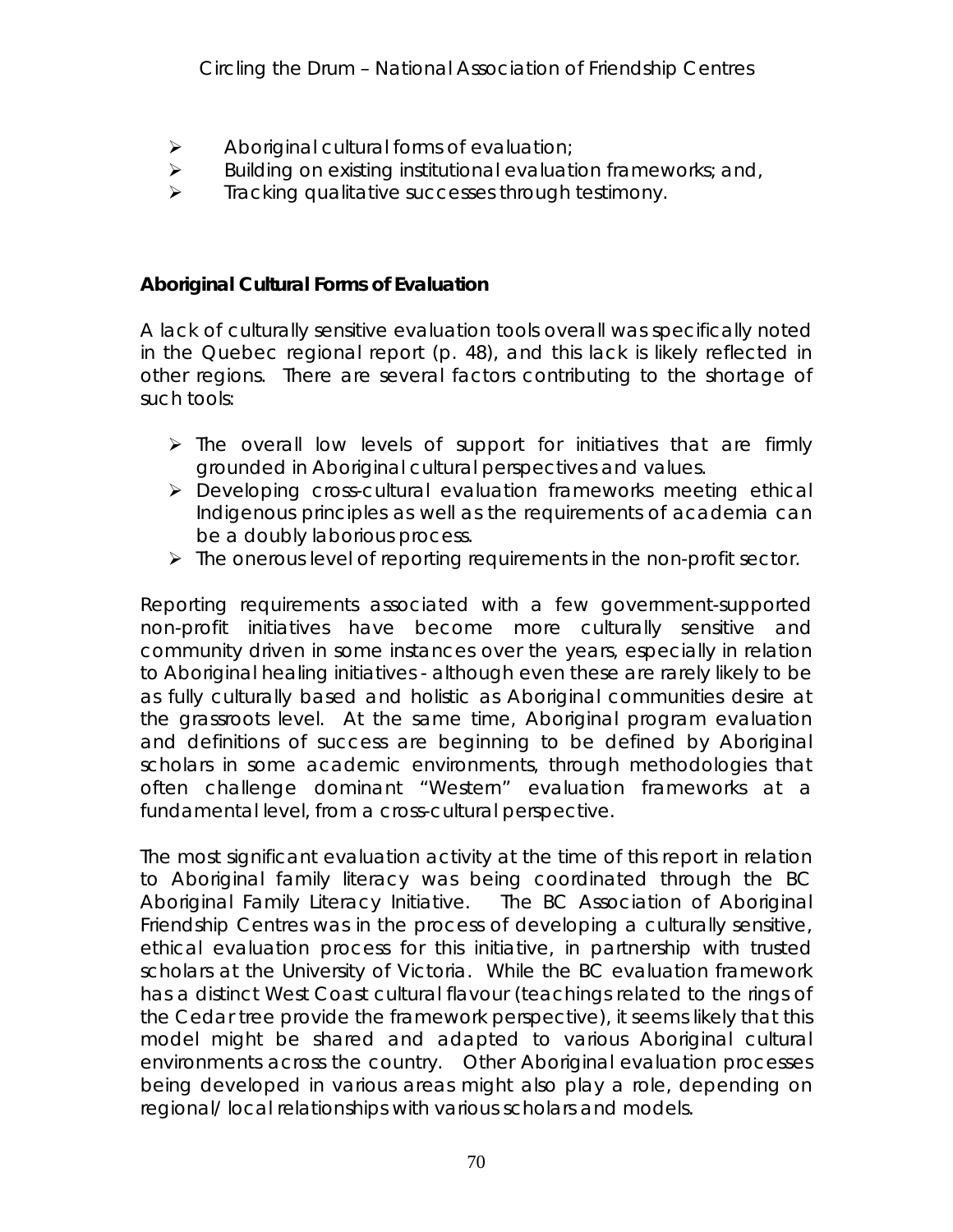Developing and applying Aboriginal cultural evaluation will be a necessary but long-term process to any large-scale family literacy initiative. In the meantime, some clear areas were gleaned from the regional reports that can immediately be applied to developmental activities and smaller scale initiatives currently in place as the strategy evolves in the coming years.

**Build on and relate to existing evaluation frameworks**

Most Friendship Centres, along with their Provincial/ Territorial Associations, are experienced at working with various evaluation procedures that could be adapted to any large-scale family literacy initiative that might arise in relation to this strategy. Statistical tracking processes based on existing programs include:

- $\triangleright$  Tracking numbers for program/ project intake, attendance, retention, completion, and waiting lists;
- $\triangleright$  Keeping records of student progress through various literacy and school system levels;
- $\triangleright$  Tracking the achievement of other personal client goals through follow up (employment, community involvement, helping children with homework, etc.);
- Other program-specific indicators. For example, tracking parental involvement rates in pre-school programs (where this is a goal) is a significant indicator of success (see "parental engagement" in the "Gaps and Barriers" section above);

Any of these activities could be adapted with minimal changes to demonstrate family literacy program successes – although some of the measures are proving difficult to establish at the community level. Measuring adult literacy progress in once province has proven to be more involved and complex than grading children in public school systems, which have probably triple the level of funding per student, including higher pay rates for teachers. A key principle in the accountability process is to minimize the administrative workload for front line workers so that their time is focused on helping meet their clients' needs, rather than being stressed about elaborate reporting procedures. If supports for larger-scale Aboriginal family literacy initiatives do begin to build, it will be important to allow for flexible and broad measures using the simplest possible reporting forms and tables.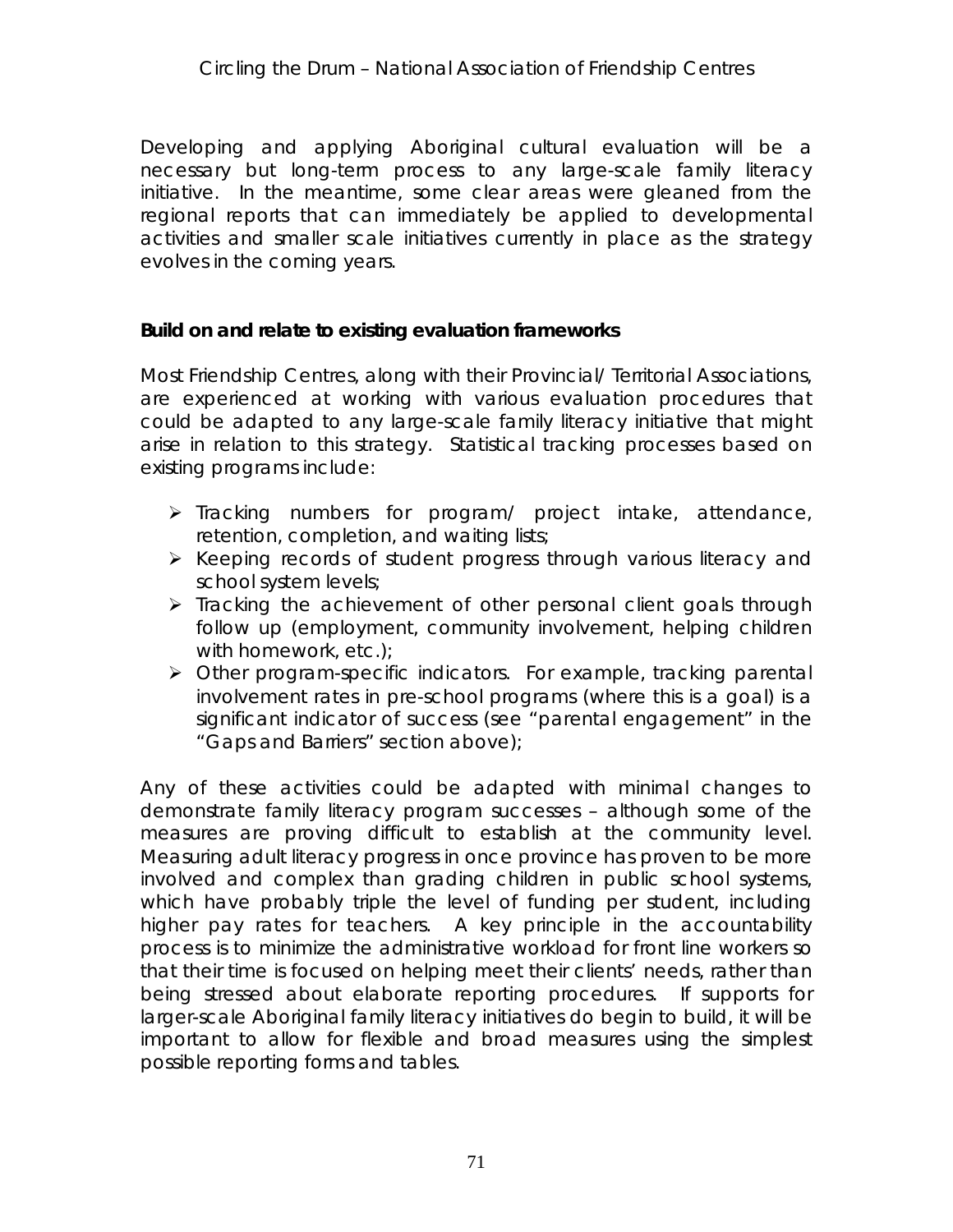#### **Tracking Qualitative Successes through Testimony**

Much of the feedback in the regions referred to qualitative rather than quantitative evaluation, which implies a *testimonial* aspect of evaluating (and celebrating) success. Traditional indigenous cultural conceptions of the very act of speaking inherently contain a solemn commitment to the concept of carefully attesting to the truth in a holistic manner, in ways that are impossible to analyze from statistics or grades. As one participant at the NAFC Literacy Gathering in April 2006 stated, "it is difficult to measure love and self-esteem." (p. 15) Another agency worker was cited in one of the reports as "helping clients overcome past negative experiences and participate in everyday events that many take for granted – hard to measure, but perhaps one of the highest signs of success in traumatized populations." Some reports mentioned factors that are wider measurements of family and community health and improved lifestyles, and these are important to include in asserting the broad links and impacts made through family literacy programs. Aboriginal communities are starving to be *heard* and to express and share their strengths and successes in ways that can never be reflected through statistics or "measured" in linear ways on paper. Behavioural changes related to things like improved self-esteem, or emotional and spiritual shifts in community life cannot be "proven" to relate to anything tangible. There is no measure for the incredible amount of energy and profound inner change that arrives when Aboriginal youth are publicly honoured for their learning in traditional cultural ways - not to mention the results throughout the lifetimes of each participant.

Anecdotal reporting of various observations of qualitative change in individuals, families and whole communities is necessary to consider when evaluating the real success of any initiative holistically. After all, it is entirely possible (and not that uncommon) to produce statistical data supporting grand achievements where nothing of great value has in fact occurred. Clearly perceived changes in *quality* of community life as impacted by family literacy can be reflected through testimonials regarding improvements in behaviour, self-esteem, and outlook on the part of learners and even whole communities (testimonials can come either from the learners themselves or from parents, teachers and community members).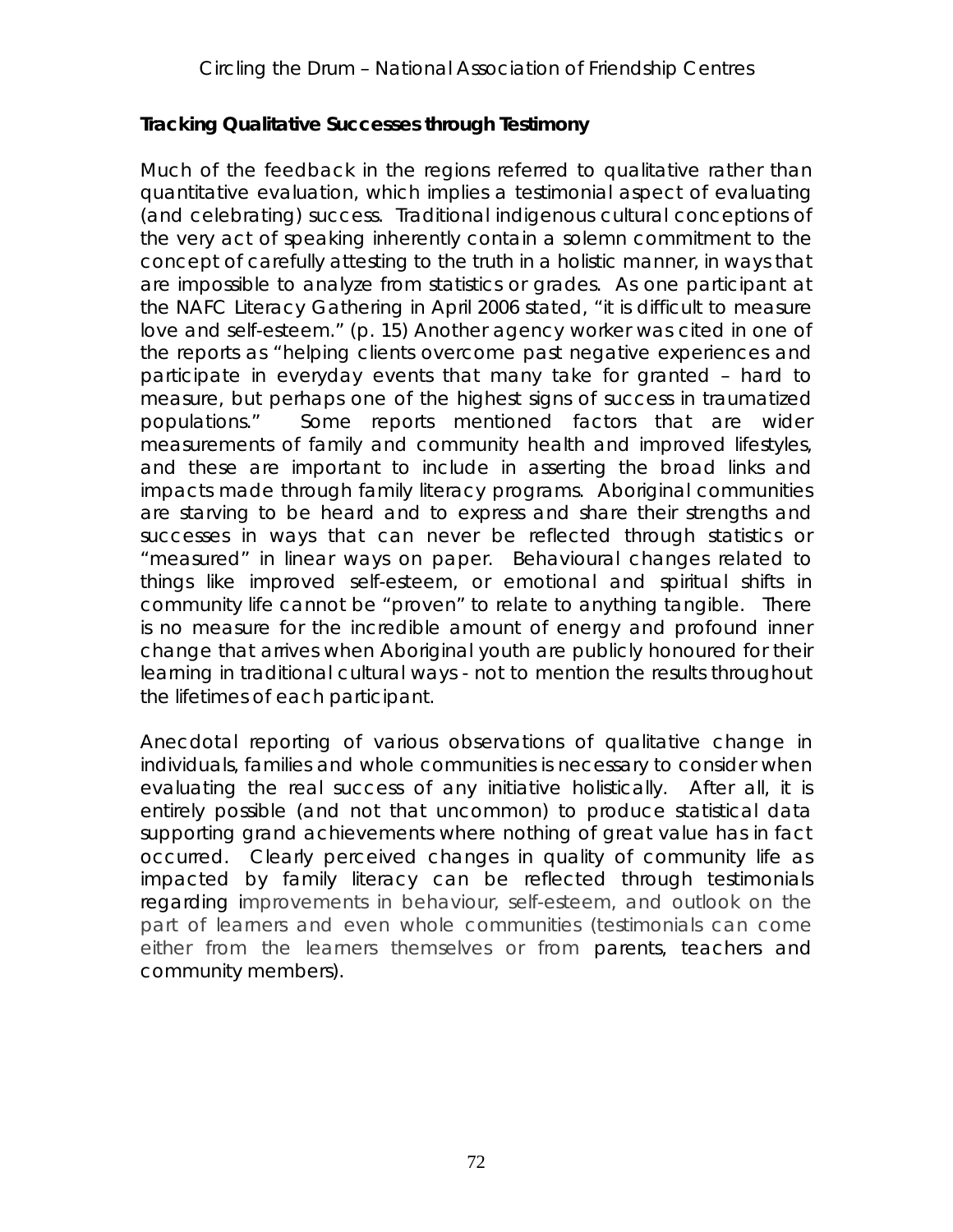# **Unique Regional Trends**

The previous section identifies and reflects common themes that appear in a significant number of the regional reports. However, each region is different, and within each region covered, there are also diverse realities. The regions should be encouraged to continue to focus on their areas according to their capacity, and then to share their work with one another nationally.

This section highlights some key regional trends related to family literacy. These trends are not intended to be a comprehensive list of all family literacy developments unique to every region; indeed, anyone reading the eight regional reports might infer a wide variety of unique trends in the various regions. However, the areas outlined below give some indication of how diverse Aboriginal family literacy approaches and strategies might be across the country.

**Developments in BC** 

At the time of this report, the most significant developments in Aboriginal family literacy in Friendship Centres was in British Columbia, where 22 family literacy projects were underway (20 projects supported through the province, and two from the federal government through the Office for Literacy and Essential Skills (OLES). Some other regions had significant Aboriginal family literacy project activity; for example, Alberta had Aboriginal-specific family literacy services in at least 9 communities (most of these appeared to be in First Nation/ Métis territories rather than Friendship Centres), funded through the "Family Literacy Initiative Fund," and other provinces also had various Aboriginal family literacy initiatives (often "one-off" project-based activities). However, with all due respect for these other regional developments, various factors make the current experiment in BC especially significant for the development of Aboriginal family literacy:

- $\triangleright$  The BC projects are not isolated activities coordinated through non-Aboriginal government agencies; they are part of a province-wide, strategy (the Aboriginal Family Literacy Initiative) that is defined by Aboriginal communities through the Friendship Centre movement.
- $\triangleright$  The strategy is led by an Aboriginal agency, the BC Association of Aboriginal Friendship Centres (BCAAFC), with active engagement on the part of the BCAAFC Executive Director and the hiring of a staff person at the BCAAFC to oversee the strategy.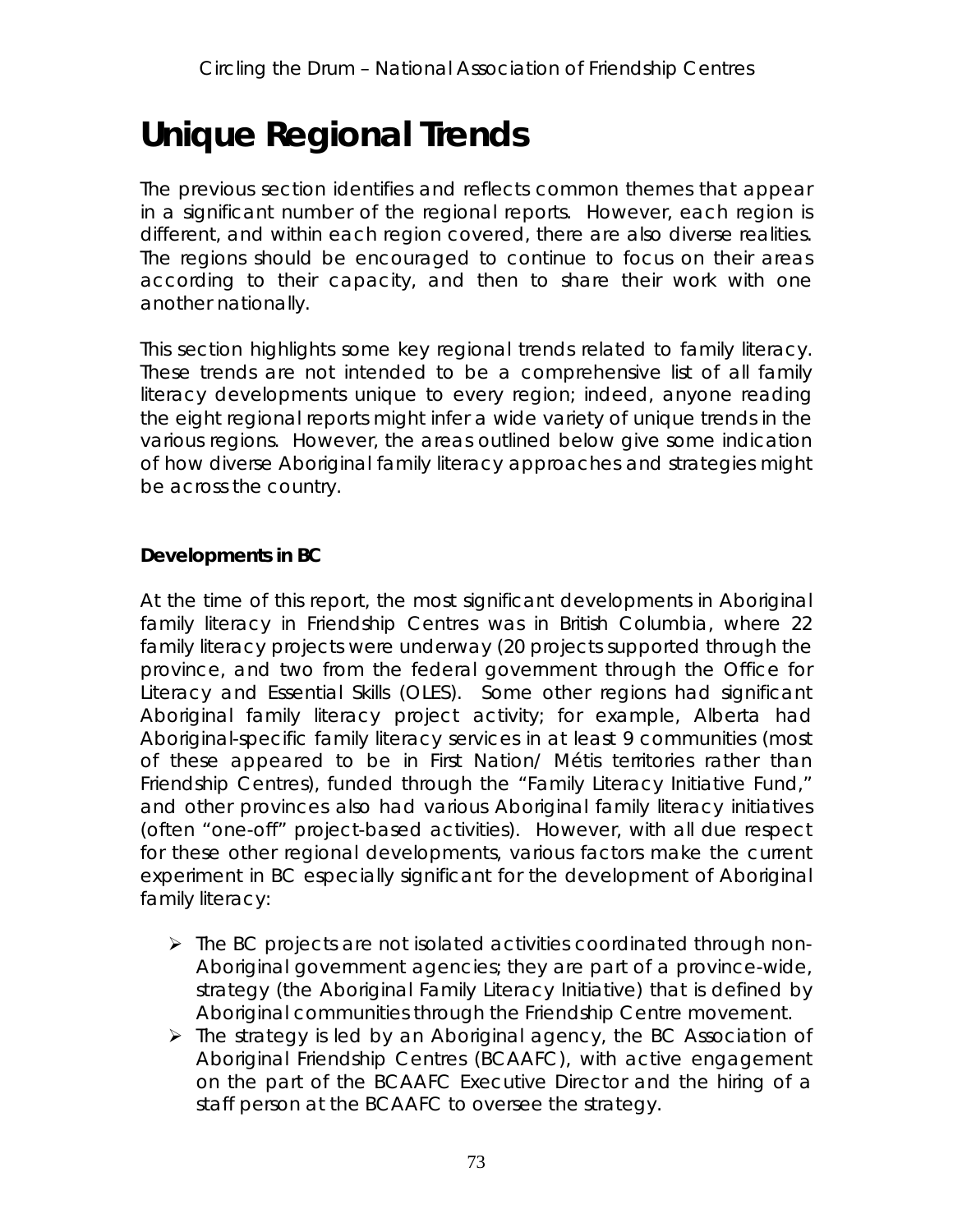- $\triangleright$  The activities are being designed to be culturally based and relevant, and to support the revitalization of Aboriginal languages where possible.
- $\triangleright$  The initiative is based on networking and partnerships across a diverse range of stakeholders, including: various provincial government ministries; the BC school trustees association; and, links with various Aboriginal groups, such as an Aboriginal low income housing association (which will distribute new, nation-specific books to the relevant communities), Aboriginal treatment centres, and so on.
- > The initiative is striving to develop Aboriginal family literacy training modules, considering areas like Aboriginal assessment processes and including a consideration of certification for instructors.
- $\triangleright$  The strategy includes the development of an ethical Aboriginal evaluation framework developed through a third party, with 2 professors from the University of Victoria. The evaluation is designed to be non-intrusive, culturally based and culturally relevant.
- $\triangleright$  There definitely appears to be a lot of buy in already, from the province, communities and other stakeholders. The BCAAFC is optimistic that the strategy will continue to be supported over the coming months and years.

**Family Literacy as a focus in Alberta**

Alberta seems to be an overall leader in family literacy in some regards, with significant initiatives being supported through the provincial government, including Aboriginal-specific initiatives. Alberta's Parent-Child Literacy Strategy has an Aboriginal component, with nine Aboriginal specific sites, some of which incorporate Elders and Aboriginal themed books, including translation of stories into Cree (however, these were not necessarily related to Friendship Centres or even located in communities with Friendship centres).<sup>30</sup>

Alberta is also home to the Centre for Family Literacy, which is often referenced by family literacy programs in other provinces as well. Significant opportunities appear to exist in Alberta for partnerships with the family literacy movement, although there is of course a broad desire on the part of Alberta Friendship Centres and Aboriginal communities for

<sup>&</sup>lt;sup>30</sup> Alberta was not the only region with significant Aboriginal family literacy activity. Saskatchewan, for example, also seemed to have a fairly significant level of Aboriginal-specific family literacy projects, which were mentioned as taking place in 15 First Nations in the Saskatchewan report, and other regions also mentioned various Aboriginal family literacy initiatives.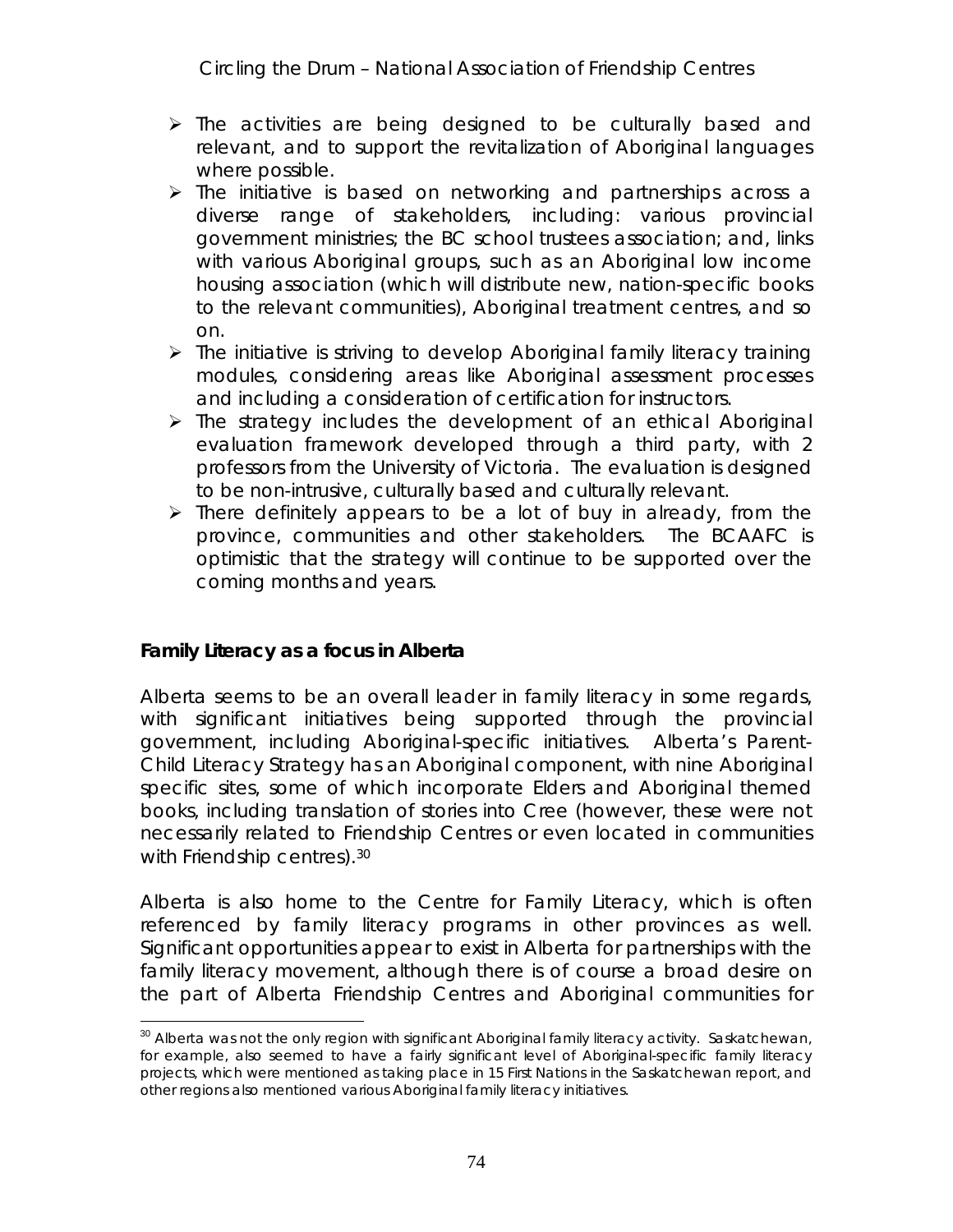Aboriginal control and leadership in partnership opportunities addressing Aboriginal family literacy (the Alberta report was not unique in expressing concern about the cultural relevance of non-Aboriginal programs).

**Regions with a higher proportional Aboriginal presence**

Saskatchewan, Manitoba and especially the northern territories have a high proportion and visible presence of Aboriginal peoples (although not necessarily the most Aboriginal people overall). Some cities in these regions (such as Winnipeg and Yellowknife) also fall into this category. Of course, there are exceptions to this broad trend; smaller cities and towns in Ontario's northwest, for example, have a very high and visible proportion of Aboriginal people. There are unique opportunities and challenges related to a high prevalence of Aboriginal people in relation to the broader population. Probably the most significant possibility is the improved likelihood of working with provincial government agencies to produce significant Aboriginal-specific and culturally relevant family literacy initiatives across the region, as has been done in BC.

Saskatchewan and Manitoba have an Aboriginal presence in the mainstream education system that looks to be much more influential than that of their counterparts in provinces like Ontario and Quebec. Saskatchewan's Aboriginal Education Provincial Advisory Committee to the Ministry of Education and First Nations and Métis Advisory Branch appear to have a very high profile, as do similar institutional groups in Manitoba's government education and training agencies.

In the Northern Territories, Aboriginal peoples form the highest percentage of the population (up to 90% in some areas). The relative predominance of the Aboriginal population in certain provinces and the territories may lead to better potential supports for comprehensive Aboriginal-specific literacy and family literacy strategies. One benefit of this is the official recognition of Aboriginal languages from territorial governments. The North West Territories has 11 official languages, including 9 Aboriginal languages. The territories also appear to have more flexible approaches to literacy, possibly a result of smaller bureaucracies (and budgets) as well as the need to adapt to Aboriginal cultural realities. For example, literacy models in general in the Territories appear to be more focused on families overall than in some of the more populated provinces.

Significantly, the Legislative Assembly of the North West Territories (NWT) passed a motion in 2000 calling for the development of a comprehensive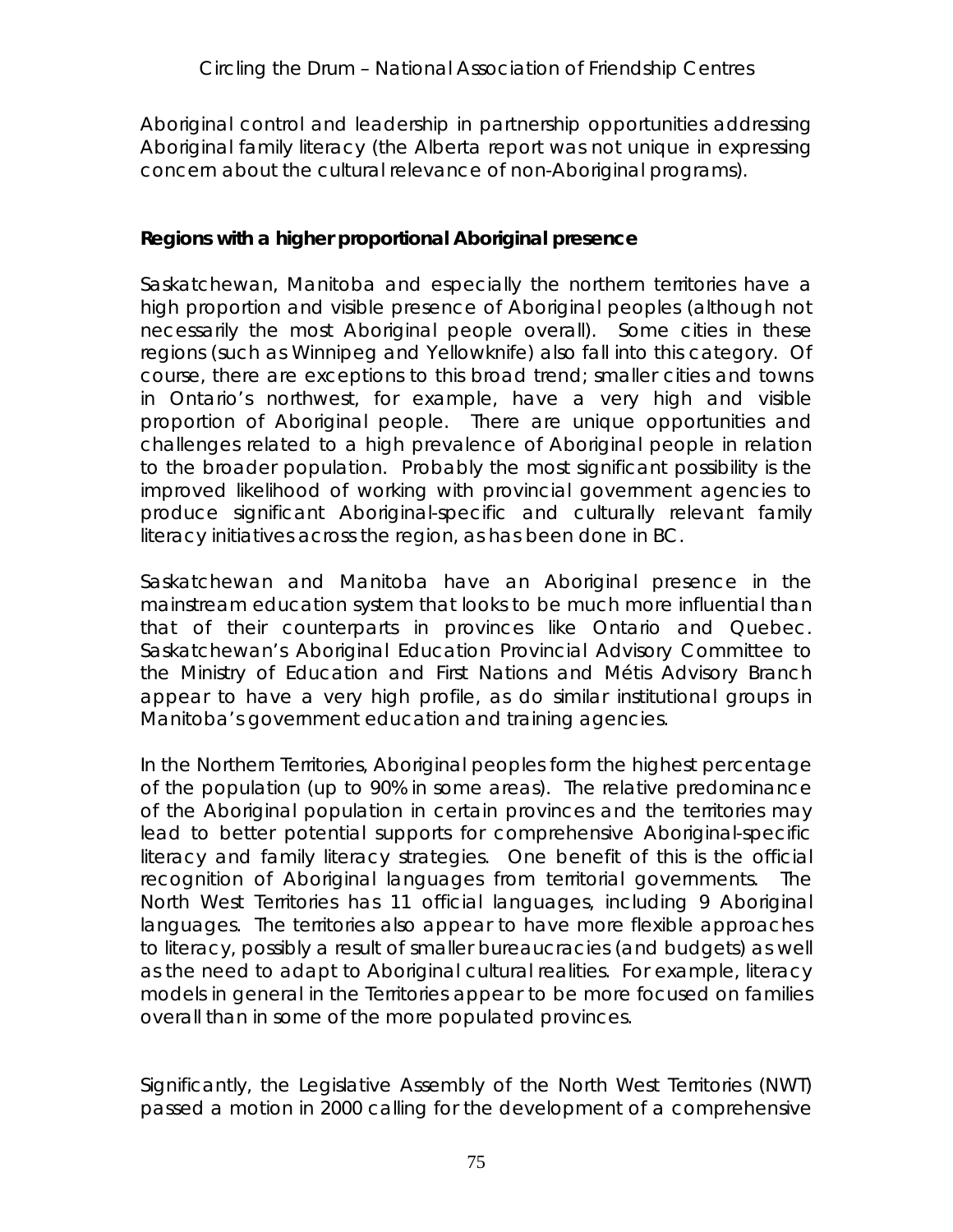literacy strategy for the NWT. The range and scope of the strategy are extremely significant for Aboriginal family literacy, and include:

- $\triangleright$  Community-based adult literacy and basic education programs
- $\triangleright$  Family literacy programs
- $\triangleright$  Workplace literacy programs
- $\triangleright$  Integrated or comprehensive literacy programs
- $\blacktriangleright$  Literacy integrated into other programs

Northern territorial literacy councils, such as the Nunavut Literacy Council, have a list of activities across the territory that seem to indicate that family literacy is a priority and is practiced to the extent possible (which is limited due to lack of funds). However, only 6 out of the 8 Friendship Centres in the north were providing any significant literacy programming (meaning services funded specifically for literacy – some were providing literacy activities as part of other program areas).

**Provinces with a less visible Aboriginal presence**

Some regions, such as many parts of Quebec, Ontario, and the Maritimes, have significant Aboriginal populations that are nonetheless a relatively small proportion of the overall population, and are therefore less visible. This is especially the case in large urban centres in these regions. Being in densely populated areas can mean a larger overall resource base; larger and wealthier provinces with the largest urban centres have access or exposure to more resources. However, being in these provinces can also mean a certain degree of marginalization of Aboriginal issues; this in turn can make Aboriginal-specific initiatives that are designed and controlled by Aboriginal peoples more difficult to achieve. For example:

- $\triangleright$  In Quebec, many Aboriginal people are faced with complicated linguistic challenges, since many of them have only English and an Aboriginal language, with little to no skills in French, and a provincial government that places great emphasis on the French language over all others.
- $\triangleright$  At the time of this report, there were significant steps being taken by the Ontario provincial government to address family literacy in urban environments (Parenting and Family Literacy Centres and other initiatives such as a program for pre-schoolers called Best Start). However, as one regional educational leader in the region said, these initiatives were being implemented through a "top-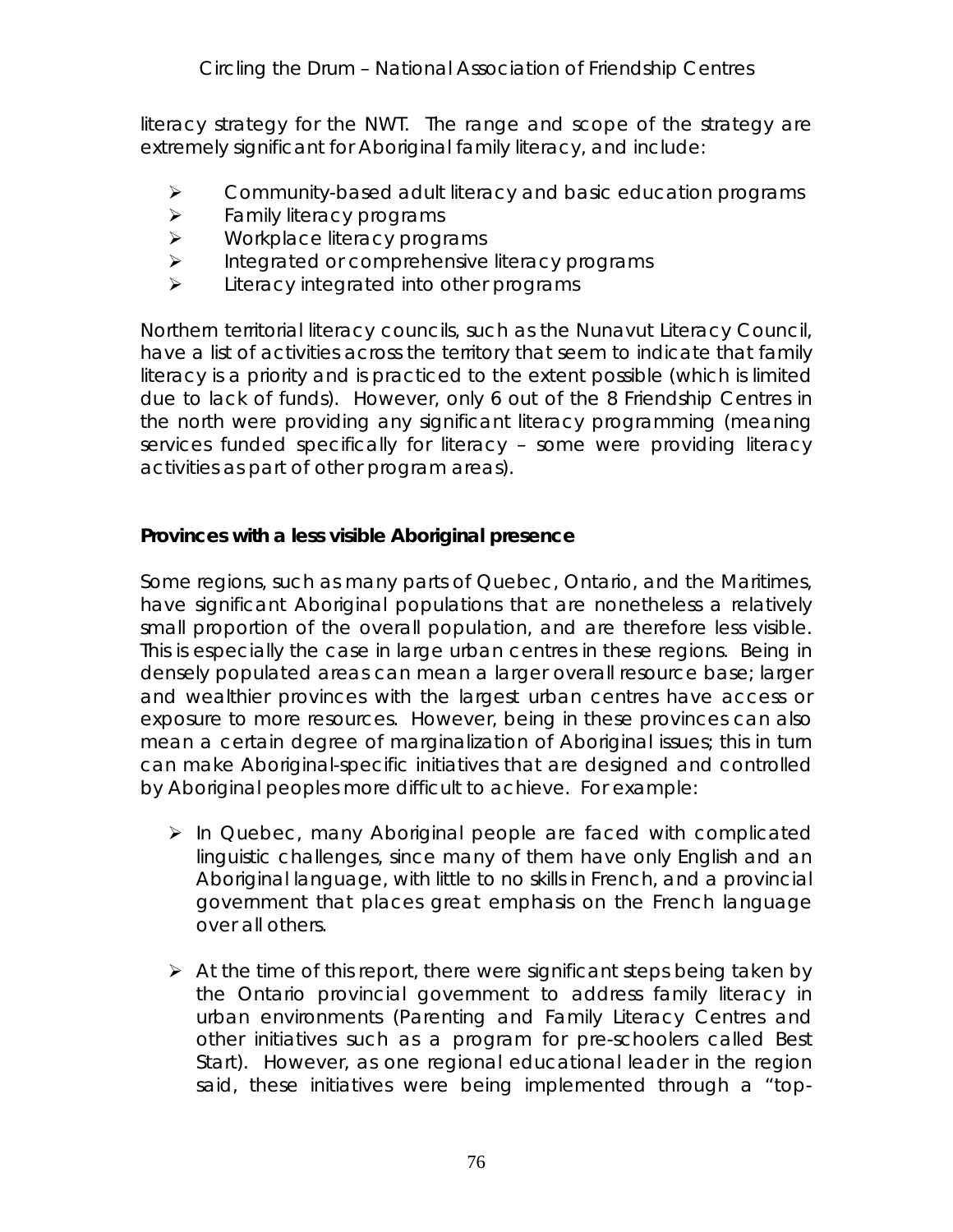down", school board-oriented approach, with little regard for meaningful Aboriginal input, let alone control.

- While the Ontario Literacy and Basic Skills program has a longstanding practice of including a "Native Stream", the program has also been consistently described by Aboriginal stakeholders as being defined by government rather than communities, and as inflexible with regard to Aboriginal cultural approaches.
- $\triangleright$  Systems driven by mainstream education and training priorities often play the dominant role in literacy and education initiatives, severely limiting the ability to focus on holistic and family literacy approaches; literacy appears to be driven to a great extent by the provincial department of education in Nova Scotia, by school boards in Quebec, and through an institutional focus on employment in Ontario's Ministry of Training, Colleges and Universities (of course, grassroots agencies exist in these regions, but literacy appears to be more controlled through large bureaucracies than in areas like Saskatchewan or the Territories, where the literacy strategies appear to be more influenced by community-based literacy networks).

**Regional Aboriginal Literacy Networks**

It is worth noting that Ontario and Saskatchewan have Aboriginal Literacy Networks, namely the Ontario Native Literacy Coalition, and the Saskatchewan Aboriginal Literacy Network.<sup>31</sup>

 <sup>31</sup> www.onlc.ca; www.aboriginal.sk.literacy.ca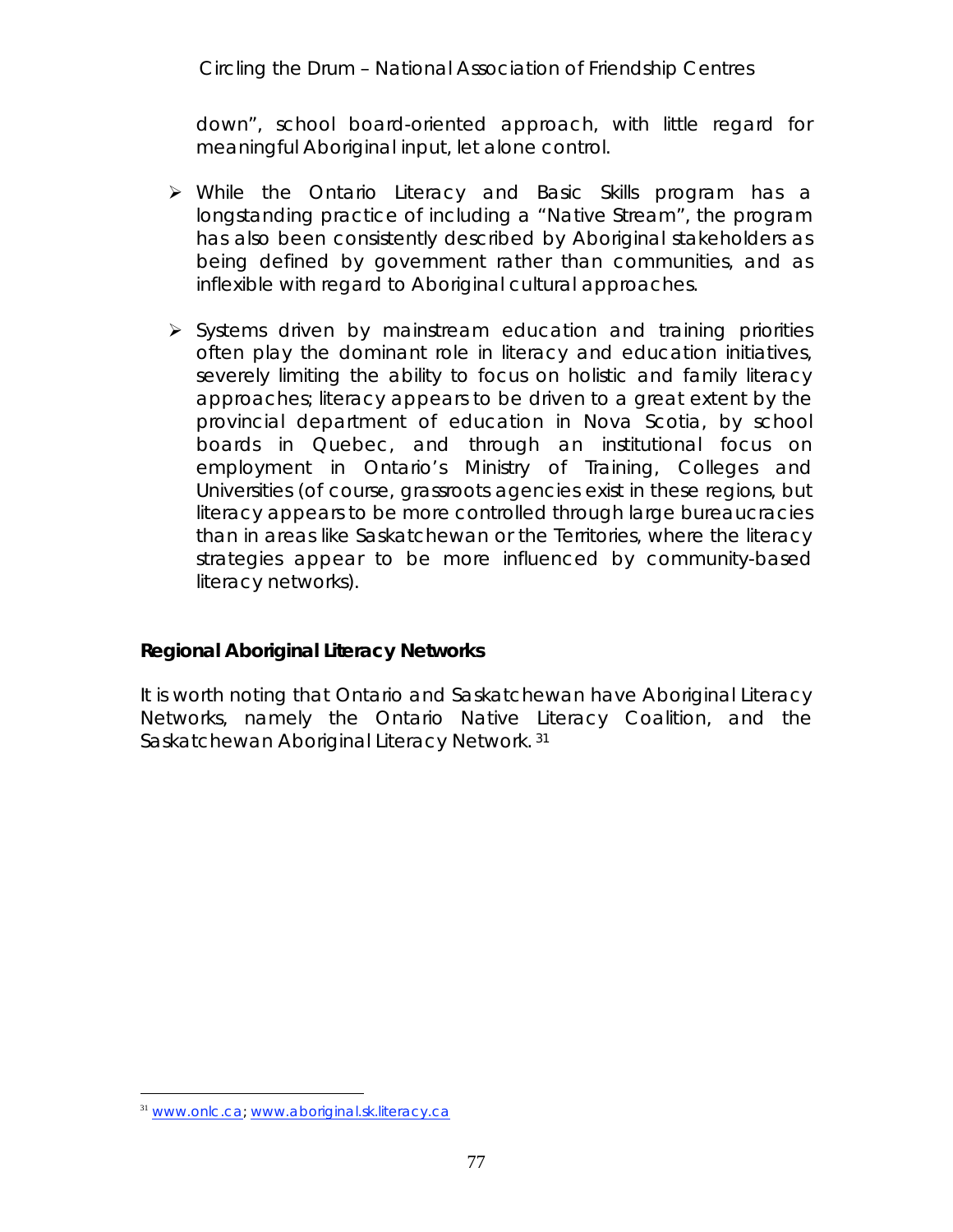# **REASONING**

**\_\_\_\_\_\_\_\_\_\_\_\_\_\_\_\_\_\_\_\_\_\_\_\_\_\_\_\_\_\_\_\_\_\_\_\_\_\_\_\_\_\_\_\_\_\_\_\_**



This section reflects on the information shared through the regional reports in the previous section, and provides an analysis of the trends in relation to three critical thematic areas that need to be considered in developing an effective national family literacy strategy for Friendship Centres:

### **Cultural Foundations**

The underlying reason for developing Aboriginal-specific approaches to family literacy is that Aboriginal peoples have distinct and long-standing cultures affecting all areas of life, and on which all program areas ideally need to be based, or at least relate back to in significant ways.

### **Broader Implications**

Aboriginal communities do not exist in isolation from the rest of the world. Aboriginal family literacy relates on many levels to various Aboriginal and non-Aboriginal communities and priorities, in Canada and internationally.

### **National Context**

Addressing family literacy in Friendship Centres across the country means considering some key national stakeholders and trends related to the priorities and needs identified in the regional reports.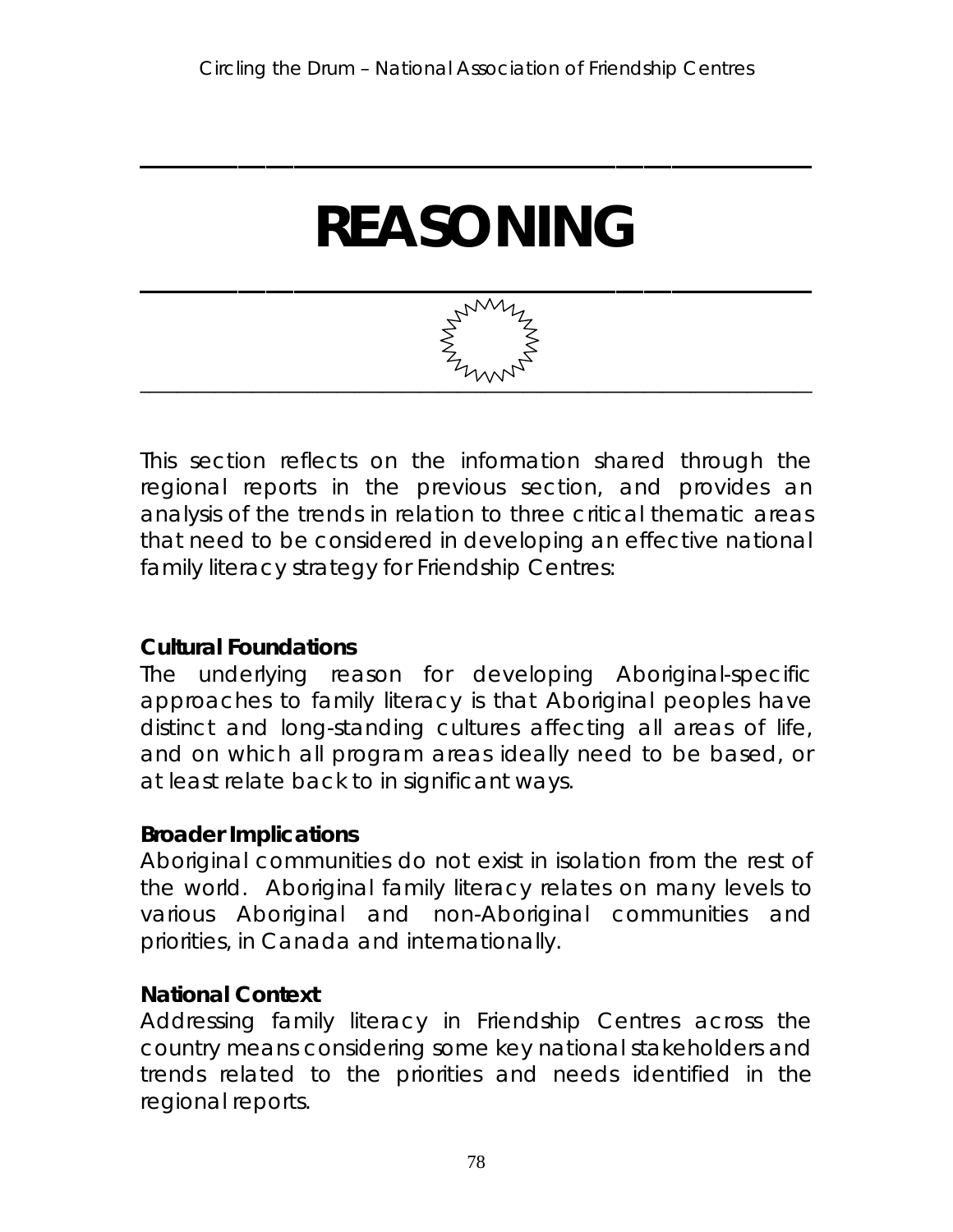## **Cultural Foundations**

#### **Shifting the Core Perspective**

As suggested in exploring the definition of Aboriginal family literacy near the beginning of this document, Aboriginal perspectives on literacy and learning generally differ in profound ways from those of Canadian governments and institutions. This difference refers to traditional Aboriginal *cultural* perspectives; there are of course many programs, activities and individual and institutional perspectives on learning in Aboriginal communities that reflect Canadian institutional priorities in one way or another, either out of necessity for funding eligibility, or as a result of eroded cultural knowledge. However, very few official Aboriginal statements of educational *policy* can be found which do not somehow assert distinct Aboriginal ways, a trend which has increased as widespread community trauma and fear related to residential schools and other assimilative policies gradually fades.

The regional Friendship Centre literacy reports, along with many other documents driven by Aboriginal perspectives, including the Report of the Royal Commission on Aboriginal Peoples (RCAP),<sup>32</sup> consistently emphasize the primary importance of Aboriginal cultures as a necessary foundation for Aboriginal learning processes. The intent behind this assertion is not merely related to externally tangible aspects of culture (different languages "practiced," stories recounted, traditional crafts and regalia made, etc.), although these are important elements in Aboriginal education. The most important and essential cultural factors lie *behind* or *inside* these manifestations, and relate to value systems and ways of visualizing the world that depart radically from the way education, learning and literacy are generally thought of and organized in the dominant society. The inner values are reflected and reinforced outwardly through Aboriginal languages, stories, arts and other areas of life.

It is not easy to summarize common cultural principles of Aboriginal education, since there are diverse Aboriginal cultures; however, several broad trends seem to consistently arise regardless of Aboriginal status or geographical location. Underneath the broad emphasis on Aboriginal

<sup>&</sup>lt;sup>32</sup> See - Volume 3 - Gathering Strength, Chapter 5 - Education, 2. The Framework: Lifelong, Holistic Education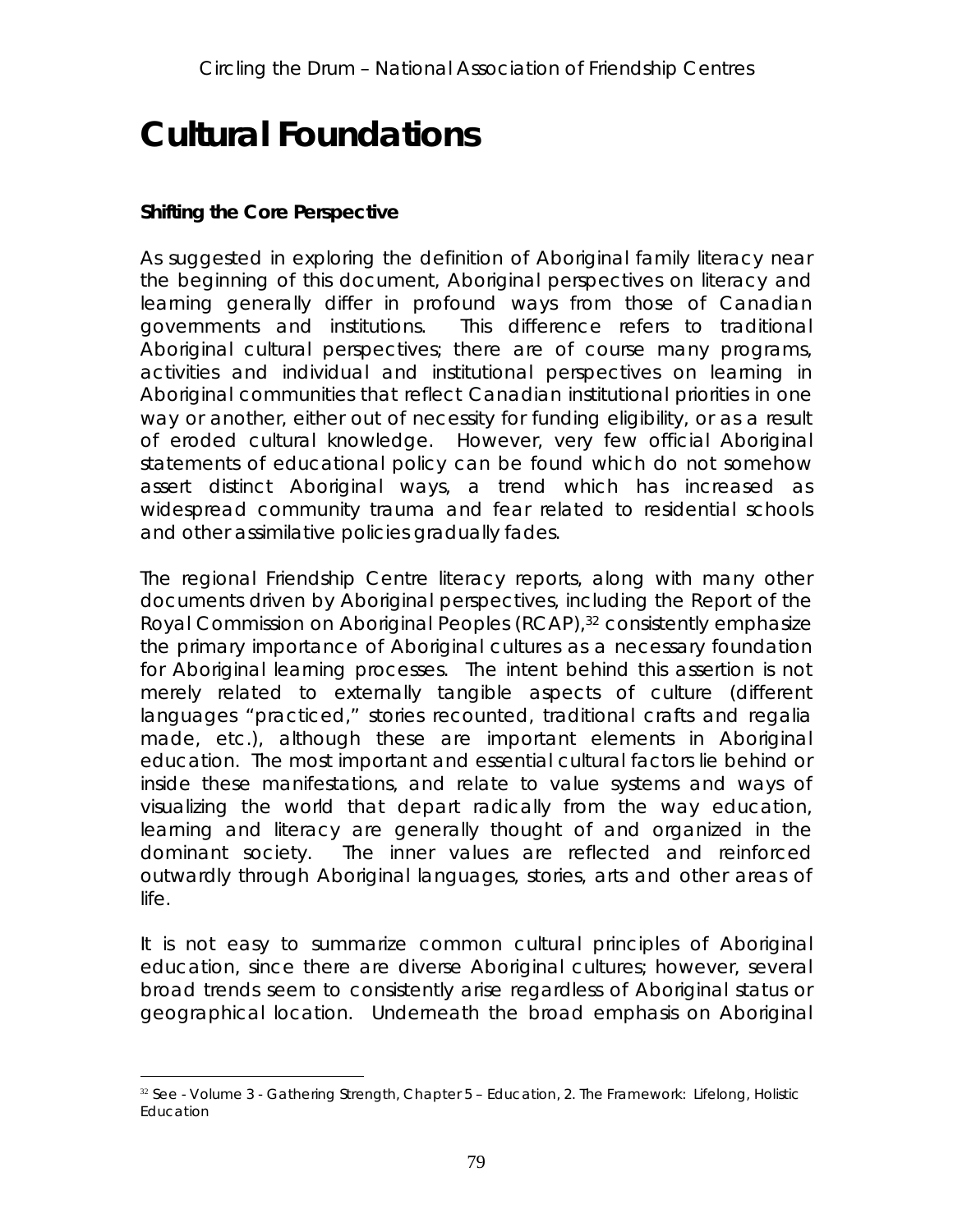languages and cultures, Aboriginal people often refer to the following areas as priorities in education and learning: **<sup>33</sup>**

- $\triangleright$  Spirituality and Spiritual concerns;
- $\triangleright$  Distinctive Aboriginal "styles of thought";
- Whole family and community focus ("strong group bonds and great individual freedom"; "Parental and community participation");
- $\triangleright$  Service orientation and "giving to the community";
- $\triangleright$  "Deep respect for the natural world";
- $\triangleright$  Holistic well being in preparation for "total living";
- Using traditional qualities and values as a basis (e.g., "respect for Elders and cultural tradition, modesty, leadership, generosity, resourcefulness, integrity, wisdom, courage, compassion for others and living in harmony with the environment");
- $\triangleright$  "Principles of wholeness, order, balance and respect for the spiritual and natural world."

When employment and economic outcomes are raised, they are often in the context of a "cross-cultural" approach that reflects the alienation experienced in relation to dominant cultural frameworks and the need for accommodating Aboriginal cultural perspectives in the process of learning modern survival skills.

- $\triangleright$  "Literacy strengthens our community's ability to be successful in the "western culture" of economics;"
- $\triangleright$  "For most Indians, education has the dual purpose of promoting Indian cultures as well as providing skills and information relevant to the non-Indian society."

The areas listed above are clearly not tangential aspects of curriculum; rather, they form the core of broad Aboriginal cultural attitudes toward the ultimate purposes of learning.

The core values and perspectives inherent in various Aboriginal statements related to principles of learning are startling when considered in relation to prevailing trends of thought in recent history. Compare the recurring themes in Aboriginal discussions of learning listed above with the preoccupation of mainstream education systems on topics such as

 $33$  Adapted from various sources, including "Steps Toward a Theory of Indian Education, Dr. Eber Hampton, Chickasaw, Canadian Journal of Native Education, Volume 20, 1993, no. 2", and from characteristics identified regarding a "general philosophy of First Nations education" in the AFN report on "Traditions and Education," as well as from RCAP and the regional Friendship Centre reports supporting this document.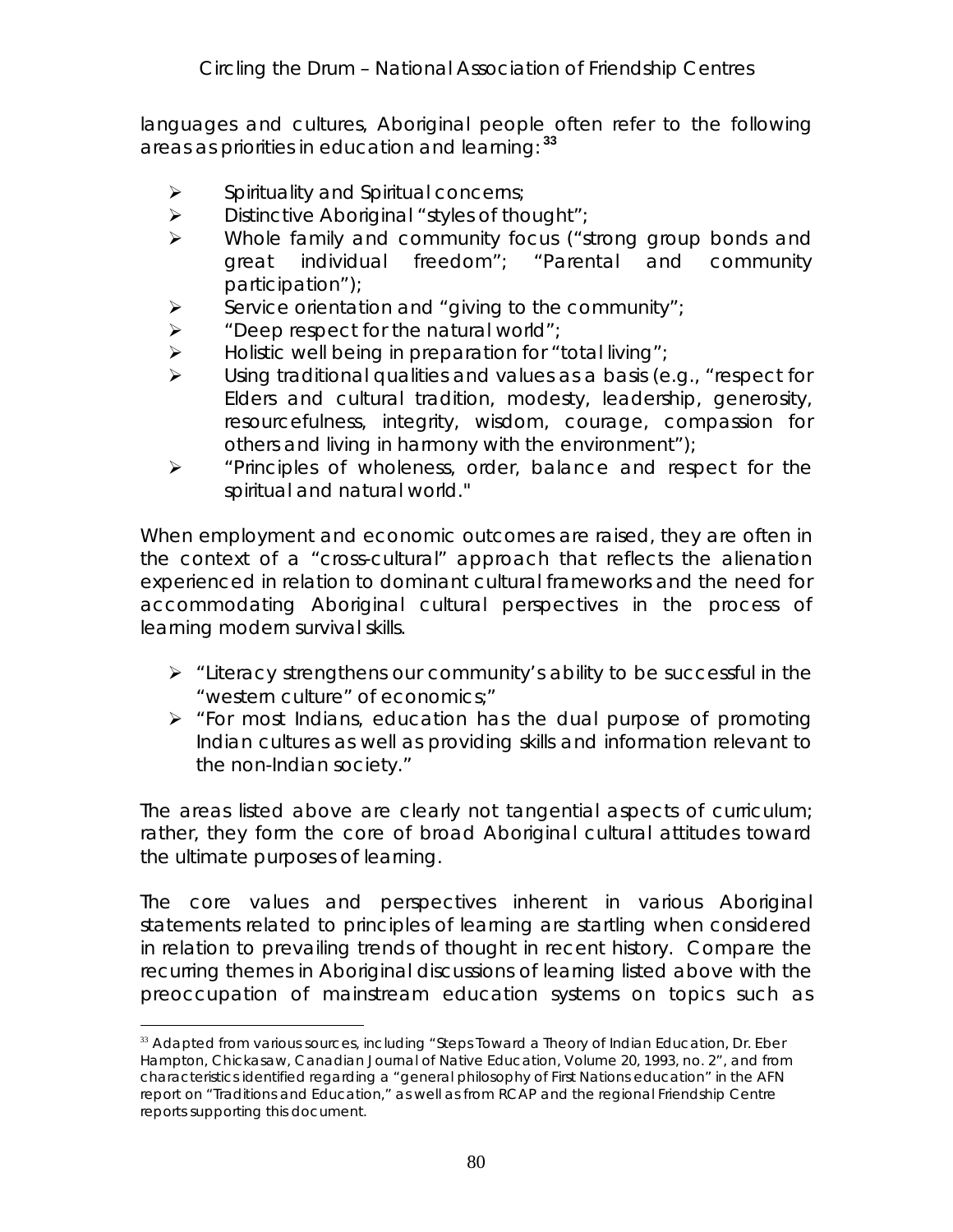"Gender differences in student performance" and "Labour force participation by level of educational attainment."34 Of course, this is not to say that values in education are never considered in mainstream Canada; reducing all mainstream education systems to the level of statistical obsession is a vast oversimplification. Diverse attempts at innovation by excellent and inspiring non-Aboriginal educators are underway in many places. However, Canadian government and school *systems* are undoubtedly more broadly focused on material and economic outcomes of education systems than on values. In fact, the *starting point* and even the *core* of many policy discussions and frameworks for modern education systems are often built around just the kinds of *quantitative* considerations mentioned above. Furthermore, many Canadian politicians and educational officials are often distinctly uncomfortable when confronted with questions of spirituality in education and learning. Values seem to enter into formal mainstream discussions on education mainly in sporadic *reactions* to disturbing issues such as bullying/ violence, or as tangential topics (such as "media literacy"), rather than as core foundations.

The challenge then, in developing effective Aboriginal literacy education, and especially family literacy approaches, is not merely one of limited resources; it lies more in finding ways to *completely shift the core perspective* which frames all ensuing action related to developing literacy learning in Aboriginal communities.

**Recognizing a Spiritual Centre**

As suggested in the first part of this document, "the force granting and strengthening our Good Mind or Good Life is not emphasized through the material world, but rather through the centre, or heart, or spirit, or *drum*, which animates us all, and around which we all revolve regardless of age or station in life." Recognizing a spiritual basis does not mean imposing it, or granting humans the right to dictate its forms on each other; however, an Aboriginal family learning strategy will be more *authentic* and *effective* to the extent that it can be grounded in forms of authority that transcend merely human levels of interpretation. A small example: when a traditional shawl is simply taken at the level of a woman's dancing costume, it has lost its higher symbolic meanings, since it may well have multiple layers of meaning, many of them related to spiritual principles.

 <sup>34</sup> Country Profile for Canada, Council of Ministers of Education Canada, 2003-2007.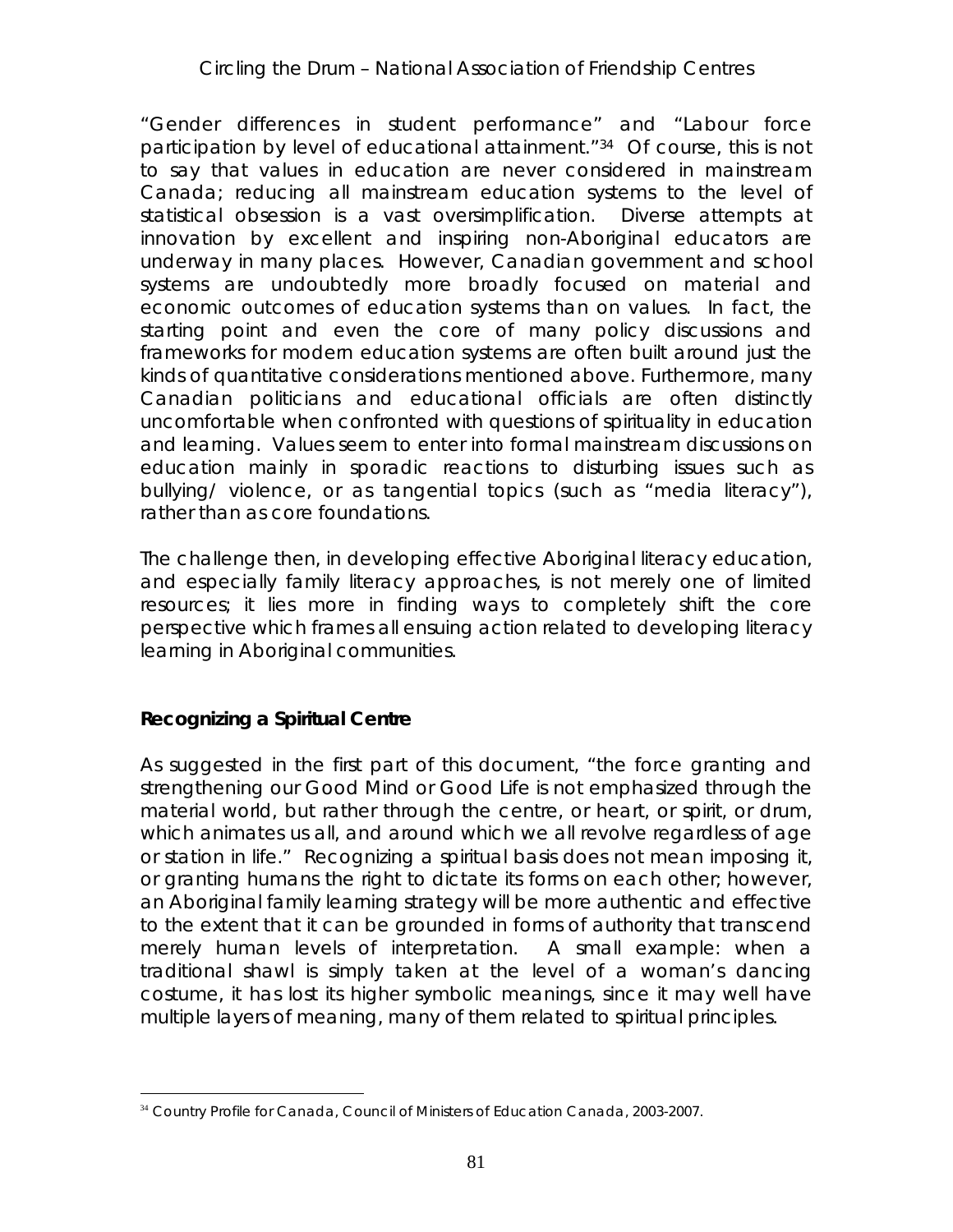The drum at the centre of a circle is used in this document to symbolize the spiritual authority from which authentic and essential Aboriginal community cultural activity is derived, and the basis on which "effectiveness" in the learning process is defined. This is not to say that all Aboriginal cultures or communities should build programs based on this specific symbol, since it is not so much a "pan-Aboriginal" *model* as a convenient tool for expressing common indigenous principles and how they might support Aboriginal family literacy (and other learning) frameworks. Various nations might well find other equivalent culturally specific symbols on which to build their particular processes. However, these other symbols would also be likely in some way to recognize a living, breathing authority that is derived from a power that transcends (and should in fact define) human political and material concerns (rather than the other way around).

The diagram used earlier to frame family and literacy activities in Friendship Centres is re-introduced below, with the addition of a central core.



In this circle, *relationships* are emphasized between age groups on the opposite sides of the circle: infants to adults, toddlers to parents, children to grand parents, and youth to elders. These relationships have often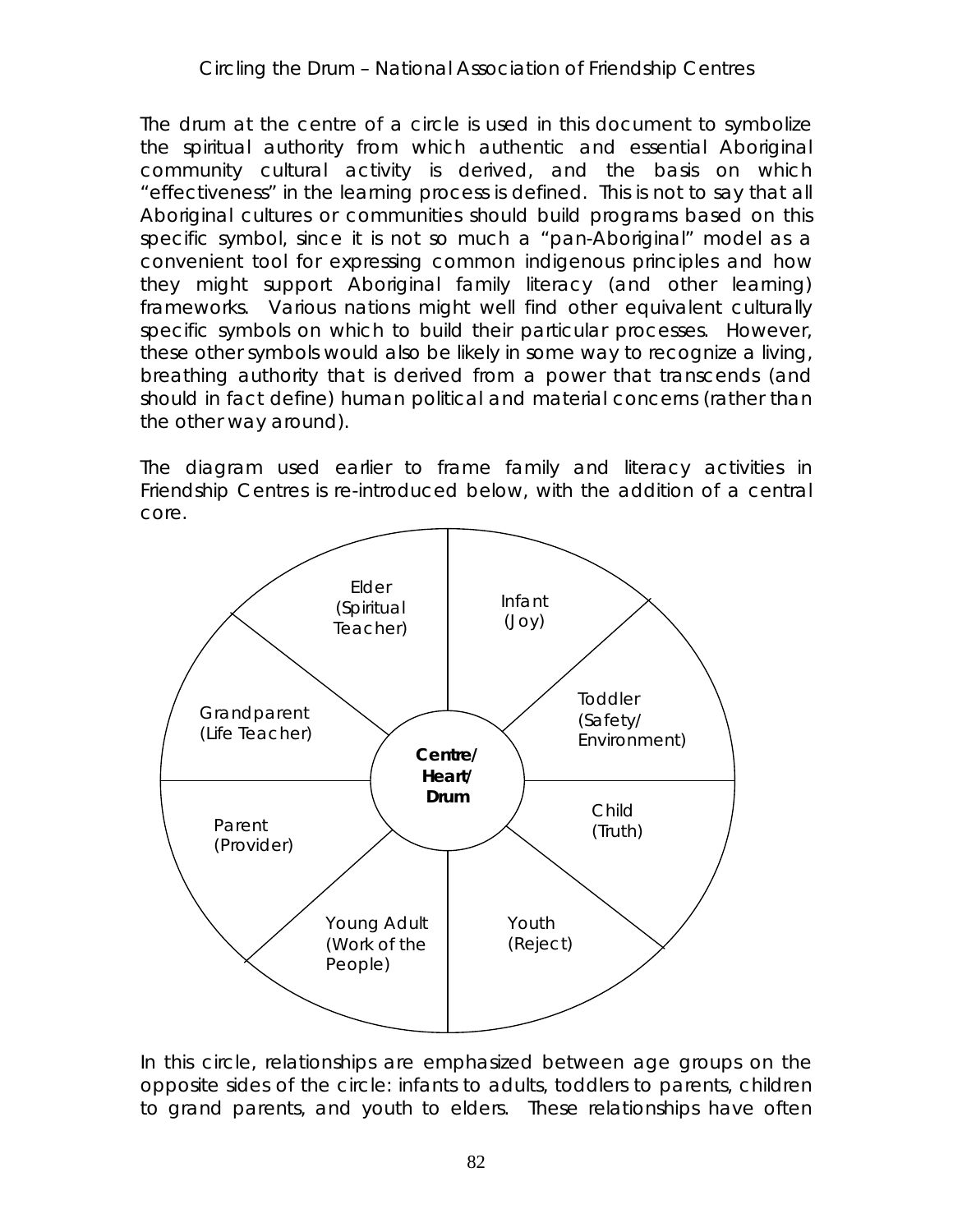been emphasized in traditional indigenous societies around the world, although the manner in which this manifests has varied in complex ways (considering gender roles, for example), and relationships and transitions between groups on either side of one's own age in the circle are also strong factors for consideration. The underlying principle of balance and shared responsibility for one another in the social structure throughout the cycle of life is a recurring theme in Aboriginal cultures.

The unifying element - the *heart* of the community circle - is symbolized here by a drum. The drum has a symbolic spiritual quality because, like the sun itself, it is much more than its mere visible physical embodiment; its rays reach out and permeate every being surrounding it and fill their hearts and bodies, animating them invisibly with energy and movement each in their own way. The link between the drum and relationships between the generations is made explicit in one teaching given by a Cree elder, which emphasizes that the traditional way to tie a drum is to connect the child in the East with the adult in the West, and the Elder in the North with the youth in the South.<sup>35</sup> These symbols (as well as related symbols found in other Aboriginal cultures) are remarkable in the way they contain and express *all at once* the many principles and values reiterated in various Aboriginals statements on education. (Of course, there are many, many additional principles and layers of meaning not mentioned here that are inherent in the circle, drum and related symbols).

In the symbol outlined above, Aboriginal cultural and holistic principles of learning identified in the regional reports ideally belong in the centre and radiate out through the community, bringing it closer together, rather than being placed as "cultural elements" of various programs and curricula filtered down through administrative government "silos." The cultural ways and principles *are* the foundation for the whole curriculum at all levels. These principles define and sanctify local learning spaces, link programs back to land-based knowledge systems and teachers, and help define housing, justice, healing and all other areas of programming in the community.

This symbol also respects communities as whole breathing organisms, unified and related in every direction, as we pass through time around the circle, as well as in our distinct relationships with the generations across from us in the circle, inclusively defining family from birth to death in an uninterrupted cycle. The significance of this circle as a framework for Aboriginal family literacy today lies in its symbolic reassembling of families

<sup>&</sup>lt;sup>35</sup> Borrowed from a traditional Nehiyiwak (Plains Cree) teaching by Elder Mary Lee, as recorded in the online project www.fourdirectionsteachings.com.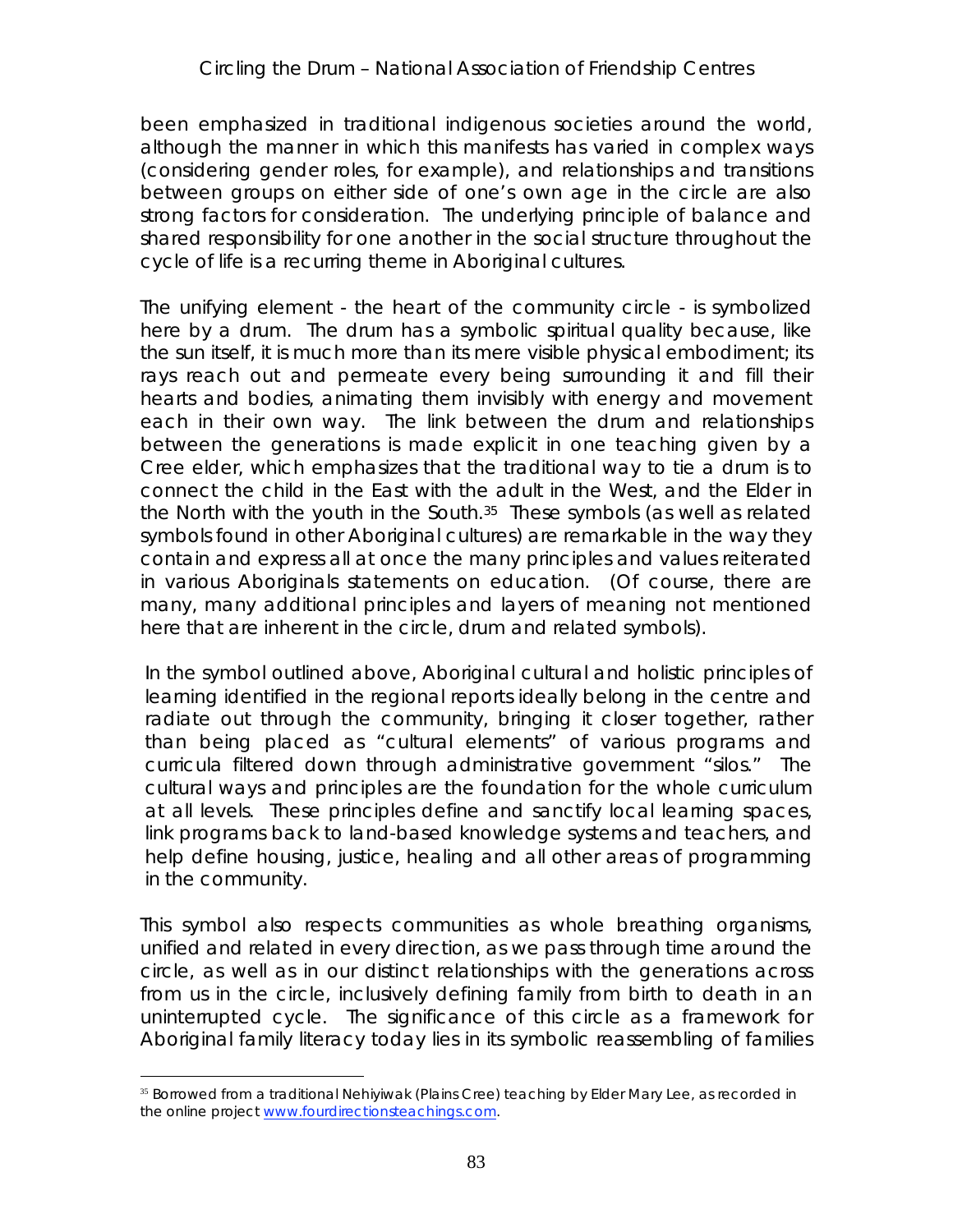and communities after years of neglect and trauma. As people move around the drum and are recognized for their individual roles and encouraged in their relationships, a deeper aspect of the significance of powwows becomes clear. Aboriginal family and literacy programs are empowered by community gatherings, feasts, dances and drumming in ways that are not possible to achieve through institutional frameworks. Learning is not imposed, but is made widely available as part of an ongoing rhythm of life, for everyone to gather according to his or her needs and nature - just as we get up and dance (or not) based on our abilities and inner inclinations.

While this framework may seem idealistic to some, its inherent principles are nonetheless already being practiced (or at least strived for) wherever possible at the community level. The BC Aboriginal Family Literacy Initiative is a good example of a family literacy framework that is moving toward whole family and community wide activities that constantly strive to ground themselves in or at least refer back to Aboriginal cultural principles and practices which bridge institutionally imposed gaps across the generations. Conscious efforts are being made through the BC initiative to support practices that intimately reflect the principles detailed above, including things like "Grandmothers teaching granddaughters", "Youth teaching elders how to use computers", and a strong focus on traditional foods and culture in ways that encourage cross generational training within Aboriginal communities.

Thus, youth activity, connected with the cultural wisdom of Elders, can become a meaningful *challenge* (which is the legitimate role of youth) to education systems to refocus traditional knowledge in relation to modern urban issues, rather than an invitation to militant activities rooted in anger, or worse (suicide, substance abuse, pointless crimes, etc.). The relationship with Elders is reciprocal, as in the example given above from BC (where youth also help elders with new technologies). Another example of a reciprocal relationship between youth and elders is given in the Quebec report, where teachings given to youth are translated into various media, and youth gain a powerful sense of meaning and responsibility. When youth are enthused about restoring and maintaining tradition, the true inherent role of Elders is restored in a world that too often warehouses them and reduces the approach of death from a spiritual community experience to a clinical secret.

Similarly, practices improving the connection between new parents and their babies and toddlers are already demonstrating the power of reciprocal balance implied when all community members around the circle are drawn together through the rays (or common heartbeat) of the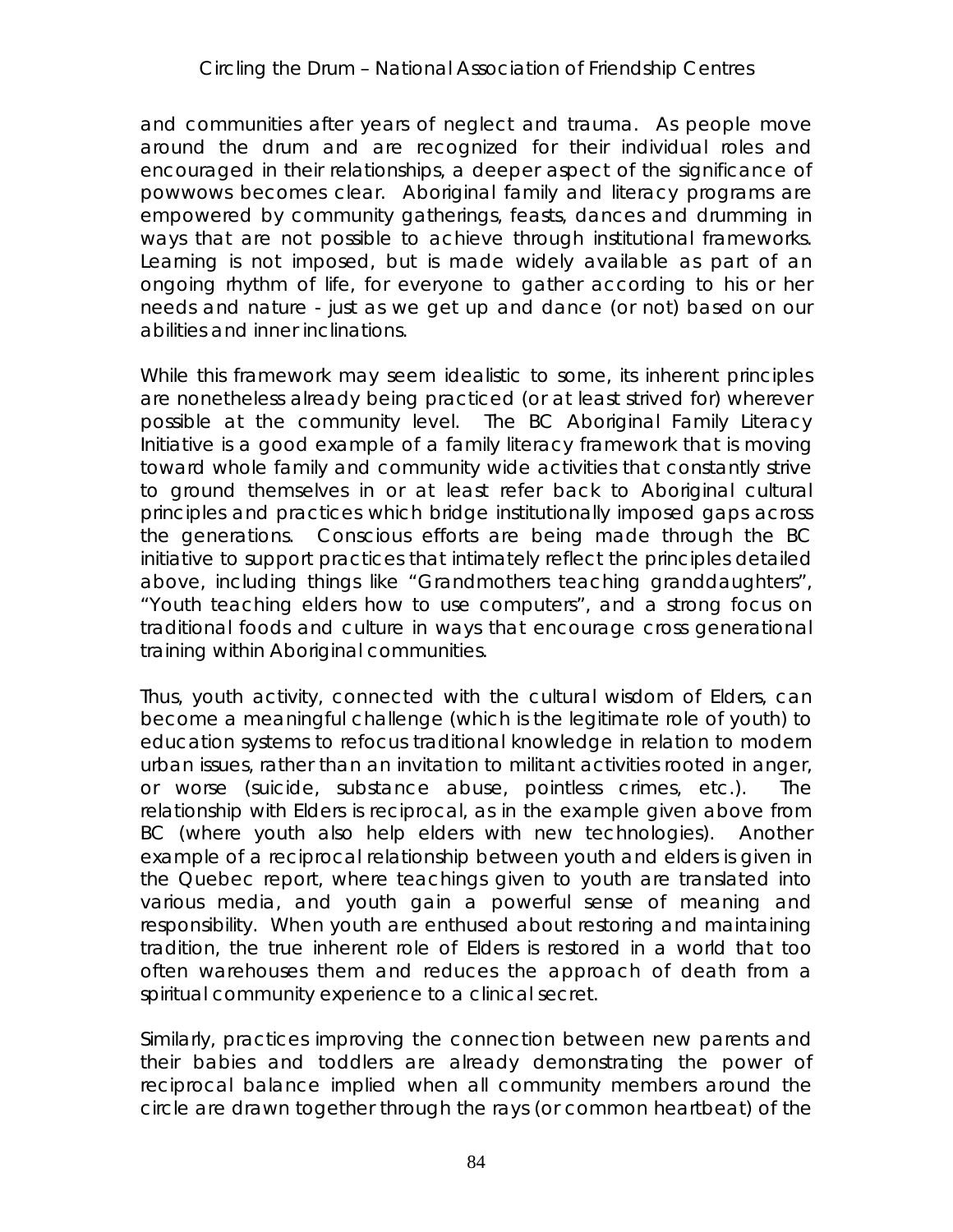drum: as was noted in the Best Practice section titled "Infants and Toddlers", many parents are deeply affected by discovering the importance of play in learning, especially when they realize that they themselves were not really played with as children. A better example of healing practice and deep life-changing learning and motivation could hardly be found - especially when we consider the gift of *joy* that is the role of infants to bring to their parents' lives. Young parents can hardly be expected to carry out the "work of the people" in a good way without the gift of joy inside them.

Much more could be added, but obviously the principle of integrating traditional Aboriginal values in relation to whole family structures across every generation begins to emerge as more than just an "alternative methodology" for "the classroom," or an "Aboriginal adaptation" of best practices in "family literacy." Classrooms and family literacy models need to be built into the recovery of holistic Aboriginal family learning processes, rather than the other way around. Aboriginal cultural principles applied holistically are derived from highly emotional and spiritually inspired *vision* that has the potential to infuse our human procedures with *meaning* and new hope, in spite of all the confusion and imbalance that currently exists. And this meaning has so much power that it arrives like the sun coming into a dark room in the morning, or a drum sounding in a hall full of people drifting off in their thoughts or lost in casual conversation and gossip.

#### **Loss of Balance**

Aboriginal cultural principles are difficult to put into practice, especially given the pervasive influences that have been working for generations to eradicate traditional indigenous cultures in Canada and around the world. In modern societies everywhere, this circle has broken down in various ways, and the education of children and youth has become heavily institutionalized. It is no accident that for decades Canada stifled and even criminalized traditional drumming, dancing, Potlatches, Sun Dances and various other ceremonies that lay at the heart of Aboriginal communities, as a direct way of inhibiting the transmission of Aboriginal learning.

The traumatic results of assimilative Canadian practices on Aboriginal families and communities have resulted in high levels of crisis and trauma for many Friendship Centre clients. Aboriginal families often experience great instability, and many families have broken down completely. Justice, addictions, healing, and homelessness programs all face high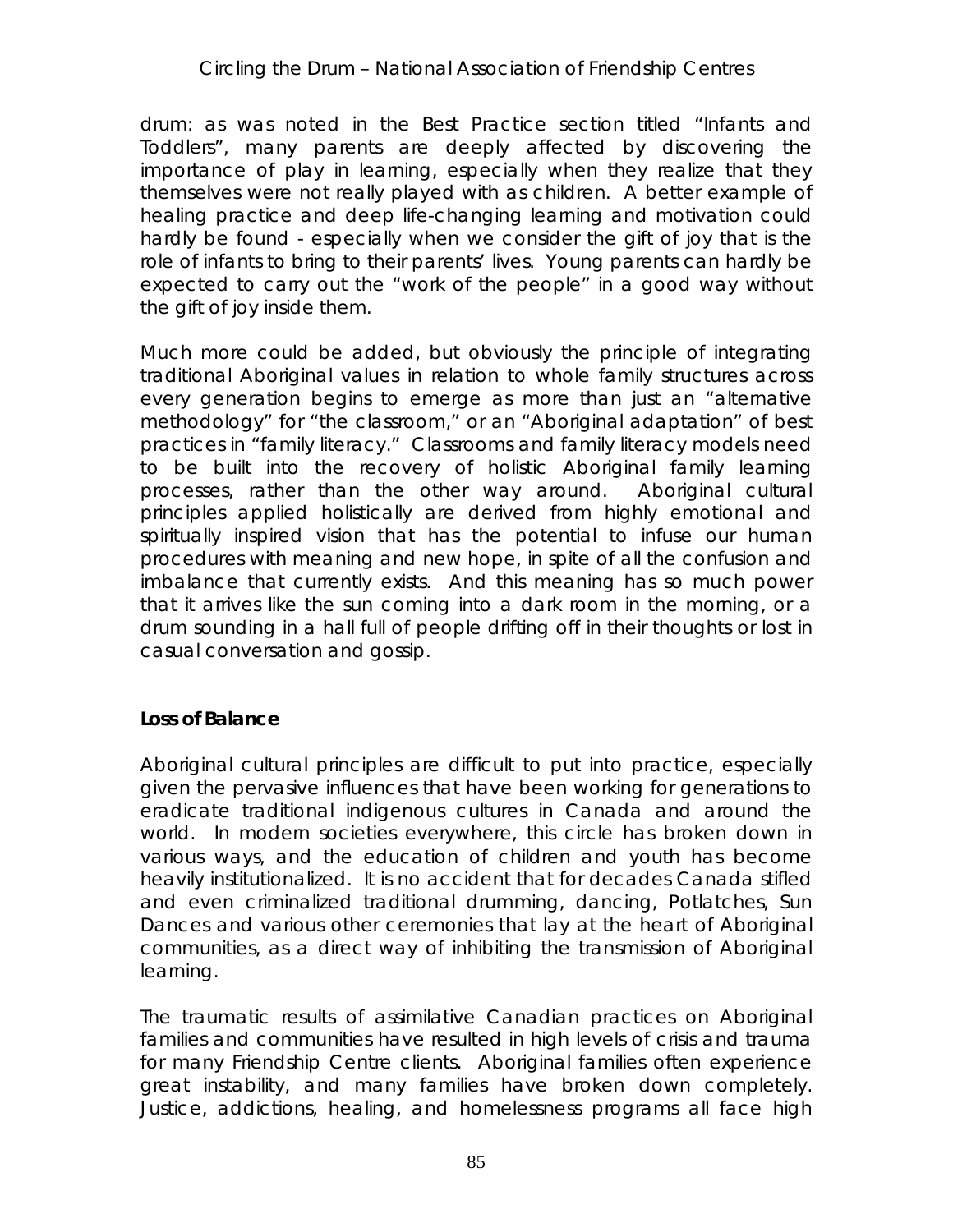levels of client crisis, and all of these areas of concern tend to take priority over the acquisition of literacy skills. Furthermore, many elders and seniors have endured the destabilization and outright destruction of traditional structures themselves, and as a result, the process of exploring and restoring culture and healthy relationships for Aboriginal families in a modern urban environment is not easy.

The often tragic and traumatic social contexts in which urban Aboriginal communities and families so often live are listed again and again in a wide variety of sources, including in the regional Friendship Centre literacy reports. Responding to immediate crisis issues in communities is part of the ongoing reality of frontline community work. No one can learn effectively if their most pressing needs related to housing, food, shelter, justice, addictions and a host of other common problems that plague Aboriginal communities. However, addressing these concerns needs to be done based on solid cultural frameworks rather than the usual non-Aboriginal government approaches, which focus on glaring community problems; otherwise, services will only define clients based on the perception of "deficiencies."

**The Canadian Focus: Upside down**

Unfortunately, the fallout of mass cultural disruption, often cited in statistical "laundry lists" of traumatic "indicators", has too often framed Canadian attitudes relating to programs and services for Aboriginal peoples. Too often, government support for "Aboriginal programs" focuses on how to help Aboriginal peoples overcome *social deficits* in order to meet employment targets, lower levels of poverty, and raise "standards of living" (one might well ask, "Whose standards of living?"). While these are important priorities for Aboriginal communities, they are not always the predominating issues when we consider the needs of people and communities *holistically.* The widespread institutional misunderstanding of what Aboriginal people mean when talking about the importance of our cultures is reflected in low levels of support for Aboriginal cultural approaches to learning from various levels of Canadian government. The result is that supports for Aboriginal cultural and linguistic revitalization are usually relegated to tangential aspects of "Aboriginal" programs.

Canadian governments and institutions have held up *human-centred* systems as the new model to replace the heart and essence that has been beaten and torn out of most Aboriginal communities. Put bluntly, these linear institutional "solutions", while well intended, simply do not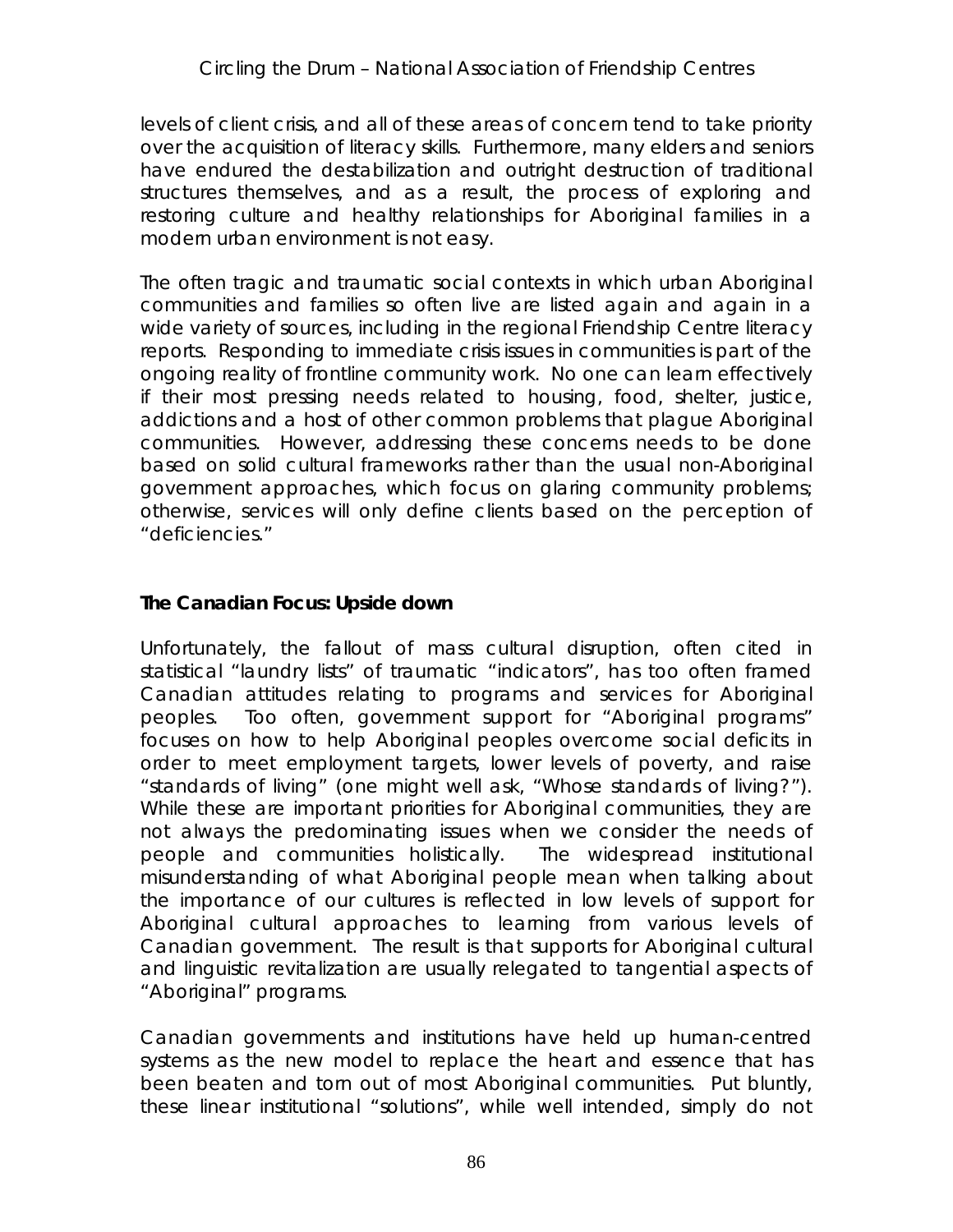work. Nothing could be worse for learners or potential learners than to begin by institutionally defining them according to their weaknesses and trauma.

**Culture before Trauma - Inverting the Deficit Model**

In spite of almost overwhelming forces of community crisis and institutional pressures applied through Canada's governments and institutions, Friendship Centres and other Aboriginal agencies have been exploring cultural recovery for many years, and remain determined to continue.

 *"It is often pointed out that much of the content of Aboriginal cultures has been lost and that the dominant non-Aboriginal culture has been absorbed by Aboriginal people. This is true, but to exaggerate this point is to miss one of the central facts of Aboriginal existence: Inuit and the First Nations and Métis peoples of Canada are unique peoples, and they are determined to remain so. Traditional norms and values, though changed and constantly changing, retain much of their power. Often, the ideas and practices of the dominant culture — in health and social services and in all fields — simply fail to connect with Aboriginal feelings, Aboriginal experience and Aboriginal good sense. Better connections come from within.36"*

Of course, Aboriginal family literacy programs need to address high levels of social distress and crisis, marked by poverty and various forms of trauma. However, cultural disruption and other factors have led to these tragic Aboriginal community contexts, and approaches that fail to relate firmly to Aboriginal cultural principles run the risk of being a "band-aid solution." It is not being suggested here that there should be no programs focused directly on poverty; as mentioned in the Manitoba regional report, "Attendance improves noticeably on 'Hot Breakfast' or 'Hot lunch' days." What is important is that Friendship Centres receive more support to develop programs grounding hot meals in the holistic presentation of Aboriginal cultural ways. It is an important principle that "hot lunch" be seen as an important holistic element of cultural and linguistic recovery and learning processes, rather than a way to improve attendance in literacy programs defined by government forces that are external to the community.

Building on Aboriginal cultural foundations promises solutions to the question raised in the previous section regarding lack of participation, or motivation to participate, in literacy programs. Literacy learning needs to

 <sup>36</sup> RCAP, Volume 3, Chapter 3.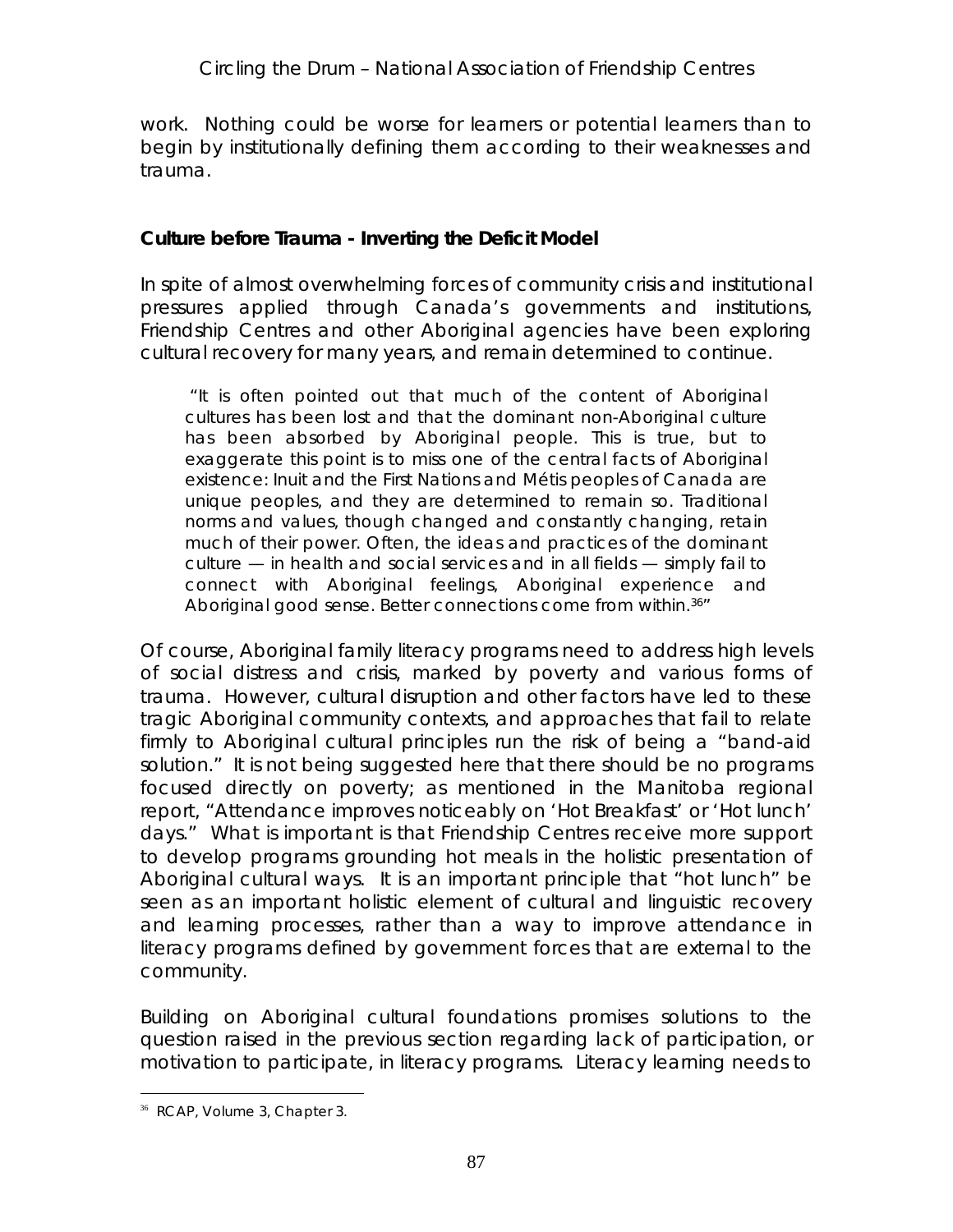connect deeply and holistically with an appreciation of the whole picture of community trauma, and its roots in massive cultural disruption. For many learners, learning must relate to a level of *meaning* that is about more than "getting a job." Inner motivation is related to how we feel in all levels of our being, at least as much as our outer material goals.

"Family literacy programs should be an important partner in reducing stigma and low self-esteem related to past experience, and should inspire and empower whole families and communities to embark on new learning experiences as an essential part of recovery from trauma…. Culture-based family literacy activities are a proven and essential element in addressing trauma and involving Aboriginal clients in learning, helping build self-esteem and reduce stigma associated with having low literacy levels. This would be achieved by… explicitly recognizing the role of cultural disruption in learning and the importance of understanding Aboriginal learning styles.37

### **Broader Implications**

The life and knowledge represented here by the symbol of the drum is not a mere bauble or decorative sideshow on the Canadian landscape - it belongs inherently to the land, and can enrich life in many directions. It may even belong *at the centre or heart of Canadian affairs*, rather than on the periphery. Aboriginal ways have been at the heart of these lands for thousands of years, and we neglect them at our peril. The potential impact of indigenous knowledge can have profound implications for, and applications to, every arena of life, including:

- Family literacy programs and public education systems reaching people of all cultural backgrounds;
- Wider contemporary issues related to family and community breakdown, and the need for different models of justice, governance, economy, and so on.

<sup>&</sup>lt;sup>37</sup> From "Family Literacy in Ontario Friendship Centres", October 2007.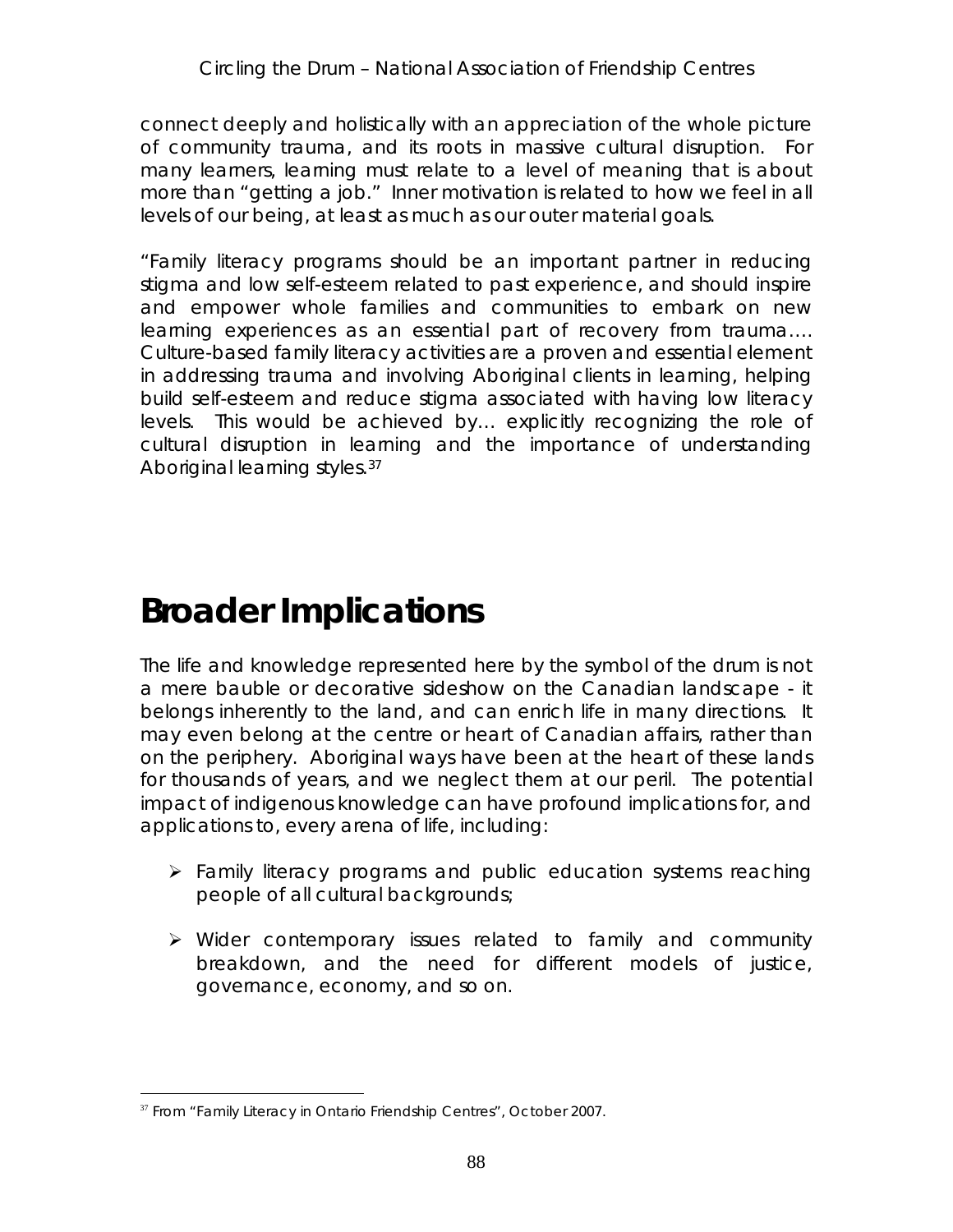**Literacy and Education in General**

Both the Ontario and Alberta regional literacy reports suggest that Aboriginal Friendship Centres have the potential to become leaders in the development and delivery of family literacy models for all communities (Aboriginal and non-Aboriginal).

"If provided the appropriate resources, Friendship Centres are in an ideal position to facilitate literacy initiatives to both Aboriginal and non-Aboriginal clients in Alberta. Their holistic approach to program development would allow for a better understanding and integration of literacy ideals into current programming." Page 68, Alberta Report)

As stated in the Ontario report, "Aboriginal communities are uniquely qualified to establish whole family approaches to literacy and learning, and have the potential to make lasting contributions (in this area) to all communities…. this approach… moves away from predominant funding models that define Aboriginal funding according to population (as a sliver of the broader "pie"), and which generally only consider Aboriginal models as applicable to Aboriginal communities; rather, launching Aboriginal models from a position of leadership signifies the importance of such models to all peoples, and supports the establishment of Aboriginal communities as valid 'teachers' rather than 'poor cousins.' This approach is not as daunting as it might seem, for two reasons:

- $\triangleright$  Aboriginal communities are less remote than the dominant (English/ French) Canadian cultures from traditional cultural concepts and practices supporting holistic family learning, and many teachings have survived in indigenous memory which address the roles and responsibilities of various life stages, learning approaches, and other areas related to family literacy. These cultural approaches to family learning hold much promise for all cultures.
- $\triangleright$  Aboriginal peoples are more directly concerned than dominant (English/ French) culture groups with community and family breakdown, cultural loss, barriers to educational achievement, and so on. (This is not to say that the dominant communities do not have such concerns, but that they afflict Aboriginal communities to a much greater degree, to the point of crisis.)"38

<sup>&</sup>lt;sup>38</sup> Pp. 44-45, Family Literacy in Ontario Friendship Centres, October 2007.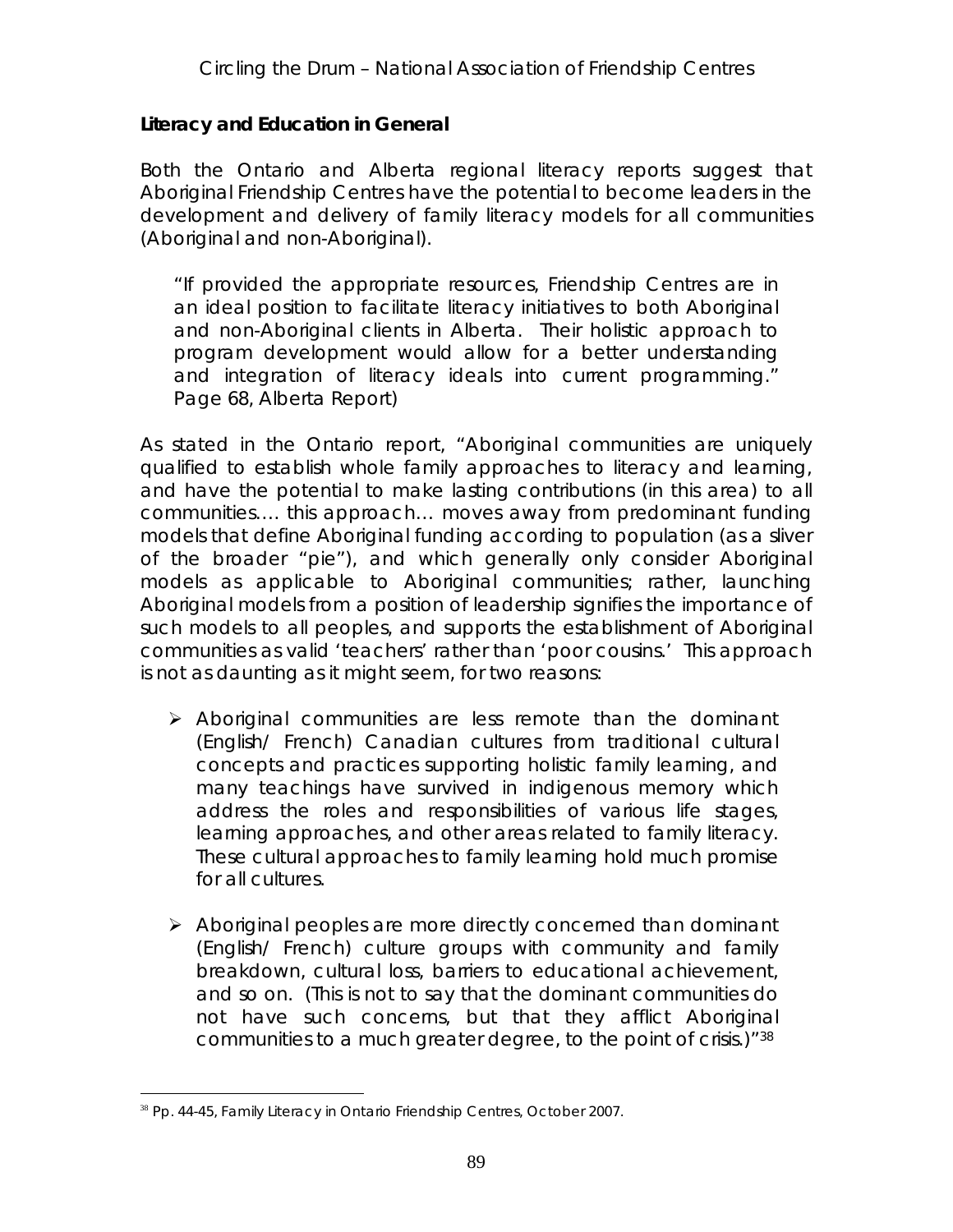#### *Circling the Drum* – National Association of Friendship Centres

Aboriginal family literacy models could also have implications for the delivery of services to other communities suffering from family stress and cultural breakdown, such as many immigrant or poverty stricken communities, for example, or indigenous peoples in other parts of the world.

The applicability of Aboriginal learning models in various other communities also has the potential to invigorate aspects of public education systems, especially in areas where those systems are not reaching certain populations. The mainstream education system has arguably failed well over a third of its general student population; the International Adult Literacy and LIfeskills Survey (IALLS) shows that 42% of Canadians between 16 and 65 scored below a level 3 – the "threshold for coping with the increasing demands of a knowledge society."

The restoration of Aboriginal cultural teachings has practical implications at all levels relating to current educational issues. Building educational solutions for the future involves thinking in ways that are different from those that have led us into our current social, environmental and economic blind alleys. Cutting-edge educators in public education systems are beginning to struggle with concepts that are inherent in Aboriginal thinking processes, such as the engagement of the mind and being through *multiple perspectives*: "The education community has not found it easy to shift readily from specific, discrete educational topics to a more integrated systems approach. Our vision of education for a sustainable future is focused on how to get beyond reduction and analysis – with which we are most comfortable – to the synthesis and integration of what we know and can know…. To engage successfully in sustainable development we must train ourselves to think holistically." 39

**Wider Aboriginal Roles and Responsibilities**

In recent centuries, Aboriginal knowledge systems have generally been assaulted, neglected or trivialized by non-Aboriginal societies. This situation is slowly beginning to change; we can only hope it changes fast enough to make a difference in the wider world. Many traditional Aboriginal teachings, from nations as far apart as the Haida, Haudenosaunee and Hopi, emphasize the vital role of Aboriginal ways in maintaining balance in the world, with vision that extends far beyond the annual budgets, five-year (or even 50-year) plans, and short-sighted

<sup>&</sup>lt;sup>39</sup> Education for a Sustainable Future: A Paradigm of Hope for the 21<sup>st</sup> Century, Wheeler and Bijur, (eds.), Kluwer Academic/ Plenum Publishers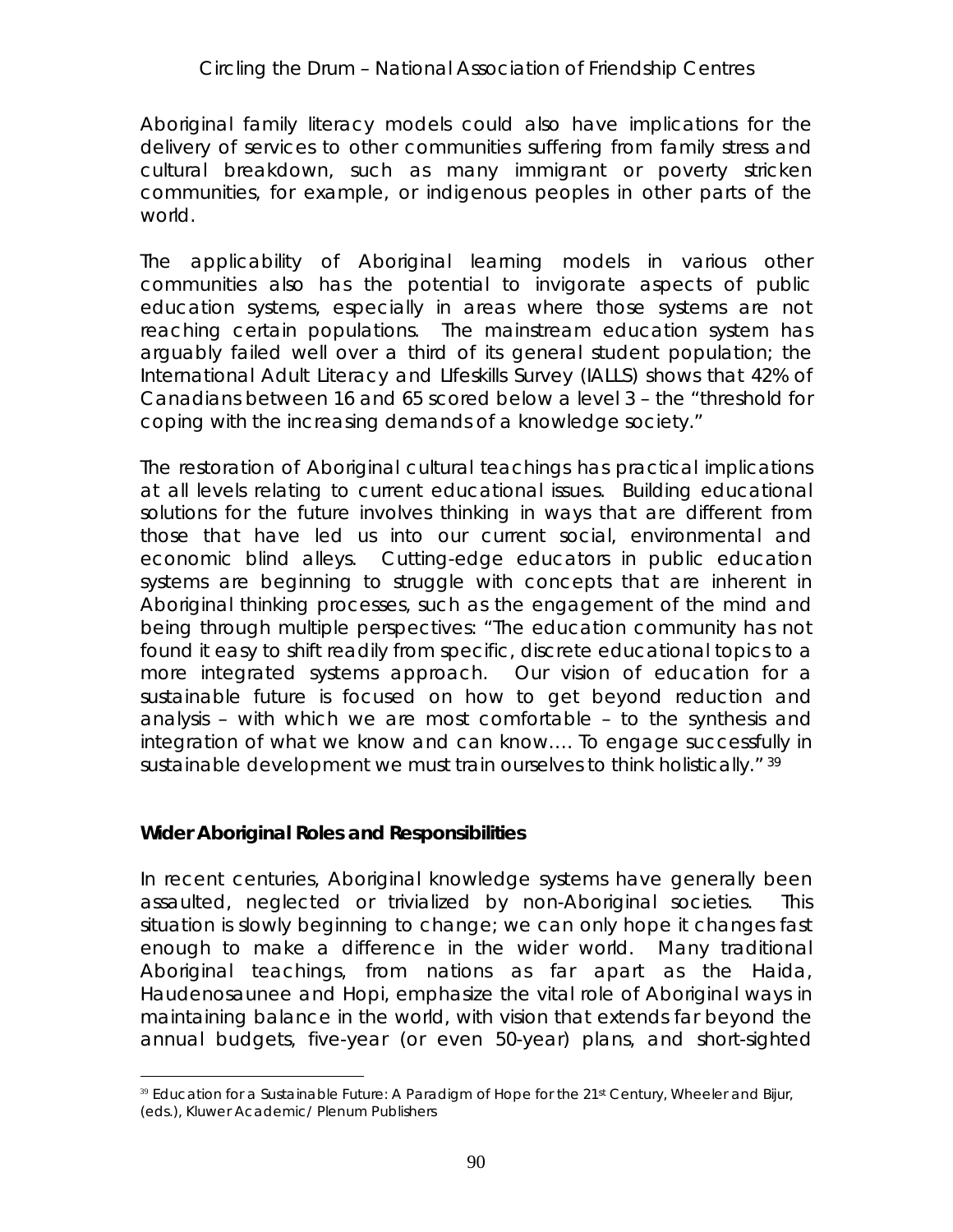definitions of "progress" and "development" that still dominate and stifle modern western societies, and much of the world.

Culturally grounded Aboriginal learning ideally connects in various ways with concerns about the general distress being experienced by the Earth and all her life and peoples through the widespread desecration of nature. For example, Aboriginal community gardening projects are appearing in the middle of urban centres involving clients with housing issues and linking with concepts of sustainable living through the transmission of traditional cultural ways of living with respect for the Earth. Such programs can (and do) include the transmission of traditional cultivation, harvesting and preparation techniques, and teachings about Aboriginal legends and linguistic concepts that transcend our usual modern ways of thinking of the land as an inanimate thing. As a curriculum, this holistic approach seems ideally suited to whole family learning. The focus on local foods, and understanding how they relate to the sacredness and preservation of our environment as a living thing are no longer the domain of obscure utopians. Even young urban New Yorkers are moving out of Manhattan to set up local organic farms serving the city, *and are succeeding*; thirty years ago, business success in such an area was unlikely.40

The reach of Aboriginal knowledge extends far beyond the stereotyped identification of the "Indian" with nature. Aboriginal perspectives provide profound insight into potential remedies for the accelerating desecration of every area of life around the world. In the realm of manufacturing and the arts, Aboriginal perspectives frame a unique *value in the manufacturing process* that has been lost to most of modernity. The UMAYC program in Lanaudierre emphasizes the need to help learners understand "the sacred nature of certain techniques and objects" in the creation of arts and crafts: "Teaching cultural knowledge is the heart of this initiative." (p. 38, Quebec report).

Culture-based, family-centred Aboriginal education processes can inform models that address enormous holes in the modern social fabric, by:

- Cultivating service to others over personal competitiveness and individualism;
- $\triangleright$  Supporting the identification of leaders, teachers and other social roles based on the careful observation of infants, children and youth by Elders as they grow and learn, based on natural inclination and rites of passage, rather than narrow institutional processes, or in

<sup>&</sup>lt;sup>40</sup> Sunday New York Times, March 16, 2008.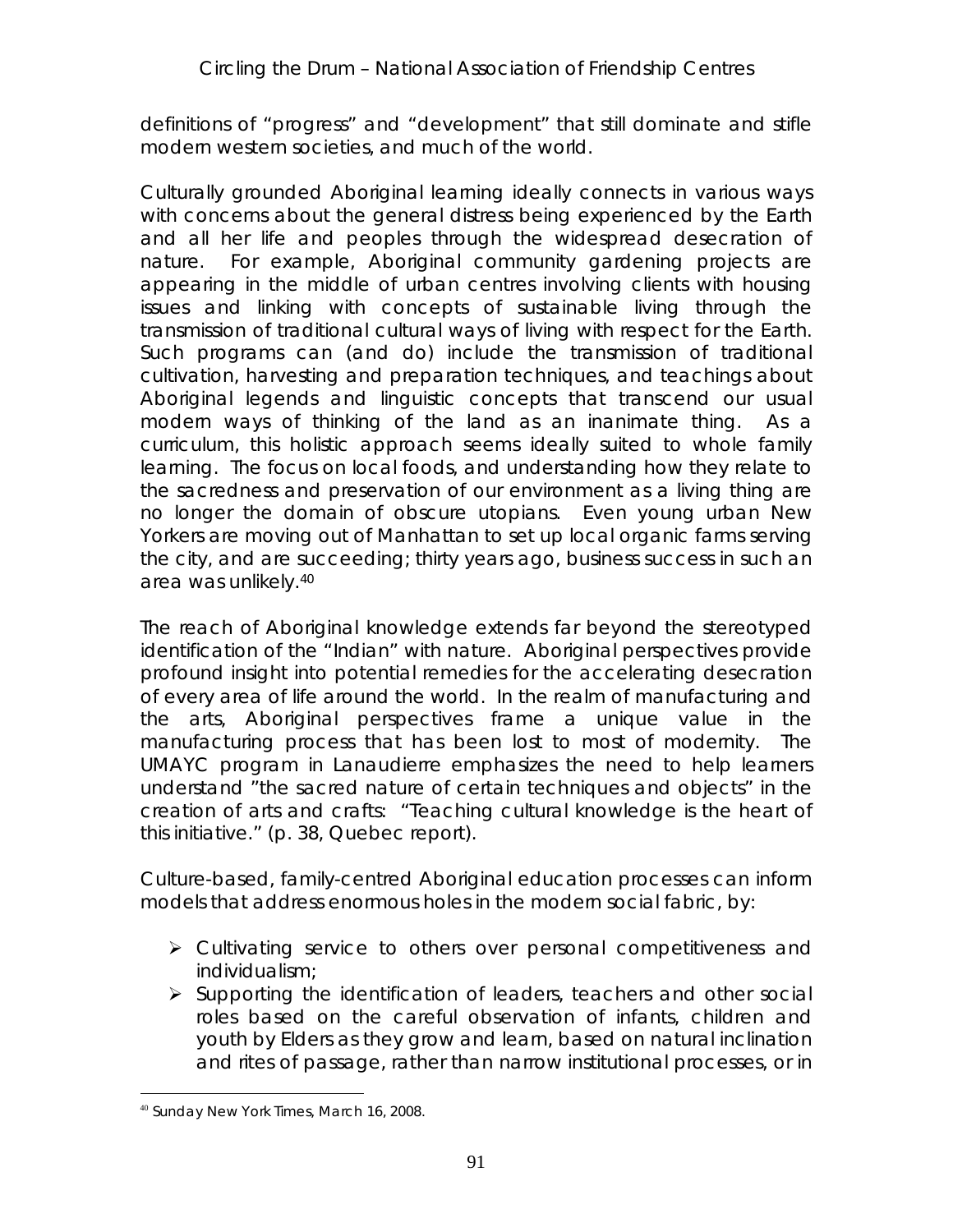the case of politicians, "popularity contests" (which often results in people doing work for which they are ill-suited);

Areas where Aboriginal peoples have long been dominated and dictated to, such as economics and governance, are showing clear signs of cracking around the edges in relation to some of their most fundamental assumptions – assumptions that have long been considered lacking from Aboriginal perspectives. As one writer in the "post-autistic economics" movement has written, "it (neoclassical economics) can't deal with ecological constraints because it was built with infinite resources as a core assumption."41 Visitors to Canadian houses of parliament are shocked at the disrespectful and appalling behaviours of the country's leaders as they sit around symbols that were once literally held sacred, such as the Parliamentary Mace and Speaker's Chair. Even today, the improved behaviour at Aboriginal community gatherings where sacred bundles and other objects are present is often tangible (although this is not always the case, of course, given the widespread breakdown of traditional cultural ways, not to mention weaknesses common to all humanity regardless of cultural background); nevertheless, Aboriginal cultural *principles* of governance and relationship have much to offer to all. The suggestion is often made that the American constitution and federation is a Haudenosaunee model with important pieces missing.

None of this is to suggest that some Aboriginal "utopia" is just around the corner, but only to emphasize the necessity of supporting the revitalization of Aboriginal cultural ways, not only as a route to Aboriginal learning and healing, but in relation to potential Aboriginal *contributions* and *responsibilities* to wider society.

Learning within families is the place to begin this work. What we are hearing consistently across all regions of the country in asking about Aboriginal literacy and family literacy is that cultural content will *attract, motivate and retain* Aboriginal learners for holistic ends, including employment and better economic security, but also (and often more importantly) for things like "self esteem", "healing", and an overall sense of balance in the self that might then be extended to one's family, community and nation. From an Aboriginal culture-based perspective, all things are interconnected and related, so our responsibility for ourselves does not end with our employment, nor with our provision for our families or even with making significant contributions to or assuming leadership in our communities and nations; in fact our responsibilities extend to our whole World, which, from traditional Aboriginal cultural perspectives,

<sup>&</sup>lt;sup>41</sup> Post-Autistic Economics Review – Issue 14, "Towards a New Economics", Frank Rotering.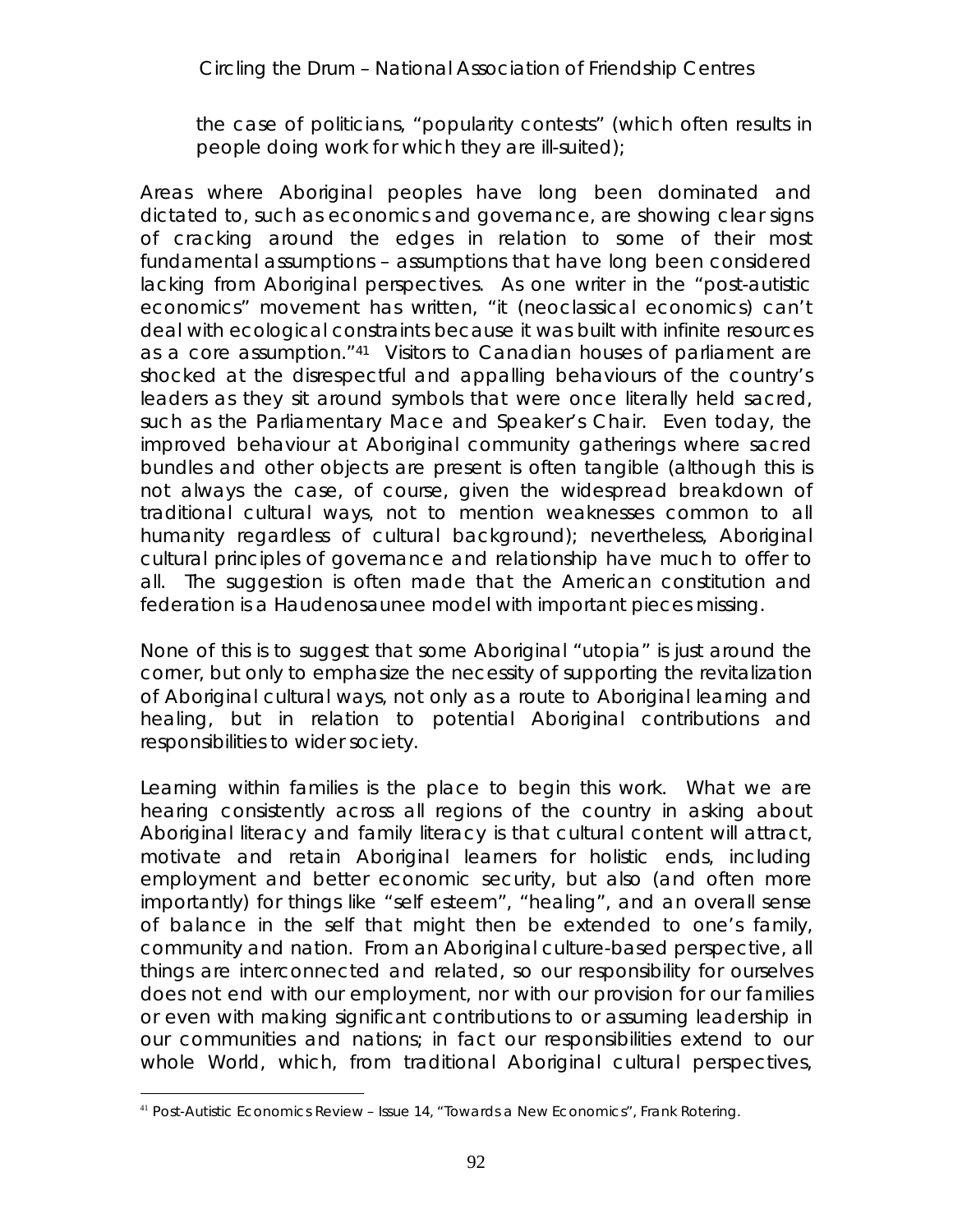includes all of nature, including levels of being which are not considered in the dominant modern mindset: How are we the keepers of the Earth? What values are missing in modern industrial and post-industrial societies in the information age that have led to our present state of imbalance, and how can Indigenous ways of knowing and teaching help address this lack?

Moving through a broad family literacy strategy toward developing the role of Aboriginal peoples as teachers is in keeping with the philosophies of most Friendship Centres, which serve the dual purpose of supporting Aboriginal peoples in urban environments *while also promoting the understanding of Aboriginal cultures amongst non-Aboriginal peoples in the surrounding environments.* In other words, it is the role of Aboriginal peoples in urban centres to bring Aboriginal cultural perspectives to the broader world around them, acting as a bridge of mutual understanding between Aboriginal and non-Aboriginal peoples locally. This principle is often directly written into the mission statements of individual Friendship Centres.

Considering the many implications of Aboriginal perspectives and values to every aspect of the wider world also brings a sense of urgency and meaning to Aboriginal cultural learning processes. As our Elders have been telling us, it is the role and even responsibility of Aboriginal peoples to restore the essence of our traditions, first of all in our own communities, and then in relation to the world around us.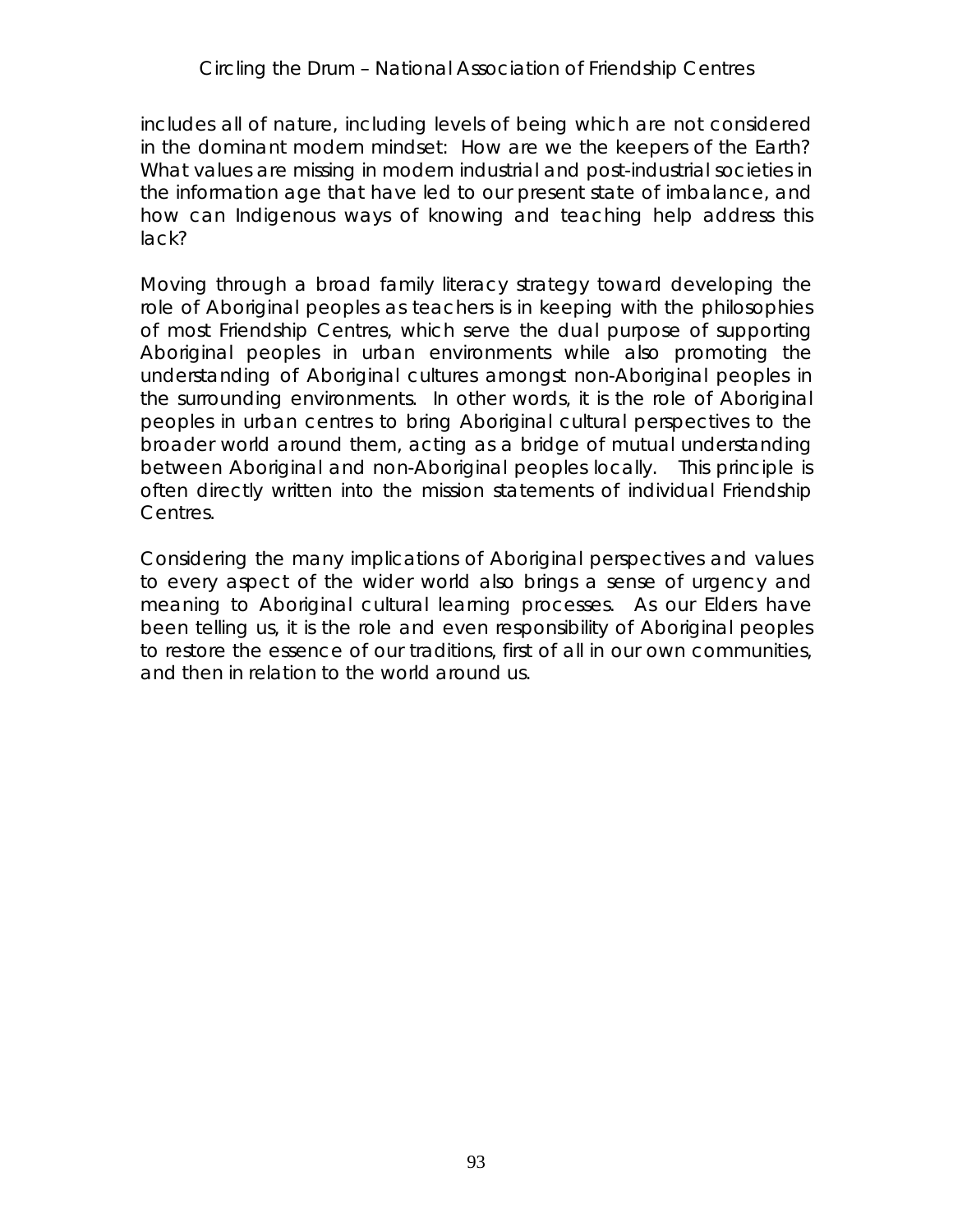# **National Context**

It is important to the success of this strategy to build support at the national level in Canada by reaching out and developing partnerships and funding agreements with a wide variety of stakeholders. This section describes some important agencies and issues to consider at the national level in the development of Aboriginal family literacy education in Canada. The agencies described below are not all specifically focused on family literacy, but they do relate intimately to family literacy in one way or another. All of the agencies below should receive copies of this strategy.

**Key Literacy Agencies**

Literacy is a topic that converges with the priorities of many different interest groups, including health, business/ labour, international development groups and others, and there are a variety of agencies with a national profile that have evolved over the years. Some of the key agencies are listed below, along with their web addresses, in no particular order:

- Movement for Canadian Literacy (www.literacy.ca)
- Frontier College (www.frontiercollege.ca)
- > National Adult Literacy Database (www.nald.ca)
- ▶ National Indigenous Literacy Association (www.nila.ca)
- > ABC Canada (www.abccanada.org)
- ▶ Canadian Council on Learning (www.ccl-cca.ca)
- > Laubach Literacy of Canada (www.laubach.ca)
- Canadian Literacy Thesaurus Coalition (www.thesaurusalpha.org)
- Canadian Library Association Literacy Interest Group (www.cla.ca)
- ▶ World Literacy of Canada (www.worldlit.ca)
- Federation Canadienne pour l'Alphabetisation en Francais (www.fcaf.net)
- > Canadian Association of Family Resource Programs (www.frp.ca)
- > Language and Literacy Researchers of Canada (www.csse.ca/CACS/LLRC/)

A number of these agencies, such as Frontier College, have a history of working with Aboriginal populations. Many of the agencies have conducted key programs and projects that can inform family literacy approaches, even those agencies that are not specifically literacy organizations. The Canadian Association of Family Resource Programs, for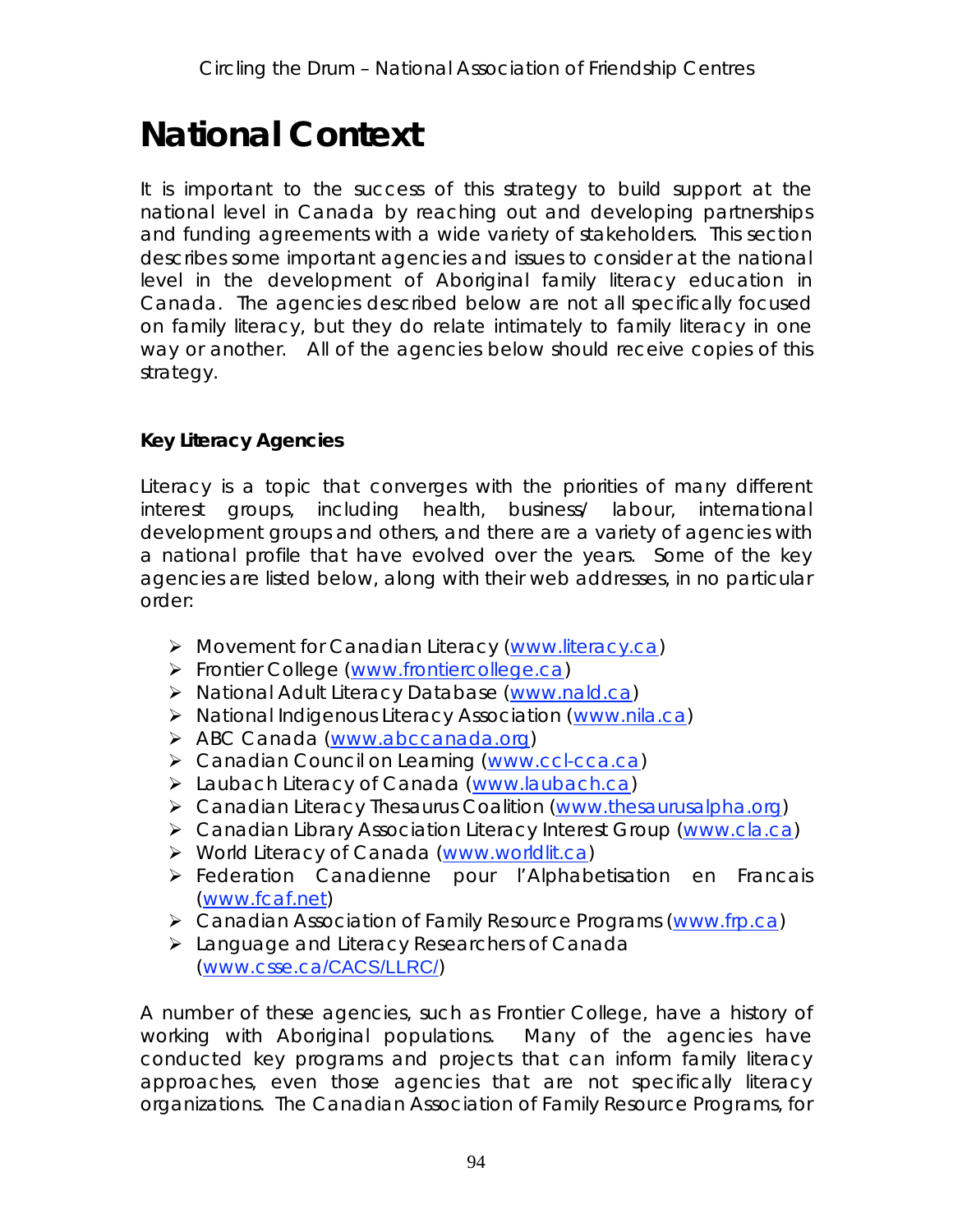example, has delivered several important projects related to the theme of "Weaving Literacy", which refers to integrating literacy development into whole families and communities.<sup>42</sup> Such projects are too numerous to list here, but most are either referenced with detailed descriptions, or even found in full PDF format on the web site of the National Adult Literacy Database (NALD) (www.nald.ca). NALD also has links to other significant databases, including Aboriginal resources.

The National Indigenous Literacy Association (NILA) and the Movement for Canadian Literacy (MCL) are probably the two most likely partners at the national level in developing an Aboriginal Family Literacy strategy. NILA is important because of its Aboriginal focus, and MCL because of its broad scope and strong links with all the other national literacy groups, as well as with the provincial and territorial literacy networks (all Provinces and Territories have literacy networks or coalitions).

**Other Community Agencies**

Several agencies are worth mentioning here in relation to the further development of Aboriginal family literacy services in Canada. This list is not comprehensive, but as starting points, the agencies below are connected with and aware of broader Aboriginal and family literacy development across the country.

Some regional networks are very specifically devoted to family literacy, such as the Centre for Family Literacy in Alberta and Action for Family Literacy Ontario. These agencies generally provide advocacy for family literacy, communications and networking, professional development in delivering family literacy models in communities, and research on family literacy issues.

Several agencies specialize in publishing Aboriginal themed literature that can be used in supporting Aboriginal learning processes. These include:

- Good Minds (www.goodminds.com)
- ▶ Kegedonce Press (www.kegedonce.com)
- $\triangleright$  Ningwakwe Learning Press (www.nlp.ca)
- Pemmican Publications (www.pemmican.mb.ca)
- > Theytus Books (www.theytusbooks.ca)

 $42$  Detailed reports on these activities are available on the FRP web site at http://frp.ca/g\_Weavingliteracy.asp#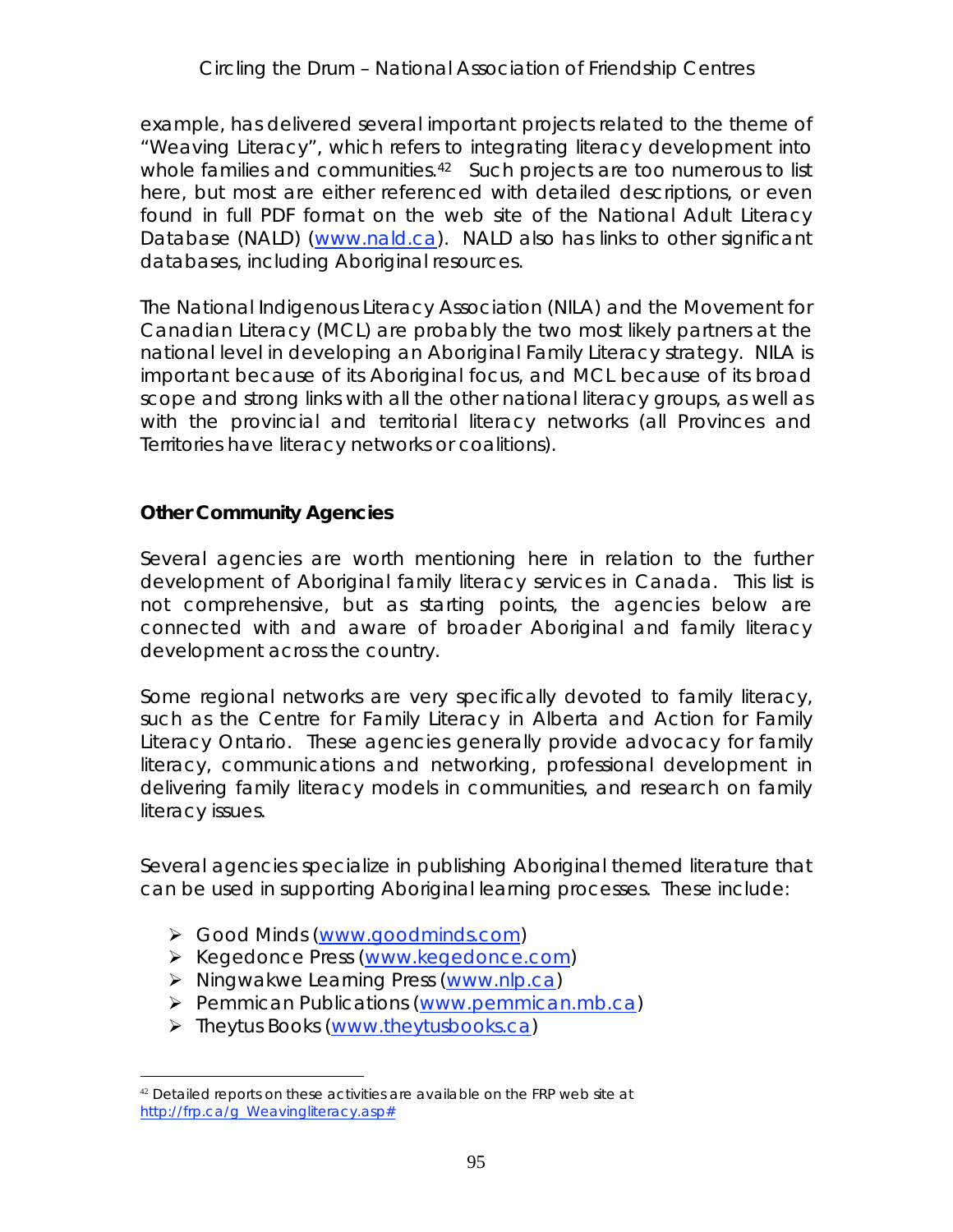This list is not comprehensive, but can provide a starting point for those looking to access or publish Aboriginal learning materials and literature. There are also a variety of on line Aboriginal language and educational web sites beginning to flourish in different parts of the country that should eventually be linked with this strategy.

#### **Grassroots Activities**

One good example of a grassroots organization is the *Native Mothers' Initiative for Academic Success, started by* a mother in Barrie, Ontario. This local initiative has national implications for Aboriginal family literacy practices. The initiative develops programs for teachers and Aboriginal parents to work with Aboriginal children and cultures. The focus right now is on children in grades 7-9. Several qualities make this initiative unique and promising:

- $\triangleright$  It is grounded in an approach that focuses on children's strengths, rather than their weaknesses;
- $\triangleright$  It is based on learning styles and teaching approaches that are grounded in Aboriginal cultures, languages and world views;
- $\triangleright$  It takes a holistic approach to the human being. For example, it engages the involvement, and improves the self-esteem, of both parents and children;
- $\triangleright$  It is articulating these pedagogical approaches in relation to the work of leading academics in the field of learning styles and their relation to linguistic and cultural factors, demonstrating the effectiveness of these approaches in ways that will be acceptable to mainstream academic institutions and governments;
- $\triangleright$  The initiative is grounded in a high level of community-based commitment; as of 2007, the initiative had been driven entirely on a volunteer basis.

**National Aboriginal Agencies**

Numerous Aboriginal agencies exist at the national level, and any one of these could be involved in one or another area of holistic family literacy development. These national agencies include the three main Aboriginal representative bodies for First Nations, Inuit and Métis peoples: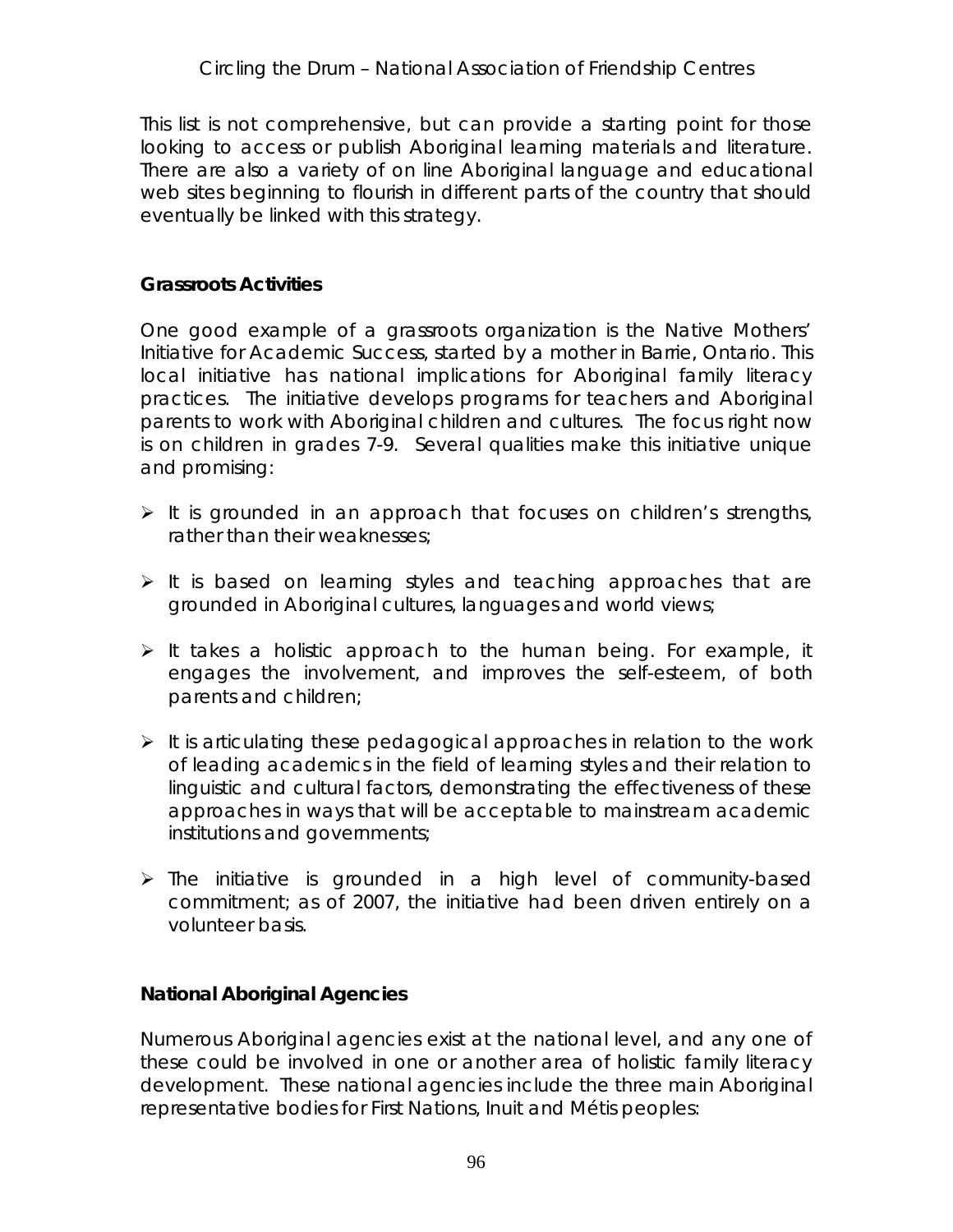- $\triangleright$  The Assembly of First Nations (www.afn.ca)
- > The Métis National Council (www.metisnation.ca)
- > Inuit Tapiriit Kanatami (www.itk.ca)

Some of the other national Aboriginal agencies with an interest in literacy include:

- ▶ National Association of Friendship Centres
- $\triangleright$  Native Women's Association of Canada
- National Aboriginal Health Organization
- National Indigenous Literacy Association
- Canadian Council on Learning Aboriginal Knowledge Resource Centre
- $\triangleright$  Aboriginal Healing Foundation
- > Aboriginal Human Resource Council
- Canadian Council For Aboriginal Business
- > National Aboriginal Achievement Foundation
- First Nations Child and Family Caring Society of Canada
- National Association of Indigenous Institutes of Higher Learning
- $\triangleright$  The Confederacy of Cultural Centres

This is only a partial list, and the possible links with family literacy are endless. For example:

- $\triangleright$  The Aboriginal Learning Knowledge Centre, part of the Canadian Council on Learning, as well as other national research bodies such as the Social Sciences and Humanities Research Council, have a vital interest in Aboriginal cultural approaches to learning, and could support the foundations of a national Aboriginal family learning research database;
- $\triangleright$  The National Aboriginal Health Organization has taken an interest in literacy as a tool for both improved health in Aboriginal families, as well as improved prospects for health careers among Aboriginal peoples;
- Many Aboriginal Post-Secondary Institutes are involved in training Aboriginal teachers as well as delivering holistic culturally relevant upgrading and literacy programs;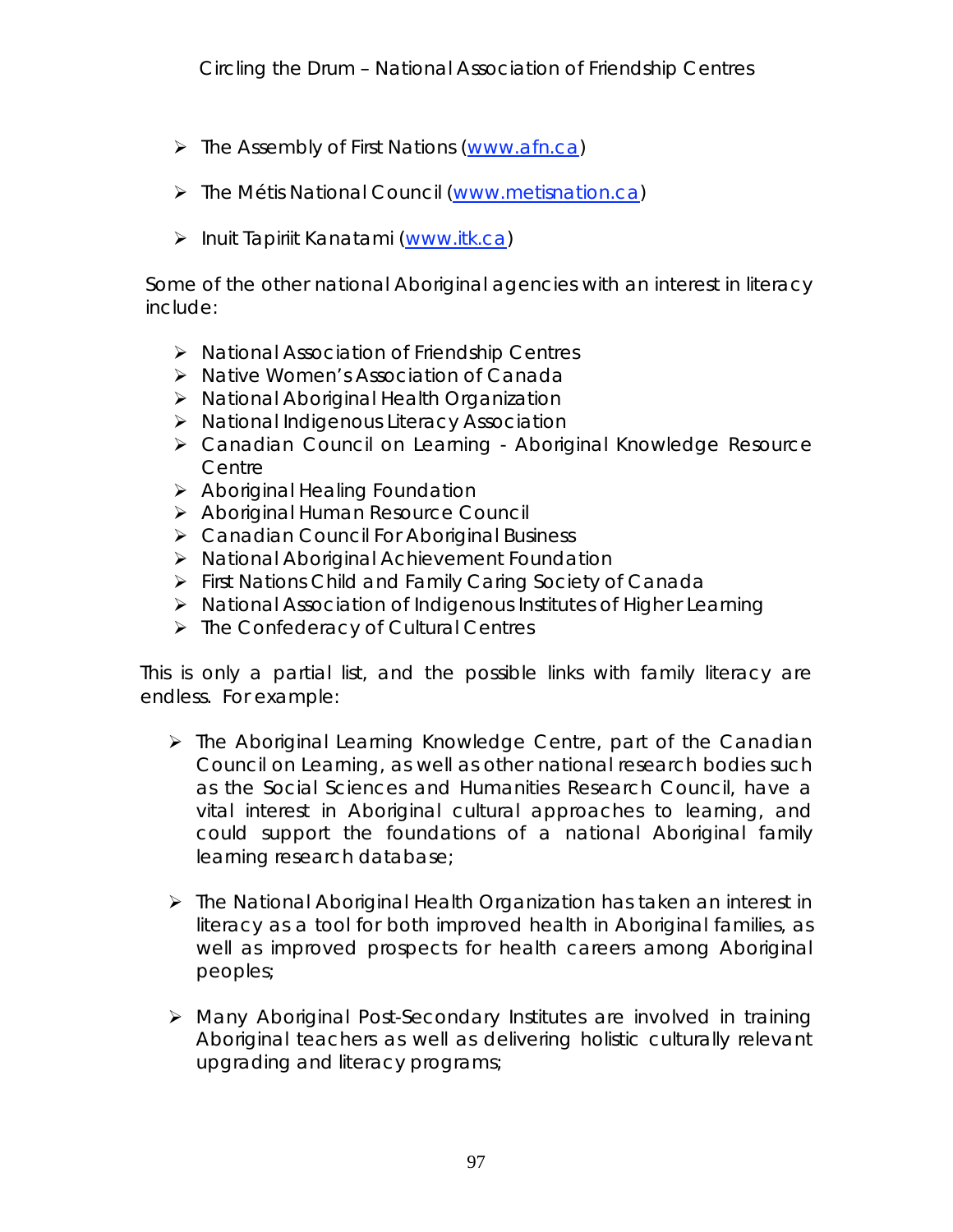$\triangleright$  The concerns of the Aboriginal Human Resource Council and the regional Aboriginal Human Resource Development agencies (AHRDAs) can hardly be considered in isolation from literacy issues.

This strategy cannot prescribe specific partnerships or links with particular national Aboriginal agencies, which need to evolve organically according to developments that are constantly changing. However, some of the links that might be made in relation to reserve-based populations should definitely be considered from the outset, since Friendship Centres focus mainly on off-reserve populations, and the common interests of both populations have too long been separated by bureaucratic rigidity in Canadian government systems. The need to seek out common strategies and coordinate on- and off-reserve Aboriginal development efforts has already been acknowledged through a Memorandum Of Understanding signed between the Assembly of First Nations (AFN) and the National Association of Friendship Centres in 2006. (Of course, Friendship Centres also serve Inuit and Métis peoples, and the NAFC has been exploring ways for sharing national development strategies through Friendship Centres with agencies representing these groups as well). Examples of the logical links with First Nations programs and services are offered here in the spirit of suggesting similar potential links with Inuit and Métis groups at the national level (recognizing that these nations have their own distinct characteristics).

The Assembly of First Nations (AFN) and its regional affiliates have worked for years on various initiatives related to Aboriginal languages, cultures, families and literacy. Some regional First Nations bodies have sectors devoted to members in urban centres, as in Saskatchewan, while many individual First Nation communities have developed important family literacy models that provide educational leadership grounded in the Aboriginal cultures and languages of their regions (examples include parent/ child immersion programs in First Nation schools, and language nest models involving Elders and children). Because of initiatives like these, the Education and Language Sectors of the AFN and their regional and local affiliates are key potential allies in the development of Aboriginal culture based family literacy strategies at a national level.

**Federal Government Initiatives**

Federal government initiatives that could relate to Aboriginal family literacy are too numerous to mention here, and government agencies are in endless flux, depending on the seemingly whimsical priorities of constantly shuffling governments and ministers. However, some key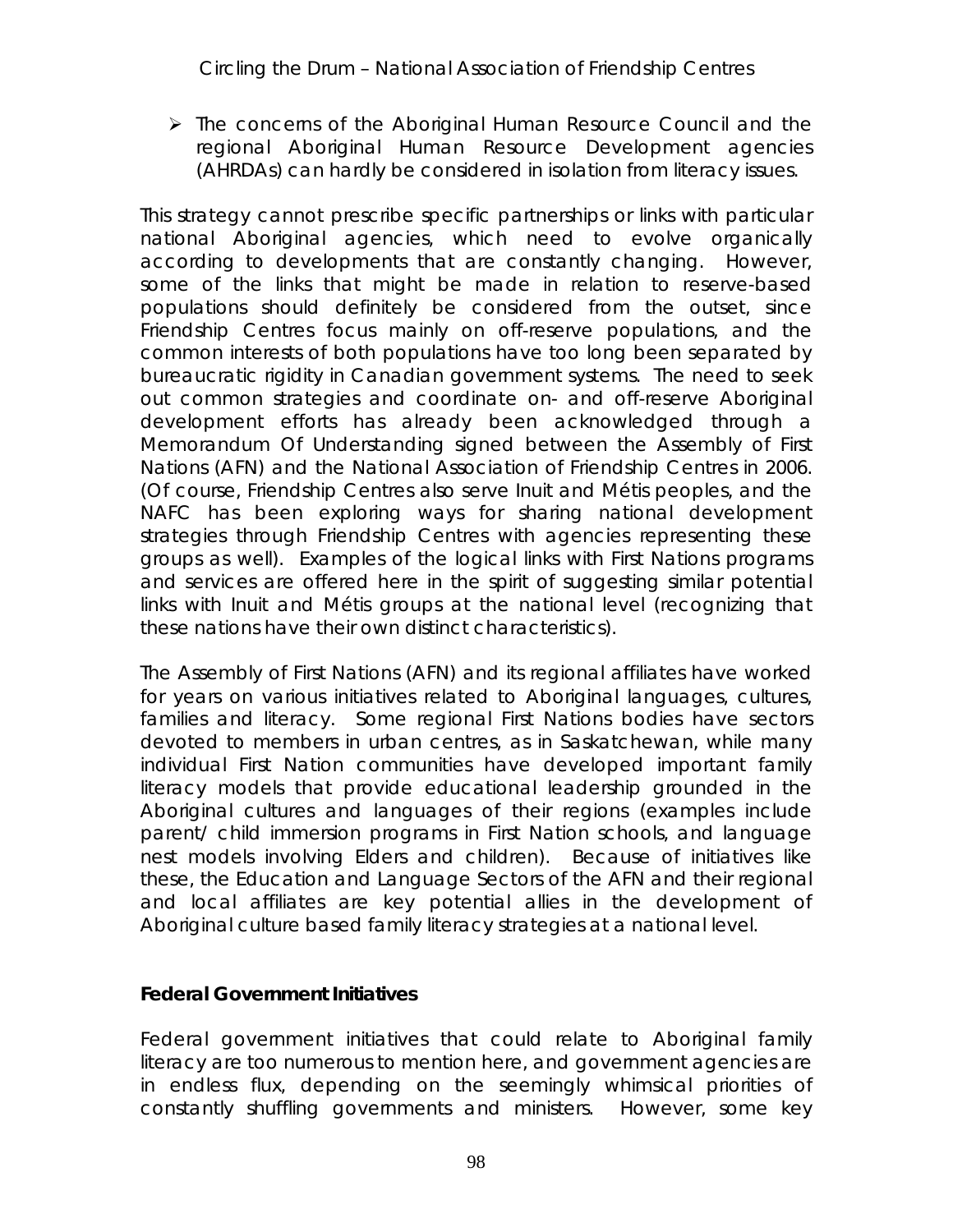developments taking place at the time of this report are worth noting in relation to Aboriginal family literacy development. Several broad federal departments are alluded to in the "Resources" section of this strategy (Health Canada, Heritage, Human Resources and Social Development Canada, etc.), although the list is not comprehensive. These are listed in relation to the more common kinds of family and literacy-related program funding sources found in Friendship Centres at the time of this report. However, in terms of the sheer volume of Aboriginal-specific initiatives overall, mention should be made of Indian and Northern Affairs Canada (INAC). INAC has historically focused mainly on reserve-based First Nations and Inuit populations. However, at the time this strategy was being written, significant movement was underway to shift various Aboriginal programs from other departments to INAC; for example, the Aboriginal School Net program and Aboriginal Business Canada were being relocated to INAC from Industry Canada, and Aboriginal Head Start from Health Canada. These movements were all being made in relation to an "Aboriginal Horizontal Framework", which aims to "provide a government-wide view of Aboriginal-direct programming and spending offered by the Government of Canada." This framework arranges 360 federal programs and services under seven thematic headings: Health; Lifelong Learning; Housing; Safe and Sustainable Communities; Economic Opportunities; Lands and Resources; and Governance and Relationship.

In addition to the programs already mentioned above (such as Aboriginal Head Start and School Net), some INAC-based initiatives are worth mentioning in relation to off-reserve culture and literacy:

The INAC-funded Cultural/ Education Centres program supports significant language and cultural education centres in 87 locations across the country, and some of these can be found in towns and cities like Timmins (Ojibwe Cree Cultural Centre) or Saskatoon (Saskatchewan Indian Cultural Centre). Cultural Centres based on reserves are also important sources of cultural and linguistic resources for many neighbouring urban communities, and many cultural centres are in the process of developing significant regional on-line databases. At the time of this report, INAC was looking at increasing the funding for these important agencies. The Cultural Centres also have a national representative body, the Confederacy of Cultural Centres,<sup>43</sup> whose mandate is to lead "in the preservation and maintenance of our languages, cultures and traditions." The Confederacy holds that "Our languages have returned to first languages status among all generations. Our respect for and connection to the land and Creation is celebrated….

 <sup>43</sup> www.fnccec.com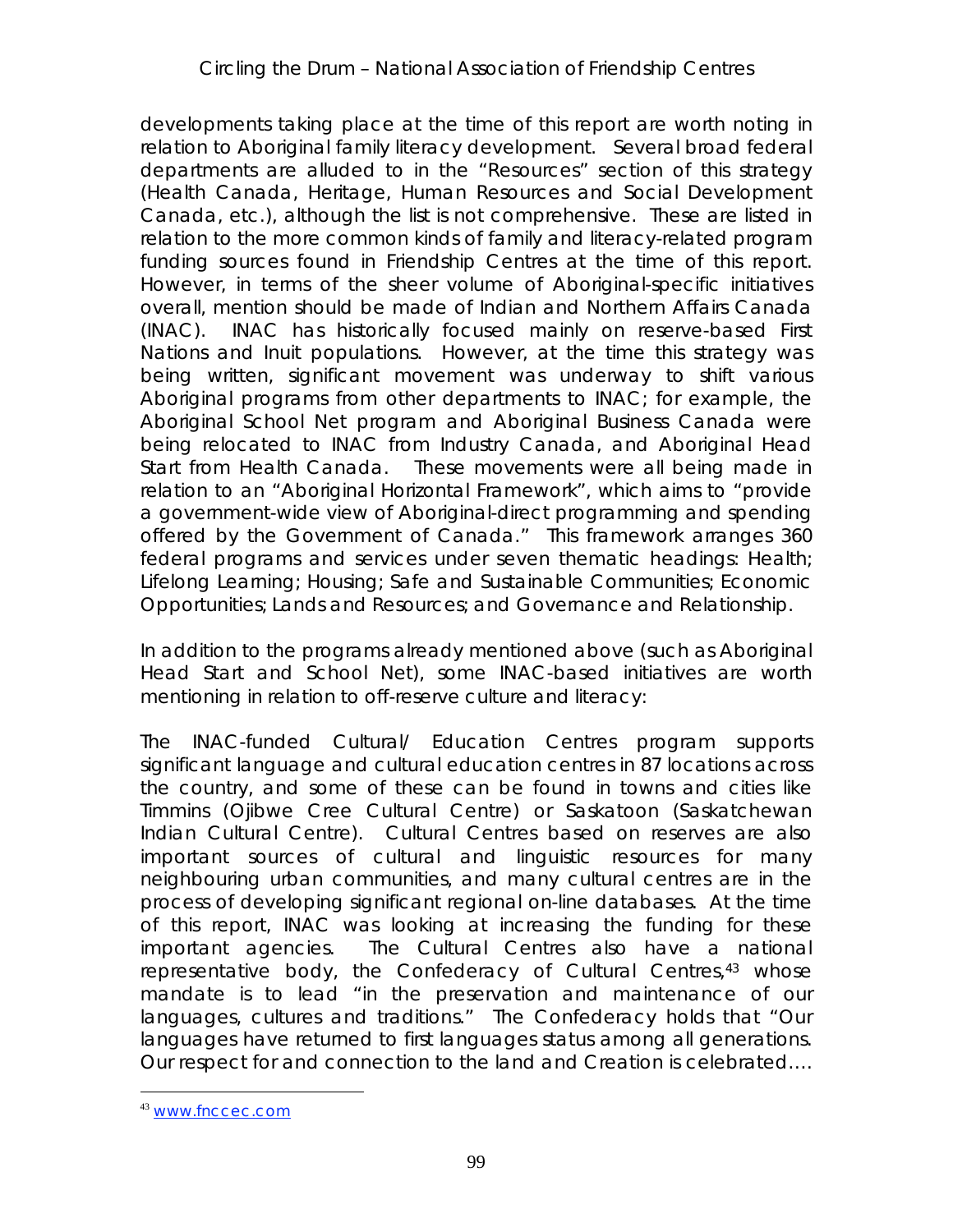The Leadership and structures of our nations and communities are based upon the traditions and values of our peoples. All of our people take responsibility to actively participate in the affairs of our nations." The Confederacy and its various members would clearly be important potential allies in any Aboriginal family literacy strategy.

INAC is also the home of the Office of the Federal Interlocutor (OFI). OFI has the role of helping "further the efforts of Métis, Non-Status Indians and urban Aboriginal people in order to help them realize their full potential economically, socially and politically in Canadian society. The Office of the Federal Interlocutor for Métis and Non-Status Indians works closely with provinces, national Aboriginal organizations, federal departments and organizations towards achieving an overall coherence in the services available to off-reserve Aboriginal Canadians." In addition, OFI is the lead federal agency responsible for the Urban Aboriginal Strategy (UAS), which has funded Aboriginal learning and cultural initiatives across the country in urban environments.

While Aboriginal peoples have had, and continue to have, a somewhat negative relationship with this large government department, a solid relationship with INAC appears to be an indispensable factor in any Aboriginal strategy at the national level.

**Office of Literacy and Essential Skills**

The Office of Literacy and Essential Skills (OLES) was created in April 2007.44 OLES has replaced the longstanding National Literacy Secretariat (NLS) in supporting the broad continuum of literacy and essential skills at the national level.

The Office of Literacy and Essential Skills (OLES) is the Government of Canada's centre of expertise for Literacy and Essential Skills. Through its partner-based approach, OLES focuses on three areas: increasing Canada's knowledge-base on literacy and essential skills, developing effective training tools, and ensuring knowledge and tools are shared among stakeholders, partners, and the Canadian public. Federal support for literacy has always emphasized adding value to existing provincial delivery models, and does not support ongoing program activity.

 <sup>44</sup> http://www.hrsdc.gc.ca/en/workplaceskills/oles/olesindex\_en.shtml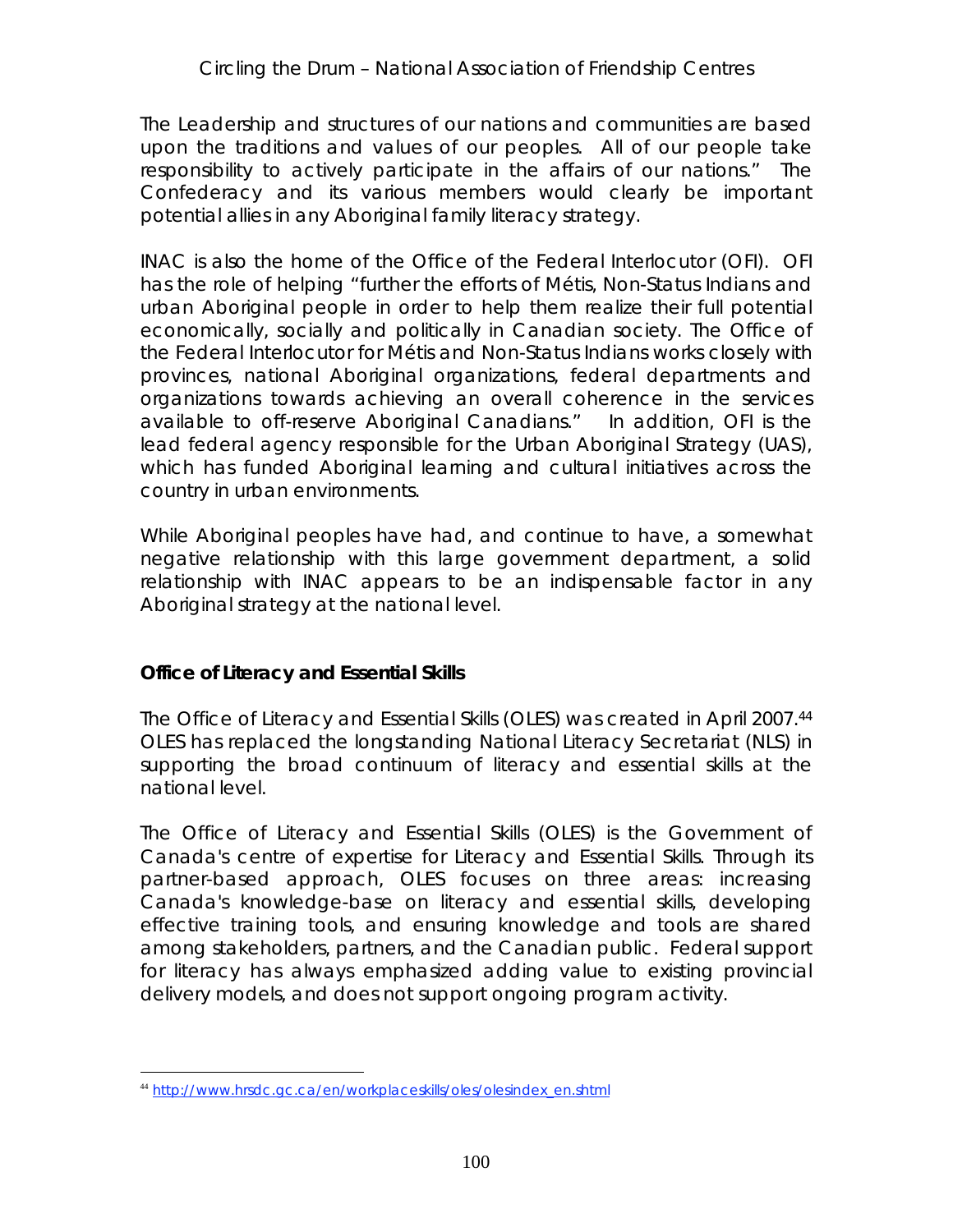#### *Circling the Drum* – National Association of Friendship Centres

In 2007, OLES issued a call for proposals for two streams of projects: Literacy and Essential Skills for Work; and Family and Community Literacy. Family Literacy has been a priority for NLS/ OLES for many years, and for this reason, federal initiatives delivered through these agencies have been an essential part of developing family literacy models across the country over the years.

#### **National Public Education Forums**

Public school systems play such a huge role in the learning process that any family literacy strategy needs to find ways to relate to them, as is being done in the BC Family Literacy Initiative. There are huge knowledge gaps for teachers teaching Aboriginal children and communication gaps in relating to their families, and it is (or should be) the responsibility of public school systems to address these issues. Addressing these kinds of gaps through teacher resources and education programs is just one area where a national effort may provide more pay-off than if each local community is left to struggle for itself with local trustee and school board associations. While public education is the responsibility of the provinces and territories, various agencies exist at the national level that help make the links across provincial and territorial boundaries, including:

#### Curriculum Services Canada (CSC)

CSC can play a role in reviewing resources and programs and awards its "Seal of Quality" where its standards are met, which can help ensure the widespread use of quality resources across the country. CSC has already played a role in the review and recommendation of Aboriginal culturally sensitive resources, and might be an important factor in building greater overall responsiveness to an Aboriginal Family literacy strategy.

#### The Council of Ministers of Education Canada (CMEC)

CMEC is an intergovernmental body of ministers of education from all 13 provinces and territories. CMEC serves as: a forum to discuss policy issues; a mechanism through which to undertake activities, projects, and initiatives in areas of mutual interest; a means by which to consult and cooperate with national education organizations and the federal government; and, an instrument to represent the education interests of the provinces and territories internationally. CMEC has been exploring some areas that definitely link with family literacy; for example, they recently published a paper that explores questions posed by the Organization for Economic Cooperation and Development (OECD) on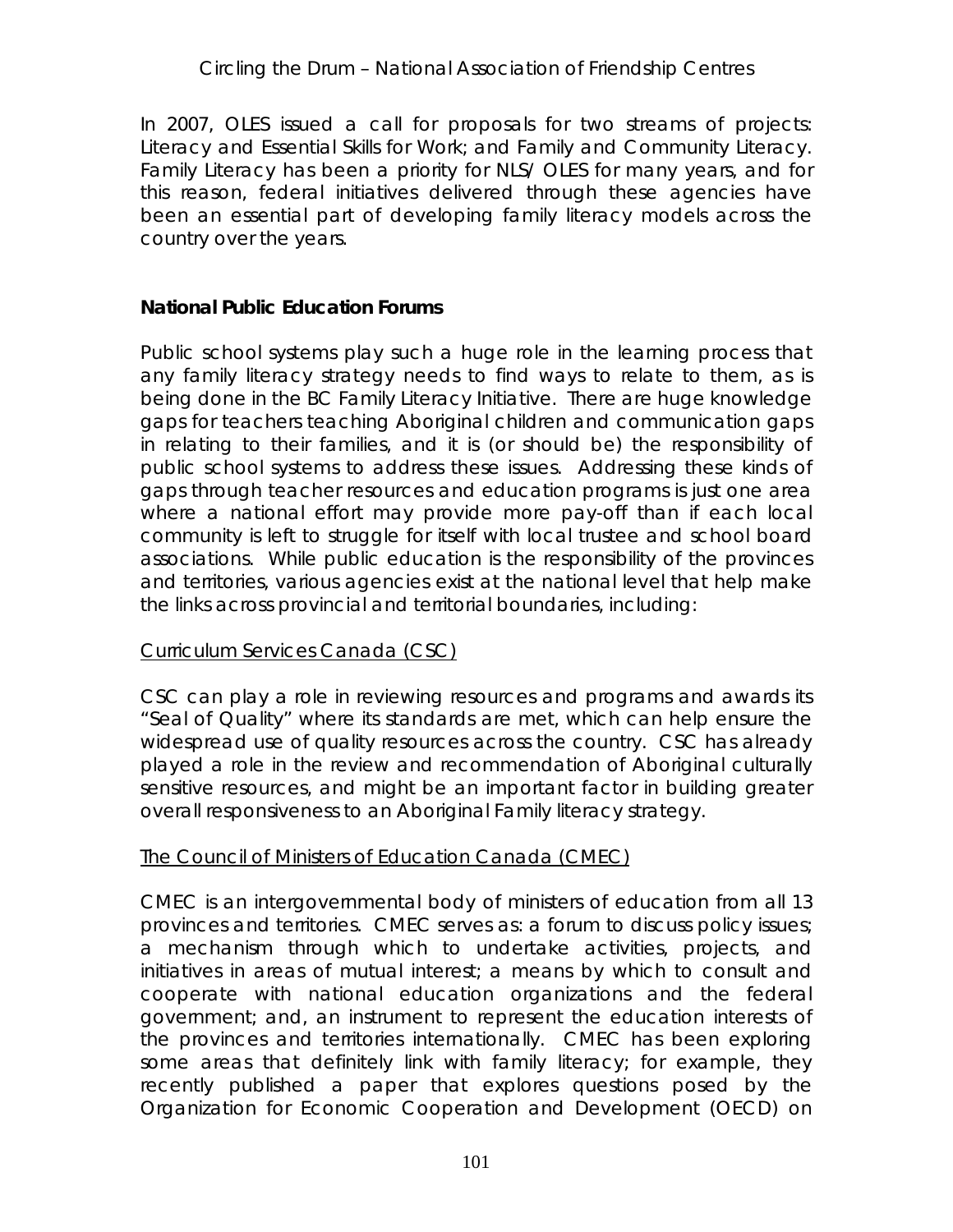"Non-Formal and Informal Learning" at a national level.45 Ministries of Education are already generally aware and supportive of the need for early parent-child literacy training to improve success rates for children in school, and also generally have some kind of framework for improving Aboriginal success in public school systems, although these kinds of initiatives are developed from non-Aboriginal perspectives.

#### Other Canadian Associations

The Canadian School Boards Association and Canadian Association of Principals both might also be important allies in the furtherance of improved, more flexible and culturally aware and sensitive relationships with Aboriginal Families and holistic learning strategies and best practices. Strategies with these bodies could also be applied with their Catholic counterparts.

**Where does the NAFC come in?**

Friendship Centres, with 1.3 million client services and over 1200 diverse programs, are in a position to make a major contribution to, and even lead in, the development of urban Aboriginal family literacy services across the country. The regional Provincial/ Territorial Associations (PTA's) for Friendship Centres are well placed to facilitate the regional delivery of programs and oversee quality. At the National level, the NAFC can take a strong role in networking with the stakeholders described above and raising the profile and potential for increased supports for urban Aboriginal family literacy. The NAFC focus on national research, policy, and the coordination of communications is essential to the success of a nationwide movement for Aboriginal family literacy. If even a few of the national agencies noted here were to become genuinely engaged in supporting a national strategy, much could be achieved in a relatively short period of time.

The NAFC has a history of strong and productive relationships and open partnerships with Aboriginal and non-Aboriginal agencies, and could work with coalitions that have strong family literacy components, such as the Canadian Association of Family Resource Programs, or could access and develop a relationship with the federal representative to the Council of Ministers of Education (among many possibilities). Some key

<sup>45</sup> OECD Activity: Recognition of Non-Formal and Informal Learning (RNFIL) - Report on Provincial/ Territorial Activities and Pan-Canadian Overview.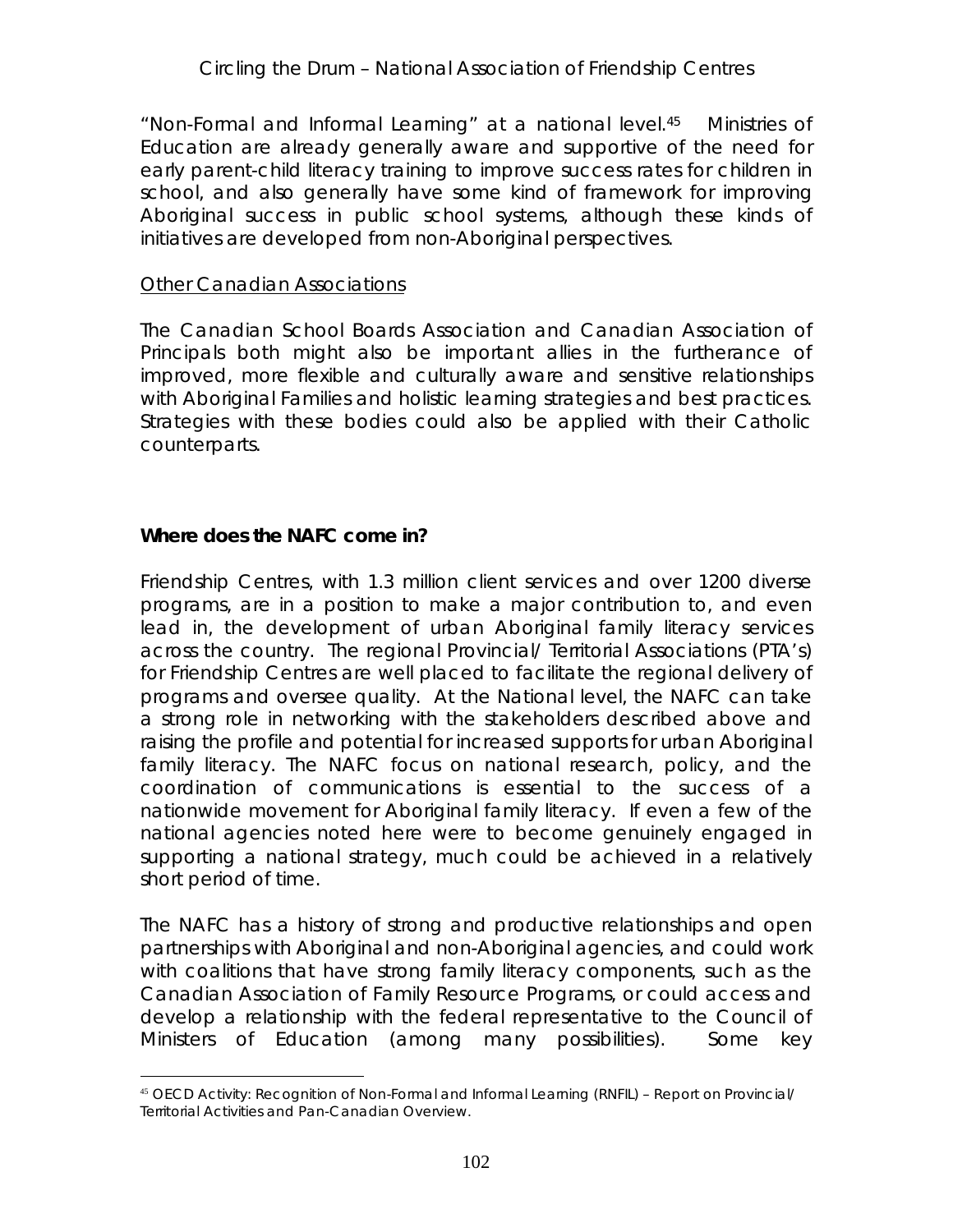developments at the NAFC that should relate closely to the strategic development of Aboriginal family literacy development in Friendship Centres:

- $\triangleright$  The NAFC is leading the development of an Urban Aboriginal Knowledge Network addressing the need for scholarly and policy attention to the needs of off-reserve and urban Aboriginal populations, in ways that ensure collaboration with Aboriginal communities. This project was started with a consortium of stakeholders in 2007, and seeks to create an international policyresearch network focusing on Aboriginal concerns in urban settings. In Canada, this network will take the form of interconnected think tanks that bring together academics, Aboriginal and local community leaders, government representatives and public and private stakeholders. Together they will develop a socially relevant and academically rigorous research program focusing on urban Aboriginal policy and best practice issues. The overarching goal of the network is to achieve a better life for Aboriginal people living in cities and towns.46
- $\triangleright$  NAFC is developing a comprehensive database for 224 urban, rural and off-reserve Aboriginal communities across the country. The mobilization of this vast store of knowledge would be vital in supporting the development of local strategic priorities for Aboriginal family literacy.
- > The NAFC already hosts a tri-annual Aboriginal Policy Research Conference, which includes First Nations, Metis and Inuit groups. This activity could be a place to introduce the urban family literacy agenda and explore how developments in that area relate to activities located in First Nations, Métis and Inuit territories.
- $\triangleright$  Links could also be made with the Friendship Centre Language Survey and strategic report conducted by the NAFC in 2007, which has generated interest at Canadian Heritage, since Aborginal languages are such an important element of Aboriginal family literacy.

These are just a few examples of ways in which the NAFC, with the participation of its affiliated Provincial/ Territorial Associations and member Friendship Centres, can very quickly create a great deal of momentum and inspirational energy in the development of a national Aboriginal Family Literacy Strategy.

<sup>46</sup> For more information on line, go to http://www.nafc.ca/uakn/index.html.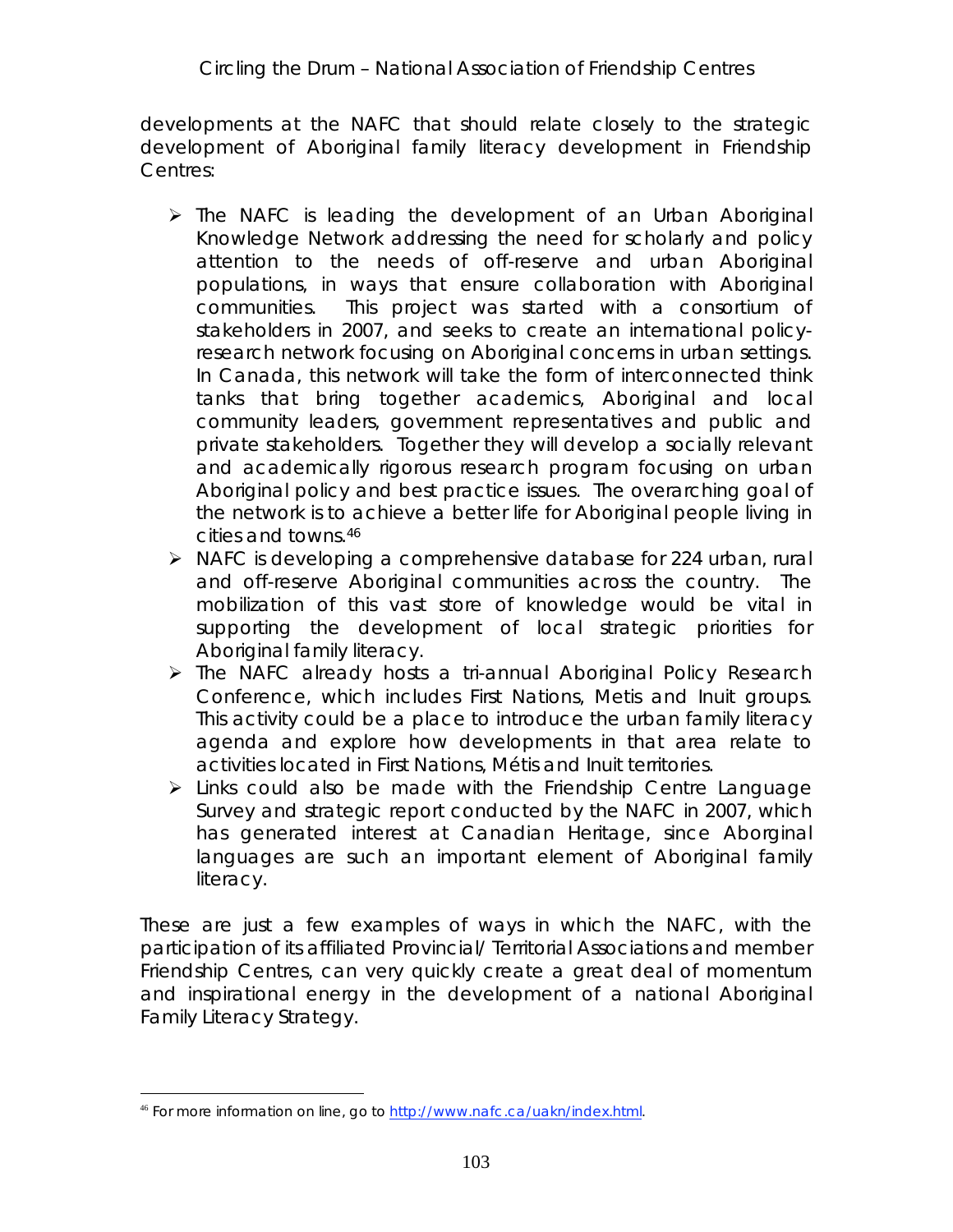**\_\_\_\_\_\_\_\_\_\_\_\_\_\_\_\_\_\_\_\_\_\_\_\_\_\_\_\_\_\_\_\_\_\_\_\_\_\_\_\_\_\_\_\_\_\_\_\_**

# **MOVEMENT**



This section provides recommendations for action supporting urban Aboriginal family literacy development through Friendship Centres. The recommendations encourage a process based on common cultural principles detailed in previous sections. There is also recognition of the need for flexibility for various reasons, including:

- $\triangleright$  Diverse Aboriginal cultural perspectives;
- $\triangleright$  Wide ranges of programming and levels of service evolution;
- $\triangleright$  Unique individual client and staff priorities;
- > Different local economies, resources and partners.

Because of the diversity of community contexts, programs and priorities across the country, a "family literacy program" that is highly centrally defined makes no sense. Friendship Centres need flexibility in designing family literacy programs, to address diverse local realities. Very few parameters should be set and overseen centrally at a level of program definition and monitoring, and opportunities to share local successes should form the basis for defining a broader Aboriginal family literacy movement.

This approach is supported by the first recommendation of the Blue Ribbon Task Force regarding grants and contributions, which recommends that the Government of Canada: "Re-calibrate the burdensome impact on the community nonprofit sector of the 'web of rules' embedded in federal Grants and Contributions practices and re-focus on outcomes that are consistent with the sector's mandate to its donors, volunteers,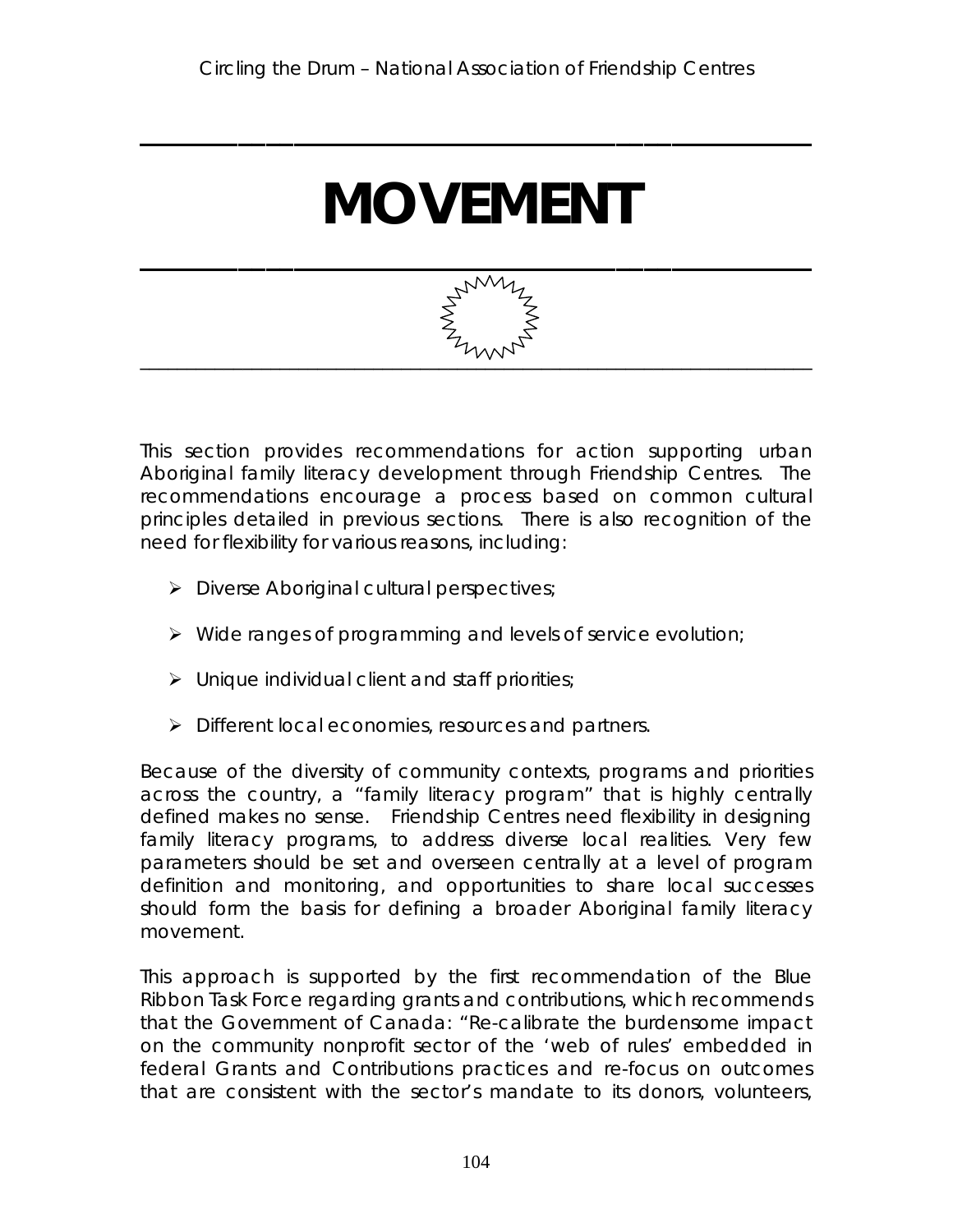and the communities that depend on them. In particular, execute the recommendations in Part 6 of the Auditor General's Report on Grants and Contributions of May 2006 and empower the Blue Ribbon Task Force and the Task Force on Community Investments to address the burdensome impact on the community nonprofit sector of the 'web of rules' embedded in Grants and Contributions processes….47

As one participant from the north shared in describing the successful outcomes they have had in the northern territories with family literacy activities: "the message is community driven; it's not prescriptive. Let it happen." This sentiment is reflected everywhere across the country in the Friendship Centre movement. For example, representatives from BC at the NAFC family literacy meetings in 2006 stated that, "We want to use general guidelines, principles and parameters and leave details to local centres."

The recommendations therefore support a holistic national framework that is adaptable to shifting conditions at all levels of Canadian government as well as in Aboriginal communities, through a cross-cultural approach that considers Aboriginal and non-Aboriginal contexts. However, the emphasis is on Aboriginal cultural and community based foundations, to which non-Aboriginal partners and funding agencies are invited as partners and supporters in an Aboriginal-led process. Effective Aboriginal programs and services cannot be developed as marginalized elements of Canadian government planning processes.

All the recommendations are ongoing responsibilities, all are important, and all can be addressed simultaneously (to a limited extent they already are, at least in some parts of the country); however, they are arranged here according to how they relate to and support one another. Ideally each area of recommendations will become more closely connected with the others as the strategy is developed and integrated in various ways. Each area of recommendations ideally connects with the others in an ongoing cycle, and as various areas are addressed in different ways across the country, the links can be made stronger, holistically strengthening learning programs and the cohesiveness of Aboriginal families and cultures.

<sup>&</sup>lt;sup>47</sup> Submission to the Legislative Committee on Bill C-2: The Federal Accountability Act, May 25, 2006.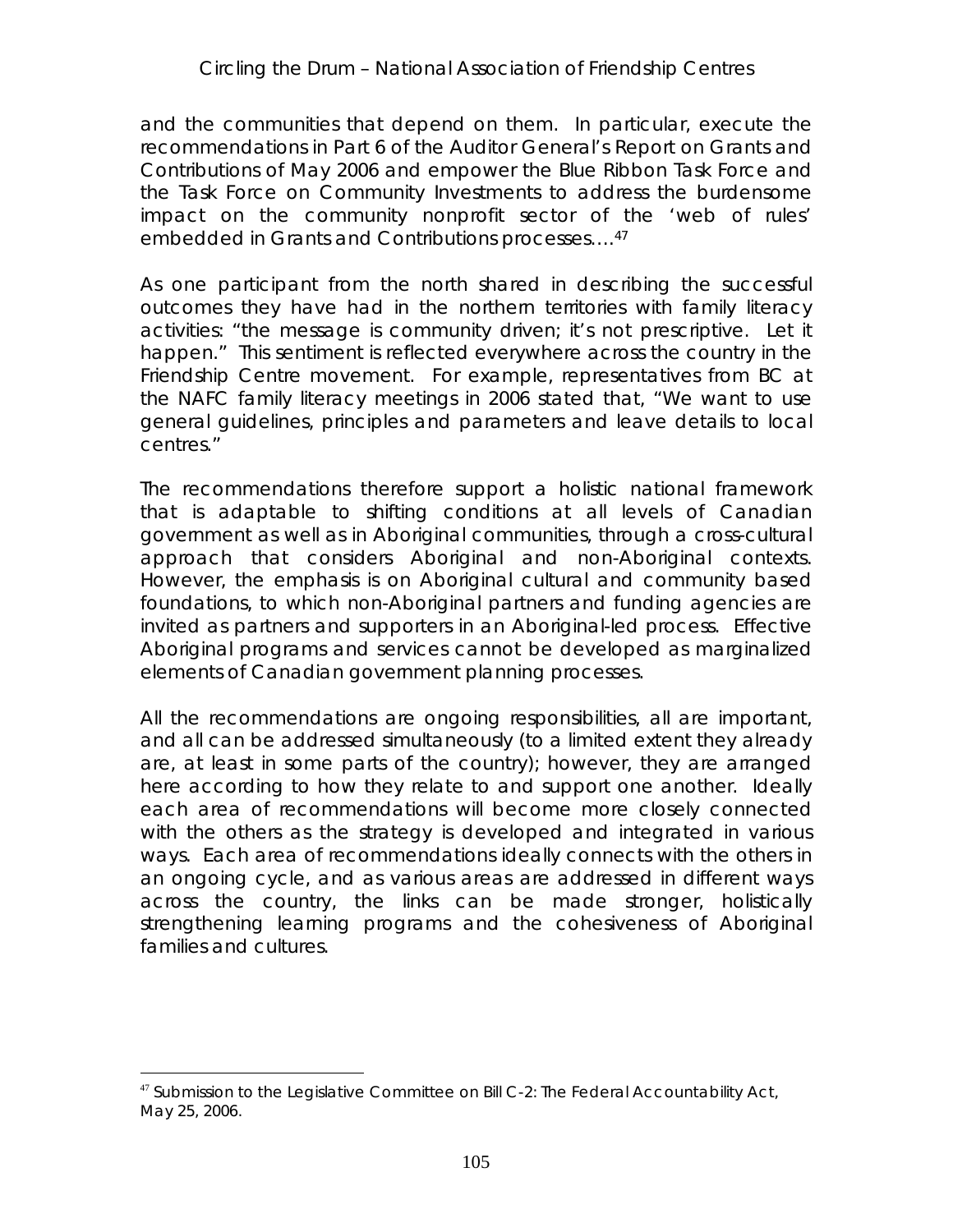## **Preparing the Drum**

At the centre, or heart of the strategy, symbolized by the drum, is the *validation* of a common holistic vision for Aboriginal family learning - a broad and unifying awareness and understanding that is processed *internally* in the Friendship Centre movement that can relate and reach out to diverse cultures and contexts. The work of validating such a vision cannot be done in writing; papers such as this one may serve certain communicational and strategic ends, but they cannot invest any process with power or energy, which can only be done through the engagement of people invested with *authority from an Aboriginal perspective*. It will not be enough to take the information and analysis gathered through the eight regional reports and this national strategy, and pass it on to non-Aboriginal government agencies as a project and program checklist; care should be taken to consider internally and culturally driven Aboriginal roles, responsibilities and leadership involved in embarking on the implementation of this strategy, in as holistic a manner as possible. This stage should also include a consideration of the extent of the work to be done and the roles, traditional protocol and responsibilities to be taken on with regard to the many implications of the strategy. Areas to be considered include:

- Ways of defining and maintaining Aboriginal control in the development process, ensuring the strategy is meaningfully led by Aboriginal agencies and fidelity to cultural principles - for example, ensuring definitions of "family" and "literacy" are based on Aboriginal cultural contexts and principles rather than those of Canadian governments and institutions, or asserting the inclusion of Aboriginal languages and cultural ways;
- Ways of defining Aboriginal responsibility and *contributions* to holistic learning processes, and how we present these gifts to others;
- $\triangleright$  Potential issues related to various areas of policy in both the Friendship Centre movement and with other agencies;
- $\triangleright$  How the Friendship Centre movement can relate to other stakeholders in building the strategy, and to what extent the Friendship Centre movement can take a leadership role at the national level in family literacy development, versus coordinating and sharing work and resources with other agencies.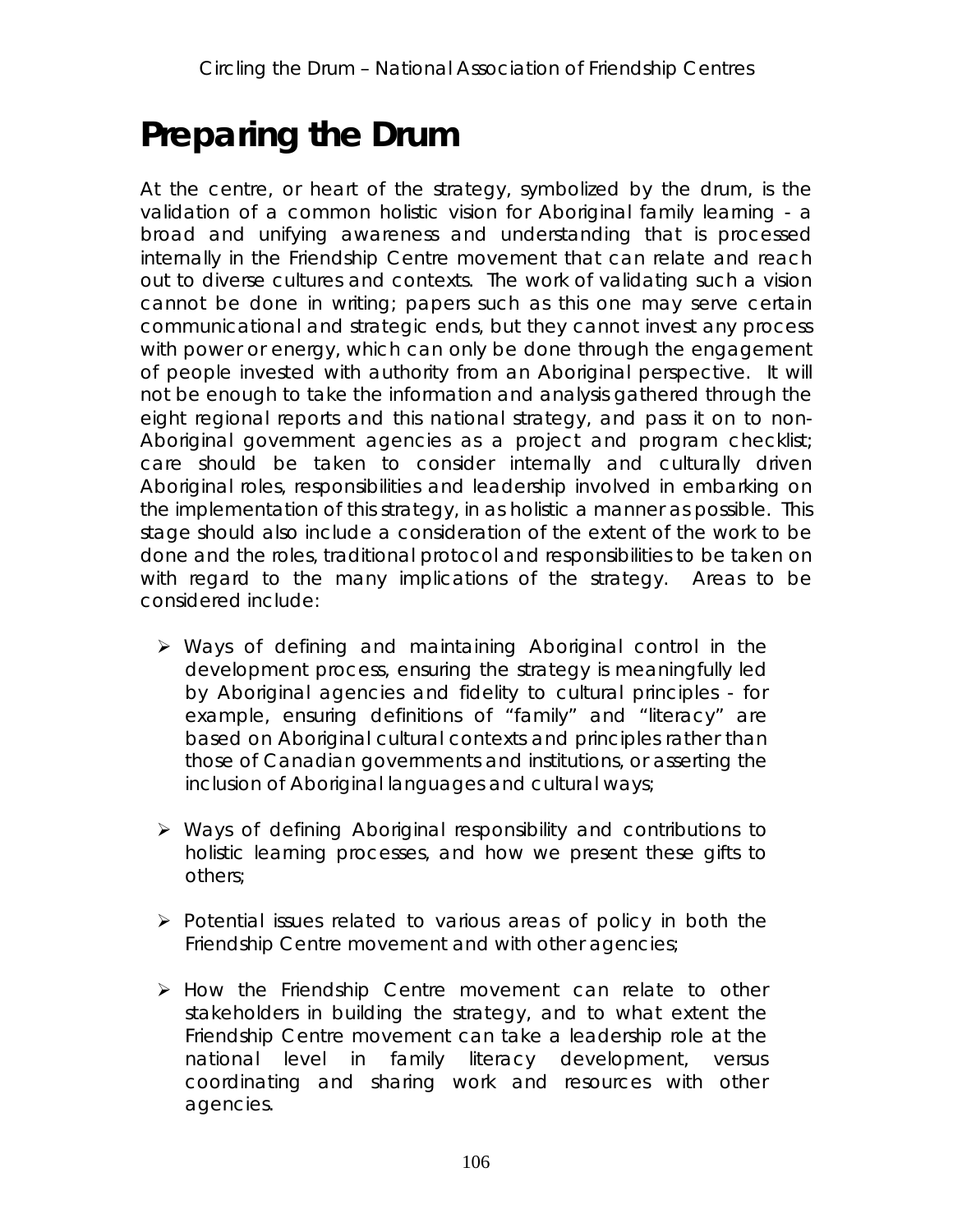A strong and committed group is needed to ensure the integrity of the strategy and the overall appeal and ongoing power of the underlying messages as well as adherence to Aboriginal cultural principles; this process of investing the strategy with authority and motion is a sacred trust that can be compared with the preparation of a drum or other sacred object that will be used to bring the community together. At this stage of development, the process should be qualitative rather than quantitative. The process needs to begin and build by developing common inner understanding among a small group of people consecrating a strong sense of unified vision and essence regarding the work to be done, rather than considering issues of political representation or the division of resources that may become available as a result of the strategy. Ceremony may well play a key role at this stage, although it is not the place of this paper to define such things.

**1. ASSEMBLE A FAMILY LITERACY ADVISORY GROUP**

Ground the strategy in the energy of people who can invest it with authority and take it to the next stage, through a working advisory group on Aboriginal family learning that considers and validates themes in this strategy. Members could include Elders, NAFC/ PTA staff, youth representatives, and interested individuals. The Advisory Group can share its work with NAFC members at an AGM or other gatherings, generating broader involvement over time, and as it coincides with other agendas.

**2. DISCUSS AND FRAME FAMILY LEARNING POLICY IN THE FRIENDSHIP CENTRE MOVEMENT**

Based on the work of the Advisory Group, build whole family learning into national Friendship Centre policy discussions, considering how family literacy supports other priorities and programs.The NAFC, with affiliated PTAs and interested centres, can build a framework for action grounded in holistic culture-based learning and supporting program integration across all ages and program areas, while understanding administrative program distinctions. Development will need to be gradual and respectful of existing frameworks, consider external stakeholders, and be flexible enough to change without sacrificing essential principles.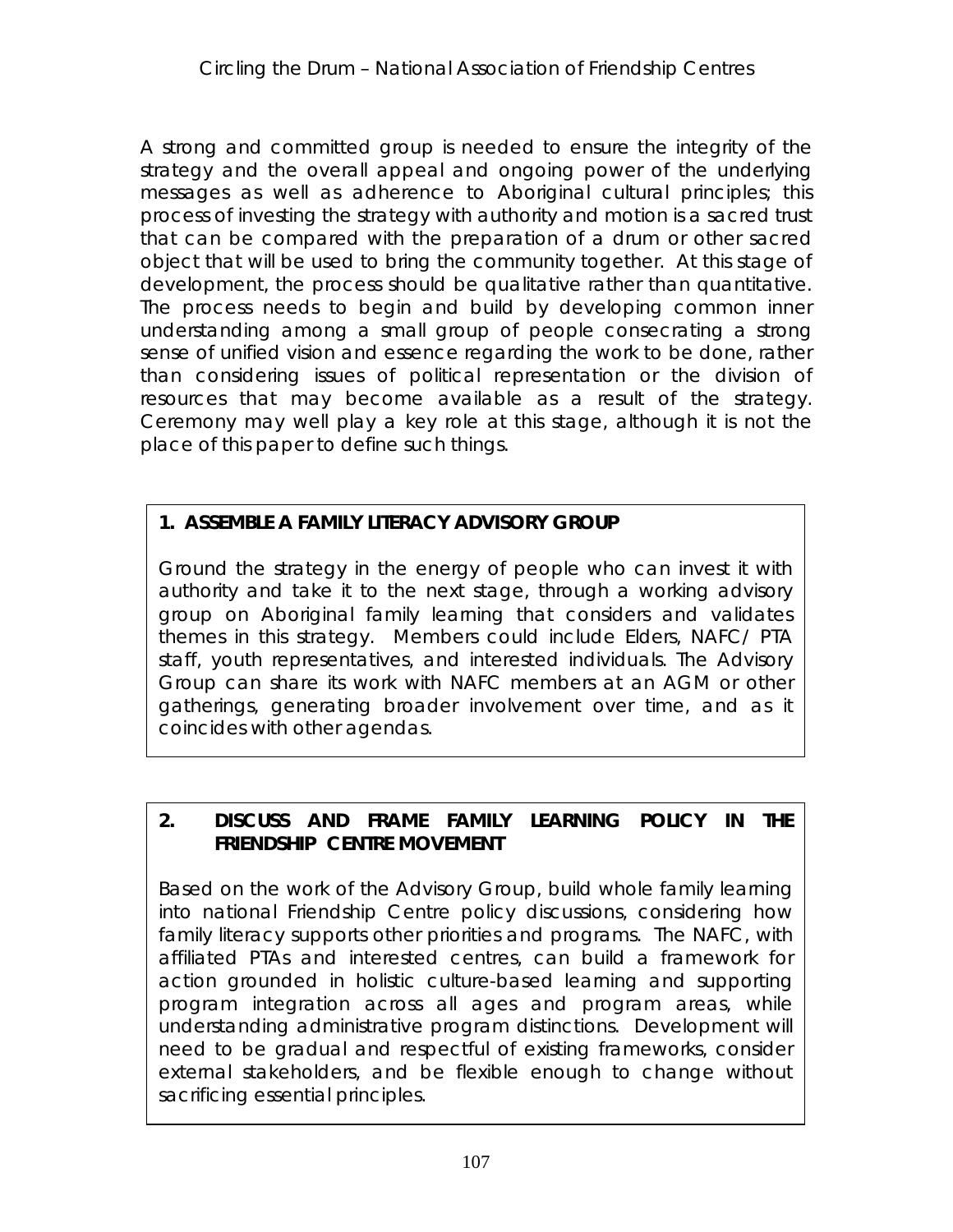## **Sounding the Drum**

Once a strong internal foundation has been laid, it needs to be communicated to all stakeholders and potential partners. Based on a core foundation defined and centred in Aboriginal cultural perspectives and values, Friendship Centres can implement a communications and networking strategy to develop understanding of the vision and principles, and to attract key partners who are in agreement with the approach being taken. The messages conveyed should be offered in friendship, while asserting Aboriginal control.

**3. BROADEN ABORIGINAL DISCUSSION ON FAMILY LITERACY**

Use existing networks to present the family literacy strategy to other Aboriginal stakeholders, through forums such as:

- $\triangleright$  The Aboriginal Urban Knowledge Network, which can consider how family learning relates to other urban Aboriginal programs.
- $\triangleright$  The Aboriginal Policy conference hosted tri-annually by the NAFC, to introduce the urban family literacy agenda and explore how it relates to First Nations, Métis and Inuit activities.
- Other Aboriginal Stakeholders, as determined in the ongoing work of the Family Literacy Advisory group.

**4. DEVELOP AN ABORIGINAL "FAMILY LITERACY CAMPAIGN"**

Develop and implement a broad awareness campaign to build support and participation from agencies and influential leaders (Aboriginal and non-Aboriginal) for Aboriginal whole family literacy. Audiences will include Aboriginal stakeholders, Canadian government and political agencies, and other groups listed in the "Resources" and "National Context" sections of this document, as well as additional stakeholders identified through processes described in the recommendations above.

An effective Aboriginal "family literacy campaign" will have very different messages than mainstream family literacy awareness initiatives. "Family literacy days" and related media campaigns such as "Raise a Reader"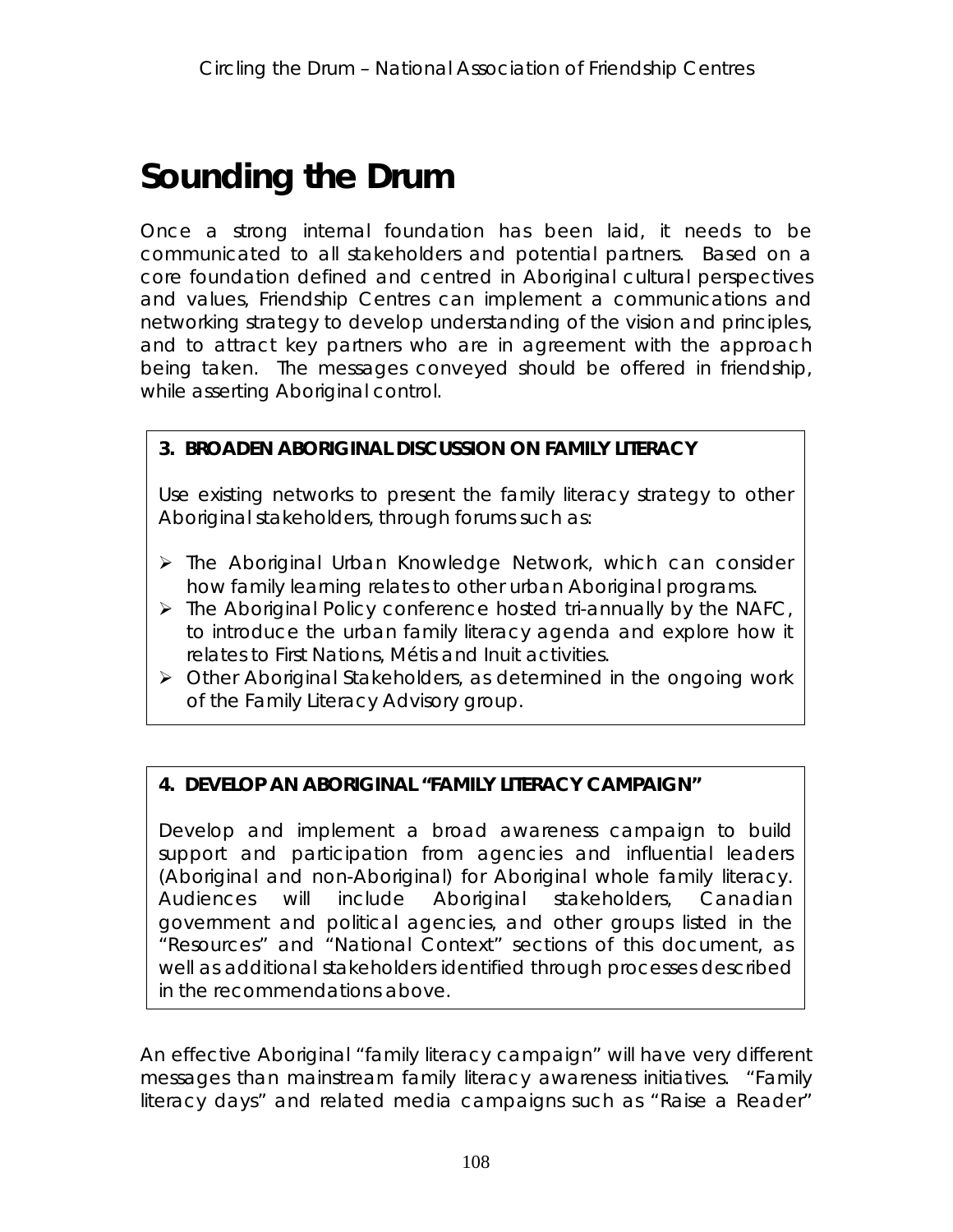are good initiatives, but tend to focus on messaging and literacy skills as defined through non-Aboriginal society. An Aboriginal family literacy message will address its audiences differently, and relate literacy skills to holistic Aboriginal cultural contexts. Much work remains to be done in this area; as it was put in the Quebec regional report, ""Few… organizations have been sufficiently informed about the need for and benefits gained from teaching Aboriginal languages and cultures. We must therefore build stronger awareness of the importance of preserving Aboriginal languages and cultures. Doing so comes squarely within the mission of the Native Friendship Centres." (p. 49)

Communication to Canadian governments and institutions will need to consistently challenge government assumptions; these agencies generally continue to greatly underestimate and even ignore the vast potential inherent in Aboriginal cultures, relegating Aboriginal "cultural relevance" to tangential program elements supporting program frameworks defined by non-Aboriginal perspectives. However, the messages also need to be inviting, not attacking, critical but not condemning, based on crosscultural understanding of Aboriginal and Canadian contexts and perspectives, rather than antagonism. Key messages can be based on themes from this strategy, such as:

- $\triangleright$  Aboriginal control of Aboriginal Learning;
- $\triangleright$  Holistic and culturally based values and approaches;
- $\triangleright$  Aboriginal Leadership in Whole Family Literacy Development;
- $\triangleright$  The need for, and benefits gained from, teaching Aboriginal languages and cultures in whole family environments, to both Aboriginal and non-Aboriginal societies.

Since this is a long-term strategy, it will be important to engage existing youth councils at the national and regional levels and begin building youth leadership with the guidance of Elders, using existing Friendship Centre resources, such as the Youth Councils. The youth will carry the messages forward into the future. This stage of development should also involve key networks in literacy and education, such as the National Indigenous Literacy Association, the Movement for Canadian Literacy, and other networks identified through the internal visioning process.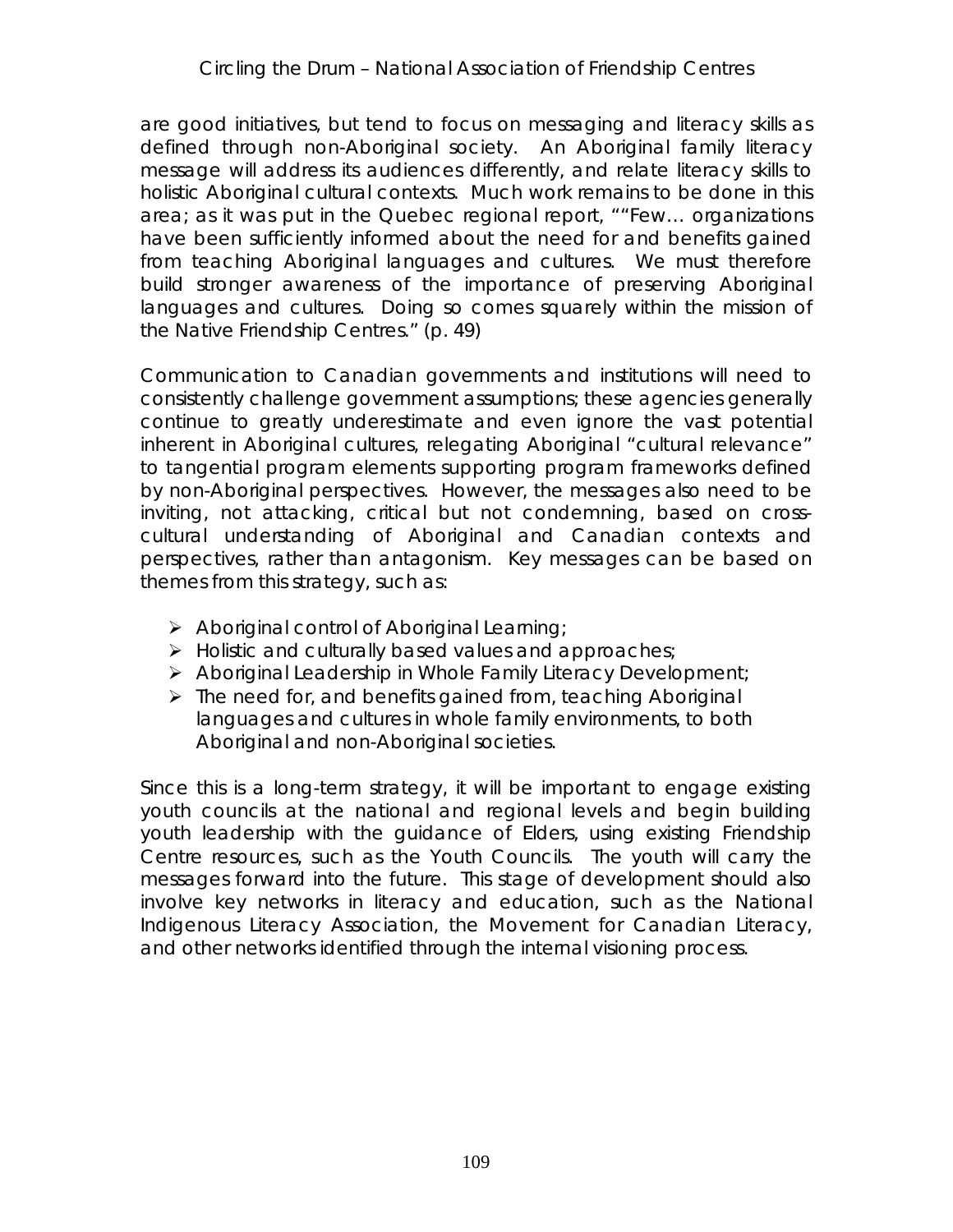## **Gathering the Community**

The widespread sharing of key messages based on a strong internal vision and principles will be the basis for an intensified development of partnerships and the attraction of funding resources.

Partnerships are significant links and shared resources and activities with programs external to the Friendship Centre movement. NAFC is in a strong position to lead the development of Aboriginal family literacy in urban settings, establishing relationships with leaders and policy makers in relevant agencies at the national level. These broad types of partnerships should not be considered as prescriptive at the local level. Different local partners will be suitable for different local and regional areas. However, the effective engagement of influential national partners should support better opportunities and models for partnerships at local and regional levels.

Partners will be affirmed based on mutual agreement, and a demonstrated willingness to participate in and support family literacy initiatives defined and led by Aboriginal communities and cultural principles. Longer-term relationships and resources supporting the strategy will be negotiated on this basis. The response to communications efforts detailed under recommendations 3 and 4 above should help identify and affirm agencies that clearly perceive and understand Aboriginal cultural protocols related to holistic family learning processes. As one participant noted in the 2006 NAFC Family literacy conference:

**"**We understand the need for partnerships but we don't just want to put non-Aboriginal programs in Friendship Centres; we want to create our own programs to serve our unique needs. We want to see resources for whole community family literacy programming. We want to build on local or existing expertise."

Furthermore, partnerships should be based on agreement on principles rather than issues of representation. This does not mean that political agencies should not be involved as partners - only that issues of representation should not dictate the strategy's evolution. For this reason, key partnerships could include a wide range of agencies, with the key principle being a common interest in, and ability to contribute to and mutually benefit from, the development of unique Aboriginal models addressing holistic learning.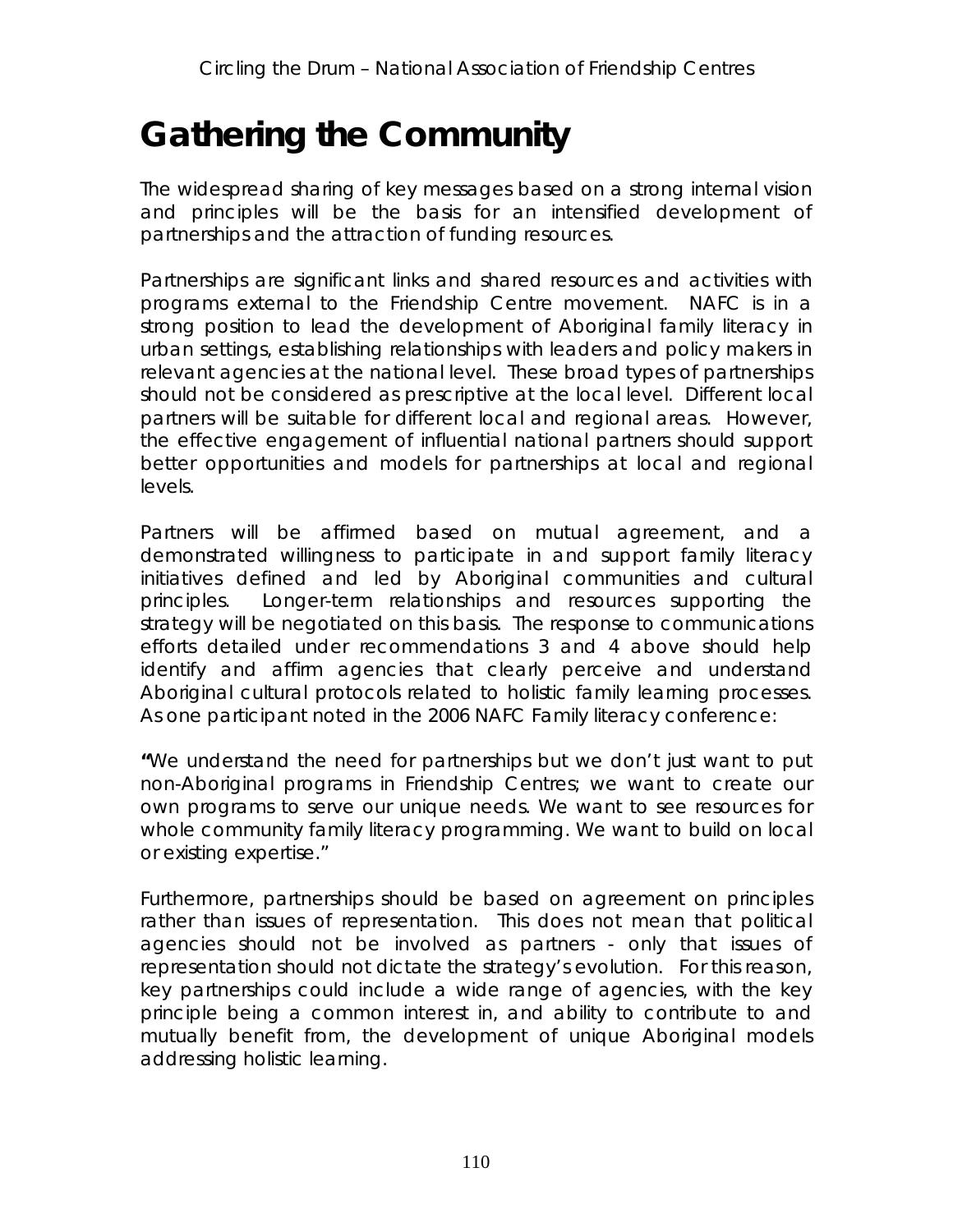To state an example: the involvement of school systems or other large non-Aboriginal institutions such as CMEC or various education ministries as partners would mean these agencies would need to support the strategy on terms that move toward more equitable relationships. Such partnerships would need to support the movement of school systems toward respecting, supporting and applying Aboriginal community based and controlled programs and cultural approaches to learning in ways that empower whole families and communities and acknowledge and use Aboriginal expertise - rather than focusing only on how Aboriginal family literacy projects improve the general performance of Aboriginal students in education systems (which is also important). The BC association of Friendship Centres has already begun making links with school systems, and may be able to suggest models for engaging with these kinds of agencies. However, this is only one example among many possible areas of partnership. Holistic Aboriginal family learning partnerships may be more likely to arise with Aboriginal Cultural Centres, to cite just one other possible example.

#### **5. AFFIRM STRATEGIC ABORIGINAL FAMILY LEARNING PARTNERSHIPS**

Develop and build key cross-cultural partnerships addressing holistic family learning from Aboriginal cultural perspectives, framed through clearly defined relationship agreements.

The sharing of resources of all kinds supporting the strategy will become increasingly important, to link developments in urban Aboriginal family literacy. A network and series of conferences (including on line networks where regular conferences are not possible) should be developed to promote the sharing of unique partnership models. However this area is addressed, it should add value to the horizontal linkage of existing resources as a way of providing new resources at local levels. Any network of resources supporting Aboriginal family literacy development will also need to connect new developments with existing resources. The National Indigenous Literacy Association should be able to play a key role in helping build this network, since this is their role. All networking should help Friendship Centre communities to work across various programs and coordinate integrated whole family approaches across diverse demographic groups. The sharing of various resources supporting Aboriginal family literacy can include agencies as diverse as the Centre for Family Literacy and the First Nations language services sector.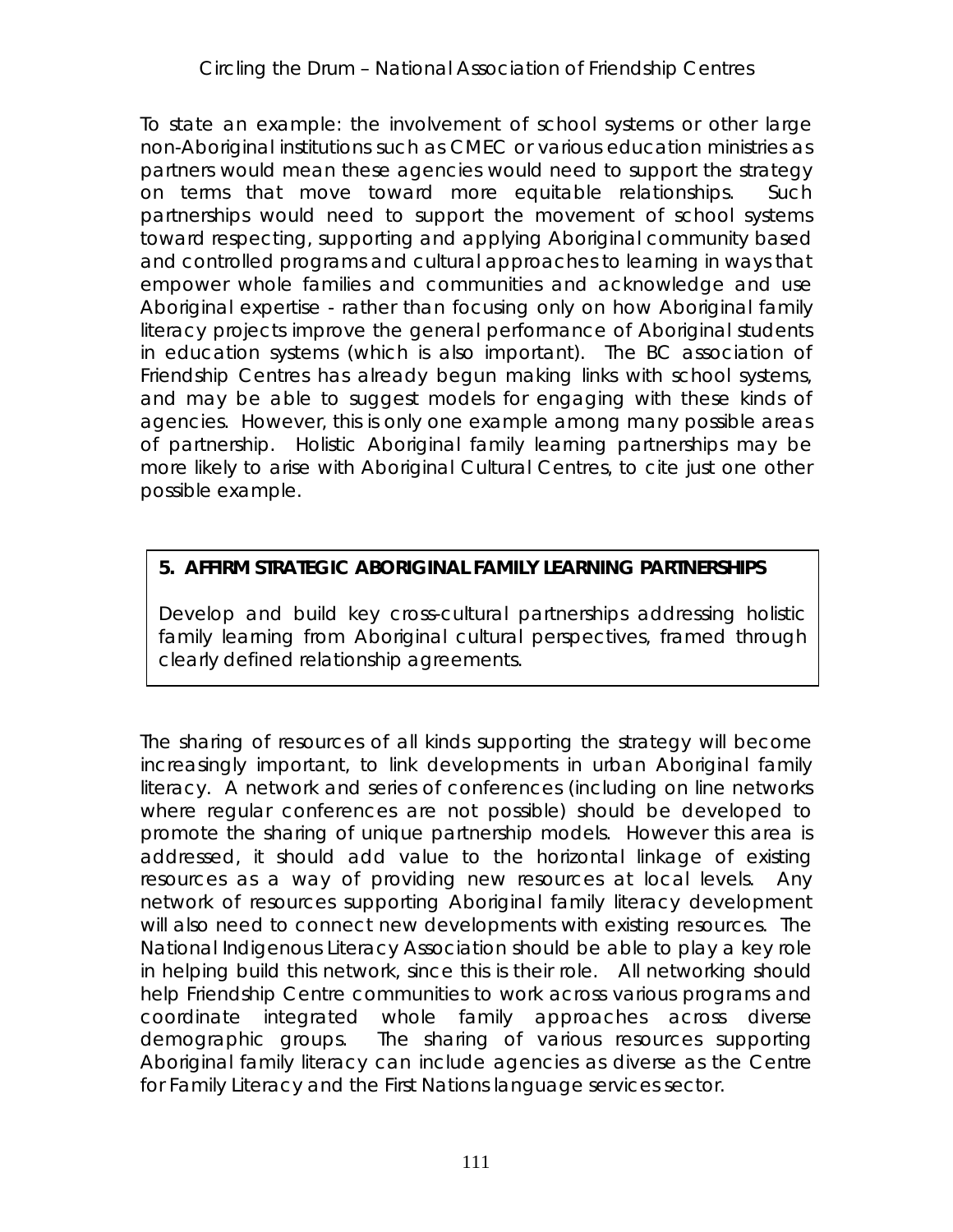**6. LINK AND CONTRIBUTE TO ABORIGINAL FAMILY LITERACY NETWORKS**

Work with new and existing initiatives supporting Aboriginal family literacy learning to network and facilitate the sharing of common resources, approaches, partnerships and training.

The messages and networking developed through the recommendations above should generate good will and momentum toward the development of holistic and community based Aboriginal family learning programs. However, an Aboriginal family literacy strategy also needs significant new sources of funding. Family literacy initiatives in general are very poorly supported, but there is reason to expect some success through an Aboriginal-specific fundraising strategy, if messages identifying Aboriginal cultural and family based learning are delivered effectively at higher levels of government. The work being done in BC at the time of this report to develop a province-wide strategic 5-year plan for funding, led by the BC Friendship Centre association, had already developed significant levels of support from various relevant provincial ministries, as well as the federal government (albeit mostly project-based at the time). Commitment at the community level to address a gap in service delivery was having results, and communications with key provincial ministers and the Premier of the province played a major part in the early success of the initiative.

A national lobbying effort should be mounted with all levels of government, approaching high-level government officials representing ministries in the "Resources" and "National Context" sections of this strategy. Federal ministries such as INAC, Heritage and Health Canada, as well as links with relevant provincial ministries responsible for education, literacy and Aboriginal Affairs, are all important in strategies for Aboriginal cultural and family revival and learning. Of course, the reality is that some of these ministries and regions will be more responsive than others, and these will be where success can be demonstrated and built on.

Based on the findings of the regional reports, it is obvious that an Aboriginal family literacy strategy implies much more than an extension or adaptation of mainstream family literacy approaches. As already noted, the inferior status of whole family approaches in broader Canadian society should not be reflected in Aboriginal family literacy resources. Holistic family programs grounded in cultural principles should ideally be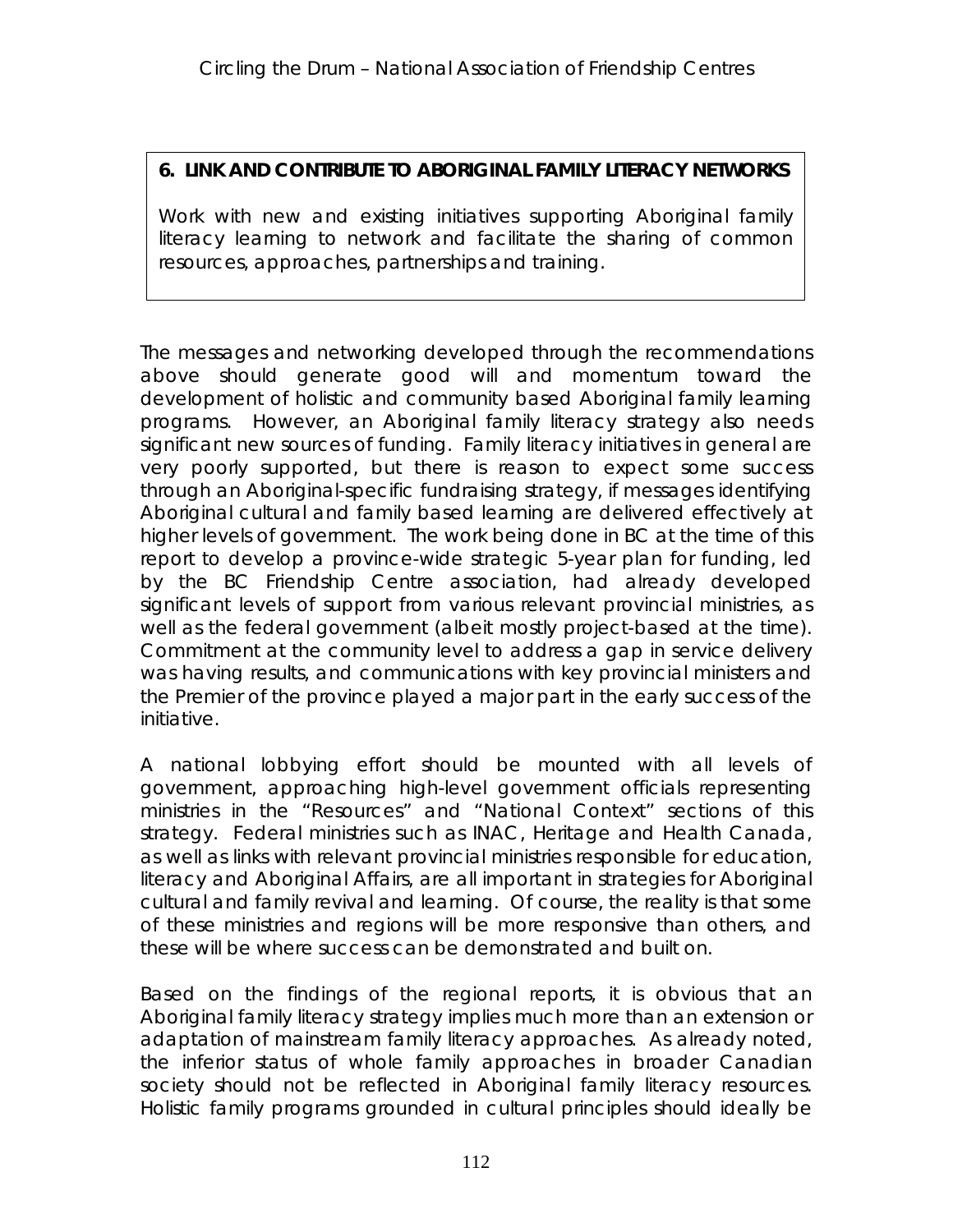seen as a central priority in Aboriginal learning rather than a tangential element of school and work preparation systems. Most Aboriginal communities have a very strong common interest in the development of resources related to the kinds of culturally based services suggested in this report. Fundraising for an *Aboriginal* family literacy strategy will add value to existing Aboriginal community development priorities, and the attraction of funding resources and agreements should be based on this reality.

The funding strategy supporting Aboriginal family literacy will therefore be about more than lobbying, fundraising and proposal writing; it will need to address the need for better-coordinated services supporting holistic Aboriginal community-based programs, and show how addressing Aboriginal family literacy improves linkages across various levels of government. It is currently the responsibility of individual Friendship Centres to ensure accountability to various diverse funding sources for relatively miniscule funding amounts. While accountability at this local level is necessary, it should be incumbent on the various government funding agencies to improve their ability to be more and more flexible and "horizontally coordinated" in their relationships with each other as well as in their reporting requirements. This is already a theoretical priority for Canadian governments, and the Aboriginal literacy strategy should demonstrate unique ways to address this area.

*"There is ample evidence to demonstrate where literacy, however you might define it, intersects with the policies and outcomes purportedly desired by the departments of Justice, Community Services – and the broad determinants of health supported through Health Canada. A collaborative approach to community funding would certainly be more cost effective, and more in line with the contemporary research that defines community need and seeks to provide new paradigms for service delivery that are reflective of that need. We live in hope that a spirit of collaboration will grip those responsible for the design of funding policies at both the provincial and the federal level."*

(p. 7, Atlantic Regional Report)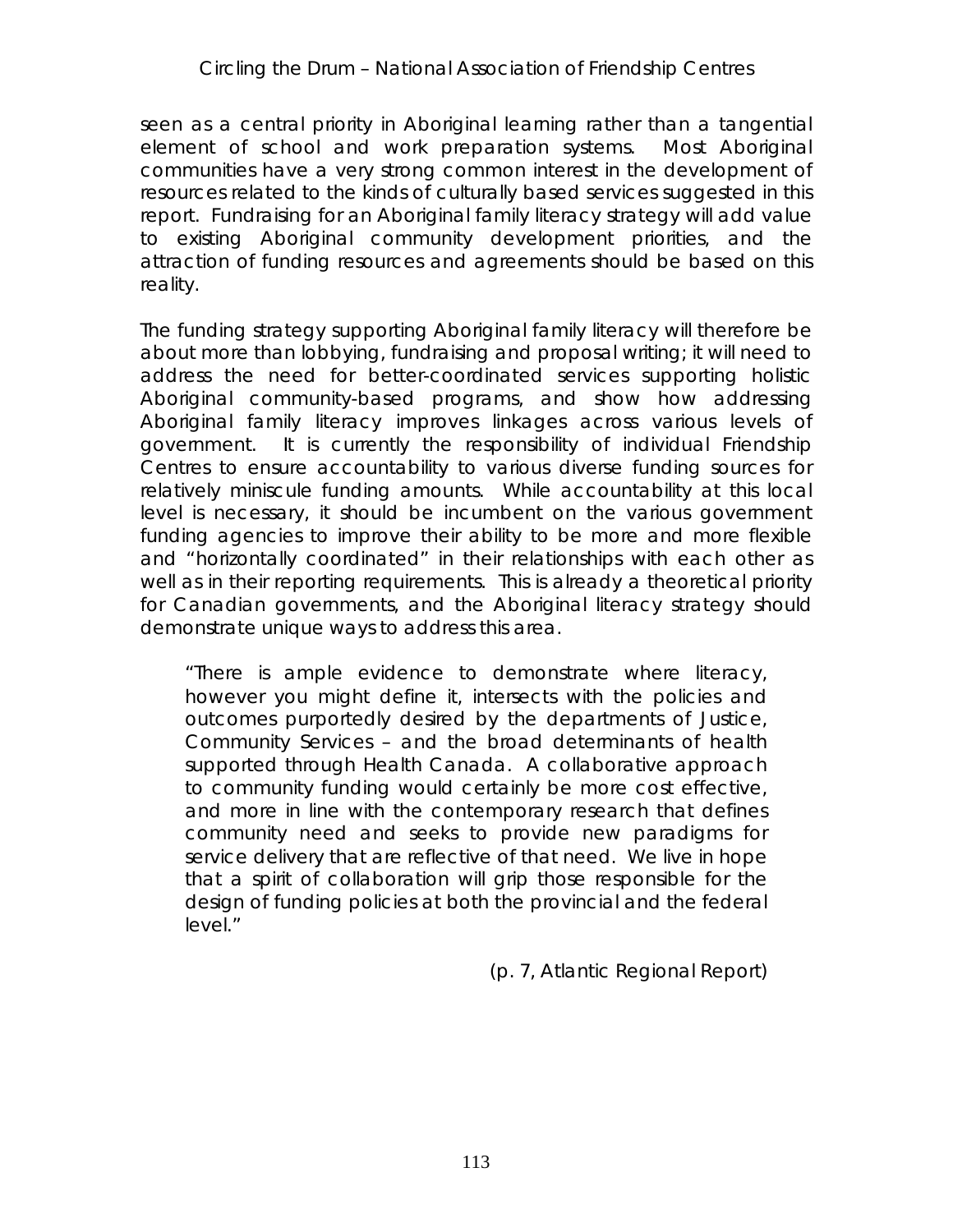#### **7. DEVELOP A NATIONAL FUNDING STRATEGY**

Develop a national funding strategy for new activities supporting Aboriginal family literacy, communicating at the highest levels of government wherever possible. The strategy should make a strong case for the importance of, and value added through, Aboriginal family learning approaches, in relation to a wide variety of other Aboriginal and government priorities, and should improve the coordination of government funding for holistic Aboriginal initiatives.

Part of this national funding strategy could include foundations and fundraising efforts in the private sector; however, it is recognized here that working with foundations is a whole strategic and specialized area unto itself. Furthermore, a National Aboriginal Literacy Foundation (NALF, at www.nalf.ca), closely related to the development of the National Indigenous Literacy Association, was being developed at the time of this report. NALF was initiated as a way to coordinate and access private sector and foundation funding supporting Aboriginal literacy. The development of the Aboriginal family literacy strategy will need to be linked with any future success of NALF. At any rate, it is recommended that the emphasis at this time be on fiduciary responsibilities of Canadian governments to Aboriginal peoples, including the growing urban Aboriginal population, since these responsibilities are very far from being met at this time.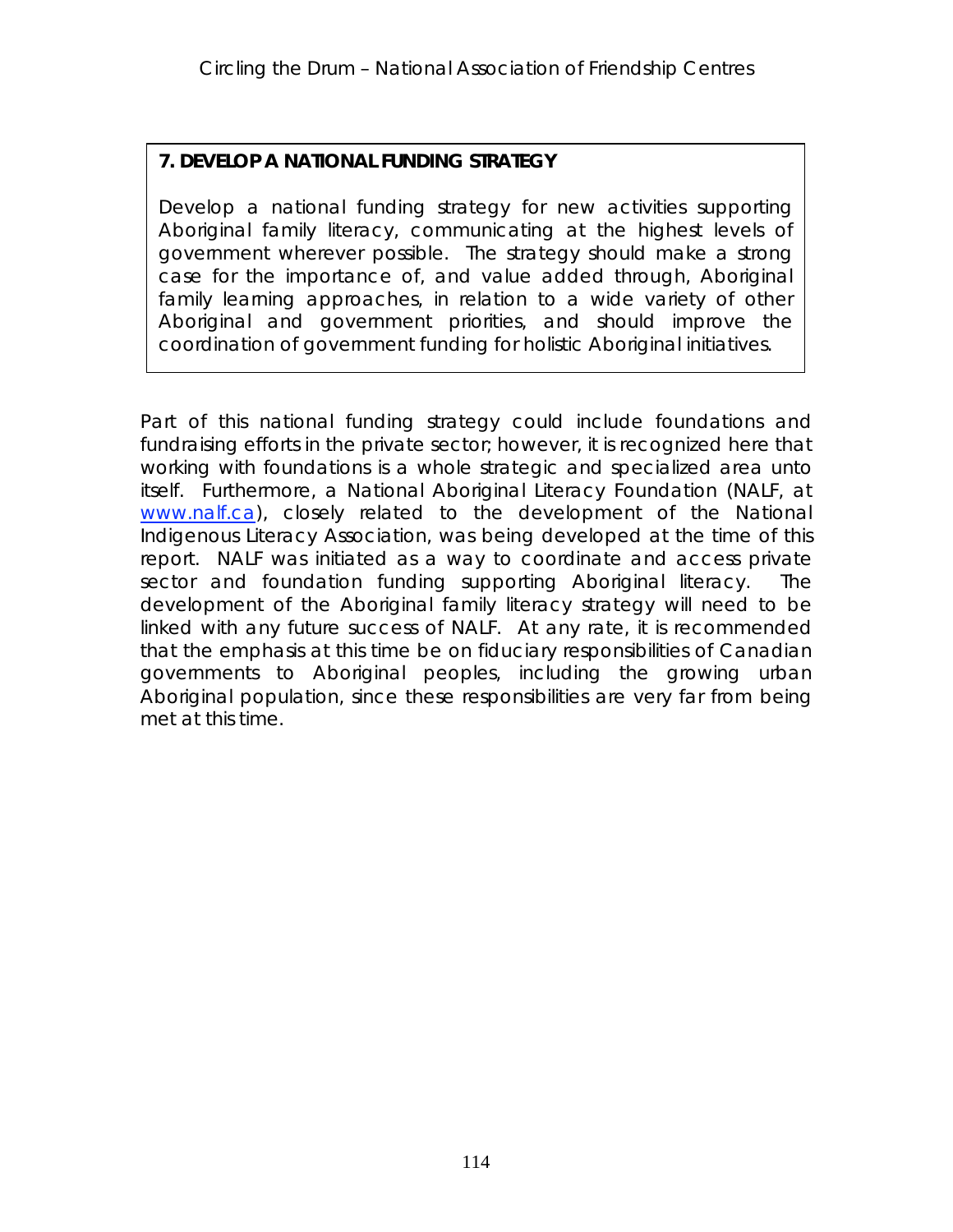# **Circling the Drum**

With partners in place and in agreement with the authority represented by the core vision and principles, all agencies involved can "dance to the same drum" and organize themselves according to their abilities to address various aspects of the whole circle. This section breaks down broad recommendations for the actual development and delivery of Aboriginal family literacy activities.

Covering the whole circle includes addressing the following broad areas:

- Develop and Share Aboriginal Family Literacy Program Models
- $\triangleright$  Support Community Based Teaching Capacities
- Develop and Share Learning Materials and Resources

These areas are all interrelated, and all relate to the priorities defined in this document; for example, training for family literacy facilitators can be developed through project activity developing models, but is also related to capacity building in communities, and might also become part of an ongoing accredited Aboriginal teacher training program in a postsecondary institution. The extent of development depends on how far the strategy is carried, either nationally, or in any of the regions.

Ultimately, the activities recommended through the strategy will ideally be supported on an ongoing basis with stable funding, allowing for continuity, networking, evaluation and evolution of effective approaches. The recommendations below are therefore dependent on success in meeting the recommendations made above.

### **8. DEVELOP AND SHARE ABORIGINAL FAMILY LITERACY PROGRAM MODELS**

#### **8.1 DEVELOP A FLEXIBLE DELIVERY AND EVALUATION FRAMEWORK**

Develop a framework for the *ongoing delivery* of culture based Aboriginal family and community literacy and learning. The framework will need to be flexible and straightforward, and designed to add value to existing community program and service priorities.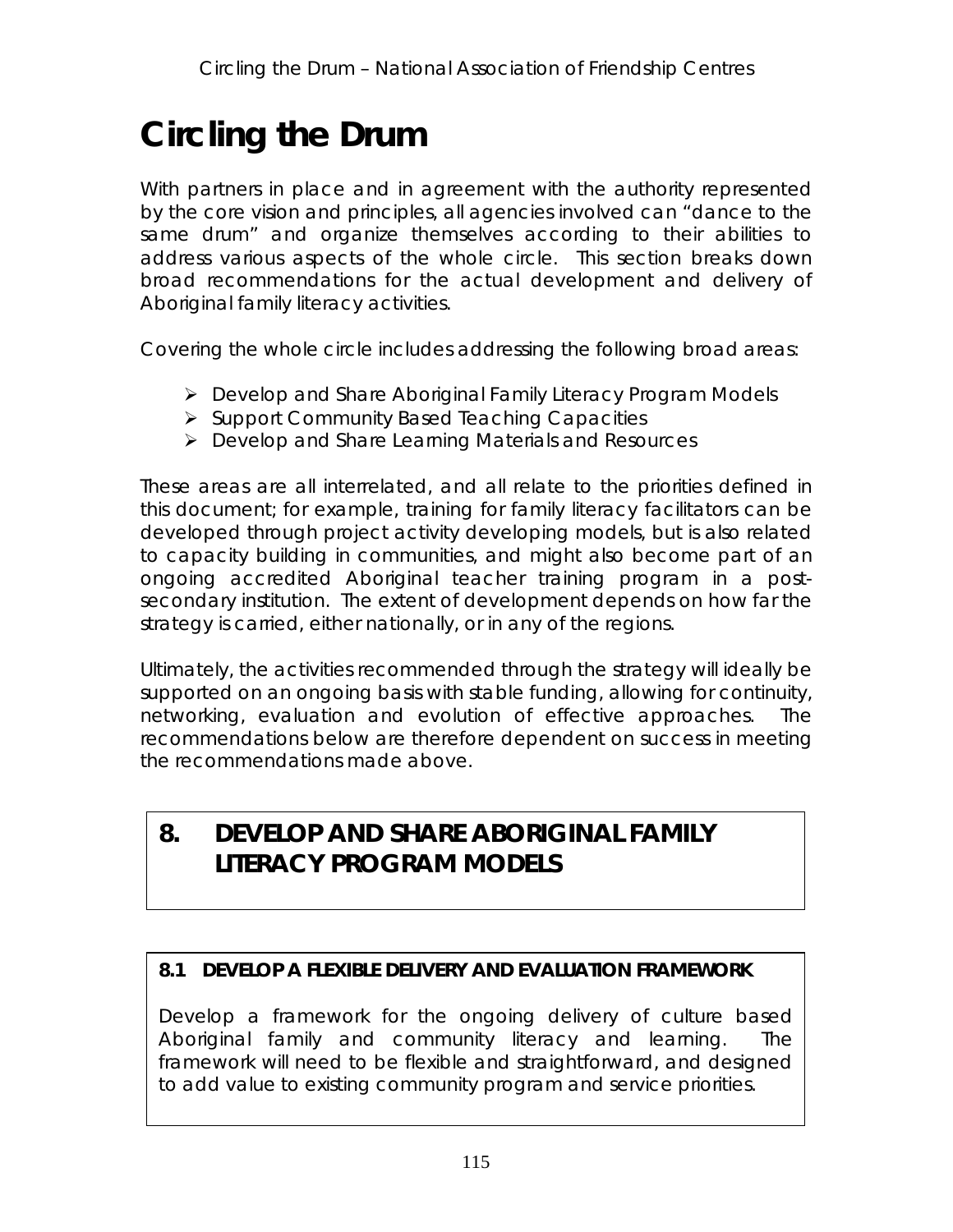More than any other, this recommendation is dependent on fundraising successes, since it represents a move away from short-term project based activities depending on voluntarism for sustainability. The development of Aboriginal family based literacy and learning strategies in communities across the country needs to move strongly toward the creation of ongoing community centred and culture based learning programs, including an infrastructure that supports and defines the straightforward (and flexible) allocation of resources (such as eligibility for transportation and childcare support for example), as well as evaluation processes. Any ongoing program framework should be very flexible; eligible activities should be defined and evaluated locally in relation to broad parameters and in keeping with *basic* principles of good accounting. The framework should also link with and add value to overall capacity and strategic development in Friendship Centres, and build on existing community expertise and infrastructure (rather than building a new and separate family literacy "program silo.")

#### **8.2 SUPPORT BEST PRACTICE DEMONSTRATION PROJECTS**

Develop and coordinate family literacy projects demonstrating best practices, delivery models, and so on, using best practices and recommendations in this strategy as the basis for project themes. Demonstration projects should be community based but shared regionally and nationally.

A project strategy needs to support Aboriginal family literacy best practices, including models based on and demonstrating Aboriginal family and culture-based learning methods and principles. Such projects may be supported through the Office of Literacy and Essential Skills (OLES), described in the "National Context" section of this report, along with other sources identified through the development and implementation of the recommendations above. Project themes will be based on the best practices identified in this strategy, and through subsequent discussions. In general, all development of models should include a focus on Aboriginal cultural approaches in the following broad programming areas:

#### **Infants, Pre-schoolers and Parents**

Program models for pre-schoolers and parents, as well as pre-natal and neo-natal programs, exploring traditional parenting, learning and literacy skills, and helping children and families prepare for life (including school) using Aboriginal approaches.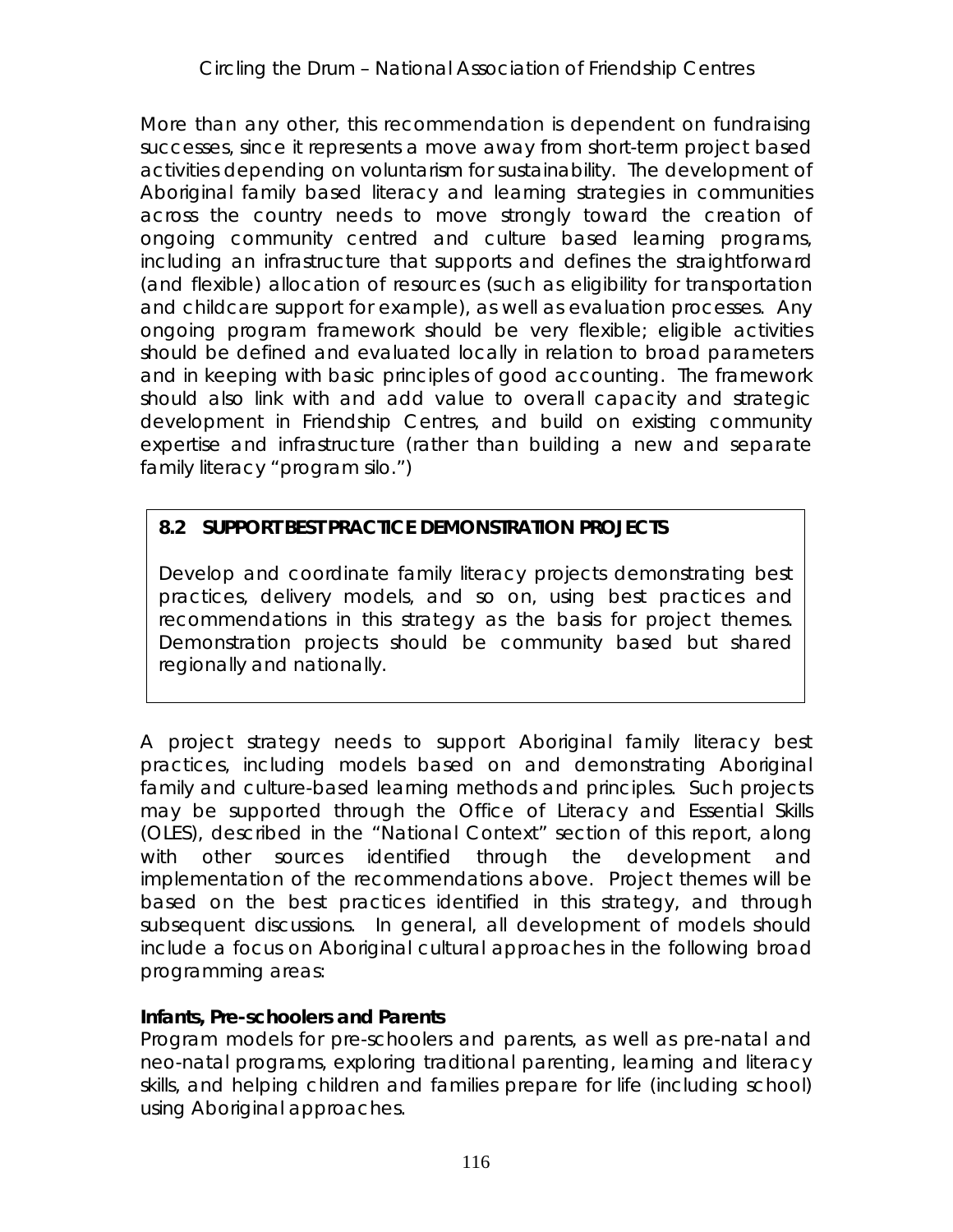**Youth and Elders**

Program models connecting youth with elders in the restoration and maintenance of oral traditions, including Aboriginal languages, Creation Stories, Legends, and various other Aboriginal cultural teachings, relating these forms of knowledge to modern media and current issues and contexts in culturally determined ways.

#### **Other Intergenerational Learning Models**

Program models that develop links for whole families or for more than one age group, such as the involvement of Aboriginal language teachers and literacy programs in working with both adults and their children to improve literacy levels and proficiency in Aboriginal languages.

The reason for emphasizing these areas of linkage is that they are the basis for whole family approaches supporting Aboriginal cultural and linguistic recovery through activities that have obvious links with literacy development.

#### **8.3 WORK WITH ABORIGINAL FAMILY LITERACY RESEARCH PARTNERS**

Develop partnerships with researchers in Aboriginal controlled, culturally framed research projects addressing holistic learning, indigenous knowledge and other areas related to Aboriginal family literacy.

There is limited funding available for programming, so any resources allocated to research projects should be community based and widely shared, and should ideally involve partnerships with (and contributions from) learning experts in universities and Aboriginal research institutions, such as the Canadian Council on Learning's Aboriginal Learning Knowledge Centre, or various Aboriginal teacher education programs. Aboriginal academics should be encouraged to develop Social Sciences and Humanities Research Council proposals in partnership with Friendship Centres, supporting community-based, action oriented research into the application of Aboriginal family literacy models. Emphasis on communitybased projects encourages more immediate impact than strictly academic or statistical research.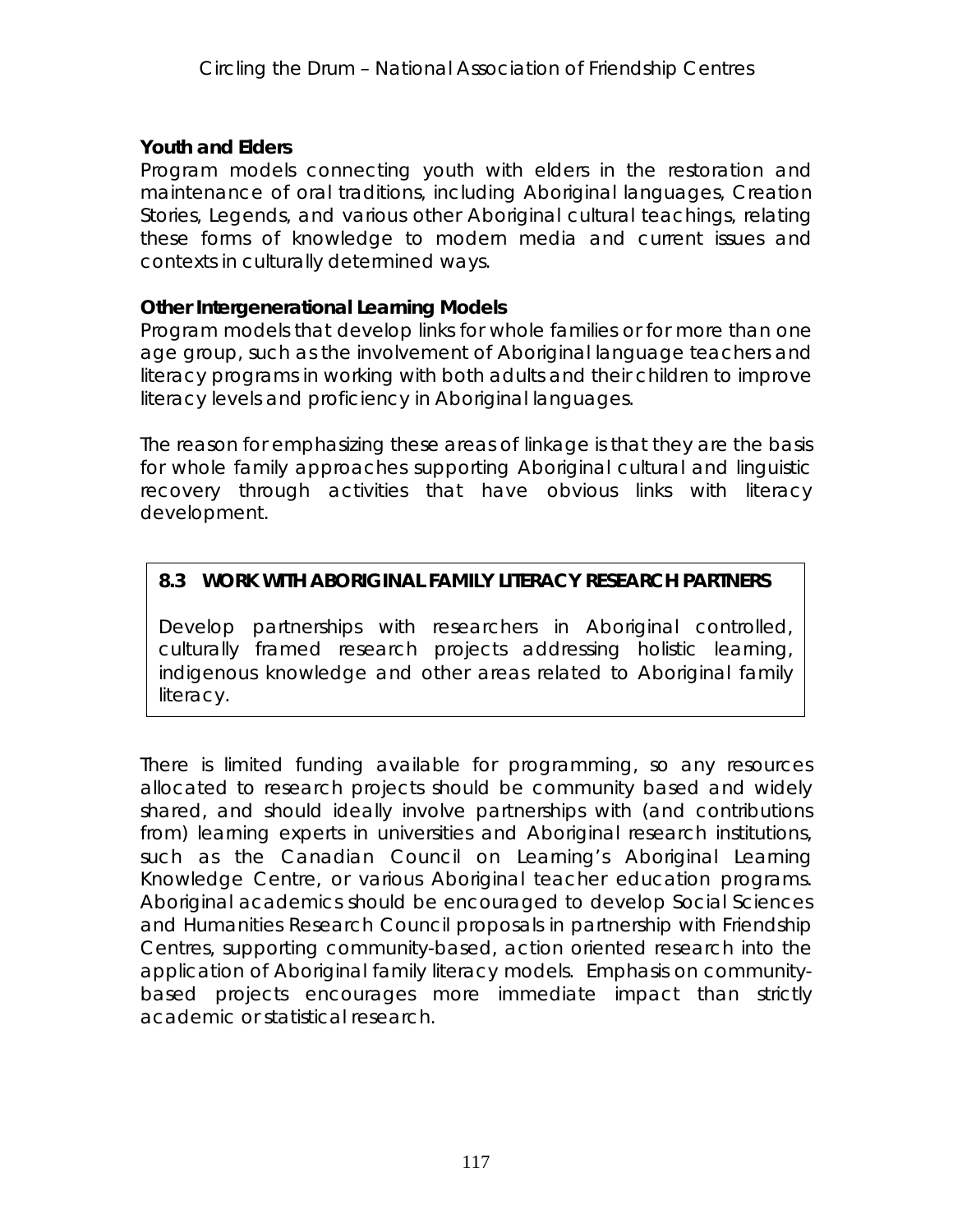## **9. SUPPORT COMMUNITY-BASED TEACHING CAPACITY**

After the learner, the most important person in any learning program is the person who facilitates the learning process. A range of activities enhancing community based teaching resource capacity in Aboriginal communities is essential to an effective Aboriginal family literacy strategy. While volunteers are important and deserving of recognition and support, an Aboriginal culture-based family learning initiative cannot be based on voluntarism; in fact, funding models need to be based on equity with mainstream English and French Canadian education. Aboriginal cultural education is holistic and family/ community oriented by definition, so developments in this area are not a sideshow as they are for dominant education systems; they are rather what Aboriginal peoples see as the future of their own distinct education systems. Mainstream English and French Canadian education systems are not expected to run on voluntarism and fundraising, nor should Aboriginal agencies.

#### **9.1 ENHANCE THE ENGAGEMENT OF TRADITIONAL TEACHERS**

Develop a national program to enhance budgets for the engagement of Elders and traditional teachers in urban centres, in ways that support their availability for the development of family learning. Criteria for recognizing these resource people must be at the discretion of local communities and based on regional cultural criteria, including local priorities regarding various forms of indigenous knowledge that communities wish to include in their curricula. These budgets will include travel related costs and honoraria.

The way that funds for accessing traditional teachings are used will vary widely; for example, some Friendship Centres may want to focus on increasing land-based excursions and learning, while others may want to increase Elder involvement with school aged children through crosscultural outreach partnerships with public education systems. The parameters of content presented by Elders should also be flexible in the sense of having no constraints based on institutional definitions of literacy or learning programs (unless this is agreed on locally in specific activities with Elders who are also professional teachers in the system, for example. Otherwise, defining cultural activities in relation to literacy and education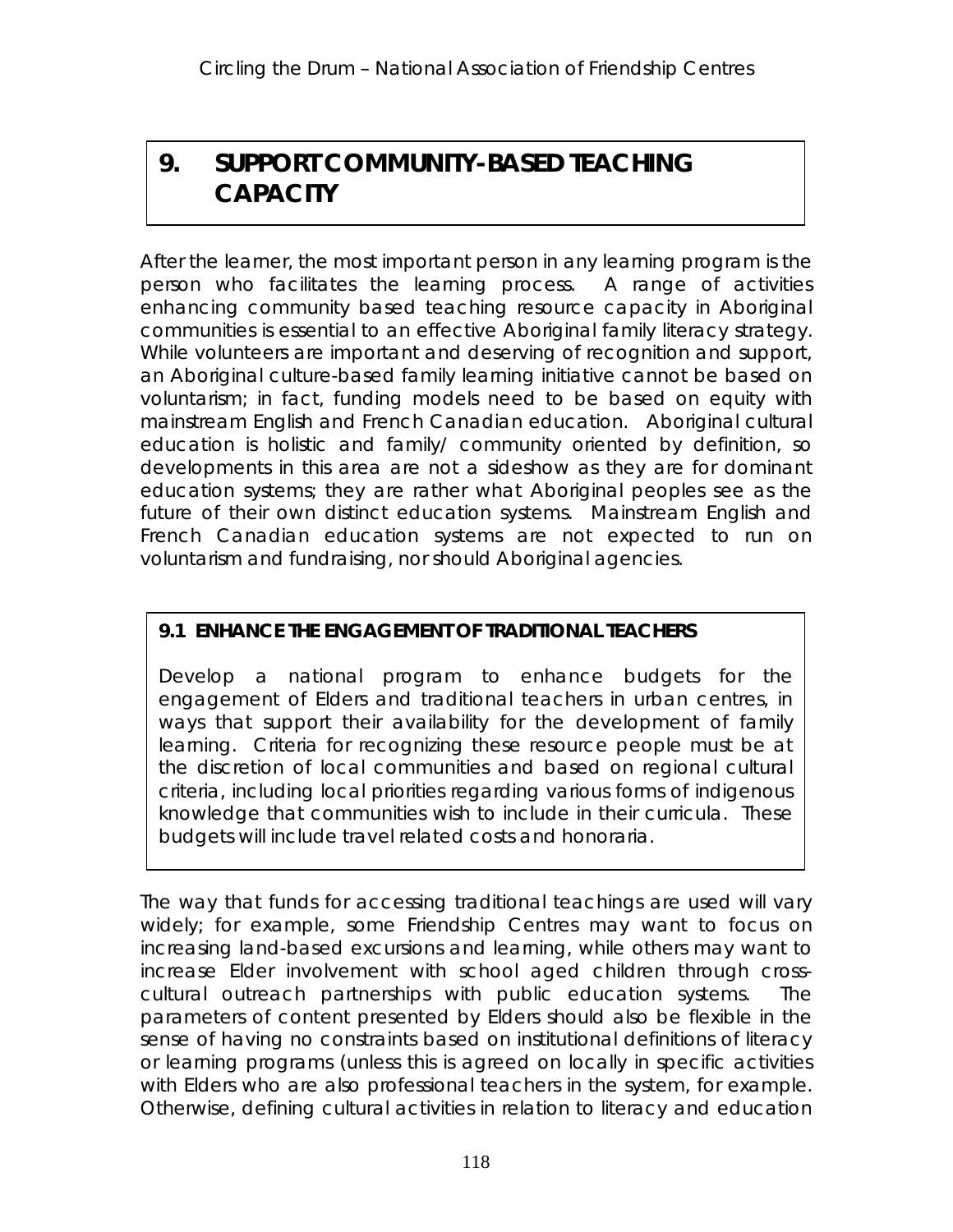*systems* is covered under recommendation 8.4 below). For all these reasons, national criteria should be limited to things like sharing learning resources developed (as appropriate and in accordance with local cultural protocol), and reporting on activities in terms of participation rates and testimonials.

This recommendation supports an existing priority in Friendship Centres. Traditional teachers and knowledge are essential to any family literacy initiative, but they are also a much-needed element of all Aboriginal programming. Friendship Centres in general are short of funding to bring these resource people into their programs. Family literacy programs can play a role in working with other programs to build better availability of cultural teachers overall in ways that coordinate shared access.

#### **9.2 CONTRIBUTE TO INCREASED AVAILABILITY OF ABORIGINAL LANGUAGE INSTRUCTION**

Develop, deliver and share intergenerational learning models for revitalizing Aboriginal languages in Friendship Centres in ways that intensify the possibility of immersive language learning experiences for urban Aboriginal community members.

There is a desperate need to increase opportunities for Aboriginal language revitalization in Friendship Centre communities across the country. This priority cannot be separated from the provision of holistic Aboriginal family and community based literacy and learning programs. Youth and Elders working together, and parents with infants and young children are high priorities. Movement in this direction should relate to the National Friendship Centre Survey of Aboriginal Language Programs conducted through the NAFC in 2007,48 and identify *new resources*, rather than tapping existing funds for Aboriginal languages, which are very poorly financed.

#### **9.3 HIRE ABORIGINAL FAMILY LITERACY COORDINATORS**

Hire family literacy coordinators whose role is to identify and focus various programs so that they can address family literacy in an integrated way while still maintaining accountability to their respective domains.

<sup>48</sup> Available on the NAFC web site, at http://www.nafc.ca/policy.htm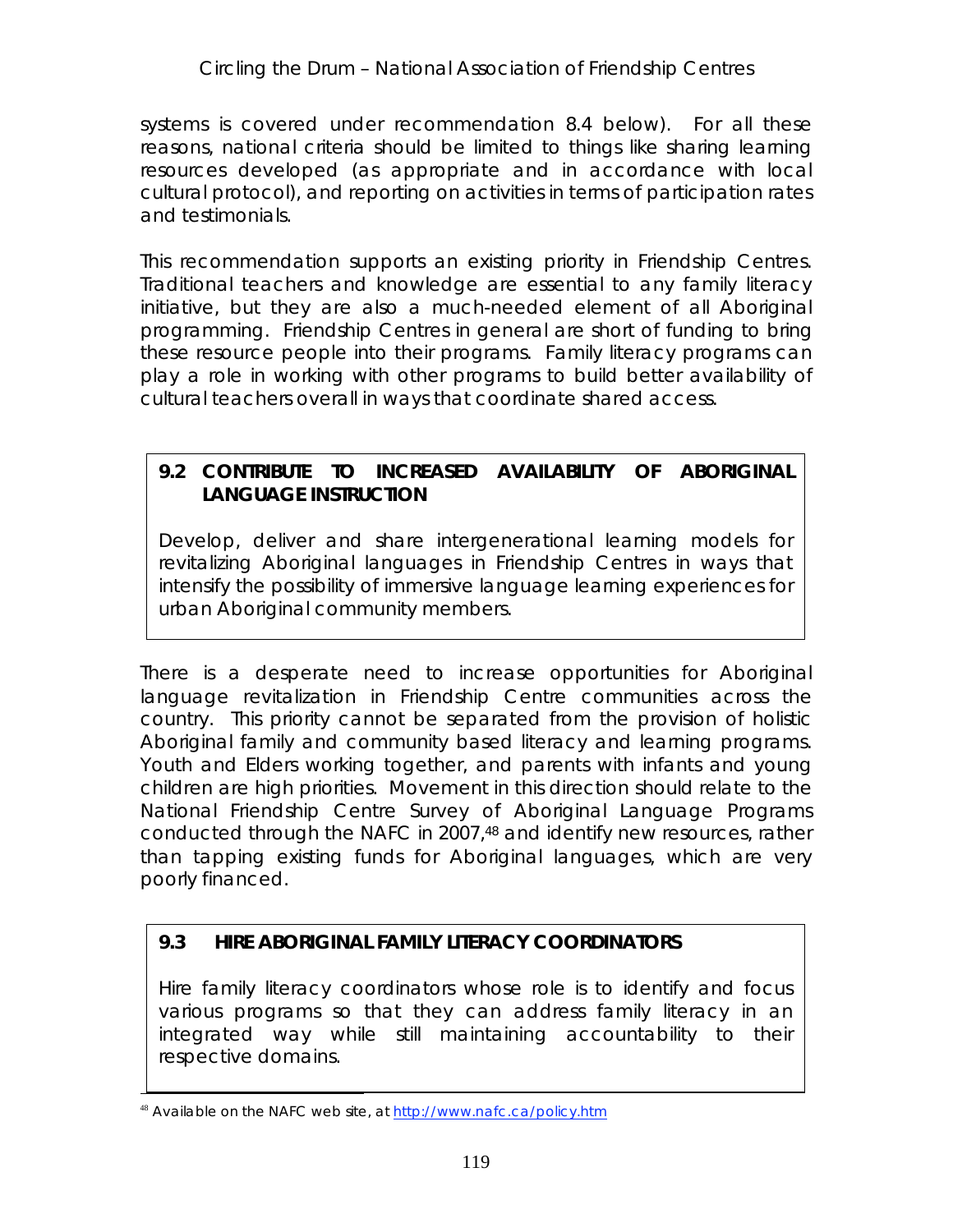Some Friendship Centres will benefit from developing family literacy coordinator positions to facilitate the diverse priorities identified in this report (program areas, age groups etc.) at the local level. These positions should be part of a regular program, rather than project-based. However, since a broader realization of this recommendation requires significant funds, the viability of this approach could be demonstrated initially through pilot projects, as is being done in BC.

#### **9.4 INCREASE ABORIGINAL-CONTROLLED ENGAGEMENT OF TEACHING PROFESSIONALS**

Develop initiatives supporting the placement of culturally aware "mainstream" teaching professionals guided by and hosted within Friendship Centres, to work with children, youth and families in relation to school systems. These teachers will work to empower and involve Aboriginal families and communities with schools, improve student success rates, and advocate for and arrange specific programs and exchanges between Friendship Centres and school systems.

While some excellent Aboriginal-run alternative schools exist in urban settings, there is no escaping the fact that urban and off-reserve Aboriginal children, youth and families are generally exposed to public education systems from which they are often extremely alienated. Aboriginal community and family relationships with public school systems are in need of unique solutions that are difficult to address without intimate knowledge of, and access to, the system. It is important to sustain systemic Aboriginal professionals within community cultural settings in order to improve the cross-cultural capacity of any family literacy initiative. In other words, we need professional teachers "on our side" as well.

Aboriginal (and non-Aboriginal) teachers are increasingly receiving training and accreditation in cross-cultural teacher training programs through universities, in programs that are designed to support Aboriginal approaches to learning. While it is important to have Aboriginal teachers in mainstream school systems, pay scale too often draws trained Aboriginal teaching professionals away from community settings, where they are also desperately needed. Some Friendship Centres have alternative schools with professional teachers hired through the system,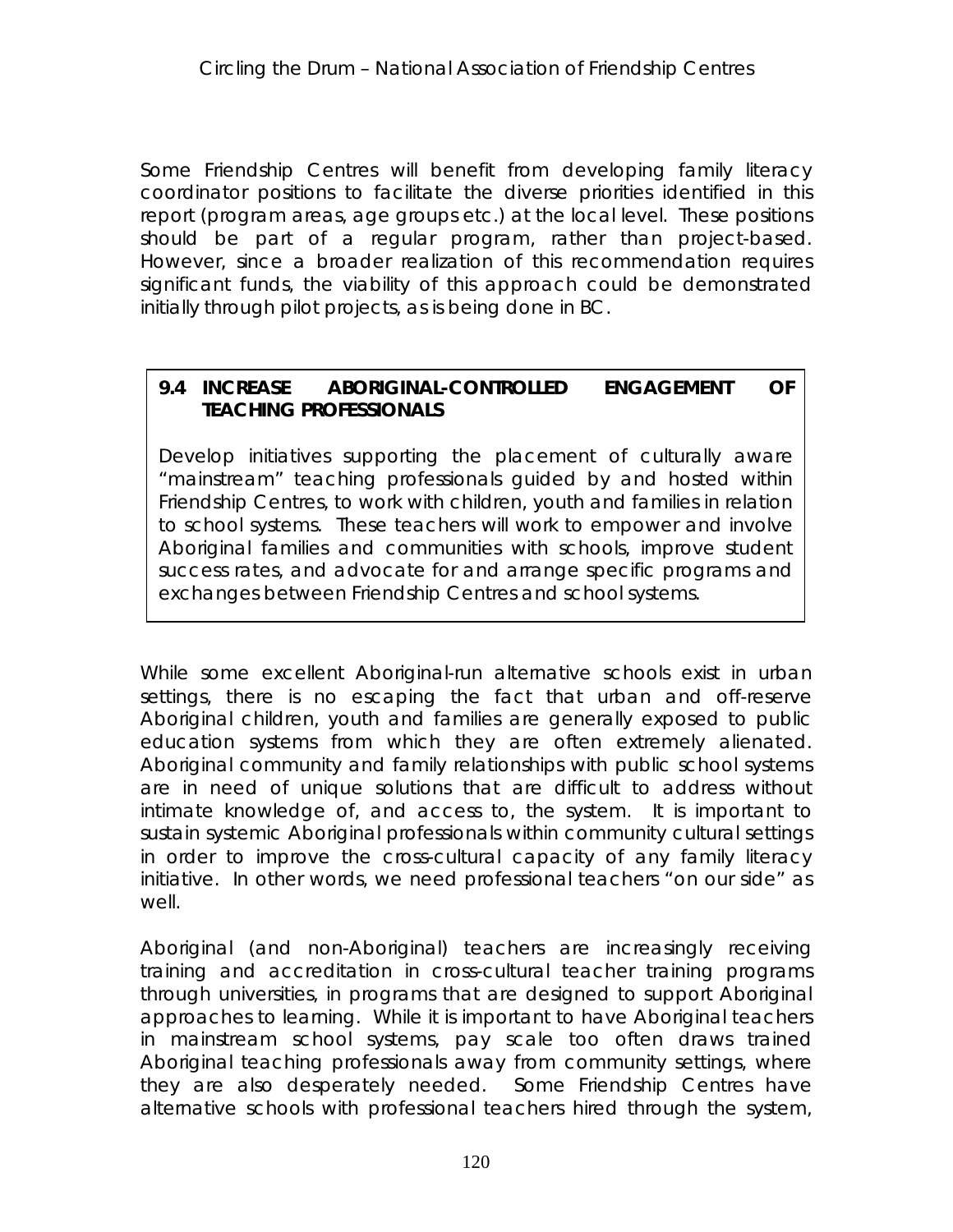and occasionally trained professionals are committed enough to devote themselves to community-based literacy programs, but these teachers sacrifice a great deal in terms of money and security. At any rate, these examples need to be built on. There should be opportunities to hire teachers, at scale, to work within and for the Friendship Centre and on behalf of the community, to assist with the development of cross-cultural programs that address the unique needs of Aboriginal children, youth and families in relation to school systems, *while working for the community and guided by Aboriginal community and cultural perspectives*. Professional teachers developing and delivering Aboriginal cultural learning programs are deserving of pay equity with teachers and curriculum specialists in mainstream school systems. This area ideally needs to be developed in cooperation with public school systems, wherever these institutions are receptive to Aboriginal culture-based initiatives, which in turn will need the engagement and support of ministries of education and school boards. Such a program need not sever a teacher's relationship with the public education system; for example, there may be ways to arrange a rotation or sabbatical system for teachers in partnership with local school boards. Initiatives addressing this recommendation might be piloted within a given region and shared nationally as a model, if successful.

#### **9.5 DELIVER ABORIGINAL FAMILY LITERACY TRAINING FOR TEACHERS AND COMMUNITY WORKERS**

Work with key partners to develop and deliver accredited training for anyone delivering or interested in delivering Aboriginal family literacy programming.

Unique, culture based and cross-cultural training needs to be made available to support those involved in the development and delivery of Aboriginal family literacy programs, including both teaching professionals and community based workers mentioned above. All training should be linked with existing training programs for educators, and accredited wherever possible (through links with agencies experienced in accredited Aboriginal programs, such as regional Aboriginal post-secondary Institutes49 and universities with a record of delivering quality Aboriginal teacher training). Recognition of prior learning and flexible, long-term accreditation processes should be accommodated to allow for capacity development in Aboriginal communities.

<sup>&</sup>lt;sup>49</sup> Some members of the National Association of Indigenous Institutes of Higher Learning (http://www.naiihl.com/) may be interested in developing this area.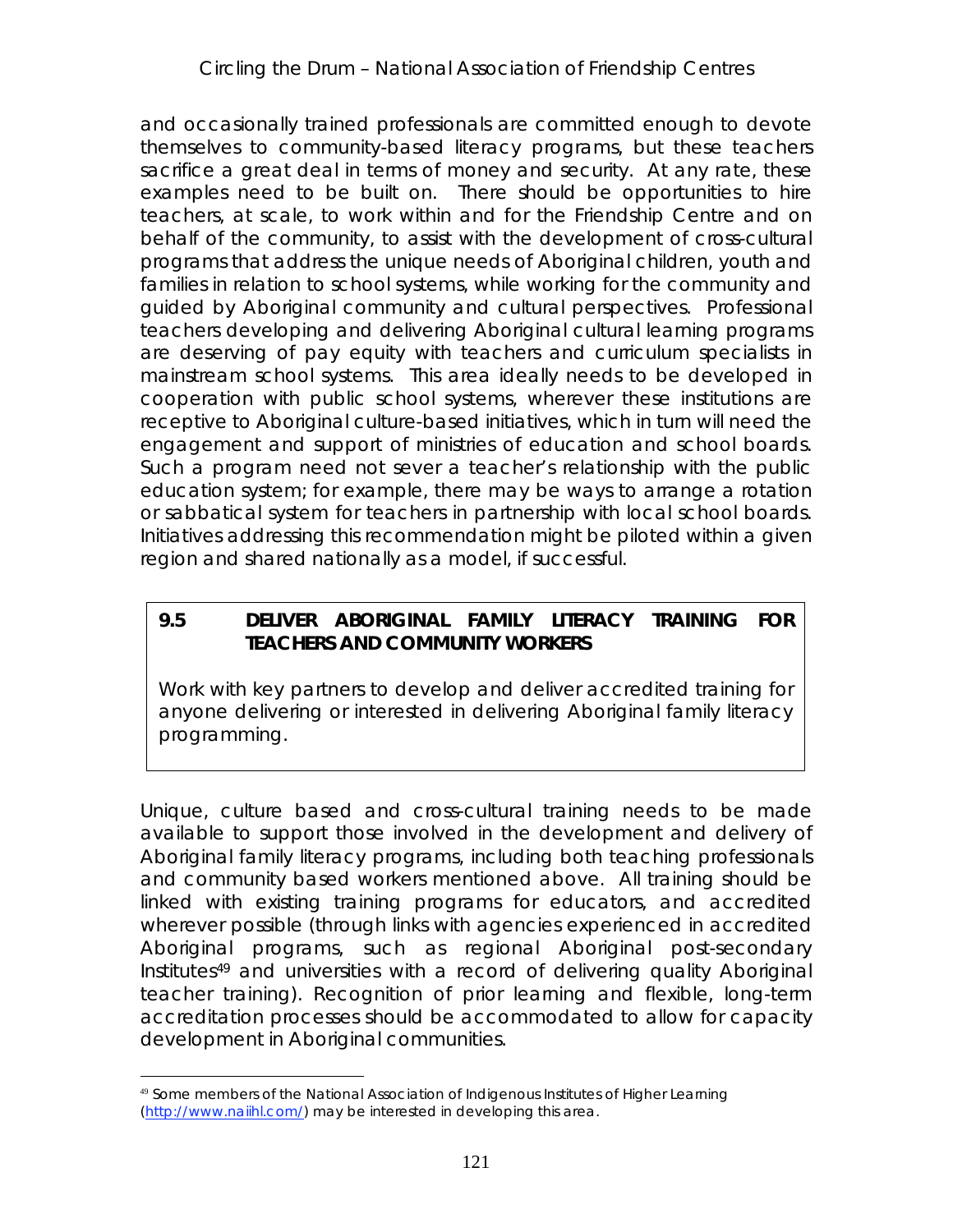Leaders and partners in the development of Aboriginal family literacy training for teachers may be located in several places, depending on regional interest levels, and priorities for courses developed may vary from one region to the other, including themes as diverse as:

- $\triangleright$  Building family literacy into Aboriginal ECE courses
- Adapting Language Nest models in urban environments
- **▶ Community based placements in Friendship Centres**

These are only a few examples of possible courses. Themes for training will be defined locally and regionally based on need. However, a strategy for linking and sharing the development of training at a national level should also be encouraged, and could be related to the best practice areas and programming principles identified in this report. As training is developed, a network for Aboriginal educators could build a virtual board for posting Aboriginal family based learning courses that become part of a broader curriculum pool for teachers and literacy and family workers in Aboriginal communities.

### **10. DEVELOP AND SHARE LEARNING MATERIALS AND RESOURCES**

An Aboriginal family literacy initiative can have a pivotal role in facilitating the availability and nourishment of indigenous cultural learning materials and resources in urban environments. These materials and resources should be developed in ways that respect the expertise of Aboriginal Elders and Traditional Teachers, and support Aboriginal linguistic and cultural revitalization and family and community reintegration.

**10.1 DEVELOP CULTURAL LEARNING RESOURCES FOR FAMILIES**

Develop culturally based/ culturally relevant learning materials and resources supporting integrated family literacy learning activities.

All materials and resources should reflect cultural content and methodologies that are defined locally and shared nationally. Elders and teachers holding authentic traditional knowledge are essential to the development of culturally based Aboriginal family literacy resources and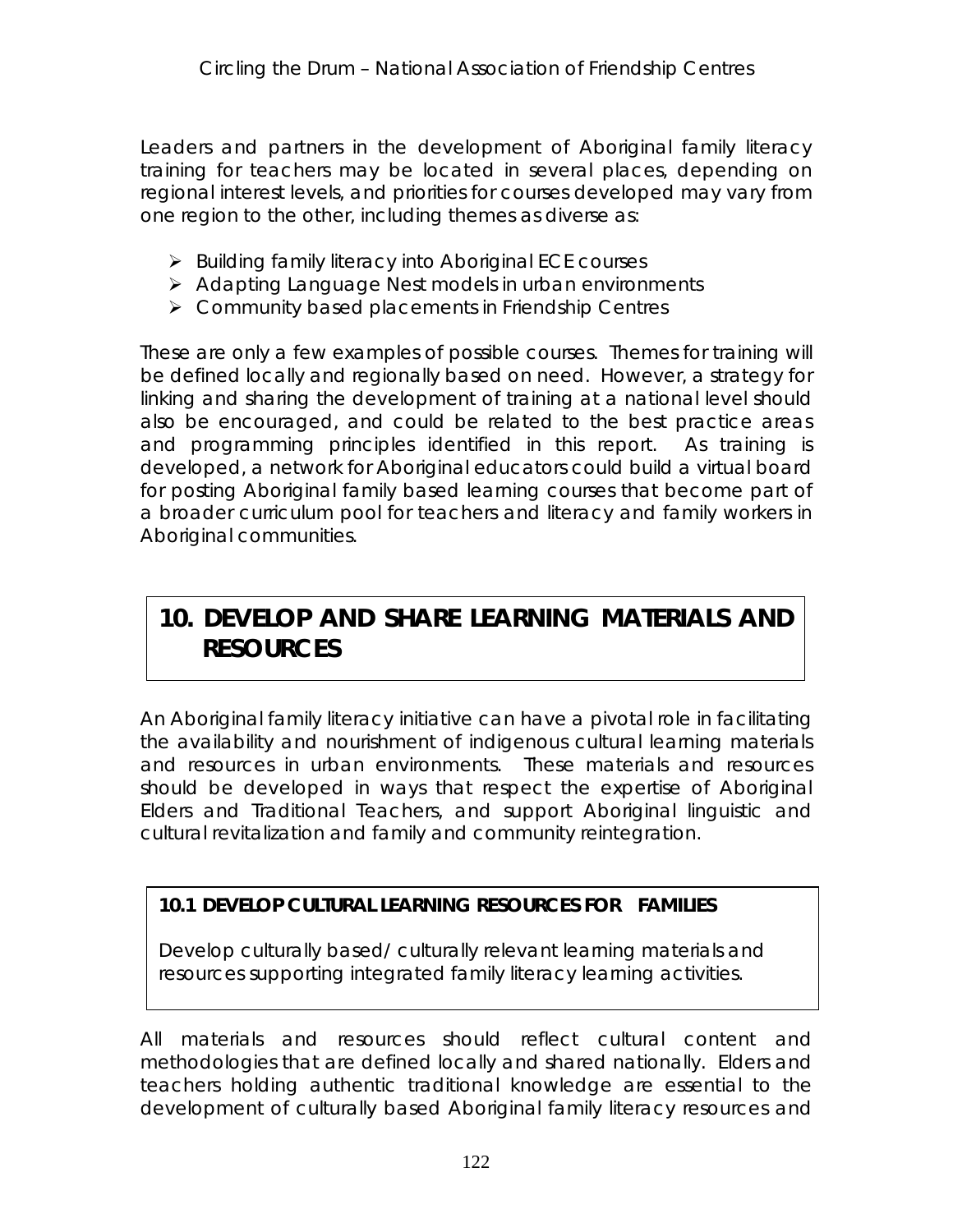materials, since they hold knowledge about learning and *understanding* that are vital to the healthy revitalization of Aboriginal families and communities. Locally respected Aboriginal Elders will also maintain appropriate protocol regarding what is written and not written, (or what is filmed and not filmed, and so on) regarding Aboriginal traditional knowledge. It is also very important to build traditional indigenous perspectives into curriculum content and learning methods in ways that speak to various age groups and modern contexts.

Adaptation of existing materials, as well as new materials developed by teachers and other resource people should be considered, and a strategy for publishing and distribution of the materials should be included in proposals. Existing Aboriginal publishing agencies will be essential partners in the development, publishing and distribution of materials.

**10.2 SUPPORT THE DEVELOPMENT OF ABORIGINAL LANGUAGE MATERIALS**

Support the development of Aboriginal language literature and teaching materials, in ways that support whole family language revitalization activities.

Aboriginal language revitalization can be linked in practical ways with intergenerational community priorities; for example, projects could be delivered training youth to utilize computers to help Elders catalogue languages; or, recipe books developed in Aboriginal languages could be linked with family nutrition/ cooking classes to support the ongoing usage of the languages in the home, while also encouraging bi-lingual literacy skills.

#### **10.3 NETWORK THE DEVELOPMENT OF LEARNING MATERIALS**

Develop networks (or link with existing ones) to ensure the widespread availability of resources supporting Aboriginal family literacy programming.

All Aboriginal family literacy materials developed through this strategy should be advertised and shared nationally and internationally, to ensure maximum availability, impact and usage, and inspire local adaptations of effective materials developed in different regions. Such a networking function could be linked with existing national agencies (possibly the National Indigenous Literacy Association) and made available online.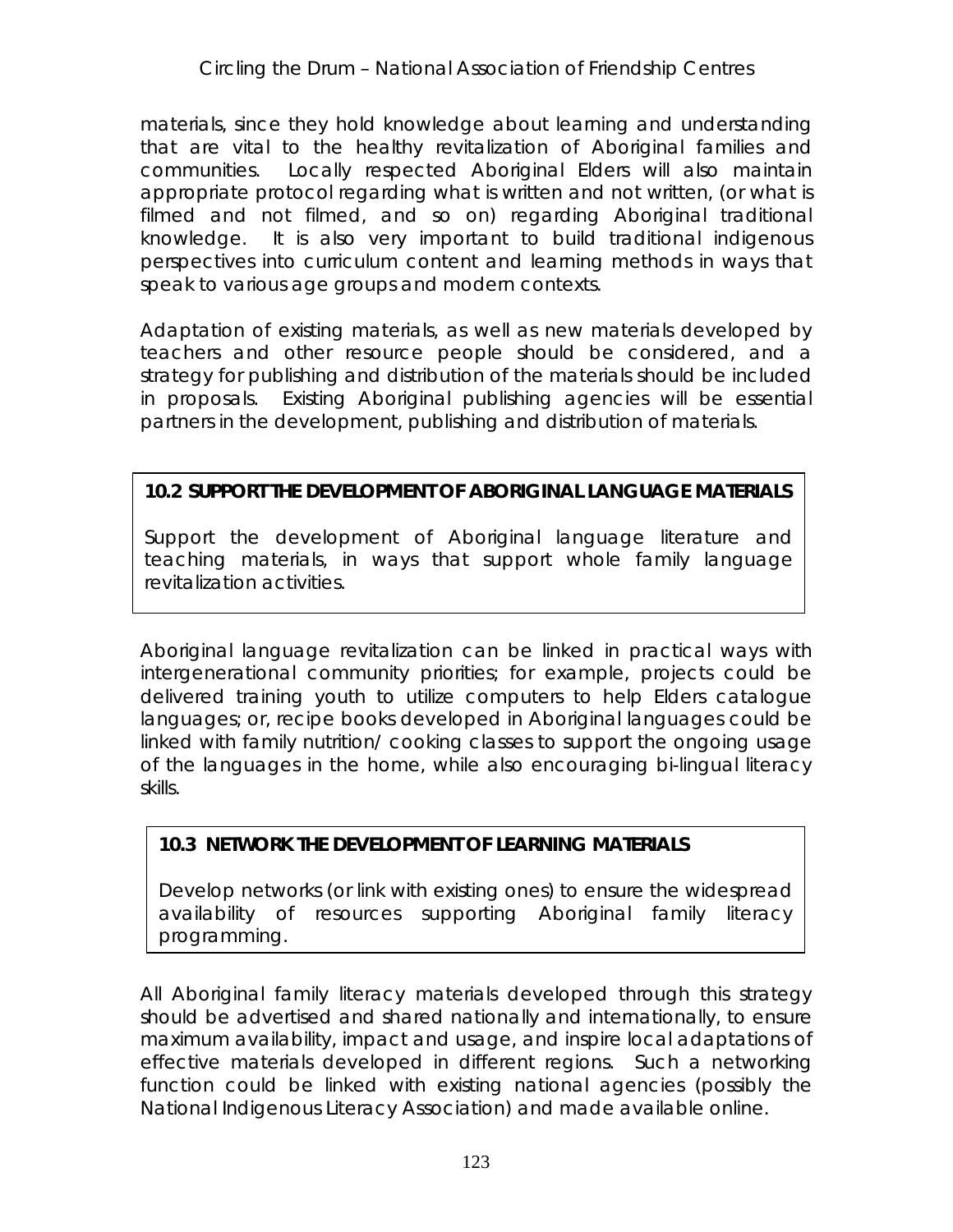**10.4 SUPPORT FAMILY ORIENTED LEARNING RESOURCE CENTRES**

Develop family learning resource centres (or update existing resource centres) within Friendship Centres, with Aboriginal cultural resources, libraries, art and craft supplies, computers, internet access, and staff, open to all generation and programs.

Some Friendship Centres have resource centres and rooms with the above elements, but many are not fully equipped in ways that are necessary to support effective culture-based whole family literacy services, and many more resources are needed in this area. As recommendations for building community based teaching capacity are addressed, spaces will need to be developed that have locally determined cultural and linguistic resource materials, state-of-the-art technologies, and other supplies that support learning in ways that strengthen family cohesion and cultural and linguistic revitalization. Such resource centres also need to be supported by trained staff that can provide support in accessing resources and monitor the environments as needed. Aboriginal cultural resources should link closely with existing Elders and traditional teachers, since ultimately traditional cultural knowledge cannot be fully represented in literary formats. These kinds of resource rooms or centres are vital, since urban Aboriginal communities are in desperate need of spaces where learning is owned and defined by Aboriginal people for Aboriginal people. Such resource centres have great potential to enhance the function of Friendship Centres as Aboriginal cultural "ambassadors" in urban environments.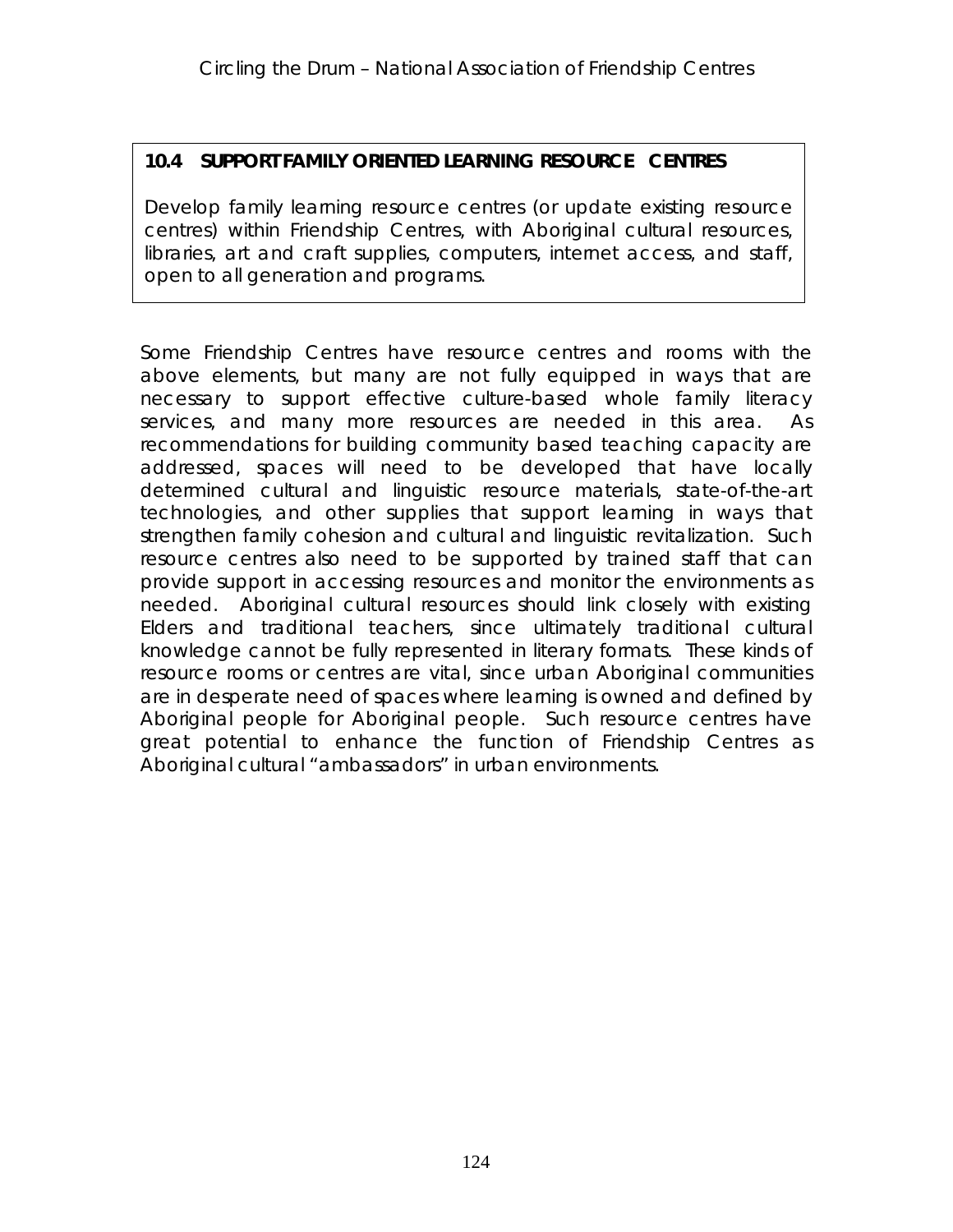**\_\_\_\_\_\_\_\_\_\_\_\_\_\_\_\_\_\_\_\_\_\_\_\_\_\_\_\_\_\_\_\_\_\_\_\_\_\_\_\_\_\_\_\_\_\_\_\_**

# **CONCLUSION**



#### **FRAMING** *ABORIGINAL* **FAMILY LITERACY**

Individuals and communities may hold distinct Aboriginal values and worldviews to a greater or lesser degree, depending on the level of assimilative force imposed on our background and cultural context, and on opportunities (or lack of them) to recover from these forces. Nonetheless, distinct Aboriginal worldviews and forms of knowledge have survived through extensive historical Canadian campaigns to criminalize and exterminate them, as well as current policies trivializing and marginalizing what has survived. In spite of all this, most Aboriginal leaders and communities hold these cultural ways as the force that should be guiding us into the future, although there are exceptions, as well as diverse interpretations of what this might mean. Looking at "family literacy" from distinct Aboriginal perspectives means considering several key needs:

**The need to ground family literacy in distinct Aboriginal ways**

Effective family literacy programming for Aboriginal communities needs to be based as much as possible on Aboriginal cultural principles, values and processes. This does not mean a wholesale return to *external* forms of Aboriginal family learning as they existed centuries or even decades ago; this could not be achieved for most Aboriginal people any more than modern multicultural Canadians can be assimilated to their own historical lifestyles - especially when we consider life in modern urban environments. However, it may be possible for the underlying *principles, values and processes* inherent in Aboriginal languages and cultures to be learned and applied to every facet of modern urban life, including approaches to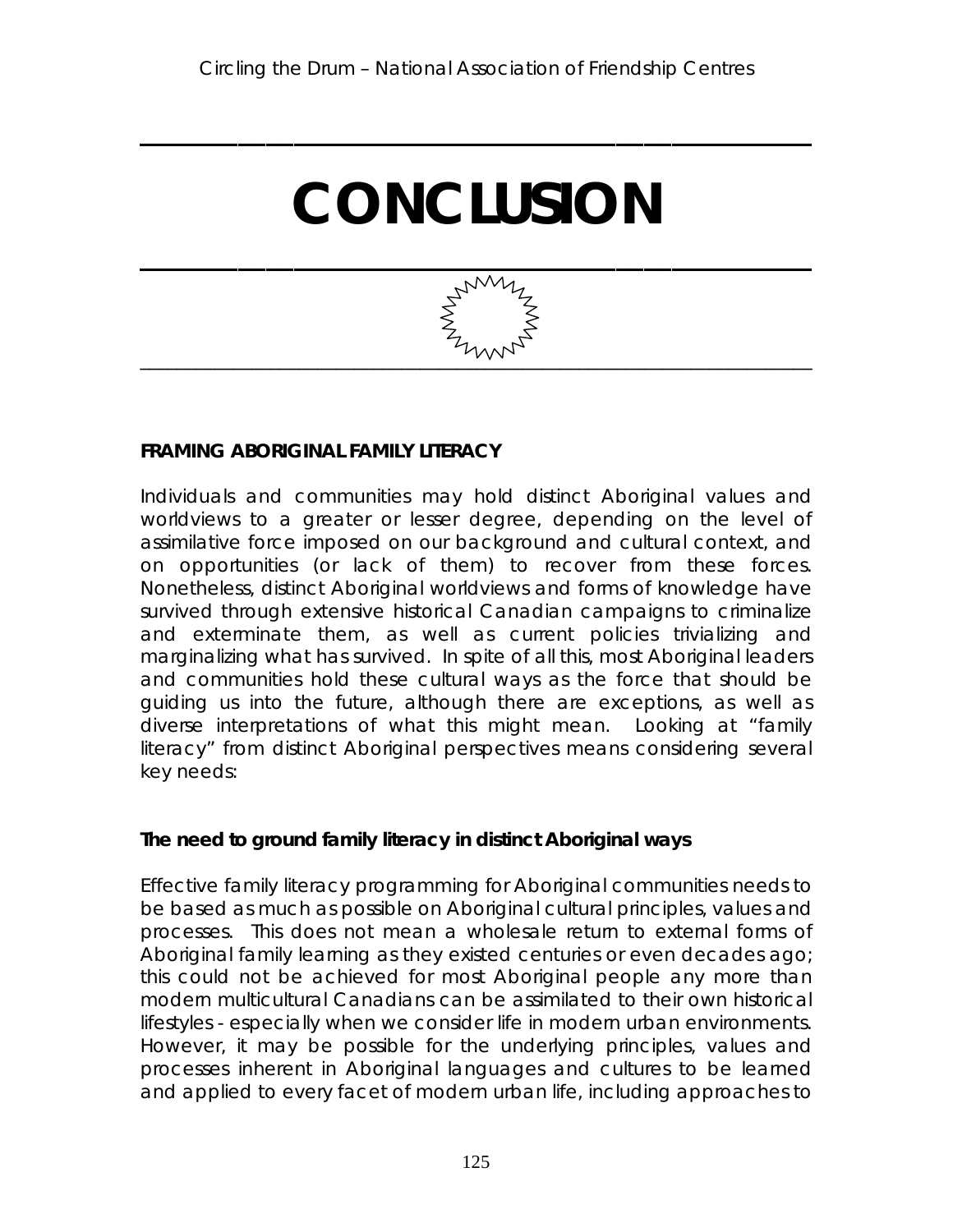#### *Circling the Drum* – National Association of Friendship Centres

family literacy development. There are also distinct Aboriginal cultural characteristics and land-based forms of knowledge related to the traditional territories in what is now called Canada, and these are not found in any of the English, French or other recent immigrant groups in the country.

**The need to consider distinct Aboriginal concepts of "family"**

Aboriginal cultural conceptions and values imply a very broad sense of "family", including a need to respect all stages of life in an interconnected and uninterrupted cycle; recently disrupted relationships between Aboriginal children and parents, and youth and elders, need to be restored in relation to the recovery and application of Aboriginal cultural ways in order to create balanced families and communities. Furthermore, we are responsible not only to our children, but also our children's grandchildren, as well as our ancestors and relatives in the animal, plant and mineral worlds, and in worlds unseen. All these are our relations - our family - and we speak to them as our brothers and sisters, grandmothers and grandfathers. These are not merely abstract or fanciful plays-on-words; they reflect what is, or should be, clear, intimate and reciprocal *relationships*, in every direction.

**The need to respect distinct Aboriginal values related to "literacy"**

"Literacy", however it is defined, often has a much different connotation in Aboriginal communities than it does in general.

Take literacy to mean simply the ability to read and write: from distinct Aboriginal cultural perspectives, this kind of literacy is often associated with assimilative tools based in very linear (and limited) forms of thought and knowledge which have more often done harm than good for Aboriginal communities. Even if we develop culturally sensitive materials, the actual *act* of writing or reading can definitely involve a *lowering* of meaning and understanding from the level of oral (and other traditional) forms of transmission, from certain Aboriginal points of view. These distinct Aboriginal perspectives on the role of written language contrast with the popular general representation of literacy as some kind of "right", a "higher" form of learning, or cause worth fighting for in itself. The result has too often been a gulf between keepers of traditional wisdom and those who have committed themselves to modern institutionally driven learning processes, although this gulf seems to be gradually diminishing, at least within Aboriginal communities. Ultimately, the gulf can only be bridged when literate forms of knowledge assume an appropriate, *subservient* role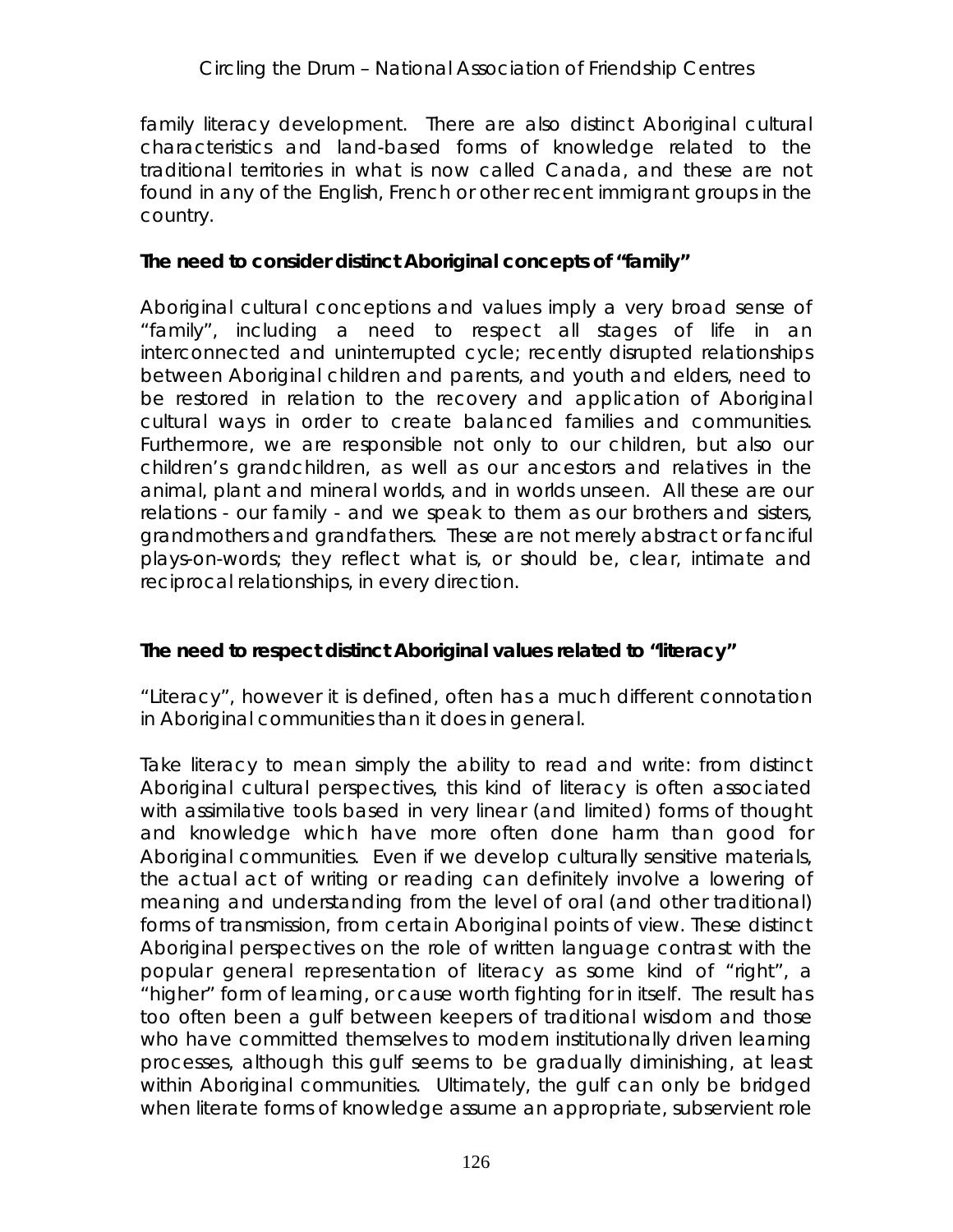in relation to orally transmitted traditional indigenous knowledge deriving from authentic cultural sources.

Take "literacy" in a broader sense, in relation to developing "selfdetermination", "analytical skills" and other inwardly "empowering" processes that add value and context to the mere act of reading and writing: there are still distinct Aboriginal cultural forms of understanding and relating to these terms; for example, proponents of "traditional knowledge" emphasize the source of true "empowerment" and authority as coming from a spiritual source (versus the mere development of "human cognition", or "human rights"); "Aboriginal analysis" might favour more circular and holistic forms of perception over linear and logical ones; and the whole idea of "self-determination" will be distinctly coloured with strong inclinations toward community and service to community, over the mere survival and material success of determined individuals and their nuclear family units (although this is still important).

These perspectives on literacy need to be understood and respected in the design of literacy programs for Aboriginal people, through the development of unique approaches that contextualize literacy learning in relation to distinct Aboriginal cultural values. Otherwise, the risk is that literacy learning will continue to be regarded with great fear and stigma, and motivation will remain low in relation to learning new literacy skills, marked mainly by artificial external pressures rather than inner personal commitment.

**The need to build cross-cultural capacity from a cultural base**

Aboriginal communities do not want to exclude the provision of any kind of "literacy", however it might be defined. Like everyone else, Aboriginal people need high reading and writing levels to survive in the "information age," and the reality is that we may be struggling as lone individuals with a background of broken families and shattered communities in alienating modern institutions and urban settings (which can make "service to community" more of a challenge). The view of literacy as a mark of "progress" in a certain direction in coping with these realities cannot be denied. However, Aboriginal cultural foundations are increasingly being asserted as a solid basis for Aboriginal achievement in any context, including mainstream academic and economic fields. The underlying motivation and capacity for acquiring literacy skills are repeatedly emphasized as being inwardly based in strong cultural foundations and practices, which reach out to other cultural realities as needed, from a position of personal and communal strength.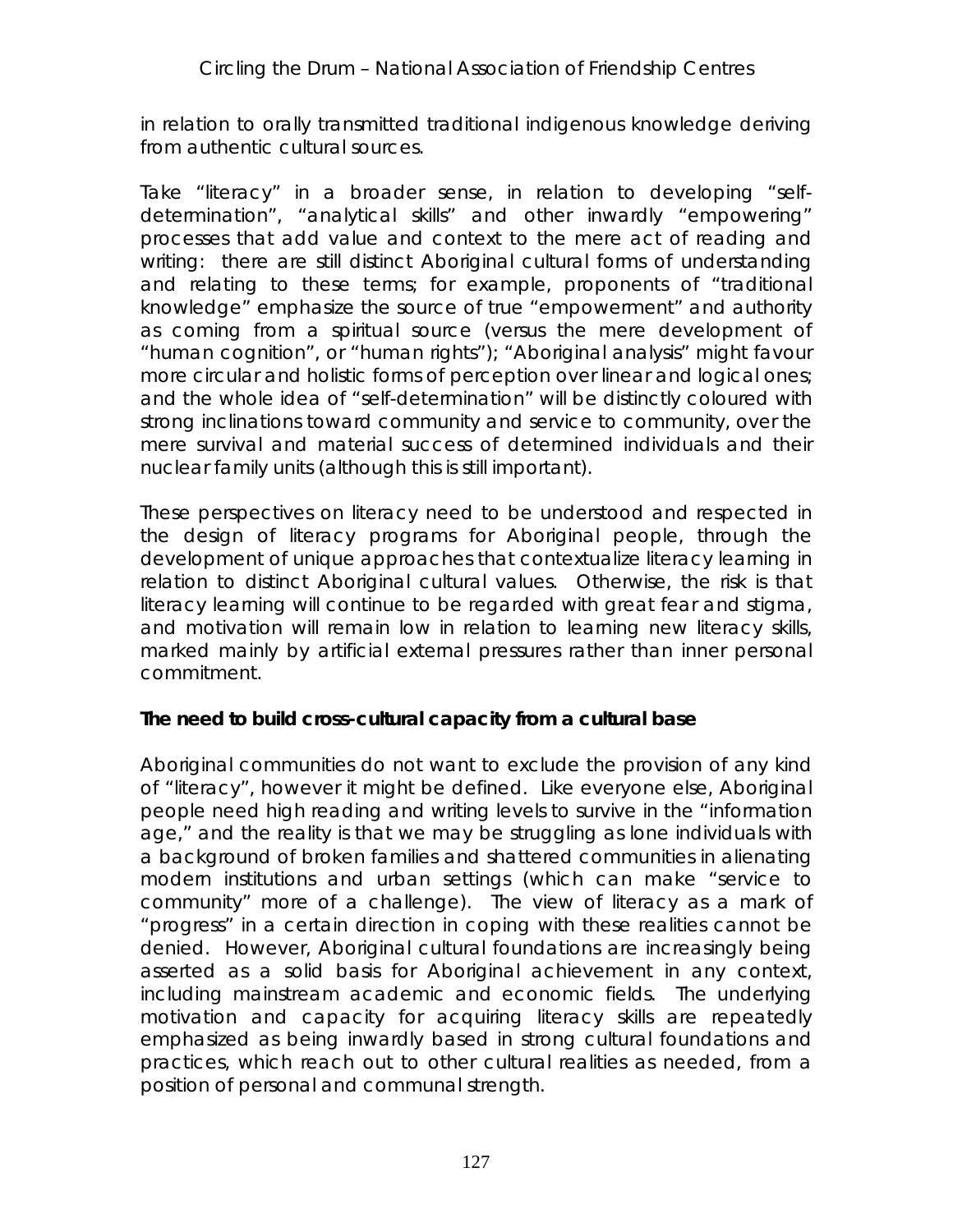#### **MOVING TOWARD NEW MODELS OF LEARNING**

An *Aboriginal* family literacy strategy, then, can hardly be considered in the way that "family literacy" is usually thought of – as an afterthought in public policy, a poorly funded sliver of programming for "at risk" communities, designed mainly to help them integrate into mainstream learning institutions. Nor can Aboriginal family literacy development be considered separately from a whole range of other Aboriginal community programming initiatives, especially those addressing the healing and reintegration of individuals, families and communities through cultural and linguistic revitalization. Considering the potential and needs related to developing Aboriginal family literacy education inevitably raises a wide range of challenging and urgent questions:

How can Aboriginal families once again become the conveyors of holistic indigenous cultural principles and forms of knowledge, and how does this process relate to various definitions of "success" in the modern world? How does a literacy learning process grounded in Aboriginal families relate to the process of nurturing the spirit, and concepts like the Good Mind, Orenda, or Bimaadziwin, and how can this process be supported organically according to cultural principles (rather than being defined or bogged down in bureaucratic frameworks)?

What are the implications of Aboriginal family-based approaches to learning, such as the deeper community observation of and engagement with children and youth, especially involving elders, and the improved discernment of natural leaders, teachers, healers, providers, and so on (rather than institutional "streaming" and bureaucratic definitions of "student achievement")? How can environments supporting this kind of holistic assessment be developed? What Aboriginal cultural models might help identify and address the need for *different kinds of learning for different people*, according to their natural inclinations? How can holistic Aboriginal approaches to learning and child-rearing support the acquisition of literacy skills, not for its own sake, but for specific purposes, as needed in relation to each individual's learning styles and natural inclinations? What *kinds* of literacy are needed for various *types* of students?<sup>50</sup>

 $50$  These last questions are closely connected to another important Aboriginal principle of learning: that of allowing great personal freedom within a context of strong community and cultural cohesion. Individual learners may or may not be able to grasp higher levels of meaning related to various indigenous cultural frameworks (such as Creation stories or calendars, for example); but these frameworks are designed to be accessible at many levels, and can serve diverse learning purposes. Learning processes that are built on these cultural frameworks in authentic ways can have meaning in different ways for different learners, at different levels of understanding and application.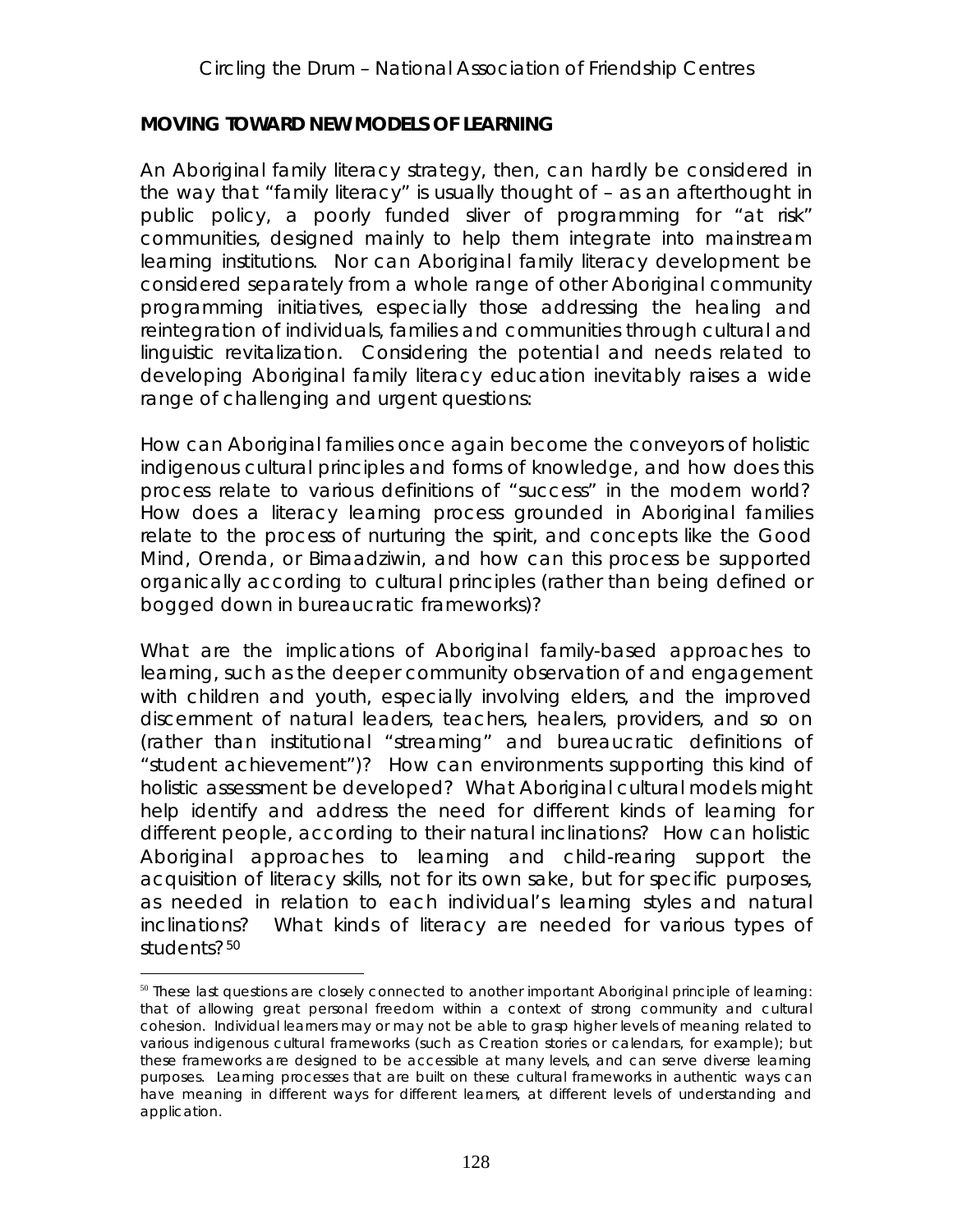What does a "community service" orientation really mean? How do we help new generations of young people to find their own meaning and diverse natural purposes on the Earth, linking with, gaining strength from, and serving their families – including their ancestors and the generations yet to be born, and all of Creation? What is our responsibility as Aboriginal people in relation to other peoples and sacred places in the world?

How does the revitalization of Aboriginal languages, stories, and other cultural forms of expression inform Aboriginal learning and family healing processes, and how do they help us address the questions above? How can these activities be respectfully represented in literate forms while still maintaining the holistic integrity and vitality they have held for so many millennia? How can we reflect indigenous cultural symbols and concepts through different media and art forms, in a respectful manner that always refers back to the source as the authority (rather than reducing everything to the current emphasis on "educational achievement", "economic development" at all costs, and "Western values" such as the rampant individual right to "self-expression" without any spiritual context)?

#### **CHALLENGE AND HOPE**

 $\overline{a}$ 

There are many challenges and barriers to addressing these themes and questions in practice. It may be difficult to gain widespread and meaningful understanding, support and partnerships for an Aboriginal family literacy strategy as presented in this report through Canadian institutions. This is to be expected, since understanding indigenous modes of thought today is not easy and our public and higher education systems still provided extremely limited opportunities in this direction, as a rule. However, determined individuals within non-Aboriginal governments and institutions have already begun to prove that it is possible to work around institutional barriers to provide services that are at least trying to be respectful of Aboriginal cultural perspectives.

At any rate, even if the flexibility, capacity and will to support a significant culturally based Aboriginal family learning strategy may not yet exist in Canadian (and even some Aboriginal) governments and institutions, the desire at a grassroots level to address all aspects of learning through families is very high, and will hopefully prove irresistible in the near future. Over and over, Aboriginal people keep returning to similar themes: the revitalization of languages and cultures, the healing of families, and the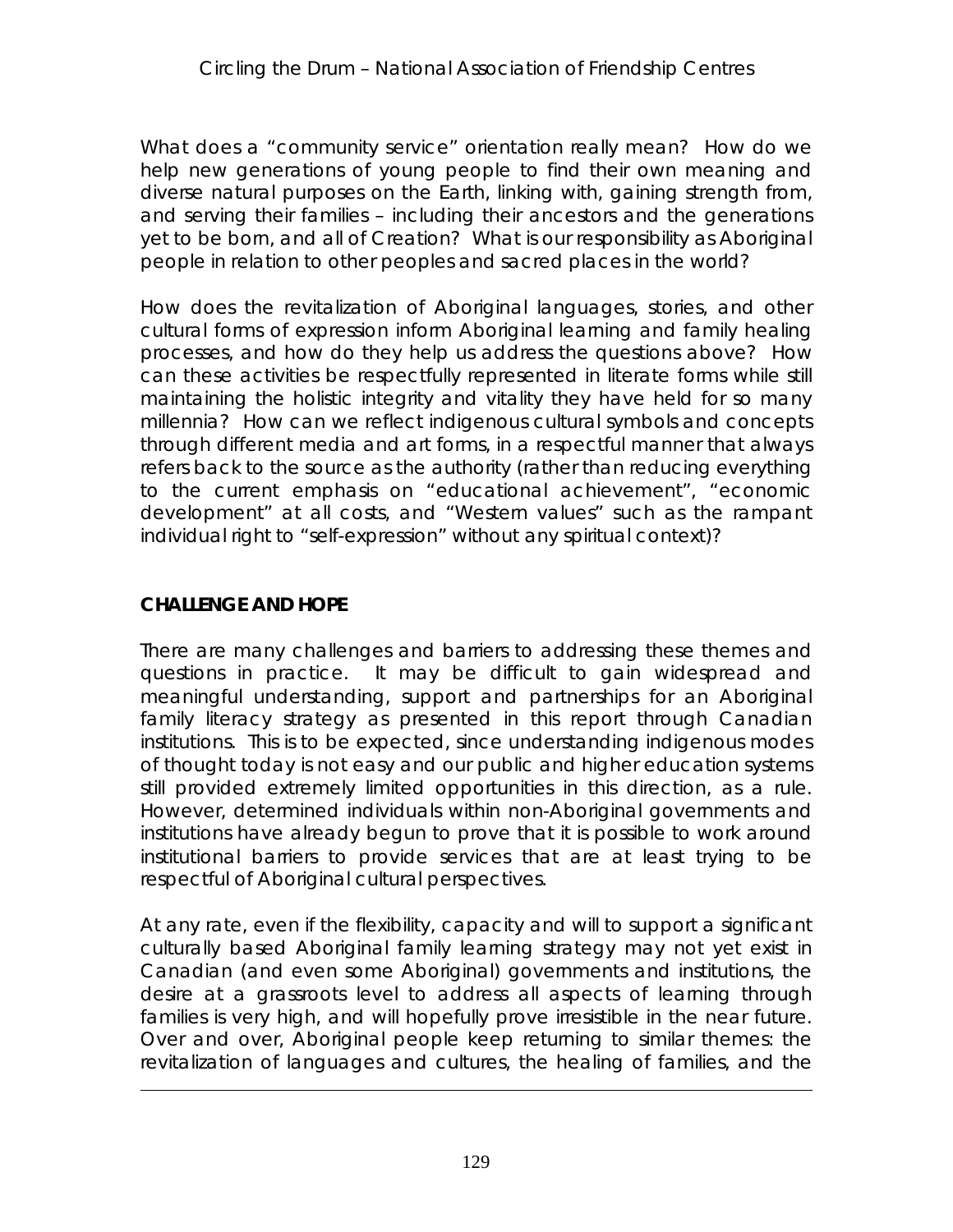need for cross-cultural education and community empowerment in the context of modern urban survival. While the term "family literacy" may be too narrow to fully address these priorities, an effective family literacy strategy cannot be separated from them, and is an essential part of being able to address them successfully.

The answers to the themes and questions raised here lie *within* Aboriginal cultures, communities and families. Ultimately, the grassroots learning needs of Aboriginal families and communities will bear fruit, whether they are addressed or not. We have already seen the fruits of not addressing them: high rates of poverty, suicide, gang membership, incarceration, and other forms of violence. Canadian education systems are still generally failing to address the learning needs of Aboriginal peoples in holistic ways that provide higher levels of hope and meaning. From an Aboriginal culture based perspective, "student achievement" in these systems is important, but not as an end in itself; rather, it should be a sideeffect or benefit of a much broader focus: the provision of holistic, whole family, spiritually and culturally based learning systems that address all aspects of the human being and enable communities to build healthy and sustainable societies which are deeply informed by indigenous knowledge and principles.

Perhaps the greatest hope in addressing Aboriginal family literacy is the potential of Aboriginal approaches to inform family based learning for communities everywhere. The questions and issues listed above could apply to almost any family, community or cultural group around the world today. Aboriginal perspectives can help all peoples transcend the outdated economic and educational models that still largely govern our existence. A culture based indigenous family literacy initiative should not only inform the better integration of Aboriginal students into mainstream learning environments; it should also inform and inspire a re-visioning of the learning process and a significant shift in the outdated institutional perspectives currently framing our public education systems. The generation being born may be able to integrate this knowledge, if we give them the opportunity. We need to do more than merely help them adapt to educational institutions and materialistic economic values that are themselves profoundly out of balance and largely inadequate for meeting the rapidly changing global realities of the 21<sup>st</sup> century. Ideally the ways we represent our traditional worldviews will trigger learners at an essential level and inspire them to seek further culturally grounded knowledge at the same time they are expanding their horizons into a world that is moving incredibly fast, often in chaotic directions.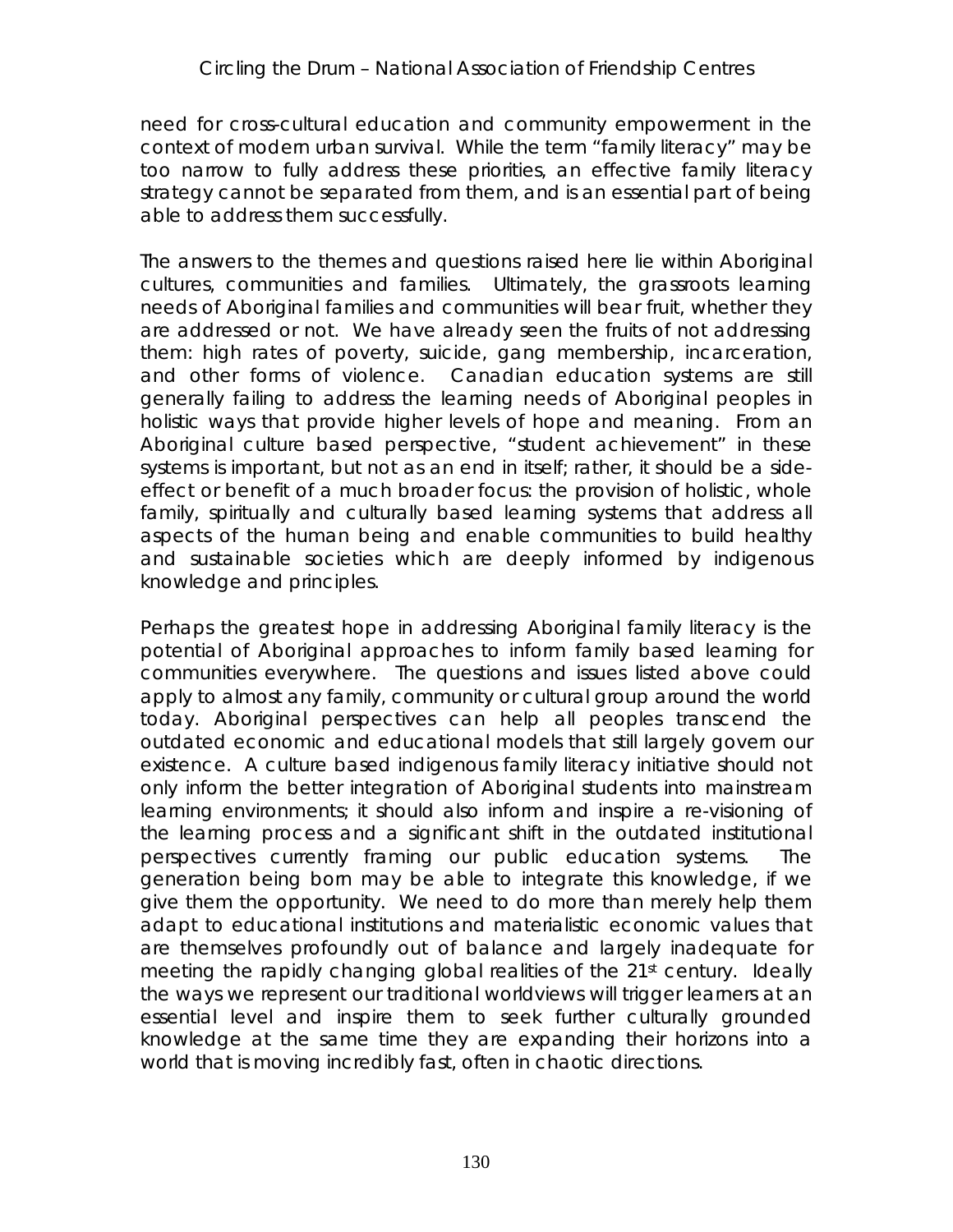If we do our job right, at least some of our children today will carry our traditions into the future from a position of strength and deep inner understanding that empowers them to apply indigenous ways responsibly at an international level. If we do the job right, they will live these concepts from an inner place, and for some of them, their whole lives will *be symbols*. If we do the job right, Aboriginal children and youth today will not only be leaders among Aboriginal people tomorrow; they will become respected and beloved for their work and leadership in all arenas, bringing indigenous knowledge out of the shadows (when it is appropriate) and into a central position that reinvigorates learning processes everywhere, as well as how we think about art, science, justice, economics and governance. Holistic aboriginal ways of thinking and expression are potentially an essential factor in breathing new life into all aspects of our existence. This work cannot be achieved without the holistic education and reintegration of Aboriginal families.

Culturally defined literacy learning in family contexts will be an essential component in fulfilling our contribution as Aboriginal peoples to the world. It will be a vital way of informing *how* our traditions are translated into modern contexts, as long as the process is based on a relationship with true Spiritual and cultural authority, and maintained according to the traditions of our local nations, rather than through the false authority of distant bureaucracies. Like a heartbeat or a drum, Aboriginal traditions have the power to reconnect the bond between mother and child, Elder and youth, and provide effective cultural contexts for reintegrating communities and providing natural, family-based learning processes. These natural learning processes revolve in a circle like dancers around a drum, in respect for the source of Creation and constantly reminding us of the need to strive for holistic balance in everything, to the best of our abilities. It may still be possible to place literacy and learning for the world today in relation to heartbeat of our Mother. It may still be possible to ground our learning in a balanced relationship with the Earth and with the source of Creation, in the way a baby is bound to the heartbeat of his mother. Our children are demanding it.

*Life doesn't have to be this way – it can be good too So whoever has a messed up life, this song's for you… Listen to these words, 'cause these words are the truth:*

*Let's talk about all the problems and why - Hold on, I gotta wipe my eye Let's talk about the problems for a minute, How all the youth are doing drugs, souls lost in it*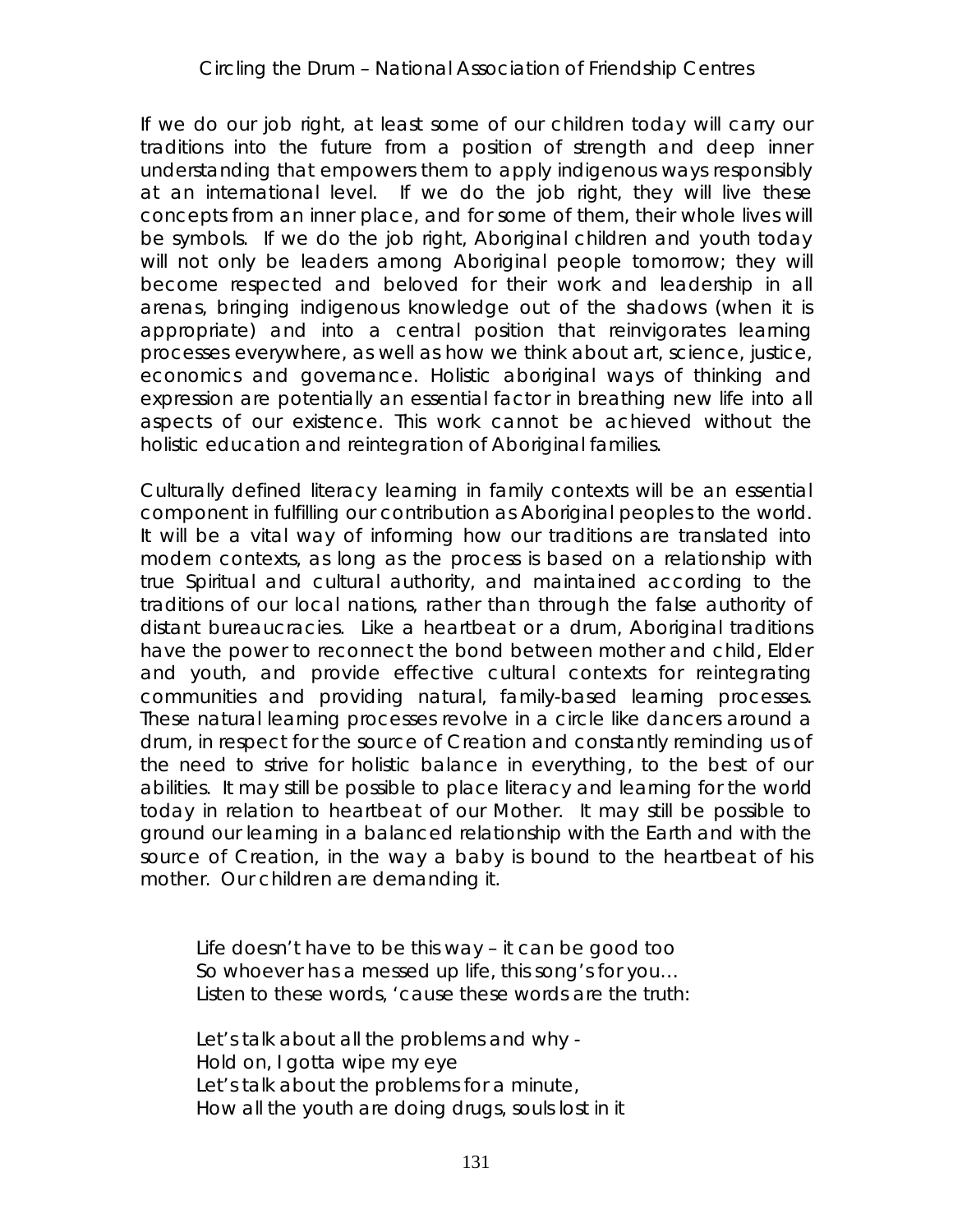*Circling the Drum* – National Association of Friendship Centres

*Can't keep running away from the sadness it creates It cuts your life short being turned away from the gates Kids getting shot, bodies left on the block Lost from the anger, stray bullet from a stranger Families broken up, one child all alone Sitting in his room, heart broken on his own Heart's full of hurt, getting so low, so low Screaming out for help, while you're there let me know You been dealt a bad hand, had no choice but to take it And through all the pain you survived, you didn't fake it A true warrior at heart, knew it from the start You're going to push through it all, then make your mark…*

*Don't cry Momma, I'll be with you someday…*

~ From "Don't Cry Momma" by the Poetic Warriorz (Aboriginal hip hop group based in London, Ontario) © 2007 War Paint Records, reprinted with permission)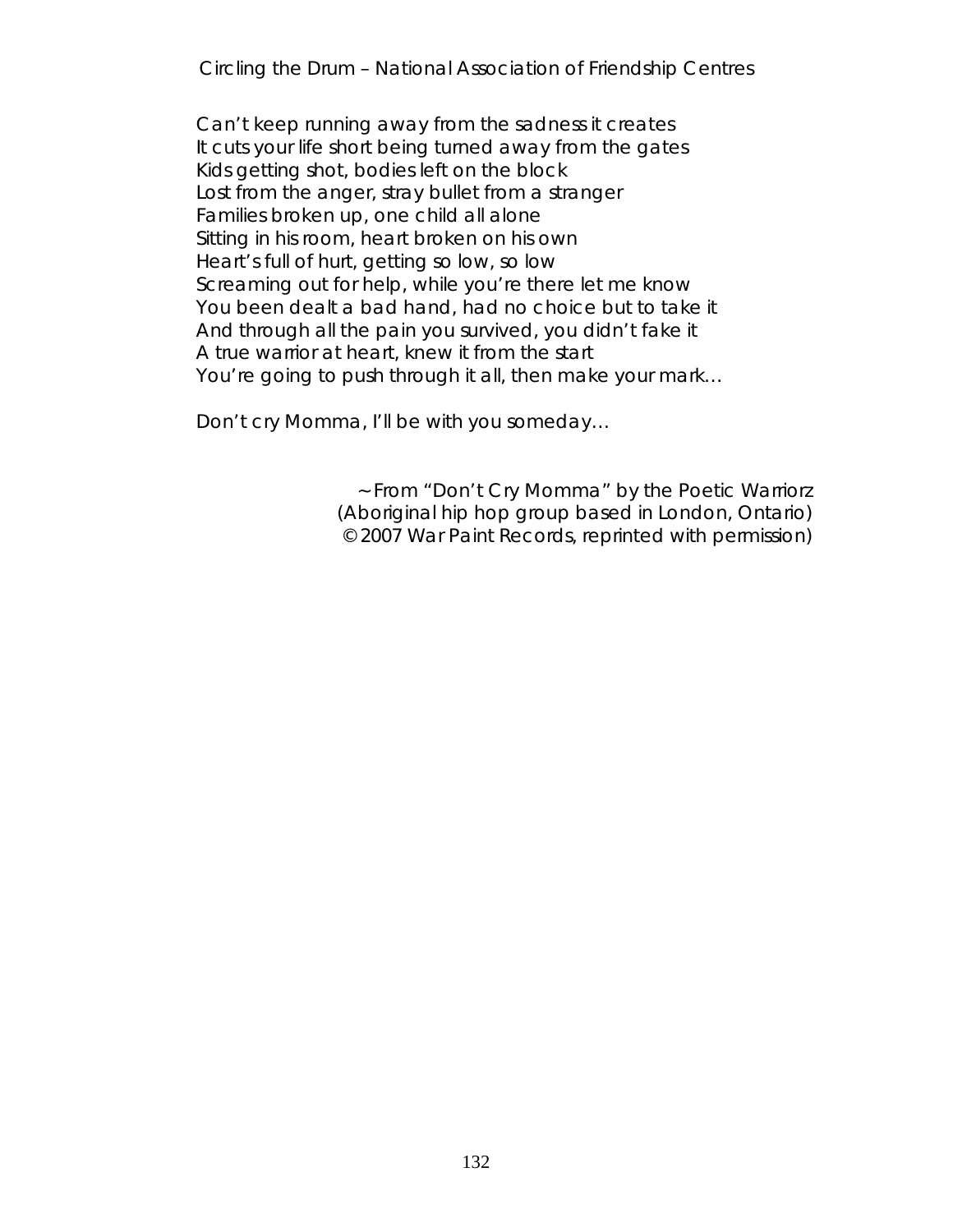**\_\_\_\_\_\_\_\_\_\_\_\_\_\_\_\_\_\_\_\_\_\_\_\_\_\_\_\_\_\_\_\_\_\_\_\_\_\_\_\_\_\_\_\_\_\_\_\_**

# **BIBLIOGRAPHY**



The following resources were consulted in the research and development of this document. Some of these documents and links should prove useful in further project development, service delivery and policy evolution in the area of family literacy in Friendship Centres.

**2007 Regional Friendship Centre Literacy Reports and Web Sites:**

A Report on Native Youth Literacy Programming in the Atlantic Regional Friendship Centres, Mi'kmaq Native Friendship Centre, 2007. www.micmaccentre.ca

Portrait of Literacy within the Quebec Native Friendship Centres Movement, Regroupement Des Centres D'Amitie Autochtoes du Quebec, 2007. www.rcaaq.info

Family Literacy in Ontario Friendship Centres, Ontario Federation of Indian Friendship Centres, 2007. www.ofifc.org

Focus on Literacy – A Review and Discussion on Literacy in Aboriginal Manitoba, Manitoba Association of Friendship Centres, 2007. www.mac.mb.ca

Saskatchewan Literacy Report – Literacy Through Friendship, Aboriginal Friendship Centres of Saskatchewan, 2007. www.afcs.ca

An Analysis of Regional Literacy Programming in Alberta's Communities Serviced by Native Friendship Centres, Alberta Native Friendship Centres Association, 2007. www.anfca.com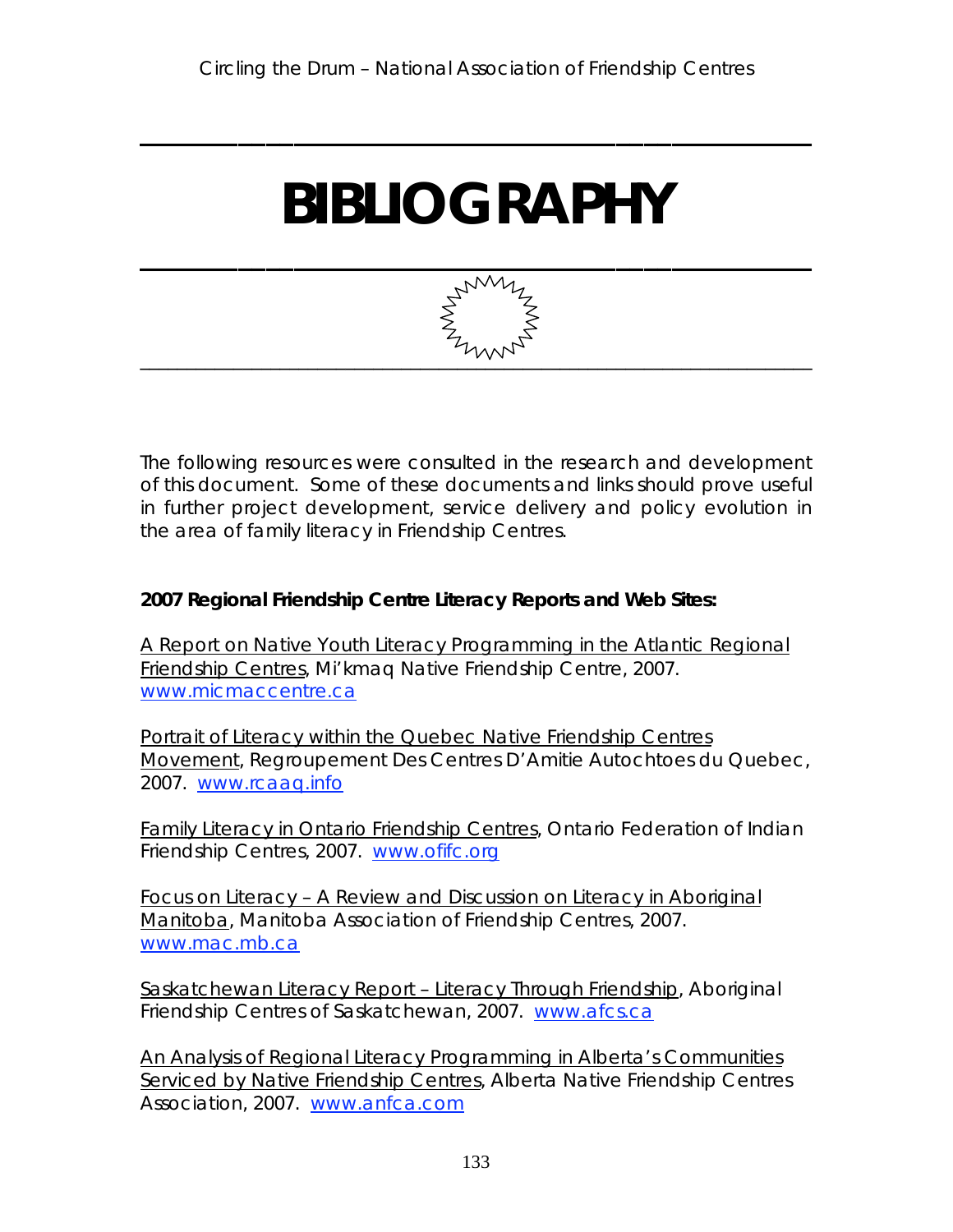Aboriginal Family Literacy Initiative – Building a Movement to Promote, Support and Empower Aboriginal Family Literacy in British Columbia, BC Association of Friendship Centres, 2007. www.bcaafc.com

Literacy Needs and Solutions Report for Eight Northern Friendship Centres, Skookum Jim Friendship Centre, 2007. www.skookumjimcom

**Other Publications**

Aboriginal Literacy and Academic Achievement, Suzy Kies, Native Mothers' Initiative for Academic Success, 2007.

Aboriginal Language Literacy Strategy, Labour Market Training Division, Ministry of Training, Colleges and Universities, March 2007.

Building On Our Competencies – Canadian Results of the International Adult Literacy and Skills Survey 2003 – Human Resources Development Canada, Statistics Canada, Catalogue no. 89-617-XIE.

Country Profile for Canada, Council of Ministers of Education Canada, 2003-2007.

Developing an Effective Approach to Family Literacy - NAFC Consultation Meeting, April 5-6, 2006, NAFC, 2006.

Education for a Sustainable Future: A Paradigm of Hope for the  $21<sup>st</sup>$ Century, Wheeler and Bijur, (eds.), Kluwer Academic/ Plenum Publishers

Family Literacy in Canada: Profiles of Effective Practices, Adele Thomas (ed.), Soleil Publishing, 1998.

First Nations School of Toronto - A Culture Based Perspective on the Development of a Curriculum Framework, Douglas, Thrasher, Rickett, 1995.

Foundation Training in Family Literacy, Centre for Family Literacy, 2002

Holism and Education, Marcel Jousse, Mantis Publishing, Cape Town, South Africa.

Learning from the Weaving Literacy Project, Canadian Association of Family Resource Programs, 2005.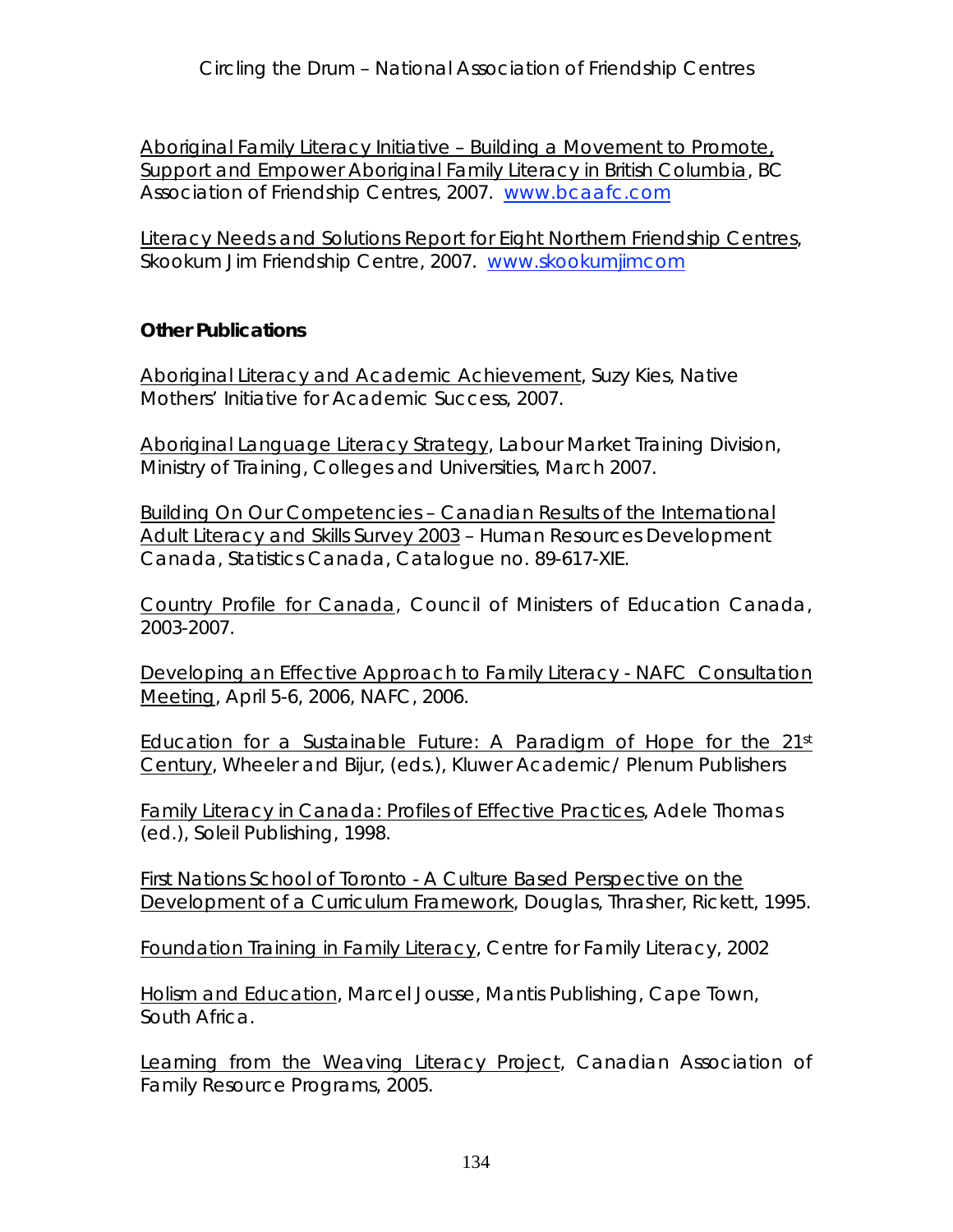*Circling the Drum* – National Association of Friendship Centres

Literacy as a Barrier to Employment - A Literature Review and Discussion Paper – OFIFC and GREAT Initiative, 2005.

Literacy on the Move – the Political Economy of Early Child Development and Family Literacy, Askin Tanner, Ontario Literacy Coalition, 2006

National Friendship Centre Aboriginal Language Survey, NAFC, March 2007.

National Association of Friendship Centres Employment and Training Policy Forum Report, 2005, NAFC.

Nurturing the Good Mind – A Discussion Paper on Aboriginal Family Literacy and the Friendship Centre Movement, National Association of Friendship Centres, March 2006.

OECD Activity: Recognition of Non-Formal and Informal Learning (RNFIL) – Report on Provincial/ Territorial Activities and Pan-Canadian Overview, Council of Ministers of Education Canada, 2007.

Raven Saw: Tradition, Transition, and Transformation in a Northern Aboriginal Community, Wesley-Esquimaux, 2004.

Royal Commission on Aboriginal Peoples, Volume 3 - Gathering Strength, Chapter 5 – Education.

Sharing Methodologies and Resources, Ontario Native Literacy Coalition, 2001.

Steps Toward a Theory of Indian Education, Dr. Eber Hampton, Chickasaw, Canadian Journal of Native Education, Volume 20, 1993, no. 2"

Submission to the Legislative Committee on Bill C-2: The Federal Accountability Act, Imagine Canada, May 25, 2006.

Towards a New Economics, Frank Rotering, Post-Autistic Economics Review – Issue 14.

The Vision Guiding Native Literacy, George, Priscilla, Ningwakwe Clearing House, Owen Sound, Ontario, 1998.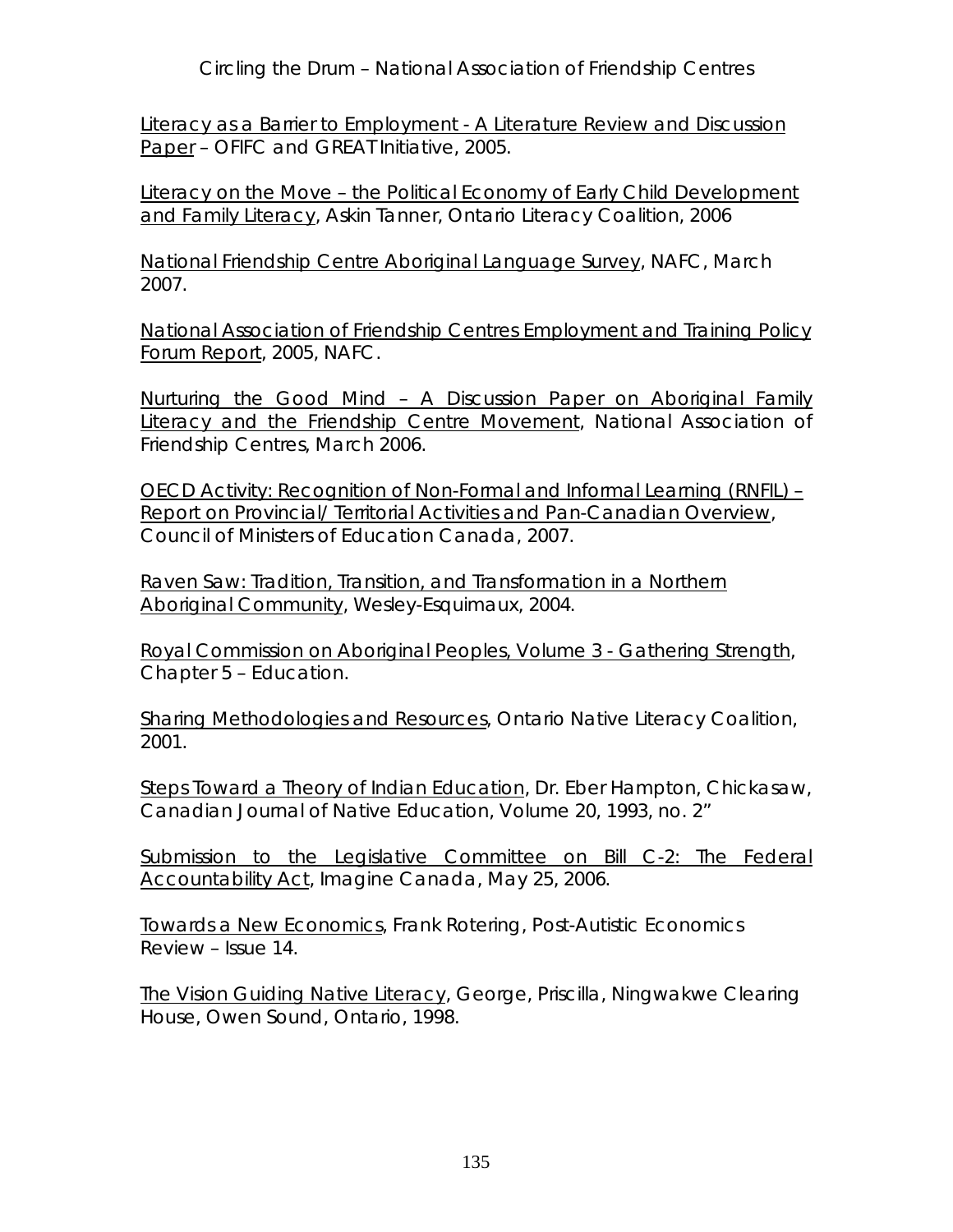#### **Internet Links**

www.aboriginalcanada.gc.ca The Government of Canada's Aboriginal Portal

http://www.nafc.ca/uakn/index.html. NAFC-led Urban Aboriginal Knowledge Network

http://www.hrsdc.gc.ca/en/workplaceskills/oles/olesindex\_en.shtml Federal Office of Literacy and Essential Skills (OLES)

www.fnccec.com

First Nations Confederacy of Cultural Education Centres

http://www.naiihl.com/

National Association of Indigenous Institutes of Higher Learning

www.onlc.ca

Web Site of the Ontario Native Literacy Coalition

www.aboriginal.sk.literacy.ca

Web site of the Saskatchewan Aboriginal Literacy Coalition

http://www.aflo.on.literacy.ca

Web site of "Action for Family Literacy Ontario", a provincial working group of the Ontario Literacy Coalition.

www.famlit.ca - Web site of the Centre for Family Literacy (an Alberta agency).

www.nafc.ca - Web site of the National Association of Friendship Centres.

www.mcl.ca - Web site of the Movement for Canadian Literacy.